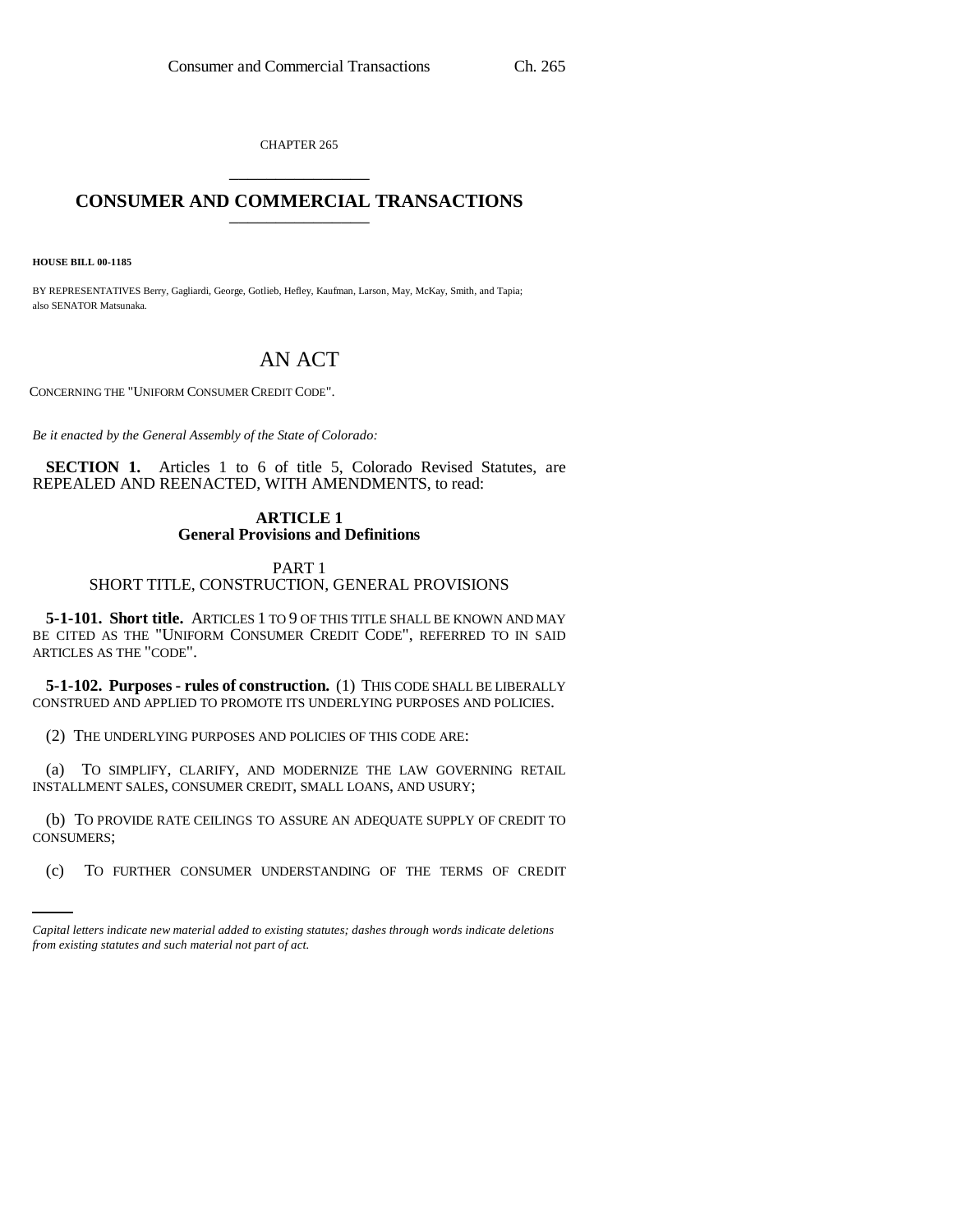TRANSACTIONS AND TO FOSTER COMPETITION AMONG SUPPLIERS OF CONSUMER CREDIT SO THAT CONSUMERS MAY OBTAIN CREDIT AT REASONABLE COST;

(d) TO PROTECT CONSUMER BUYERS, LESSEES, AND BORROWERS AGAINST UNFAIR PRACTICES BY SOME SUPPLIERS OF CONSUMER CREDIT, HAVING DUE REGARD FOR THE INTERESTS OF LEGITIMATE AND SCRUPULOUS CREDITORS;

(e) TO PERMIT AND ENCOURAGE THE DEVELOPMENT OF FAIR AND ECONOMICALLY SOUND CONSUMER CREDIT PRACTICES;

(f) TO CONFORM THE REGULATION OF CONSUMER CREDIT TRANSACTIONS TO THE POLICIES OF THE FEDERAL "TRUTH IN LENDING ACT" AND THE FEDERAL "CONSUMER LEASING ACT"; AND

(g) TO MAKE UNIFORM THE LAW, INCLUDING ADMINISTRATIVE RULES, AMONG THE VARIOUS JURISDICTIONS.

(3) A REFERENCE TO A REQUIREMENT IMPOSED BY THIS CODE INCLUDES REFERENCE TO A RELATED RULE OF THE ADMINISTRATOR ADOPTED PURSUANT TO THIS CODE.

**5-1-103. Supplementary general principles of law applicable.** UNLESS DISPLACED BY THE PARTICULAR PROVISIONS OF THIS CODE, THE "UNIFORM COMMERCIAL CODE" AND THE PRINCIPLES OF LAW AND EQUITY, INCLUDING THE LAW RELATIVE TO CAPACITY TO CONTRACT, PRINCIPAL AND AGENT, ESTOPPEL, FRAUD, MISREPRESENTATION, DURESS, COERCION, MISTAKE, BANKRUPTCY, OR OTHER VALIDATING OR INVALIDATING CAUSE, SUPPLEMENT THE PROVISIONS OF THIS CODE.

**5-1-104. Construction against implicit repeal.** THIS CODE BEING A GENERAL ACT INTENDED AS A UNIFIED COVERAGE OF ITS SUBJECT MATTER, NO PART OF IT IS DEEMED TO BE IMPLIEDLY REPEALED BY SUBSEQUENT LEGISLATION IF SUCH CONSTRUCTION CAN REASONABLY BE AVOIDED.

**5-1-105. Severability clause.** IF ANY PROVISION OF THIS CODE OR THE APPLICATION THEREOF TO ANY PERSON OR CIRCUMSTANCES IS HELD INVALID, SUCH INVALIDITY SHALL NOT AFFECT OTHER PROVISIONS OR APPLICATIONS OF THIS CODE WHICH CAN BE GIVEN EFFECT WITHOUT THE INVALID PROVISION OR APPLICATION, AND TO THIS END THE PROVISIONS OF THIS CODE ARE DECLARED TO BE SEVERABLE.

**5-1-106. Waiver - agreement to forego rights - settlement of claims.** (1) EXCEPT AS OTHERWISE PROVIDED IN THIS CODE, A CONSUMER MAY NOT WAIVE OR AGREE TO FOREGO RIGHTS OR BENEFITS UNDER THIS CODE.

(2) A CLAIM BY A CONSUMER AGAINST A CREDITOR FOR AN EXCESS CHARGE, OTHER VIOLATION OF THIS CODE, OR CIVIL PENALTY, OR A CLAIM AGAINST A CONSUMER FOR DEFAULT OR BREACH OF A DUTY IMPOSED BY THIS CODE, IF DISPUTED IN GOOD FAITH, MAY BE SETTLED BY AGREEMENT.

(3) A CLAIM, WHETHER OR NOT DISPUTED, AGAINST A CONSUMER, MAY BE SETTLED FOR LESS VALUE THAN THE AMOUNT CLAIMED.

(4) A SETTLEMENT IN WHICH THE CONSUMER WAIVES OR AGREES TO FOREGO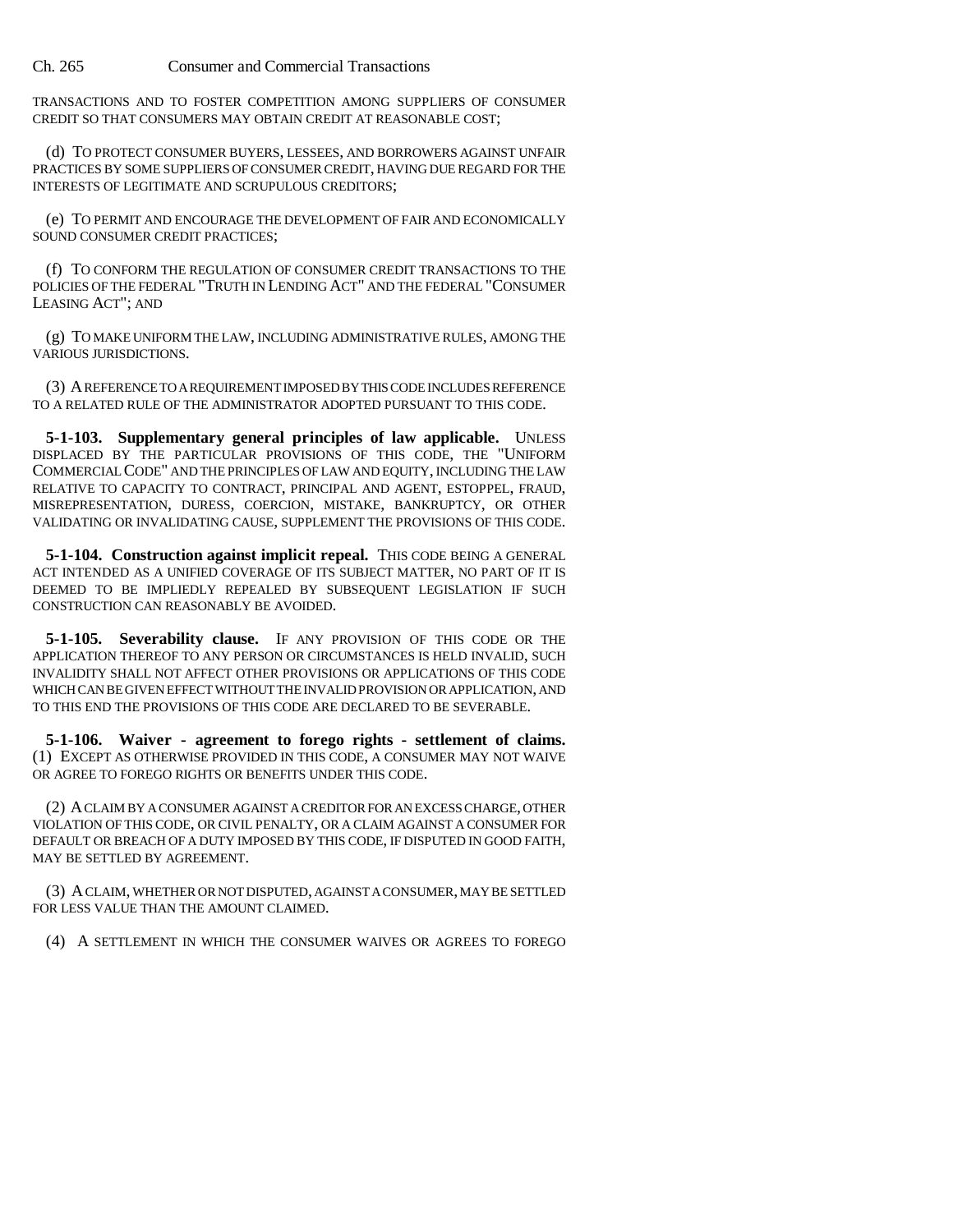RIGHTS OR BENEFITS UNDER THIS CODE IS INVALID IF THE COURT AS A MATTER OF LAW FINDS THE SETTLEMENT TO HAVE BEEN UNCONSCIONABLE AT THE TIME IT WAS MADE. THE COMPETENCE OF THE CONSUMER, ANY DECEPTION OR COERCION PRACTICED UPON THE CONSUMER, THE NATURE AND EXTENT OF THE LEGAL ADVICE RECEIVED BY THE CONSUMER, AND THE VALUE OF THE CONSIDERATION ARE RELEVANT TO THE ISSUE OF UNCONSCIONABILITY.

**5-1-107. Effect of code on powers of organizations.** (1) THIS CODE PRESCRIBES MAXIMUM CHARGES FOR ALL CREDITORS EXTENDING CONSUMER CREDIT EXCEPT LESSORS AND THOSE EXCLUDED IN SECTIONS 5-1-202 AND 5-2-213 (2) (b)AND DISPLACES EXISTING LIMITATIONS ON THE POWERS OF THOSE CREDITORS BASED ON MAXIMUM CHARGES.

(2) WITH RESPECT TO SELLERS OF GOODS OR SERVICES, SMALL LOAN COMPANIES, LICENSED LENDERS, CONSUMER AND SALES FINANCE COMPANIES, INDUSTRIAL BANKS AND LOAN COMPANIES, AND COMMERCIAL BANKS AND TRUST COMPANIES, THIS CODE DISPLACES EXISTING LIMITATIONS ON THEIR POWERS BASED SOLELY ON AMOUNT OR DURATION OF CREDIT.

(3) EXCEPT AS PROVIDED IN SUBSECTION (1) OF THIS SECTION, THIS CODE DOES NOT DISPLACE LIMITATIONS ON POWERS OF CREDIT UNIONS, SAVINGS BANKS, SAVINGS AND LOAN ASSOCIATIONS, OR OTHER THRIFT INSTITUTIONS WHETHER ORGANIZED FOR THE PROFIT OF SHAREHOLDERS OR AS MUTUAL ORGANIZATIONS.

(4) EXCEPT AS PROVIDED IN SUBSECTIONS (1) AND (2) OF THIS SECTION, THIS CODE DOES NOT DISPLACE:

(a) LIMITATIONS ON POWERS OF SUPERVISED FINANCIAL ORGANIZATIONS, AS DEFINED IN SECTION 5-1-301 (45), WITH RESPECT TO THE AMOUNT OF A LOAN TO A SINGLE BORROWER, THE RATIO OF A LOAN TO THE VALUE OF COLLATERAL, THE DURATION OF A LOAN SECURED BY AN INTEREST IN LAND, OR OTHER SIMILAR RESTRICTIONS DESIGNED TO PROTECT DEPOSITS; OR

(b) LIMITATIONS ON POWERS AN ORGANIZATION IS AUTHORIZED TO EXERCISE UNDER THE LAWS OF THIS STATE OR THE UNITED STATES.

### PART 2 SCOPE AND JURISDICTION

**5-1-201. Territorial application.** (1) EXCEPT AS OTHERWISE PROVIDED IN THIS SECTION, THIS CODE APPLIES TO CONSUMER CREDIT TRANSACTIONS MADE IN THIS STATE AND TO MODIFICATIONS, INCLUDING REFINANCING, CONSOLIDATIONS, AND DEFERRALS, MADE IN THIS STATE, OF CONSUMER CREDIT TRANSACTIONS, WHEREVER MADE. FOR PURPOSES OF THIS CODE, A CONSUMER CREDIT TRANSACTION IS MADE IN THIS STATE IF:

(a) A WRITTEN AGREEMENT EVIDENCING THE OBLIGATION OR OFFER OF THE CONSUMER IS RECEIVED BY THE CREDITOR IN THIS STATE; OR

(b) A CONSUMER WHO IS A RESIDENT OF THIS STATE ENTERS INTO THE TRANSACTION WITH A CREDITOR WHO HAS SOLICITED OR ADVERTISED IN THIS STATE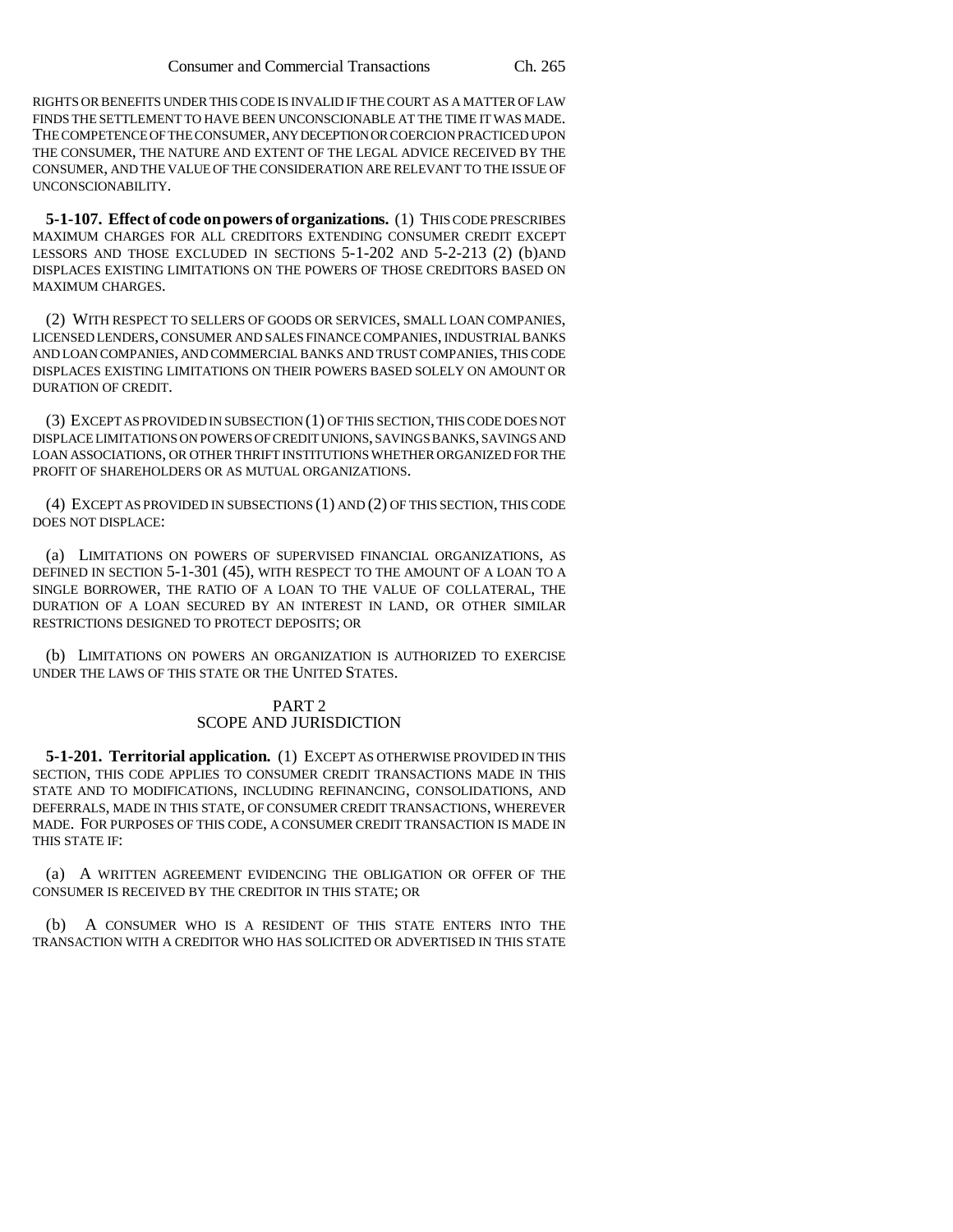BY ANY MEANS, INCLUDING BUT NOT LIMITED TO MAIL, BROCHURE, TELEPHONE, PRINT, RADIO, TELEVISION, INTERNET, OR ANY OTHER ELECTRONIC MEANS.

(2) NOTWITHSTANDING PARAGRAPH (b) OF SUBSECTION (1) OF THIS SECTION, UNLESS MADE SUBJECT TO THIS CODE BY AGREEMENT OF THE PARTIES, A CONSUMER CREDIT TRANSACTION IS NOT MADE IN THIS STATE IF A RESIDENT OF THIS STATE ENTERS INTO THE TRANSACTION WHILE PHYSICALLY PRESENT IN ANOTHER STATE.

(3) PART 1 OF ARTICLE 5 OF THIS TITLE AND SECTIONS 5-3-104 AND 5-3-105 APPLY TO ACTIONS OR OTHER PROCEEDINGS BROUGHT IN THIS STATE TO ENFORCE RIGHTS ARISING OUT OF A CONSUMER CREDIT TRANSACTION, OR MODIFICATION THEREOF, WHEREVER MADE.

(4) IF A CONSUMER CREDIT TRANSACTION, OR MODIFICATION THEREOF, IS MADE IN ANOTHER STATE WITH A PERSON WHO IS A RESIDENT OF THIS STATE WHEN THE CONSUMER CREDIT TRANSACTION OR MODIFICATION IS MADE, THE FOLLOWING PROVISIONS APPLY AS THOUGH THE TRANSACTION OCCURRED IN THIS STATE:

(a) A CREDITOR, OR ASSIGNEE OF THE CREDITOR'S RIGHTS, MAY NOT COLLECT CHARGES THROUGH ACTIONS OR OTHER PROCEEDINGS IN EXCESS OF THOSE PERMITTED BY THIS CODE; AND

(b) A CREDITOR, OR ASSIGNEE OF THE CREDITOR'S RIGHTS, MAY NOT ENFORCE RIGHTS AGAINST THE CONSUMER THAT VIOLATE THE PROVISIONS OF THIS CODE ON LIMITATIONS ON AGREEMENTS AND PRACTICES.

(5) EXCEPT AS PROVIDED IN SUBSECTION (3) OF THIS SECTION, A CONSUMER CREDIT TRANSACTION, OR MODIFICATION THEREOF, MADE IN ANOTHER STATE WITH A PERSON WHO WAS NOT A RESIDENT OF THIS STATE WHEN THE CONSUMER CREDIT TRANSACTION OR MODIFICATION WAS MADE IS VALID AND ENFORCEABLE IN THIS STATE ACCORDING TO ITS TERMS TO THE EXTENT THAT IT IS VALID AND ENFORCEABLE UNDER THE LAWS OF THE STATE APPLICABLE TO THE TRANSACTION.

(6) FOR THE PURPOSES OF THIS CODE, THE "RESIDENCE" OF A CONSUMER IS THE ADDRESS GIVEN BY THE CONSUMER AS THE CONSUMER'S RESIDENCE IN ANY WRITING PROVIDED BY THE CONSUMER IN CONNECTION WITH A CREDIT TRANSACTION. UNTIL THE CONSUMER NOTIFIES THE CREDITOR OF A NEW OR DIFFERENT ADDRESS, THE GIVEN ADDRESS IS PRESUMED TO BE UNCHANGED.

(7) NOTWITHSTANDING OTHER PROVISIONS OF THIS SECTION:

(a) EXCEPT AS PROVIDED IN SUBSECTION (3) OF THIS SECTION, THIS CODE DOES NOT APPLY IF THE CONSUMER IS NOT A RESIDENT OF THIS STATE AT THE TIME OF A CREDIT TRANSACTION AND THE PARTIES THEN AGREE THAT THE LAW OF THE CONSUMER'S RESIDENCE APPLIES; AND

(b) THIS CODE APPLIES IF THE CONSUMER IS A RESIDENT OF THIS STATE AT THE TIME OF A CREDIT TRANSACTION AND THE PARTIES THEN AGREE THAT THE LAW OF THIS STATE APPLIES.

(8) EXCEPT AS PROVIDED IN SUBSECTION (7) OF THIS SECTION, AN AGREEMENT BY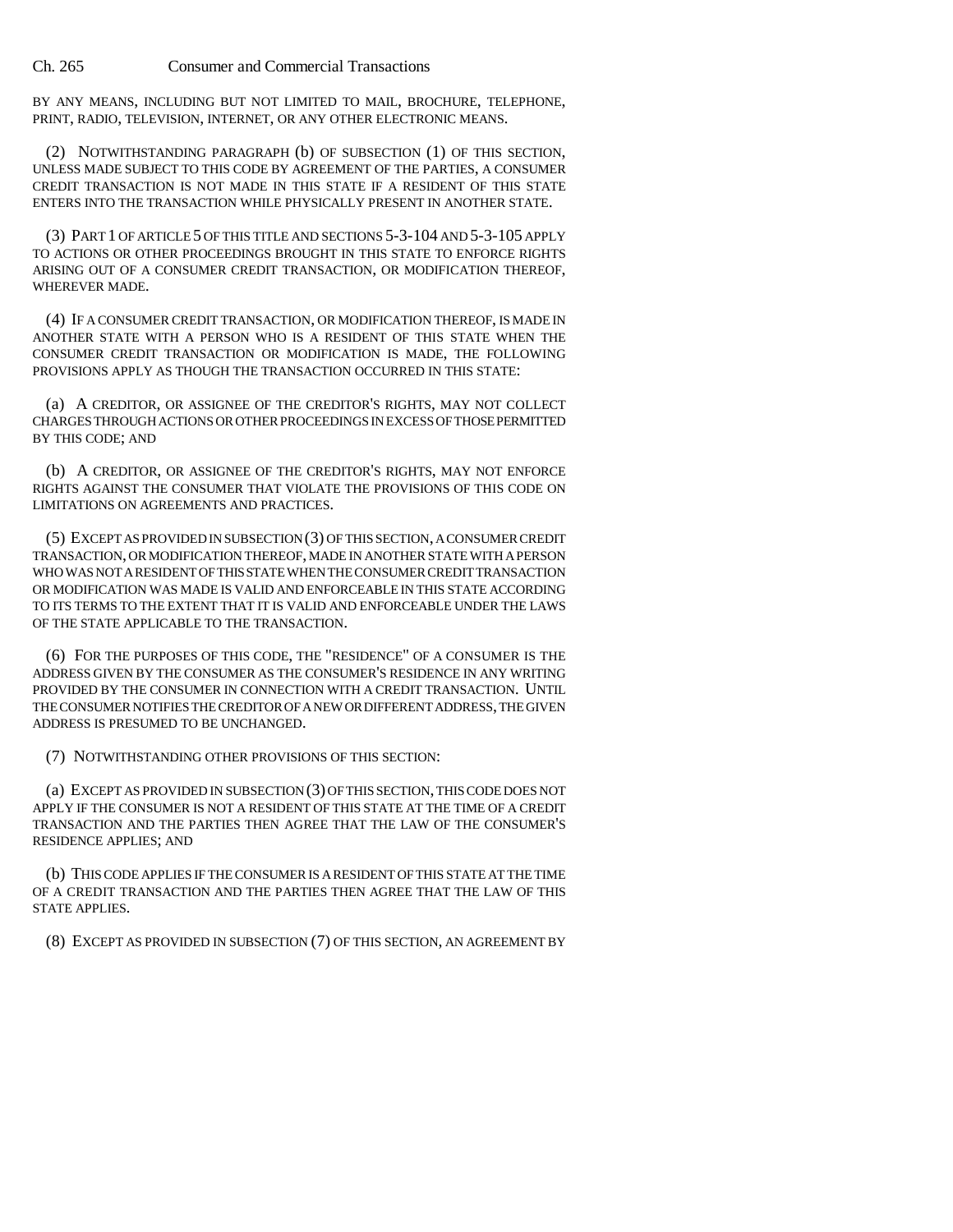A CONSUMER IS INVALID WITH RESPECT TO CONSUMER CREDIT TRANSACTIONS, OR MODIFICATIONS THEREOF, TO WHICH THIS CODE APPLIES WHEN SUCH AGREEMENT PROVIDES THAT:

(a) THE LAW OF ANOTHER STATE SHALL APPLY;

(b) THE CONSUMER CONSENTS TO THE JURISDICTION OF ANOTHER STATE; OR

(c) VENUE IS FIXED.

(9) THE FOLLOWING PROVISIONS OF THIS CODE SPECIFY THE APPLICABLE LAW GOVERNING CERTAIN CASES:

(a) SECTION 5-6-102 ON THE POWERS AND FUNCTIONS OF THE ADMINISTRATOR; AND

(b) SECTION 5-6-201 ON NOTIFICATION AND FEES.

(10) FOR THE PURPOSE OF SUBSECTION (1) OF THIS SECTION, "RECEIVE" MEANS OBTAINED AS A RESULT OF PHYSICAL DELIVERY, TRANSMISSION, OR COMMUNICATION TO ONE WHO HAS ACTUAL OR APPARENT AUTHORITY TO ACT FOR THE CREDITOR IN THIS STATE WHETHER OR NOT APPROVAL, ACCEPTANCE, OR RATIFICATION BY ANY OTHER AGENT OR REPRESENTATIVE OF SUCH CREDITOR IN SOME OTHER STATE IS NECESSARY TO GIVE LEGAL CONSEQUENCE TO THE CONSUMER CREDIT TRANSACTION.

(11) NOTWITHSTANDING ANY OTHER PROVISION OF THIS SECTION, THIS CODE APPLIES TO ANY CONSUMER INSURANCE PREMIUM LOAN MADE TO A RESIDENT OF THIS STATE.

**5-1-202. Exclusions.** (1) THIS CODE DOES NOT APPLY TO:

(a) EXTENSIONS OF CREDIT TO GOVERNMENT OR GOVERNMENTAL AGENCIES OR INSTRUMENTALITIES;

(b) EXCEPT AS OTHERWISE PROVIDED IN ARTICLE 4 OF THIS TITLE, THE SALE OF INSURANCE IF THERE IS NO LEGAL OBLIGATION TO PAY INSTALLMENTS OF THE PREMIUM AND THE INSURANCE MAY TERMINATE OR BE CANCELED AFTER NONPAYMENT OF AN INSTALLMENT OF THE PREMIUM;

(c) TRANSACTIONS UNDER PUBLIC UTILITY OR COMMON CARRIER TARIFFS IF A SUBDIVISION OR AGENCY OF THIS STATE OR OF THE UNITED STATES REGULATES THE CHARGES FOR THE SERVICES INVOLVED, THE CHARGES FOR DELAYED PAYMENT, AND ANY DISCOUNT ALLOWED FOR EARLY PAYMENT;

(d) THE RATES AND CHARGES AND THE DISCLOSURE OF RATES AND CHARGES OF A LICENSED PAWNBROKER ESTABLISHED IN ACCORDANCE WITH A STATUTE OR ORDINANCE CONCERNING THESE MATTERS;

(e) THE DISCLOSURE OF RATES AND CHARGES IN CONNECTION WITH TRANSACTIONS IN SECURITIES AND COMMODITIES ACCOUNTS BY A BROKER-DEALER REGISTERED WITH THE SECURITIES AND EXCHANGE COMMISSION;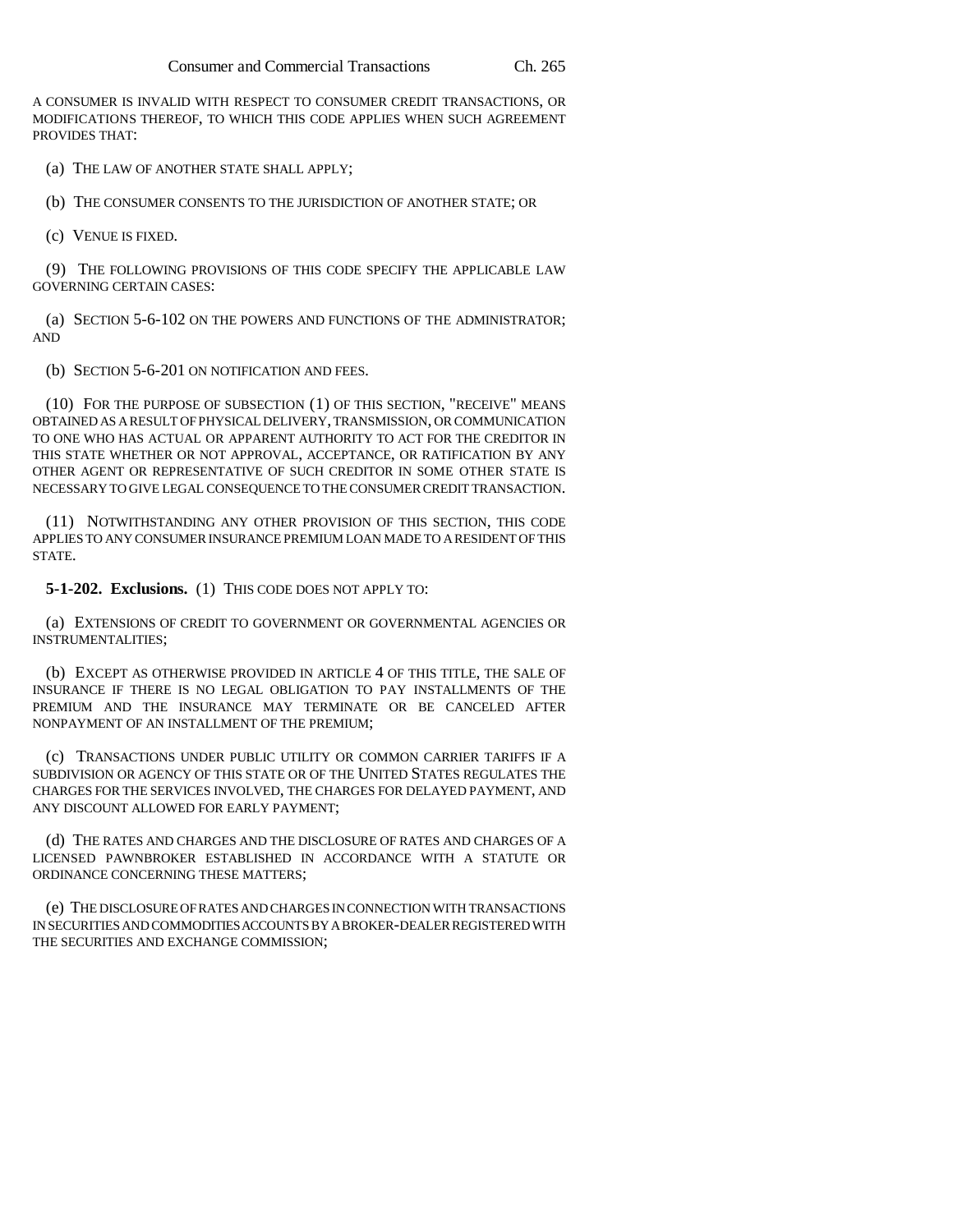(f) LOANS MADE, ORIGINATED, DISBURSED, SERVICED, OR GUARANTEED BY AN AGENCY, INSTRUMENTALITY, OR POLITICAL SUBDIVISION OF THE STATE PURSUANT TO ARTICLE 3.1 OF TITLE 23, C.R.S.

**5-1-203. Jurisdiction and service of process.** (1) THE COURT OF RECORD OF ANY JUDICIAL DISTRICT IN THIS STATE MAY EXERCISE JURISDICTION OVER ANY CREDITOR WITH RESPECT TO ANY CONDUCT IN THIS STATE GOVERNED BY THIS CODE OR WITH RESPECT TO ANY CLAIM ARISING FROM A TRANSACTION SUBJECT TO THIS CODE. IN ADDITION TO ANY OTHER METHOD PROVIDED BY THE COLORADO RULES OF CIVIL PROCEDURE OR BY STATUTE, PERSONAL JURISDICTION OVER A CREDITOR MAY BE ACQUIRED IN A CIVIL ACTION OR PROCEEDING INSTITUTED IN THE COURT OF RECORD BY THE SERVICE OF PROCESS IN THE MANNER PROVIDED BY THIS SECTION.

(2) IF A CREDITOR IS NOT A RESIDENT OF THIS STATE OR IS A CORPORATION NOT AUTHORIZED TO DO BUSINESS IN THIS STATE AND ENGAGES IN ANY CONDUCT IN THIS STATE GOVERNED BY THIS CODE OR ENGAGES IN A TRANSACTION SUBJECT TO THIS CODE, THE CREDITOR MAY DESIGNATE AN AGENT UPON WHOM SERVICE OF PROCESS MAY BE MADE IN THIS STATE. THE AGENT SHALL BE A RESIDENT OF THIS STATE OR A CORPORATION AUTHORIZED TO DO BUSINESS IN THIS STATE. THE DESIGNATION SHALL BE IN WRITING AND FILED WITH THE SECRETARY OF STATE. IF NO DESIGNATION IS MADE AND FILED OR IF PROCESS CANNOT BE SERVED IN THIS STATE UPON THE DESIGNATED AGENT, PROCESS MAY BE SERVED UPON THE SECRETARY OF STATE, BUT SERVICE UPON THE SECRETARY OF STATE IS NOT EFFECTIVE UNLESS THE PLAINTIFF OR PETITIONER FORTHWITH MAILS A COPY OF THE PROCESS AND PLEADING BY REGISTERED OR CERTIFIED MAIL TO THE DEFENDANT OR RESPONDENT AT HIS OR HER LAST REASONABLY ASCERTAINABLE ADDRESS. AN AFFIDAVIT OF COMPLIANCE WITH THIS SECTION SHALL BE FILED WITH THE CLERK OF THE COURT ON OR BEFORE THE RETURN DAY OF THE PROCESS, IF ANY, OR WITHIN ANY FURTHER TIME THE COURT ALLOWS.

#### PART 3 DEFINITIONS

**5-1-301. General definitions.** IN ADDITION TO DEFINITIONS APPEARING IN SUBSEQUENT ARTICLES, AS USED IN THIS CODE, UNLESS THE CONTEXT OTHERWISE REQUIRES:

(1) "ACTUARIAL METHOD" MEANS THE METHOD, DEFINED BY RULES PROMULGATED BY THE ADMINISTRATOR IN ACCORDANCE WITH ARTICLE 4 OF TITLE 24, C.R.S., OF ALLOCATING PAYMENTS MADE ON A DEBT BETWEEN THE AMOUNT FINANCED AND FINANCE CHARGE PURSUANT TO WHICH A PAYMENT IS APPLIED FIRST TO THE ACCUMULATED LOAN FINANCE CHARGE AND THE BALANCE SUBTRACTED FROM, OR ANY DEFICIENCY IS ADDED TO, THE UNPAID BALANCE OF THE AMOUNT FINANCED.

(2) "ADMINISTRATOR" MEANS THE ADMINISTRATOR DESIGNATED IN SECTION 5-6-103.

(3) "AGREEMENT" MEANS THE BARGAIN OF THE PARTIES IN FACT AS FOUND IN THEIR LANGUAGE OR BY IMPLICATION FROM OTHER CIRCUMSTANCES INCLUDING COURSE OF DEALING OR USAGE OF TRADE OR COURSE OF PERFORMANCE.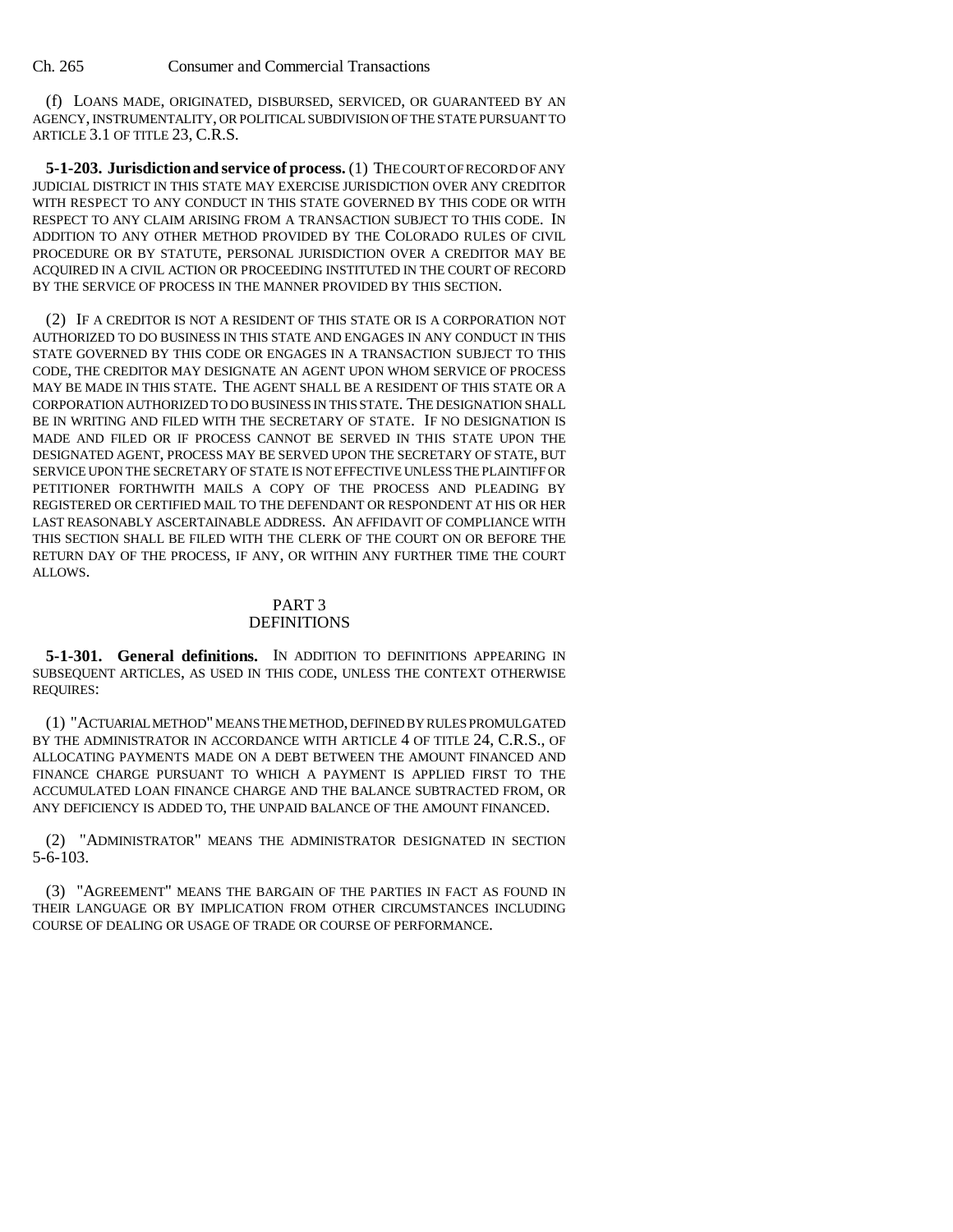(4) "AGRICULTURAL PURPOSE" MEANS A PURPOSE RELATED TO THE PRODUCTION, HARVEST, EXHIBITION, MARKETING, TRANSPORTATION, PROCESSING, OR MANUFACTURE OF AGRICULTURAL PRODUCTS BY A NATURAL PERSON WHO CULTIVATES, PLANTS, PROPAGATES, OR NURTURES THE AGRICULTURAL PRODUCTS. "AGRICULTURAL PRODUCTS" INCLUDES AGRICULTURAL, HORTICULTURAL, VITICULTURAL, AND DAIRY PRODUCTS, LIVESTOCK, WILDLIFE, POULTRY, BEES, FOREST PRODUCTS, FISH AND SHELLFISH, AND ANY PRODUCTS THEREOF, INCLUDING PROCESSED AND MANUFACTURED PRODUCTS, AND ANY AND ALL PRODUCTS RAISED OR PRODUCED ON FARMS AND ANY PROCESSED OR MANUFACTURED PRODUCTS THEREOF.

(5) "AMOUNT FINANCED" MEANS THE TOTAL OF THE FOLLOWING ITEMS TO THE EXTENT THAT PAYMENT IS DEFERRED:

(a) IN THE CASE OF A SALE:

(I) THE CASH PRICE OF THE GOODS, SERVICES, OR INTEREST IN LAND, LESS THE AMOUNT OF ANY DOWN PAYMENT WHETHER MADE IN CASH OR IN PROPERTY TRADED IN; AND

(II) THE AMOUNT ACTUALLY PAID OR TO BE PAID BY THE SELLER PURSUANT TO AN AGREEMENT WITH THE BUYER TO DISCHARGE A SECURITY INTEREST IN OR A LIEN ON PROPERTY TRADED IN;

(b) IN THE CASE OF A LOAN:

(I) THE NET AMOUNT PAID TO, RECEIVABLE BY, OR PAID OR PAYABLE FOR THE ACCOUNT OF THE DEBTOR; AND

(II) THE AMOUNT OF ANY DISCOUNT EXCLUDED FROM THE LOAN FINANCE CHARGE DESCRIBED IN SECTION 5-1-301 (20) (c); AND

(c) IN THE CASE OF A SALE OR LOAN, TO THE EXTENT THAT PAYMENT IS DEFERRED AND THE AMOUNT IS NOT OTHERWISE INCLUDED IN THE CASH PRICE:

(I) ANY APPLICABLE SALES, USE, EXCISE, OR DOCUMENTARY STAMP TAXES;

(II) AMOUNTS ACTUALLY PAID OR TO BE PAID BY THE CREDITOR FOR REGISTRATION, CERTIFICATE OF TITLE, OR LICENSE FEES; AND

(III) ADDITIONAL CHARGES PERMITTED BY THIS CODE DESCRIBED IN SECTION 5-2-202.

(6) "BUSINESS DAY" MEANS ANY CALENDAR DAY EXCEPT SUNDAY, NEW YEAR'S DAY, THE THIRD MONDAY IN JANUARY OBSERVED AS THE BIRTHDAY OF DR. MARTIN LUTHER KING, JR., WASHINGTON-LINCOLN DAY, MEMORIAL DAY, INDEPENDENCE DAY, LABOR DAY, COLUMBUS DAY, VETERANS' DAY, THANKSGIVING DAY, AND CHRISTMAS DAY.

(7) (a) "CASH PRICE" MEANS, EXCEPT AS THE ADMINISTRATOR MAY OTHERWISE PRESCRIBE BY RULE PROMULGATED IN ACCORDANCE WITH ARTICLE 4 OF TITLE 24, C.R.S., THE PRICE AT WHICH GOODS, SERVICES, OR AN INTEREST IN LAND IS OFFERED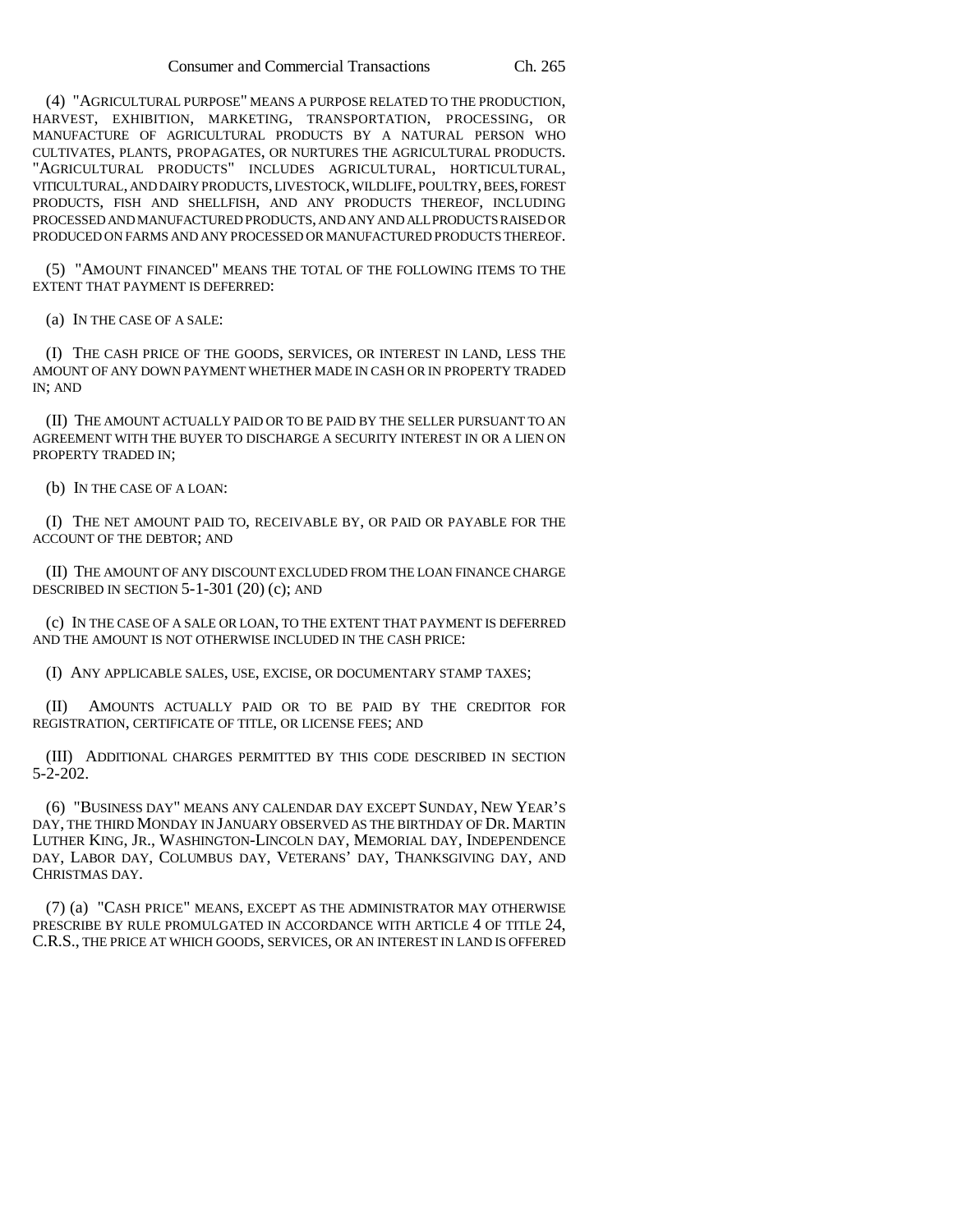FOR SALE BY THE SELLER TO CASH BUYERS IN THE ORDINARY COURSE OF BUSINESS AND MAY INCLUDE THE CASH PRICE OF ACCESSORIES OR RELATED SERVICES SUCH AS DELIVERY, INSTALLATION, SERVICING, REPAIRS, ALTERATIONS, MODIFICATIONS, AND IMPROVEMENTS AND, IF INDIVIDUALLY ITEMIZED, MAY ALSO INCLUDE:

(I) APPLICABLE SALES, USE, AND EXCISE AND DOCUMENTARY STAMP TAXES; AND

(II) AMOUNTS ACTUALLY PAID OR TO BE PAID BY THE SELLER FOR REGISTRATION, CERTIFICATE OF TITLE, OR LICENSE FEES.

(b) THE CASH PRICE STATED BY THE SELLER TO THE BUYER PURSUANT TO THE PROVISIONS ON DISCLOSURE CONTAINED IN SECTION 5-3-101 IS PRESUMED TO BE THE CASH PRICE.

(8) "CLOSING COSTS" WITH RESPECT TO A DEBT SECURED BY AN INTEREST IN LAND INCLUDES:

(a) FEES OR PREMIUMS FOR TITLE EXAMINATION, TITLE INSURANCE, OR SIMILAR PURPOSES INCLUDING SURVEYS;

(b) FEES FOR PREPARATION OF A DEED, SETTLEMENT STATEMENT, OR OTHER DOCUMENTS;

(c) ESCROWS FOR FUTURE PAYMENTS OF TAXES AND INSURANCE;

(d) FEES FOR NOTARIZING DEEDS AND OTHER DOCUMENTS;

(e) APPRAISAL FEES; AND

(f) CREDIT REPORTS.

(9) "CONSPICUOUS" MEANS A TERM OR CLAUSE THAT IS SO WRITTEN THAT A REASONABLE PERSON AGAINST WHOM IT IS TO OPERATE OUGHT TO HAVE NOTICED IT. WHETHER A TERM OR CLAUSE IS CONSPICUOUS OR NOT IS FOR DECISION BY THE COURT. A PRINTED HEADING IN CAPITALS (AS:WARRANTY) IS CONSPICUOUS, AND LANGUAGE IN THE BODY OF THE FORM IS CONSPICUOUS IF IT IS IN LARGER OR OTHER CONTRASTING TYPE OR COLOR. IN A TELEGRAM, ANY STATED TERM IS CONSPICUOUS.

(10) "CONSUMER" MEANS A PERSON OTHER THAN AN ORGANIZATION WHO IS THE BUYER, LESSEE, OR DEBTOR TO WHOM CREDIT IS GRANTED IN A CONSUMER CREDIT TRANSACTION.

(11) (a) "CONSUMER CREDIT SALE" MEANS, EXCEPT AS PROVIDED IN PARAGRAPH (b) OF THIS SUBSECTION (11), A SALE OF GOODS, SERVICES, A MOBILE HOME, OR AN INTEREST IN LAND IN WHICH:

(I) CREDIT IS GRANTED OR ARRANGED BY A PERSON WHO REGULARLY ENGAGES AS A SELLER IN CREDIT TRANSACTIONS OF THE SAME KIND OR PURSUANT TO A SELLER CREDIT CARD;

(II) THE BUYER IS A PERSON OTHER THAN AN ORGANIZATION;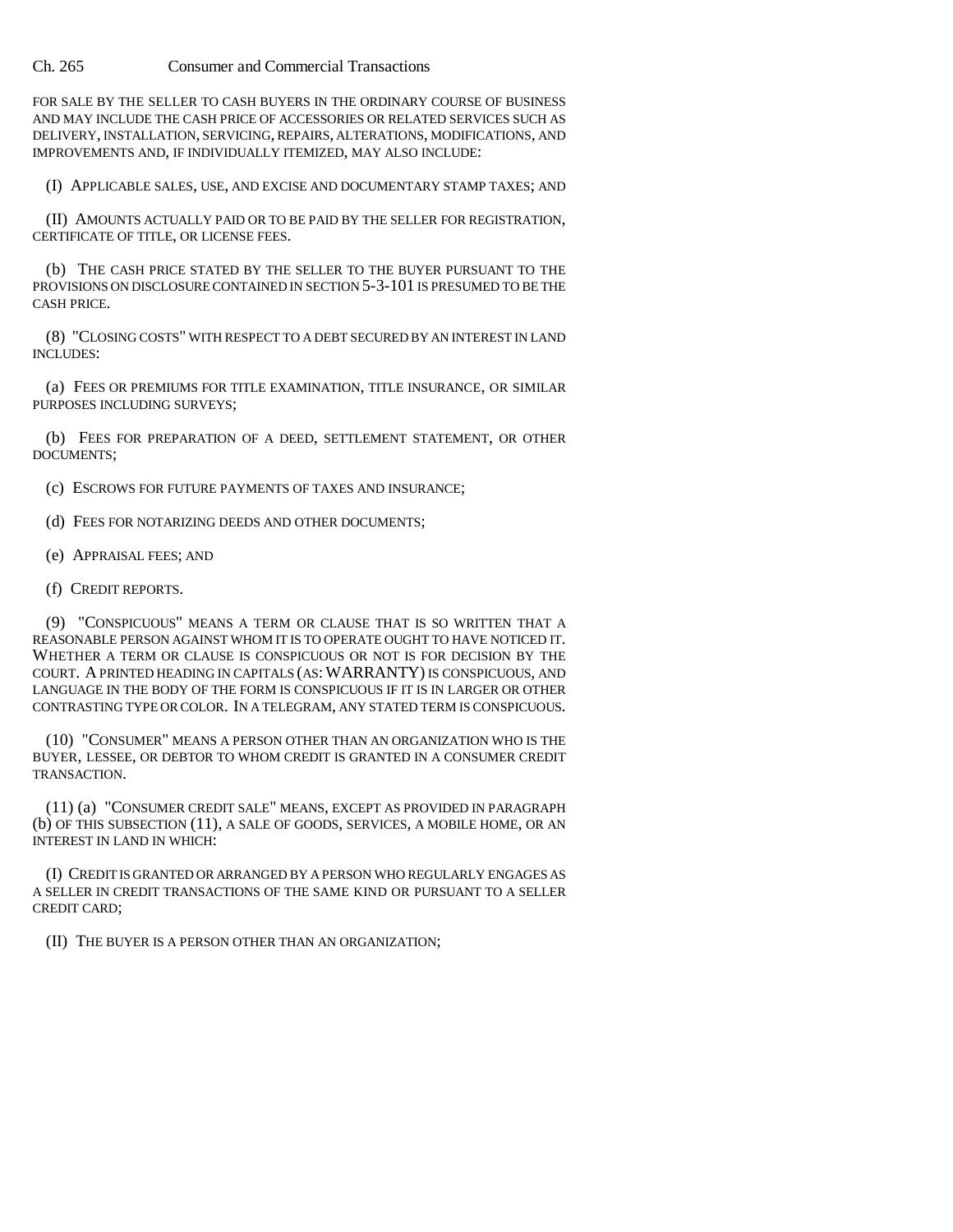(III) THE GOODS, SERVICES, MOBILE HOME, OR INTEREST IN LAND ARE PURCHASED PRIMARILY FOR A PERSONAL, FAMILY, OR HOUSEHOLD PURPOSE;

(IV) EITHER THE DEBT IS BY WRITTEN AGREEMENT PAYABLE IN INSTALLMENTS OR A FINANCE CHARGE IS MADE; AND

(V) WITH RESPECT TO A SALE OF GOODS OR SERVICES, THE AMOUNT FINANCED DOES NOT EXCEED SEVENTY-FIVE THOUSAND DOLLARS.

(b) UNLESS THE SALE IS MADE SUBJECT TO THIS CODE BY SECTION 5-2-501, "CONSUMER CREDIT SALE" DOES NOT INCLUDE:

(I) A SALE IN WHICH THE SELLER ALLOWS THE BUYER TO PURCHASE GOODS OR SERVICES PURSUANT TO A LENDER CREDIT CARD OR SIMILAR ARRANGEMENT;

(II) (A) EXCEPT AS REQUIRED BY THE FEDERAL "TRUTH IN LENDING ACT" OR THE FEDERAL "CONSUMER LEASING ACT" WITH RESPECT TO DISCLOSURE CONTAINED IN SECTION 5-3-101 AND DEBTORS' REMEDIES CONTAINED IN SECTION 5-5-204, A SALE OF A MOBILE HOME OR A SALE OF AN INTEREST IN LAND IF THE FINANCE CHARGE DOES NOT EXCEED TWELVE PERCENT PER YEAR CALCULATED ACCORDING TO THE ACTUARIAL METHOD ON THE UNPAID BALANCES OF THE AMOUNT FINANCED ON THE ASSUMPTION THAT THE DEBT WILL BE PAID ACCORDING TO THE AGREED TERMS AND WILL NOT BE PAID BEFORE THE END OF THE AGREED TERM OR, NOTWITHSTANDING THE RATE OF THE FINANCE CHARGE WITH RESPECT TO THE SALE OF AN INTEREST IN LAND, THE SALE IS SECURED BY A FIRST MORTGAGE OR DEED OF TRUST LIEN AGAINST A DWELLING TO FINANCE THE ACQUISITION OF THAT DWELLING.

(B) FOR THE PURPOSES OF THIS SUBPARAGRAPH (II), "DWELLING" MEANS ANY IMPROVED REAL PROPERTY OR PORTION THEREOF THAT IS USED OR INTENDED TO BE USED AS A RESIDENCE AND CONTAINS NOT MORE THAN FOUR DWELLING UNITS, AND "FIRST MORTGAGE OR DEED OF TRUST" MEANS A MORTGAGE OR DEED OF TRUST HAVING PRIORITY AS A LIEN OVER THE LIEN OF ANY OTHER MORTGAGE OR DEED OF TRUST ON THE SAME DWELLING AND SUBJECT TO THE LIEN OF TAXES LEVIED ON THAT DWELLING.

(III) A SALE FOR A BUSINESS, INVESTMENT, OR COMMERCIAL PURPOSE; OR

(IV) A SALE PRIMARILY FOR AN AGRICULTURAL PURPOSE.

(12) "CONSUMER CREDIT TRANSACTION" MEANS A CONSUMER CREDIT SALE OR CONSUMER LOAN, OR A REFINANCING OR CONSOLIDATION THEREOF, OR A CONSUMER LEASE.

(13) "CONSUMER INSURANCE PREMIUM LOAN" MEANS A CONSUMER LOAN THAT:

(a) IS MADE FOR THE SOLE PURPOSE OF FINANCING THE PAYMENT BY OR ON BEHALF OF AN INSURED OF THE PREMIUM ON ONE OR MORE POLICIES OR CONTRACTS ISSUED BY OR ON BEHALF OF AN INSURER;

(b) IS SECURED BY AN ASSIGNMENT BY THE INSURED TO THE LENDER OF THE UNEARNED PREMIUM ON THE POLICY OR CONTRACT; AND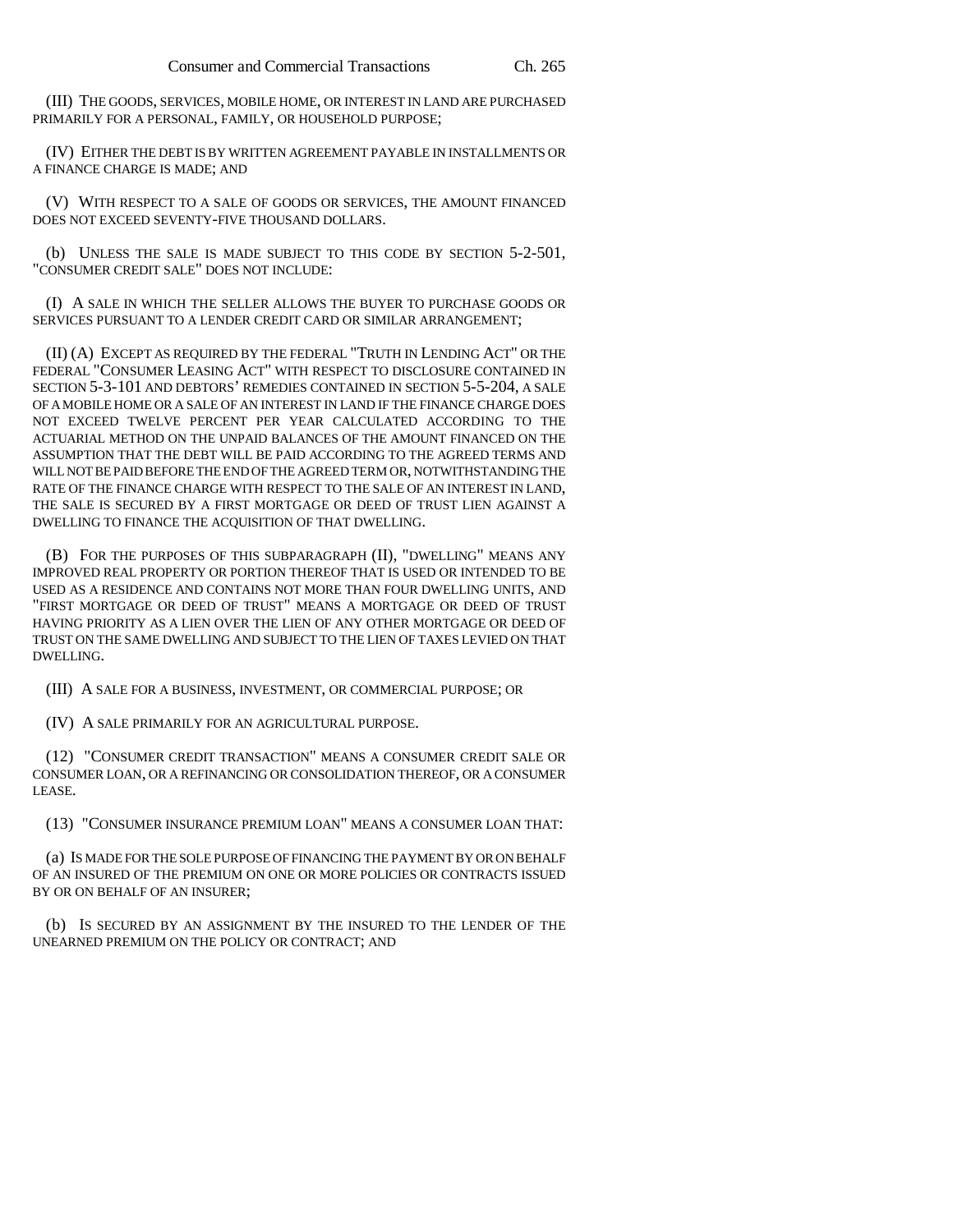(c) CONTAINS AN AUTHORIZATION TO CANCEL THE POLICY OR CONTRACT SO FINANCED.

(14) (a) "CONSUMER LEASE" MEANS A LEASE OF GOODS AND INCLUDES ANY INSURANCE INCIDENTAL TO THE LEASE AND ANY OTHER SERVICES MERELY INCIDENTAL TO UPKEEP OR REPAIR OF THE GOODS:

(I) THAT A LESSOR REGULARLY ENGAGED IN THE BUSINESS OF LEASING MAKES TO A PERSON, OTHER THAN AN ORGANIZATION, WHO TAKES UNDER THE LEASE PRIMARILY FOR A PERSONAL, FAMILY, OR HOUSEHOLD PURPOSE;

(II) IN WHICH THE AMOUNT PAYABLE UNDER THE LEASE DOES NOT EXCEED SEVENTY-FIVE THOUSAND DOLLARS; AND

(III) THAT IS FOR A TERM EXCEEDING FOUR MONTHS.

(b) "CONSUMER LEASE" DOES NOT INCLUDE A LEASE MADE PURSUANT TO A LENDER CREDIT CARD OR SIMILAR ARRANGEMENT.

(15) (a) EXCEPT AS PROVIDED IN PARAGRAPH (b) OF THIS SUBSECTION (15) AND EXCEPT WITH RESPECT TO A LOAN PRIMARILY SECURED BY AN INTEREST IN LAND AS DEFINED IN SUBSECTION 26 OF THIS SECTION, "CONSUMER LOAN" MEANS A LOAN MADE OR ARRANGED BY A PERSON REGULARLY ENGAGED IN THE BUSINESS OF MAKING LOANS IN WHICH:

(I) THE CONSUMER IS A PERSON OTHER THAN AN ORGANIZATION;

(II) THE DEBT IS INCURRED PRIMARILY FOR A PERSONAL, FAMILY, OR HOUSEHOLD PURPOSE;

(III) EITHER THE DEBT IS BY WRITTEN AGREEMENT PAYABLE IN INSTALLMENTS OR A LOAN FINANCE CHARGE IS MADE; AND

(IV) EITHER THE PRINCIPAL DOES NOT EXCEED SEVENTY-FIVE THOUSAND DOLLARS OR THE DEBT IS SECURED BY AN INTEREST IN LAND.

(b) UNLESS THE LOAN IS MADE SUBJECT TO THIS CODE BY AN AGREEMENT DESCRIBED IN SECTION 5-2-501, "CONSUMER LOAN" DOES NOT INCLUDE:

(I) A LOAN FOR A BUSINESS, INVESTMENT, OR COMMERCIAL PURPOSE;

(II) A LOAN PRIMARILY FOR AN AGRICULTURAL PURPOSE; OR

(III) A REVERSE MORTGAGE AS DEFINED IN SECTION 11-38-102, C.R.S.

(c) UNLESS THE LOAN IS MADE SUBJECT TO THIS CODE BY AN AGREEMENT DESCRIBED IN SECTION 5-2-501 AND EXCEPT AS PROVIDED WITH RESPECT TO THE DISCLOSURE DESCRIBED IN SECTION 5-3-101, DEBTORS' REMEDIES DESCRIBED IN SECTION 5-5-204, AND POWERS AND FUNCTIONS OF THE ADMINISTRATOR UNDER PART 1 OF ARTICLE 6 OF THIS TITLE, "CONSUMER LOAN" DOES NOT INCLUDE A "LOAN PRIMARILY SECURED BY AN INTEREST IN LAND" AS DEFINED IN SUBSECTION (26) OF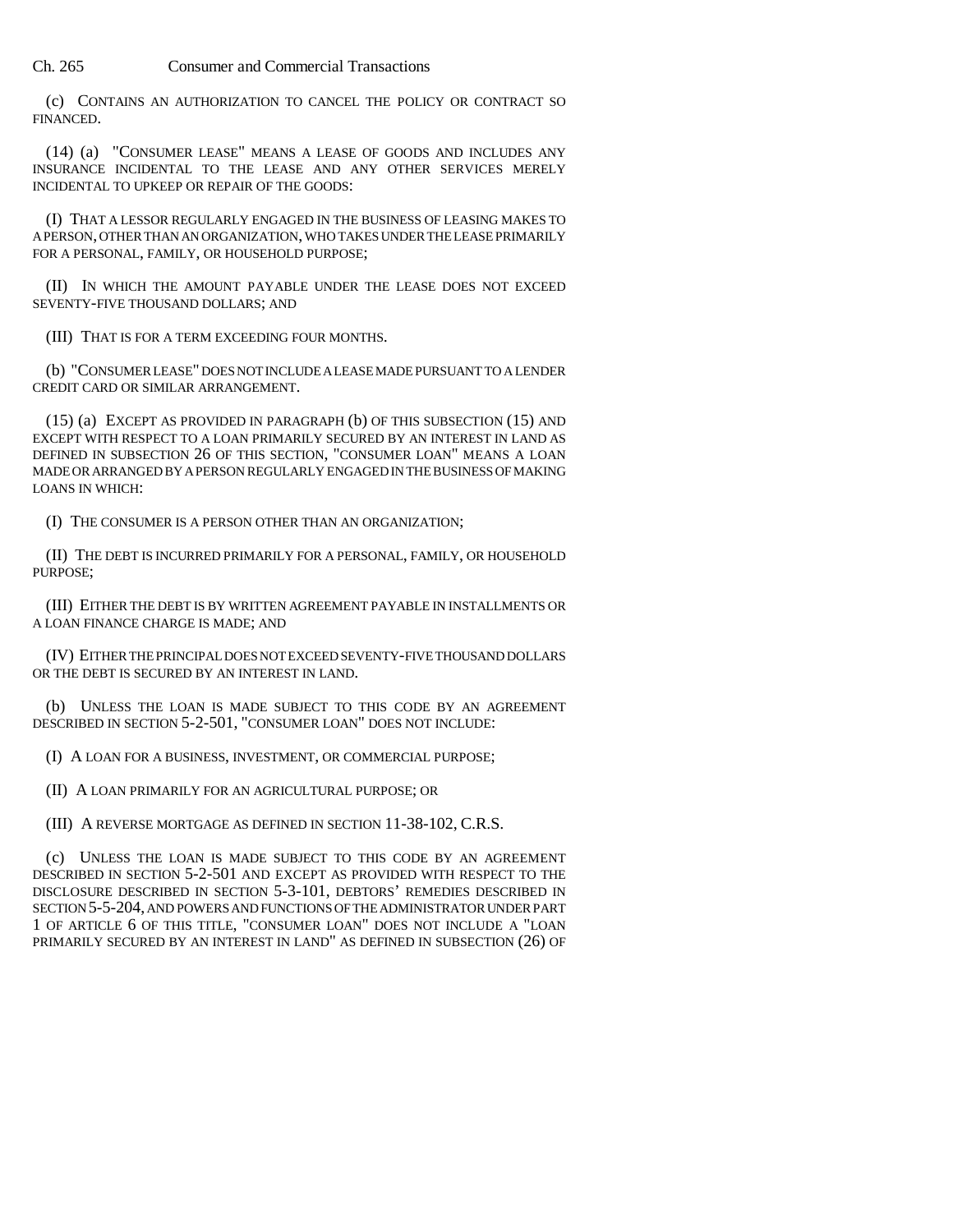#### THIS SECTION.

(16) "CREDIT" MEANS THE RIGHT GRANTED BY A CREDITOR TO A CONSUMER TO DEFER PAYMENT OF DEBT OR TO INCUR DEBT AND DEFER ITS PAYMENT.

(17) "CREDITOR" MEANS THE SELLER, LESSOR, LENDER, OR PERSON WHO MAKES OR ARRANGES A CONSUMER CREDIT TRANSACTION AND TO WHOM THE TRANSACTION IS INITIALLY PAYABLE, OR THE ASSIGNEE OF A CREDITOR'S RIGHT TO PAYMENT, BUT USE OF THE TERM DOES NOT IN ITSELF IMPOSE ON AN ASSIGNEE ANY OBLIGATION OF HIS OR HER ASSIGNOR. IN CASE OF CREDIT GRANTED PURSUANT TO A CREDIT CARD, "CREDITOR" MEANS THE CARD ISSUER AND NOT ANOTHER PERSON HONORING THE CREDIT CARD.

(18) "DWELLING" MEANS A RESIDENTIAL STRUCTURE OR MOBILE HOME THAT CONTAINS ONE TO FOUR FAMILY HOUSING UNITS OR INDIVIDUAL UNITS OF CONDOMINIUMS OR COOPERATIVES.

(19) "EARNINGS" MEANS COMPENSATION PAID OR PAYABLE TO AN INDIVIDUAL OR FOR THE INDIVIDUAL'S ACCOUNT FOR PERSONAL SERVICES RENDERED OR TO BE RENDERED BY THE INDIVIDUAL, WHETHER DENOMINATED AS WAGES, SALARY, FEES, COMMISSION, BONUS, OR OTHERWISE, AND INCLUDES PERIODIC PAYMENTS PURSUANT TO A PENSION, RETIREMENT, OR DISABILITY PROGRAM.

(20) "FINANCE CHARGE" MEANS:

(a) THE SUM OF ALL CHARGES PAYABLE DIRECTLY OR INDIRECTLY BY THE CONSUMER AND IMPOSED DIRECTLY OR INDIRECTLY BY THE CREDITOR AS AN INCIDENT TO OR AS A CONDITION OF THE EXTENSION OF CREDIT, WHETHER PAID OR PAYABLE BY THE CONSUMER, THE CREDITOR, OR ANY OTHER PERSON ON BEHALF OF THE CONSUMER TO THE CREDITOR OR TO A THIRD PARTY, INCLUDING ANY OF THE FOLLOWING TYPES OF CHARGES THAT ARE APPLICABLE:

(I) INTEREST OR ANY AMOUNT PAYABLE UNDER A POINT, DISCOUNT, OR OTHER SYSTEM OF CHARGES, HOWEVER DENOMINATED;

(II) TIME-PRICE DIFFERENTIAL, CREDIT SERVICE, SERVICE, CARRYING, OR OTHER CHARGE, HOWEVER DENOMINATED;

(III) PREMIUM, OR OTHER CHARGE FOR ANY GUARANTEE OR INSURANCE PROTECTING THE CREDITOR AGAINST THE CONSUMER'S DEFAULT OR OTHER CREDIT LOSS; AND

(IV) CHARGES INCURRED FOR INVESTIGATING THE COLLATERAL OR CREDIT-WORTHINESS OF THE CONSUMER OR FOR COMMISSIONS OR BROKERAGE FOR OBTAINING THE CREDIT.

(b) THE TERM DOES NOT INCLUDE CHARGES AS A RESULT OF DEFAULT DESCRIBED IN SECTION 5-3-302, ADDITIONAL CHARGES DESCRIBED IN SECTION 5-2-202, DELINQUENCY CHARGES DESCRIBED IN SECTION 5-2-203, OR DEFERRAL CHARGES DESCRIBED IN SECTION 5-2-204.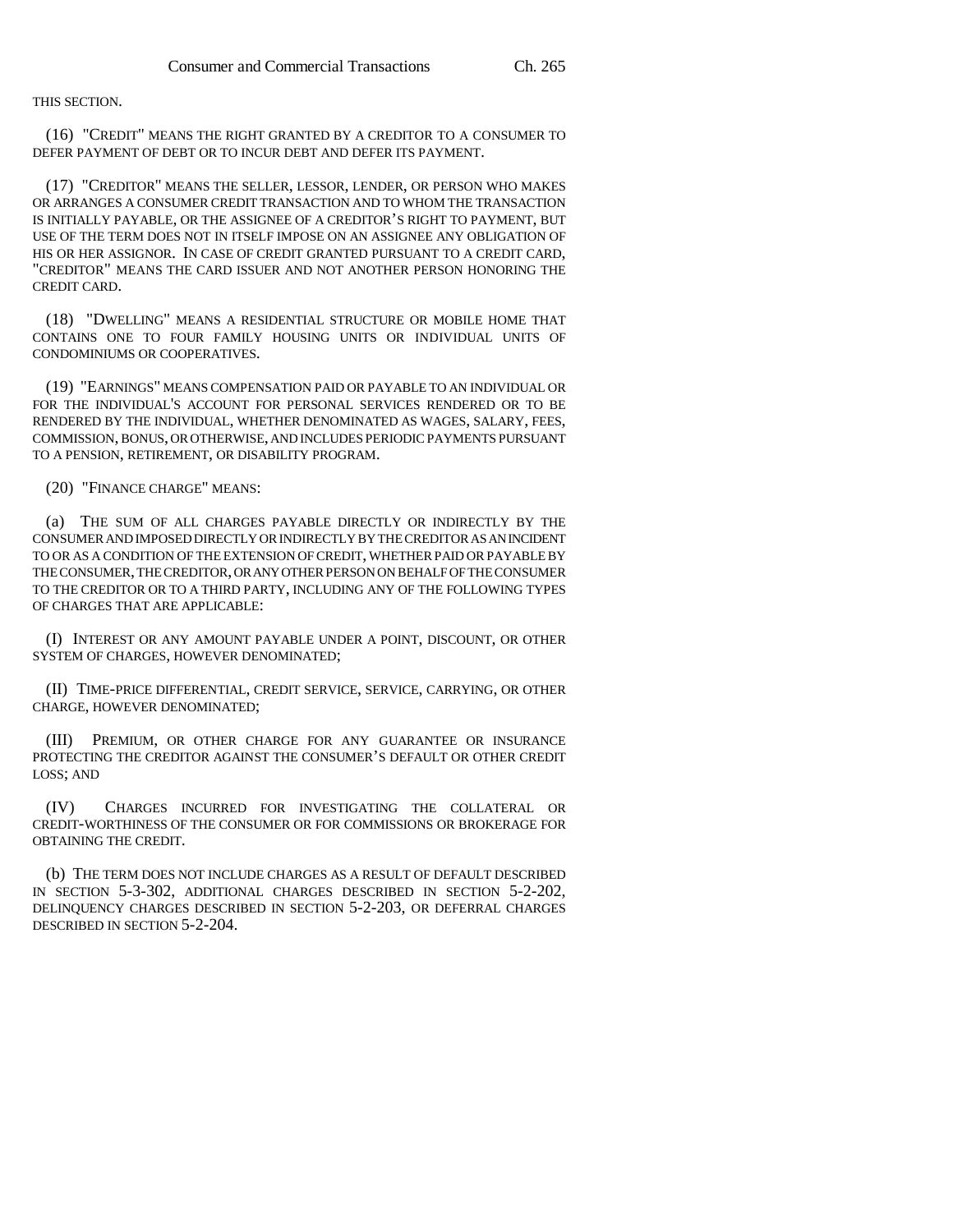(c) IF A CREDITOR MAKES A LOAN TO A CONSUMER BY PURCHASING OR SATISFYING OBLIGATIONS OF THE CONSUMER PURSUANT TO A CREDIT CARD OR SIMILAR ARRANGEMENT AND THE PURCHASE OR SATISFACTION IS MADE AT LESS THAN THE FACE AMOUNT OF THE OBLIGATION, THE DISCOUNT IS NOT PART OF THE FINANCE CHARGE.

(21) "GOODS" INCLUDES GOODS NOT IN EXISTENCE AT THE TIME THE TRANSACTION IS ENTERED INTO AND MERCHANDISE CERTIFICATES BUT EXCLUDES MONEY, CHATTEL PAPER, DOCUMENTS OF TITLE, AND INSTRUMENTS.

(22) "INVESTMENT PURPOSE" MEANS THAT THE PRIMARY PURPOSE OF THE CREDIT SALE OR LOAN IS FOR FUTURE FINANCIAL GAIN RATHER THAN FOR A PRESENT PERSONAL, FAMILY, OR HOUSEHOLD USE.

(23) "LENDER" INCLUDES AN ASSIGNEE OF THE LENDER'S RIGHT TO PAYMENT, UNLESS OTHERWISE PROVIDED IN THIS CODE, BUT USE OF THE TERM DOES NOT IN ITSELF IMPOSE ON AN ASSIGNEE ANY OBLIGATION OF THE LENDER WITH RESPECT TO EVENTS OCCURRING BEFORE THE ASSIGNMENT.

(24) "LENDER CREDIT CARD OR SIMILAR ARRANGEMENT" MEANS AN ARRANGEMENT OR LOAN AGREEMENT, OTHER THAN A SELLER CREDIT CARD, PURSUANT TO WHICH A LENDER GIVES A CONSUMER THE PRIVILEGE OF USING A CREDIT CARD, LETTER OF CREDIT, OR OTHER CREDIT CONFIRMATION OR IDENTIFICATION IN TRANSACTIONS OUT OF WHICH DEBT ARISES:

(a) BY THE LENDER'S HONORING A DRAFT OR SIMILAR ORDER FOR THE PAYMENT OF MONEY DRAWN OR ACCEPTED BY THE CONSUMER;

(b) BY THE LENDER'S PAYMENT OR AGREEMENT TO PAY THE CONSUMER'S OBLIGATIONS; OR

(c) BY THE LENDER'S PURCHASE FROM THE OBLIGEE OF THE CONSUMER'S OBLIGATIONS.

(25) "LOAN" INCLUDES:

(a) EXCEPT AS OTHERWISE PROVIDED IN PARAGRAPH (b) OF THIS SUBSECTION (25):

(I) THE CREATION OF DEBT BY THE LENDER'S PAYMENT OF OR AGREEMENT TO PAY MONEY TO THE CONSUMER OR TO A THIRD PARTY FOR THE ACCOUNT OF THE CONSUMER;

(II) THE CREATION OF DEBT BY A CREDIT TO AN ACCOUNT WITH THE LENDER UPON WHICH THE CONSUMER IS ENTITLED TO DRAW IMMEDIATELY;

(III) THE CREATION OF DEBT PURSUANT TO A LENDER CREDIT CARD IN ANY MANNER, INCLUDING A CASH ADVANCE OR THE CARD ISSUER'S HONORING A DRAFT OR SIMILAR ORDER FOR THE PAYMENT OF MONEY DRAWN OR ACCEPTED BY THE CONSUMER, PAYING OR AGREEING TO PAY THE CONSUMER'S OBLIGATION, OR PURCHASING OR OTHERWISE ACQUIRING THE CONSUMER'S OBLIGATION FROM THE OBLIGEE OR HIS OR HER ASSIGNEES;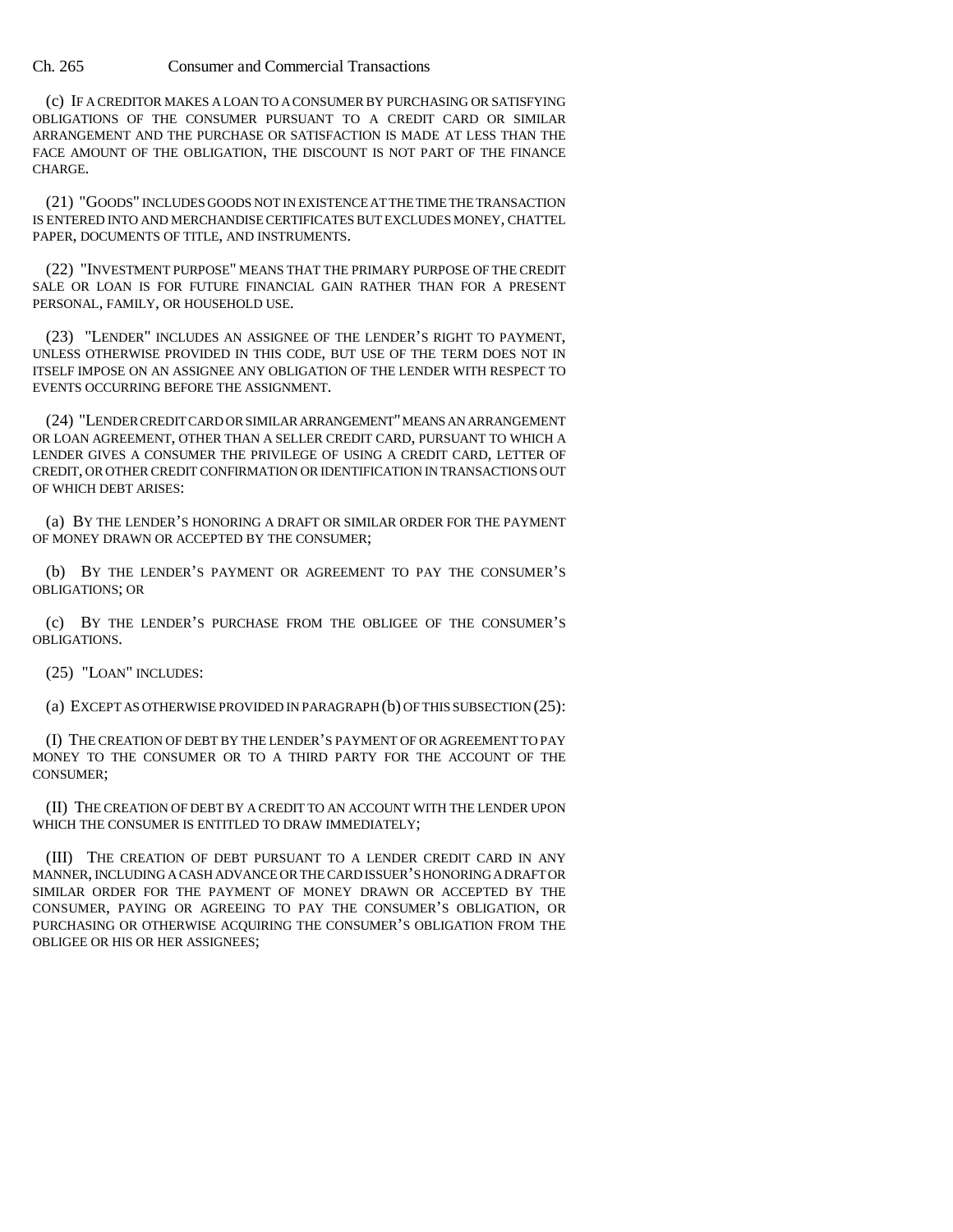### (IV) THE FORBEARANCE OF DEBT ARISING FROM A LOAN; AND

(V) THE CREATION OF DEBT BY A CASH ADVANCE TO A CONSUMER PURSUANT TO A SELLER CREDIT CARD.

#### (b) "LOAN" DOES NOT INCLUDE:

(I) A CARD ISSUER'S PAYMENT OR AGREEMENT TO PAY MONEY TO A THIRD PERSON FOR THE ACCOUNT OF A CONSUMER IF THE DEBT OF THE CONSUMER ARISES FROM A SALE OR LEASE AND RESULTS FROM USE OF A SELLER CREDIT CARD; OR

#### (II) THE FORBEARANCE OF DEBT ARISING FROM A SALE OR LEASE.

(26) (a) "LOAN PRIMARILY SECURED BY AN INTEREST IN LAND" MEANS A CONSUMER LOAN SECURED BY A MOBILE HOME OR PRIMARILY SECURED BY AN INTEREST IN LAND IF, AT THE TIME THE LOAN IS MADE THE VALUE OF THE COLLATERAL IS SUBSTANTIAL IN RELATION TO THE AMOUNT OF THE LOAN; AND

(I) THE RATE OF THE FINANCE CHARGE DOES NOT EXCEED TWELVE PERCENT PER YEAR CALCULATED ACCORDING TO THE ACTUARIAL METHOD ON THE UNPAID BALANCES OF THE PRINCIPAL ON THE ASSUMPTION THAT THE DEBT WILL BE PAID ACCORDING TO THE AGREED TERMS AND WILL NOT BE PAID BEFORE THE END OF THE AGREED TERM; OR

(II) NOTWITHSTANDING THE RATE OF THE FINANCE CHARGE, AND OTHER THAN A PRECOMPUTED LOAN AS DEFINED IN SUBSECTION (35) OF THIS SECTION, THE LOAN IS SECURED BY A FIRST MORTGAGE OR DEED OF TRUST LIEN AGAINST A DWELLING TO:

#### (A) FINANCE THE ACQUISITION OF THAT DWELLING; OR

(B) TO REFINANCE, BY AMENDMENT, PAYOFF, OR OTHERWISE, AN EXISTING LOAN MADE TO FINANCE THE ACQUISITION OF THAT DWELLING, INCLUDING A REFINANCE LOAN PROVIDING ADDITIONAL SUMS FOR ANY PURPOSE WHETHER OR NOT RELATED TO ACQUISITION OR CONSTRUCTION.

(b) AS TO ANY REFINANCE LOAN IN THE FORM OF A REVOLVING LOAN ACCOUNT THAT IS IN WHOLE OR IN PART FOR PURPOSES OTHER THAN ACQUISITION OR CONSTRUCTION, SECTION 5-3-103 SHALL APPLY.

(c) WITH RESPECT TO LOANS SECURED BY A FIRST MORTGAGE OR DEED OF TRUST LIEN AGAINST A DWELLING TO REFINANCE AN EXISTING LOAN TO FINANCE THE ACQUISITION OF THE DWELLING AND PROVIDING ADDITIONAL SUMS FOR ANY OTHER PURPOSE THAT ARE NOT SUBJECT TO THIS CODE PURSUANT TO PARAGRAPH (a) OF THIS SUBSECTION (26), THE LENDER SHALL DISCLOSE TO THE CONSUMER THAT THE REFINANCE LOAN CREATES A LIEN AGAINST THE DWELLING OR PROPERTY AND THAT THE LIMITS SET FORTH IN SECTION 5-5-111 ON THE AMOUNT OF ATTORNEY FEES THAT A LENDER MAY CHARGE THE CONSUMER ARE NOT APPLICABLE.

(d) FOR PURPOSES OF THIS SUBSECTION (26):

(I) A "LOAN SECURED BY A FIRST MORTGAGE OR DEED OF TRUST LIEN AGAINST A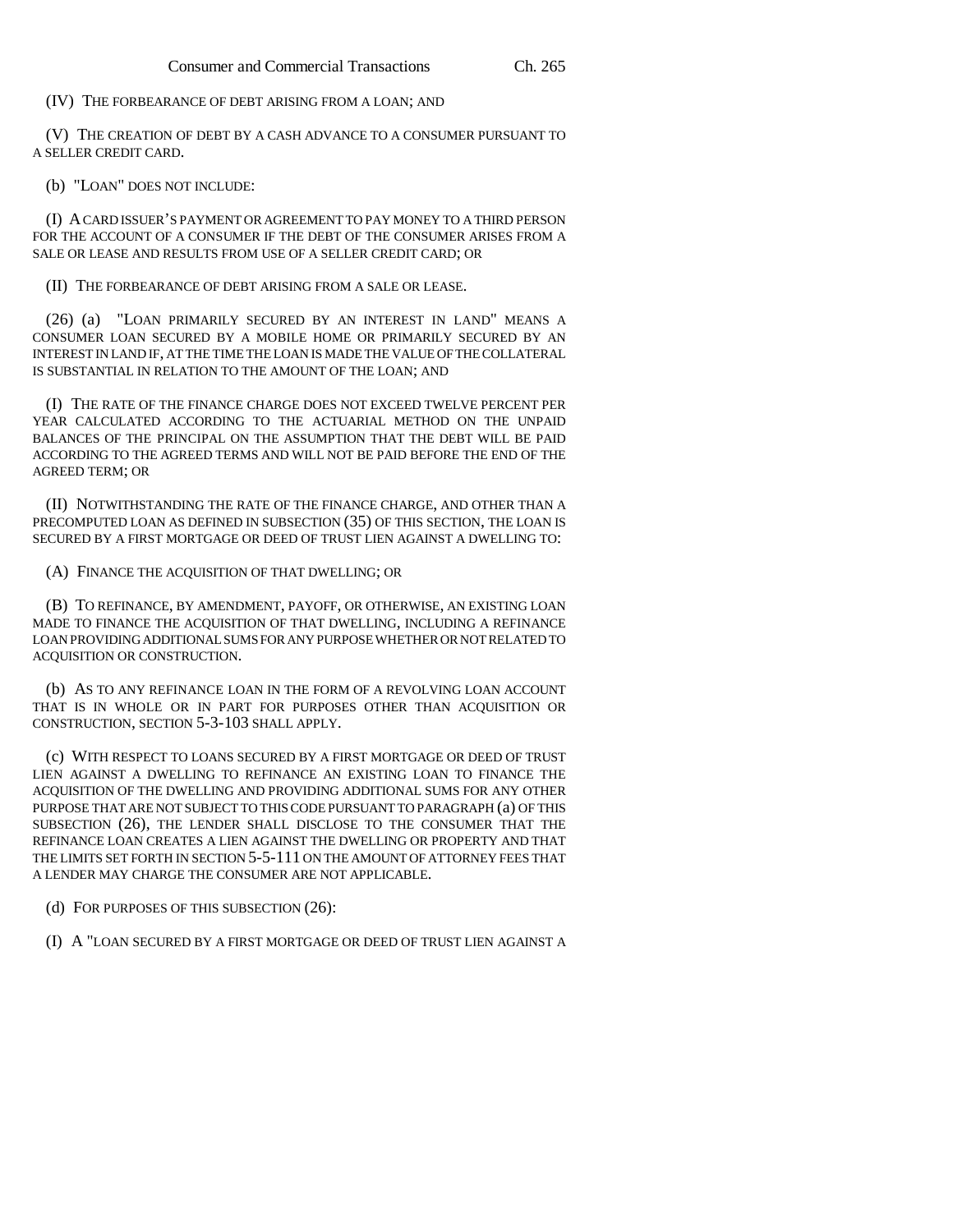DWELLING TO FINANCE THE ACQUISITION OF THE DWELLING" INCLUDES A LOAN SECURED BY A FIRST MORTGAGE OR DEED OF TRUST LIEN AGAINST A DWELLING TO FINANCE THE ORIGINAL CONSTRUCTION OF SUCH DWELLING OR TO REFINANCE ANY SUCH CONSTRUCTION LOAN;

(II) "DWELLING" MEANS ANY IMPROVED REAL PROPERTY, OR PORTION THEREOF, THAT IS USED OR INTENDED TO BE USED AS A RESIDENCE AND CONTAINS NOT MORE THAN FOUR DWELLING UNITS; AND

(III) "FIRST MORTGAGE OR DEED OF TRUST" MEANS A MORTGAGE OR DEED OF TRUST HAVING PRIORITY AS A LIEN OVER THE LIEN OF ANY OTHER MORTGAGE OR DEED OF TRUST ON THE SAME DWELLING AND SUBJECT TO THE LIEN OF TAXES LEVIED ON THAT DWELLING.

(27) "MATERIAL DISCLOSURES" MEANS THE DISCLOSURE, AS REQUIRED BY THIS CODE, OF THE ANNUAL PERCENTAGE RATE, THE METHOD OF DETERMINING THE FINANCE CHARGE AND THE BALANCE UPON WHICH A FINANCE CHARGE WILL BE IMPOSED, THE AMOUNT OF THE FINANCE CHARGE, THE AMOUNT TO BE FINANCED, THE TOTAL OF PAYMENTS, THE NUMBER AND AMOUNT OF PAYMENTS, AND THE DUE DATES OR PERIODS OF PAYMENTS SCHEDULED TO REPAY THE INDEBTEDNESS.

(28) "MERCHANDISE CERTIFICATE" MEANS A WRITING NOT REDEEMABLE IN CASH AND USABLE IN ITS FACE AMOUNT IN LIEU OF CASH IN EXCHANGE FOR GOODS OR SERVICES.

(29) "MOBILE HOME" MEANS A DWELLING THAT IS BUILT ON A CHASSIS DESIGNED FOR LONG-TERM RESIDENTIAL OCCUPANCY, THAT IS CAPABLE OF BEING INSTALLED IN A PERMANENT OR SEMI-PERMANENT LOCATION, WITH OR WITHOUT A PERMANENT FOUNDATION, AND WITH MAJOR APPLIANCES AND PLUMBING, GAS, AND ELECTRICAL SYSTEMS INSTALLED BUT NEEDING THE APPROPRIATE CONNECTIONS TO MAKE THEM OPERABLE, AND THAT MAY BE OCCASIONALLY DRAWN OVER THE PUBLIC HIGHWAYS, BY SPECIAL PERMIT, AS A UNIT OR IN SECTIONS TO ITS PERMANENT OR SEMI-PERMANENT LOCATION.

(30) "OFFICIAL FEES" MEANS:

(a) FEES AND CHARGES PRESCRIBED BY LAW THAT ACTUALLY ARE OR WILL BE PAID TO PUBLIC OFFICIALS FOR DETERMINING THE EXISTENCE OF OR FOR PERFECTING, RELEASING, OR SATISFYING A SECURITY INTEREST RELATED TO A CONSUMER CREDIT TRANSACTION; OR

(b) PREMIUMS PAYABLE FOR INSURANCE IN LIEU OF PERFECTING A SECURITY INTEREST OTHERWISE REQUIRED BY THE CREDITOR IN CONNECTION WITH THE CONSUMER CREDIT TRANSACTION IF THE PREMIUM DOES NOT EXCEED THE FEES AND CHARGES DESCRIBED IN PARAGRAPH (a) OF THIS SUBSECTION (30) THAT WOULD OTHERWISE BE PAYABLE.

(31) "ORGANIZATION" MEANS A CORPORATION, LIMITED LIABILITY COMPANY, GOVERNMENT OR GOVERNMENTAL SUBDIVISION OR AGENCY, TRUST, ESTATE, PARTNERSHIP, LIMITED LIABILITY PARTNERSHIP, COOPERATIVE, OR ASSOCIATION.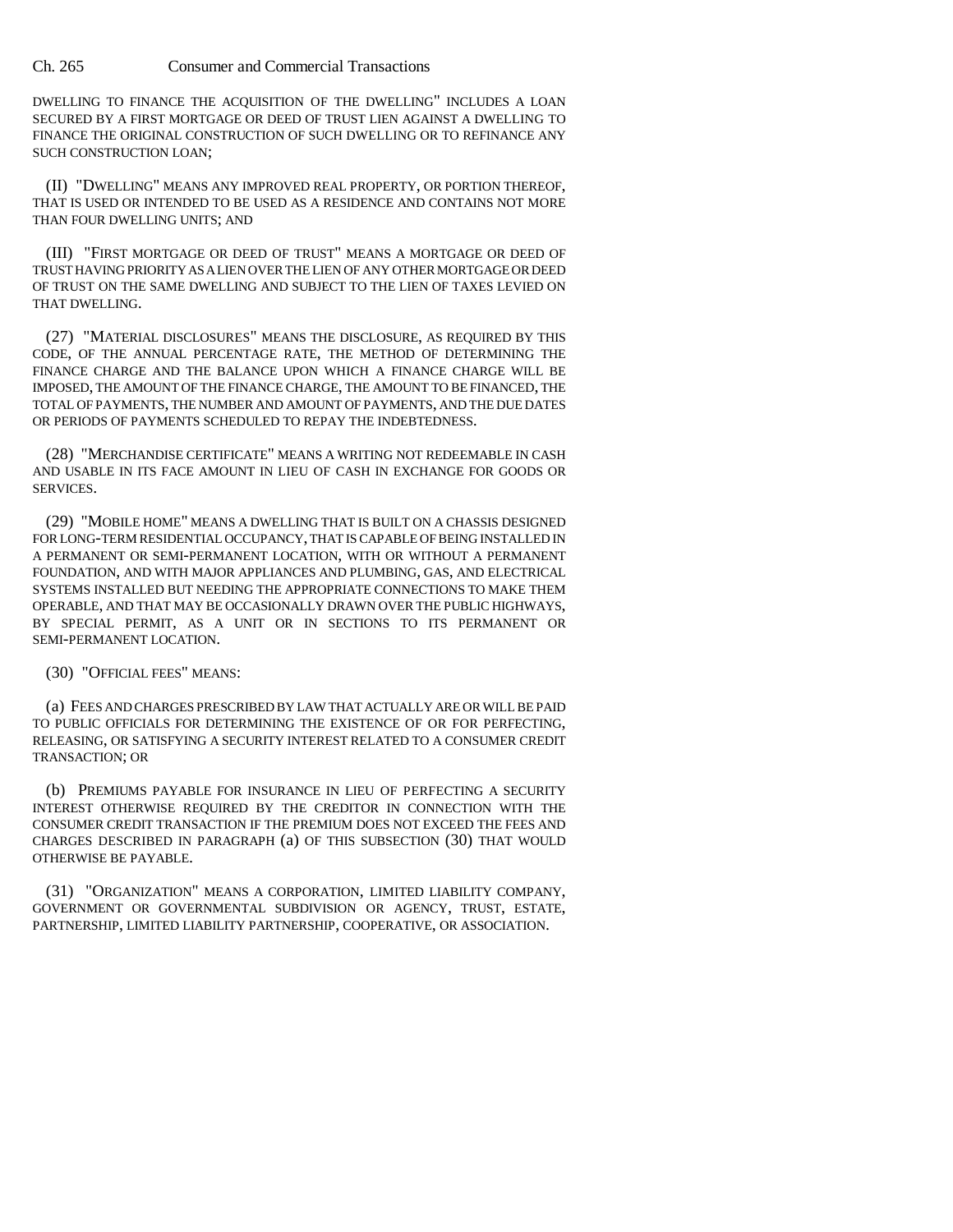(32) "PAYABLE IN INSTALLMENTS" MEANS THAT PAYMENT IS REQUIRED OR PERMITTED BY AGREEMENT TO BE MADE IN MORE THAN FOUR PERIODIC PAYMENTS, EXCLUDING A DOWN PAYMENT. IF ANY PERIODIC PAYMENT OTHER THAN THE DOWN PAYMENT UNDER AN AGREEMENT REQUIRING OR PERMITTING TWO OR MORE PERIODIC PAYMENTS IS MORE THAN TWICE THE AMOUNT OF ANY OTHER PERIODIC PAYMENT, EXCLUDING THE DOWN PAYMENT, THE CONSUMER CREDIT TRANSACTION IS "PAYABLE IN INSTALLMENTS".

(33) "PERSON" INCLUDES A NATURAL PERSON OR AN INDIVIDUAL AND AN ORGANIZATION.

(34) (a) "PERSON RELATED TO" MEANS, WITH RESPECT TO AN INDIVIDUAL, THE SPOUSE OF THE INDIVIDUAL; A BROTHER, BROTHER-IN-LAW, SISTER, OR SISTER-IN-LAW OF THE INDIVIDUAL; AN ANCESTOR OR LINEAL DESCENDANT OF THE INDIVIDUAL OR THE INDIVIDUAL'S SPOUSE; AND ANY OTHER RELATIVE, BY BLOOD OR MARRIAGE, OF THE INDIVIDUAL OR THE INDIVIDUAL'S SPOUSE WHO SHARES THE SAME HOME WITH THE INDIVIDUAL.

(b) "PERSON RELATED TO" MEANS, WITH RESPECT TO AN ORGANIZATION, A PERSON DIRECTLY OR INDIRECTLY CONTROLLING, CONTROLLED BY, OR UNDER COMMON CONTROL WITH THE ORGANIZATION; AN OFFICER OR DIRECTOR OF THE ORGANIZATION OR A PERSON PERFORMING SIMILAR FUNCTIONS WITH RESPECT TO THE ORGANIZATION OR TO A PERSON RELATED TO THE ORGANIZATION; THE SPOUSE OF A PERSON RELATED TO THE ORGANIZATION; AND A RELATIVE BY BLOOD OR MARRIAGE OF A PERSON RELATED TO THE ORGANIZATION WHO SHARES THE SAME HOME WITH SUCH PERSON.

(35) "PRECOMPUTED" MEANS A CONSUMER CREDIT SALE OR CONSUMER LOAN IN WHICH THE DEBT IS EXPRESSED AS A SUM COMPRISING THE AMOUNT FINANCED AND THE AMOUNT OF THE FINANCE CHARGE COMPUTED IN ADVANCE OR IN WHICH ANY PORTION OF THE FINANCE CHARGE IS PREPAID AND THE AMOUNT OF THAT PORTION OF THE FINANCE CHARGE EITHER COMPUTED IN ADVANCE OR PREPAID CONSTITUTES MORE THAN ONE-HALF OF THE TOTAL FINANCE CHARGE APPLICABLE TO THE CONSUMER CREDIT SALE OR CONSUMER LOAN.

(36) "PRESUMED" OR "PRESUMPTION" MEANS THAT THE TRIER OF FACT MUST FIND THE EXISTENCE OF THE FACT PRESUMED UNLESS AND UNTIL EVIDENCE IS INTRODUCED THAT WOULD SUPPORT A FINDING OF ITS NONEXISTENCE.

(37) "REGULARLY" HAS THE SAME MEANING AS STATED IN THE FEDERAL "TRUTH IN LENDING ACT" AND THE FEDERAL "CONSUMER LEASING ACT".

(38) "REVOLVING CREDIT" MEANS AN ARRANGEMENT PURSUANT TO WHICH:

(a) A CREDITOR MAY PERMIT A CONSUMER, FROM TIME TO TIME, TO PURCHASE OR LEASE ON CREDIT FROM THE CREDITOR OR TO OBTAIN LOANS FROM THE CREDITOR;

(b) THE AMOUNTS FINANCED AND THE FINANCE AND OTHER APPROPRIATE CHARGES ARE DEBITED TO AN ACCOUNT;

(c) THE FINANCE CHARGE, IF MADE, IS COMPUTED ON THE ACCOUNT PERIODICALLY; AND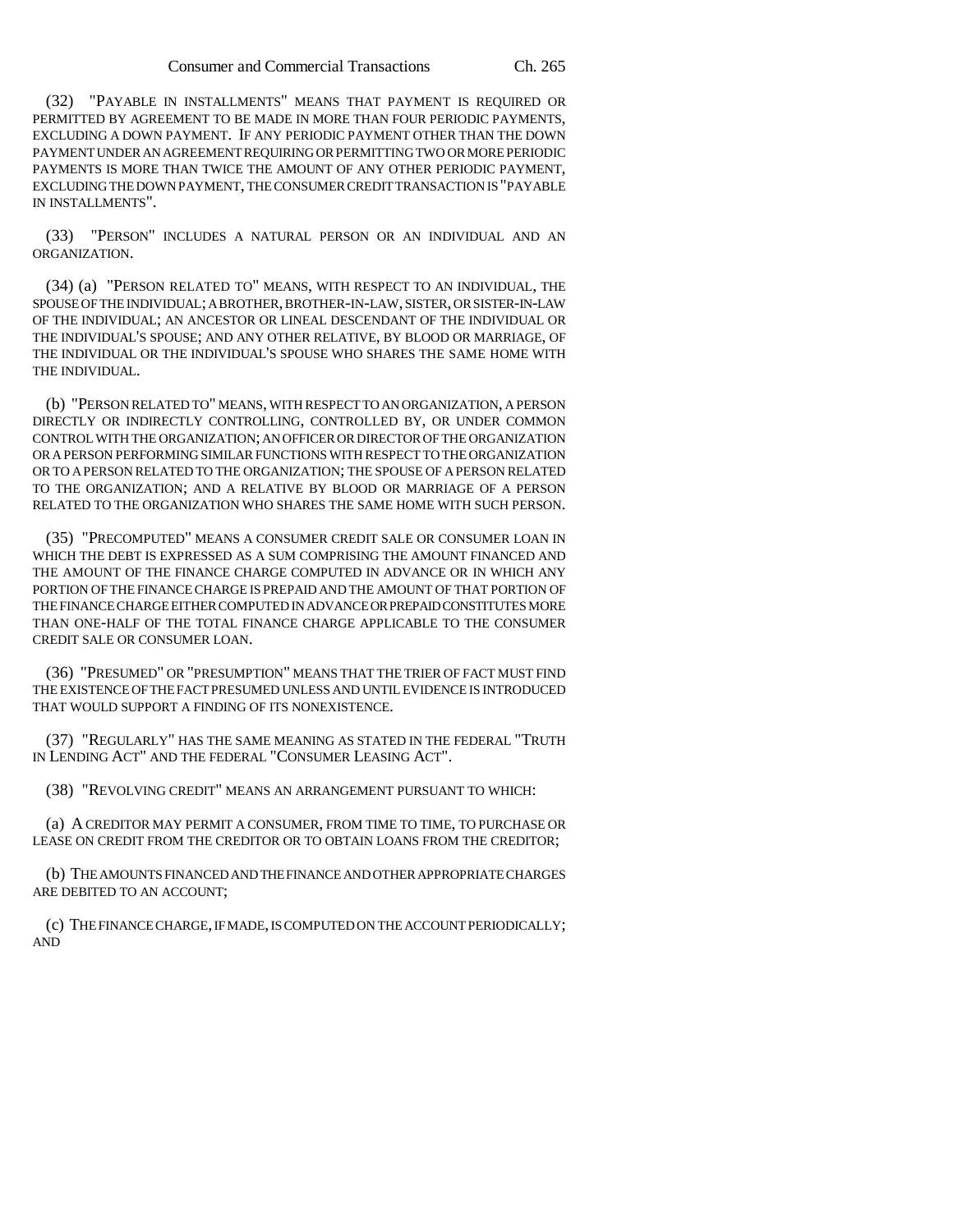(d) EITHER THE CONSUMER HAS THE PRIVILEGE OF PAYING IN FULL OR IN INSTALLMENTS OR THE CREDITOR PERIODICALLY IMPOSES CHARGES COMPUTED ON THE ACCOUNT FOR DELAYING PAYMENT AND PERMITS THE CONSUMER TO CONTINUE TO PURCHASE OR LEASE ON CREDIT.

(39) "SALE OF GOODS" INCLUDES ANY AGREEMENT IN THE FORM OF A BAILMENT OR LEASE OF GOODS IF THE BAILEE OR LESSEE AGREES TO PAY AS COMPENSATION FOR USE A SUM SUBSTANTIALLY EQUIVALENT TO OR IN EXCESS OF THE AGGREGATE VALUE OF THE GOODS INVOLVED AND IT IS AGREED THAT THE BAILEE OR LESSEE WILL BECOME, OR FOR NO OTHER OR A NOMINAL CONSIDERATION HAS THE OPTION TO BECOME, THE OWNER OF THE GOODS UPON FULL COMPLIANCE WITH HIS OR HER OBLIGATIONS UNDER THE AGREEMENT.

(40) "SALE OF AN INTEREST IN LAND" INCLUDES A LEASE IN WHICH THE LESSEE HAS AN OPTION TO PURCHASE THE INTEREST AND ALL OR A SUBSTANTIAL PART OF THE RENTAL OR OTHER PAYMENTS PREVIOUSLY MADE BY HIM ARE APPLIED TO THE PURCHASE PRICE.

(41) "SALE OF SERVICES" MEANS FURNISHING OR AGREEING TO FURNISH SERVICES AND INCLUDES MAKING ARRANGEMENTS TO HAVE SERVICES FURNISHED BY ANOTHER.

(42) "SELLER", EXCEPT AS OTHERWISE PROVIDED, INCLUDES AN ASSIGNEE OF THE SELLER'S RIGHT TO PAYMENT, BUT USE OF THE TERM DOES NOT IN ITSELF IMPOSE ON AN ASSIGNEE ANY OBLIGATION OF THE SELLER WITH RESPECT TO EVENTS OCCURRING BEFORE THE ASSIGNMENT.

(43) "SELLER CREDIT CARD" MEANS AN ARRANGEMENT PURSUANT TO WHICH A PERSON GIVES TO A BUYER OR LESSEE THE PRIVILEGE OF USING A CREDIT CARD, LETTER OF CREDIT, OR OTHER CREDIT CONFIRMATION OR IDENTIFICATION PRIMARILY FOR THE PURPOSE OF PURCHASING OR LEASING GOODS OR SERVICES FROM THAT PERSON OR FROM THAT PERSON AND ANY OTHER PERSON.

(44) "SERVICES" INCLUDES:

(a) WORK, LABOR, AND OTHER PERSONAL SERVICES;

(b) PRIVILEGES WITH RESPECT TO TRANSPORTATION, HOTEL AND RESTAURANT ACCOMMODATIONS, EDUCATION, ENTERTAINMENT, RECREATION, PHYSICAL CULTURE, HOSPITAL ACCOMMODATIONS, FUNERALS, CEMETERY ACCOMMODATIONS, AND THE LIKE; AND

(c) INSURANCE PROVIDED BY A PERSON OTHER THAN THE INSURER.

(45) "SUPERVISED FINANCIAL ORGANIZATION" MEANS A PERSON, OTHER THAN AN INSURANCE COMPANY OR OTHER ORGANIZATION PRIMARILY ENGAGED IN AN INSURANCE BUSINESS:

(a) ORGANIZED, CHARTERED, OR HOLDING AN AUTHORIZATION CERTIFICATE UNDER THE LAWS OF ANY STATE OR OF THE UNITED STATES THAT AUTHORIZE THE PERSON TO MAKE LOANS AND TO RECEIVE DEPOSITS, INCLUDING A SAVINGS, SHARE, CERTIFICATE, OR DEPOSIT ACCOUNT; AND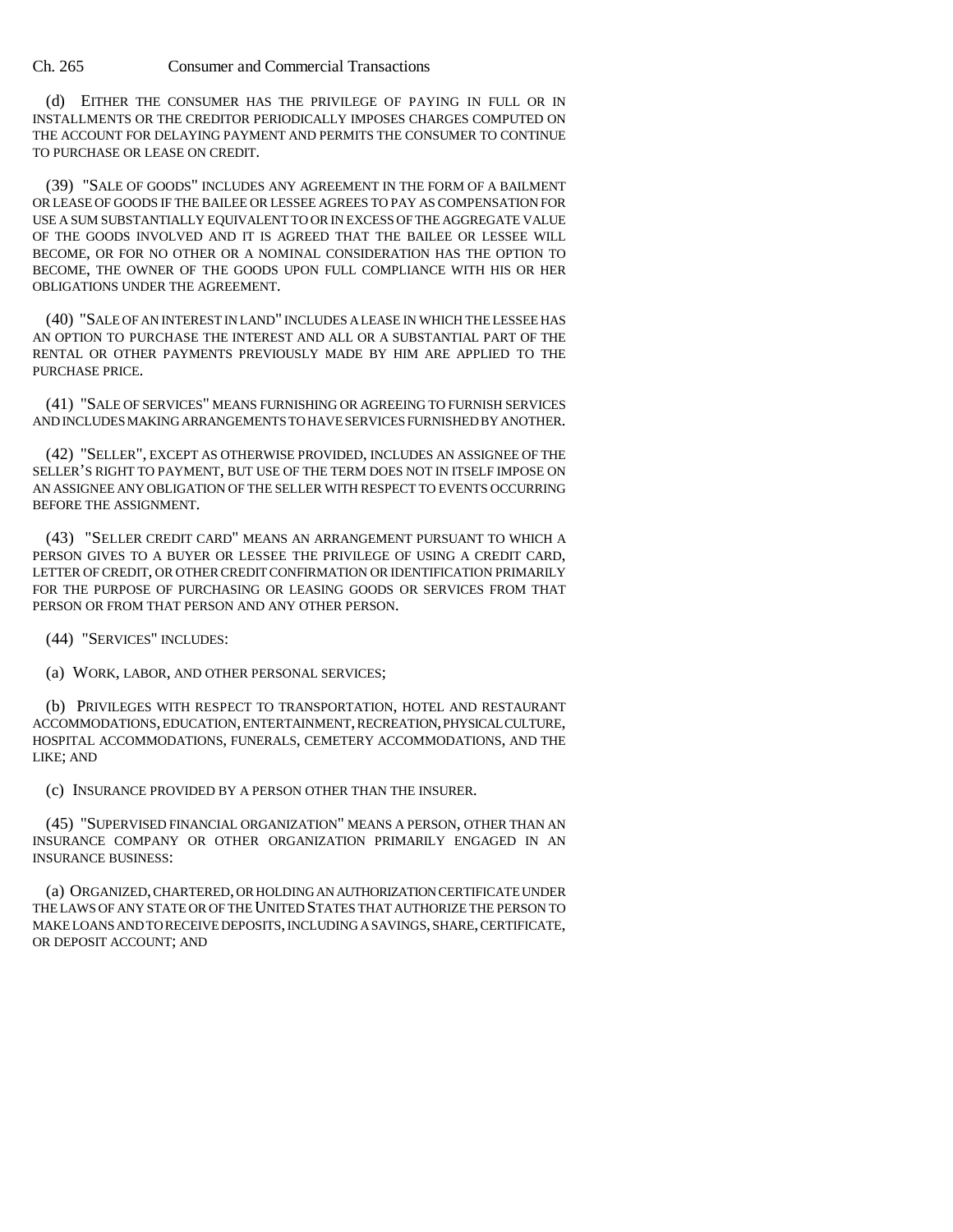(b) SUBJECT TO SUPERVISION BY AN OFFICIAL OR AGENCY OF ANY STATE OR OF THE UNITED STATES.

(46) "SUPERVISED LENDER" MEANS A PERSON AUTHORIZED TO MAKE OR TAKE ASSIGNMENTS OF SUPERVISED LOANS UNDER A LICENSE ISSUED BY THE ADMINISTRATOR OR AS A SUPERVISED FINANCIAL ORGANIZATION.

(47) "SUPERVISED LOAN" MEANS A CONSUMER LOAN, INCLUDING A LOAN MADE PURSUANT TO A REVOLVING CREDIT ACCOUNT, IN WHICH THE RATE OF THE FINANCE CHARGE EXCEEDS TWELVE PERCENT PER YEAR AS DETERMINED ACCORDING TO THE PROVISIONS ON FINANCE CHARGES CONTAINED IN SECTION 5-2-201.

(48) "WRITTEN" OR "IN WRITING" MEANS ANY RECORD CONVEYING INFORMATION AND THAT IS IN A FORM THE CONSUMER MAY RETAIN, OR IS CAPABLE OF BEING DISPLAYED IN VISUAL TEXT IN A FORM THE CONSUMER MAY RETAIN, INCLUDING PAPER, ELECTRONIC, DIGITAL, MAGNETIC, OPTICAL, AND ELECTROMAGNETIC.

**5-1-302. Definitions - federal "Truth in Lending Act" and federal "Consumer Leasing Act".** IN THIS CODE, FEDERAL "TRUTH IN LENDING ACT", 15 U.S.C. SEC. 1601 ET SEQ., AND FEDERAL "CONSUMER LEASING ACT", 15 U.S.C. SEC. 1667 ET SEQ., MEAN CHAPTERS OF THE CONSUMER CREDIT PROTECTION ACT (PUBLIC LAW 90-321; 82 STAT. 146), AS AMENDED FROM TIME TO TIME, AND INCLUDE REGULATIONS ISSUED PURSUANT TO THOSE ACTS.

**5-1-303. Index of definitions in code.** DEFINITIONS IN THIS CODE AND THE SECTIONS IN WHICH THEY APPEAR ARE:

| "ACTUARIAL METHOD"                | SECTION 5-1-301 (1)  |
|-----------------------------------|----------------------|
| "ADMINISTRATOR"                   | SECTIONS 5-1-301 (2) |
|                                   | AND 5-6-103          |
| "AGREEMENT"                       | SECTION 5-1-301 (3)  |
| "AGRICULTURAL PURPOSE"            | SECTION 5-1-301 (4)  |
| "AMOUNT FINANCED"                 | SECTION 5-1-301 (5)  |
| "BUSINESS DAY"                    | SECTION 5-1-301 (6)  |
| "CASH PRICE"                      | SECTION 5-1-301 (7)  |
| "CLOSING COSTS"                   | SECTION 5-1-301 (8)  |
| "CONSPICUOUS"                     | SECTION 5-1-301 (9)  |
| "CONSUMER"                        | SECTION 5-1-301 (10) |
| "CONSUMER CREDIT INSURANCE"       | SECTION 5-4-103 (1)  |
| "CONSUMER CREDIT SALE"            | SECTION 5-1-301 (11) |
| "CONSUMER CREDIT TRANSACTION"     | SECTION 5-1-301 (12) |
| "CONSUMER INSURANCE PREMIUM LOAN" | SECTION 5-1-301 (13) |
| "CONSUMER LEASE"                  | SECTION 5-1-301 (14) |
| "CONSUMER LOAN"                   | SECTION 5-1-301 (15) |
| "CREDIT"                          | SECTION 5-1-301 (16) |
| "CREDIT CARD BANK OR              |                      |
| FINANCIAL INSTITUTION"            | SECTION 5-2-213 (1)  |
| "CREDITOR"                        | SECTION 5-1-301 (17) |
| "CREDIT INSURANCE ACT"            | SECTION 5-4-103 (2)  |
| "DWELLING"                        | SECTION 5-1-301 (18) |
| "EARNINGS"                        | SECTION 5-1-301 (19) |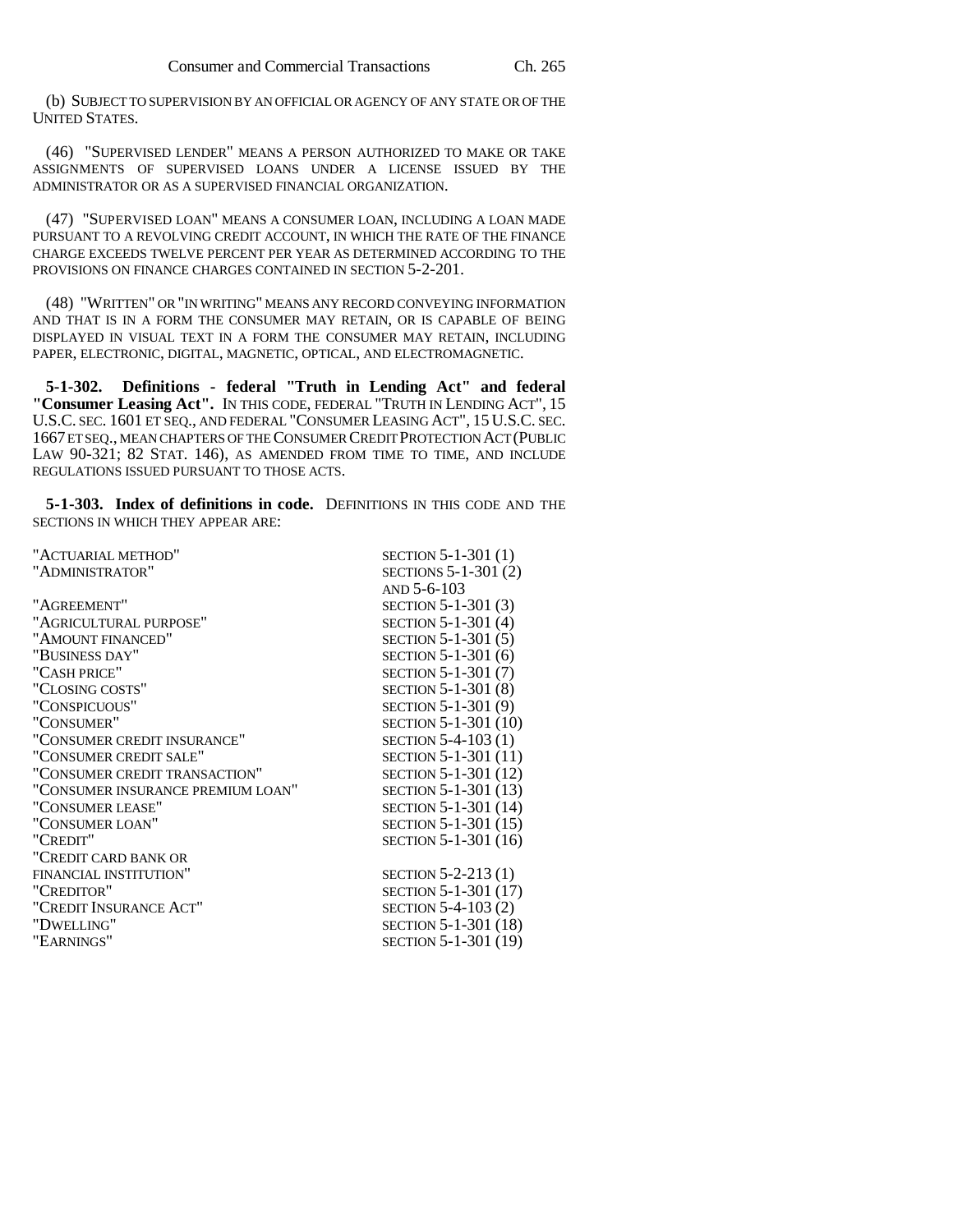| "FEDERAL "TRUTH IN LENDING ACT"" AND |                        |
|--------------------------------------|------------------------|
| "FEDERAL "CONSUMER LEASING ACT""     | <b>SECTION 5-1-302</b> |
| "FINANCE CHARGE"                     | SECTION 5-1-301 (20)   |
| "GOODS"                              | SECTION 5-1-301 (21)   |
| "HOME SOLICITATION SALE"             | <b>SECTION 5-3-401</b> |
| "INVESTMENT PURPOSE"                 | SECTION 5-1-301 (22)   |
| "LENDER"                             | SECTION 5-1-301 (23)   |
| "LENDER CREDIT CARD OR SIMILAR       |                        |
| ARRANGEMENT"                         | SECTION 5-1-301 (24)   |
| "LOAN"                               | SECTION 5-1-301 (25)   |
| "LOAN PRIMARILY SECURED BY AN        |                        |
| <b>INTEREST IN LAND"</b>             | SECTION 5-1-301 (26)   |
| "MATERIAL DISCLOSURES"               | SECTION 5-1-301 (27)   |
| "MERCHANDISE CERTIFICATE"            | SECTION 5-1-301 (28)   |
| "MOBILE HOME"                        | SECTION 5-1-301 (29)   |
| "OFFICIAL FEES"                      | SECTION 5-1-301 (30)   |
| "ORGANIZATION"                       | SECTION 5-1-301 (31)   |
| "PAYABLE IN INSTALLMENTS"            | SECTION 5-1-301 (32)   |
| "PERSON"                             | SECTION 5-1-301 (33)   |
| "PERSON RELATED TO"                  | SECTION 5-1-301 (34)   |
| "PRECOMPUTED"                        | SECTION 5-1-301 (35)   |
| "PRESUMED" OR "PRESUMPTION"          | SECTION 5-1-301 (36)   |
| "RECEIVE"                            | SECTION 5-1-201 (10)   |
| "REGULARLY"                          | SECTION 5-1-301 (37)   |
| "RESIDENCE"                          | SECTION 5-1-201 (6)    |
| "REVOLVING CREDIT"                   | SECTION 5-1-301 (38)   |
| "SALE OF GOODS"                      | SECTION 5-1-301 (39)   |
| "SALE OF AN INTEREST IN LAND"        | SECTION 5-1-301 (40)   |
| "SALE OF SERVICES"                   | SECTION 5-1-301 (41)   |
| "SELLER"                             | SECTION 5-1-301 (42)   |
| "SELLER CREDIT CARD"                 | SECTION 5-1-301(43)    |
| "SERVICES"                           | SECTION 5-1-301 (44)   |
| "SUPERVISED FINANCIAL ORGANIZATION"  | SECTION 5-1-301 (45)   |
| "SUPERVISED LENDER"                  | SECTION 5-1-301 (46)   |
| "SUPERVISED LOAN"                    | SECTION 5-1-301 (47)   |
| "WRITTEN" OR "IN WRITING"            | SECTION 5-1-301 (48)   |

### **ARTICLE 2 Finance Charges and Related Provisions**

## PART 1 GENERAL PROVISIONS

**5-2-101. Short title.** THIS ARTICLE SHALL BE KNOWN AND MAY BE CITED AS "UNIFORM CONSUMER CREDIT CODE - FINANCE CHARGES AND RELATED PROVISIONS".

**5-2-102. Scope.** FOR PURPOSES OF THIS ARTICLE, "CONSUMER CREDIT TRANSACTION" APPLIES TO CONSUMER LOANS, INCLUDING SUPERVISED LOANS, CONSUMER CREDIT SALES, AND REFINANCING AND CONSOLIDATIONS OF THESE TRANSACTIONS BUT DOES NOT INCLUDE CONSUMER LEASES. THE PROVISIONS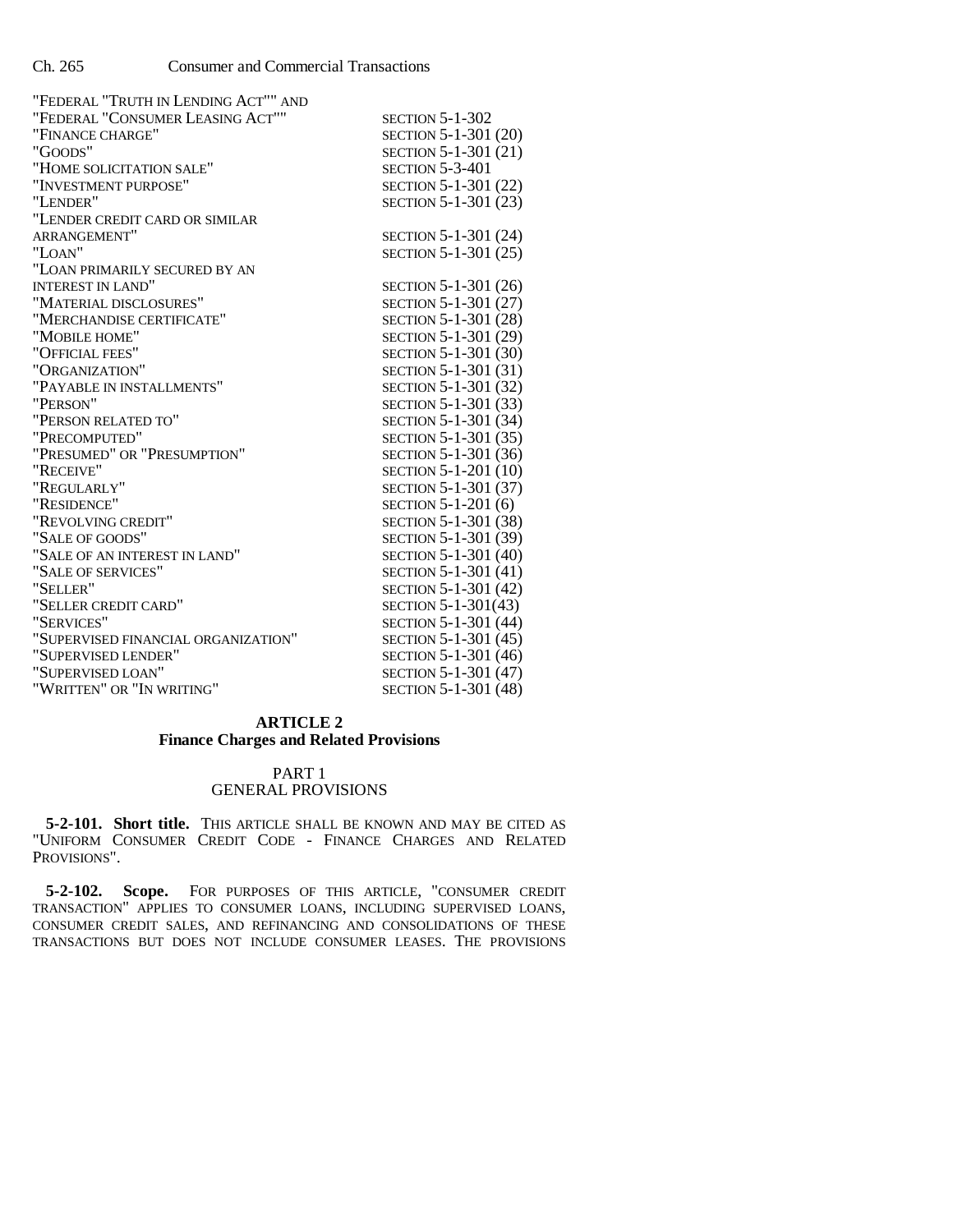CONCERNING CREDIT CARD SURCHARGES CONTAINED IN SECTION 5-2-212 APPLY TO ALL SALES AND LEASES.

### PART 2 MAXIMUM FINANCE CHARGES AND OTHER FEES AND CHARGES

**5-2-201. Finance charge for consumer credit transactions.** (1) WITH RESPECT TO A CONSUMER LOAN OTHER THAN A SUPERVISED LOAN, INCLUDING A REVOLVING LOAN, A LENDER MAY CONTRACT FOR AND RECEIVE A FINANCE CHARGE CALCULATED ACCORDING TO THE ACTUARIAL METHOD NOT EXCEEDING TWELVE PERCENT PER YEAR ON THE UNPAID BALANCE OF THE AMOUNT FINANCED.

(2) WITH RESPECT TO A SUPERVISED LOAN OR A CONSUMER CREDIT SALE, EXCEPT FOR A LOAN OR SALE PURSUANT TO A REVOLVING ACCOUNT, A SUPERVISED LENDER OR SELLER MAY CONTRACT FOR AND RECEIVE A FINANCE CHARGE, CALCULATED ACCORDING TO THE ACTUARIAL METHOD, NOT EXCEEDING THE EQUIVALENT OF THE GREATER OF EITHER OF THE FOLLOWING:

(a) THE TOTAL OF:

(I) THIRTY-SIX PERCENT PER YEAR ON THAT PART OF THE UNPAID BALANCES OF THE AMOUNT FINANCED THAT IS ONE THOUSAND DOLLARS OR LESS;

(II) TWENTY-ONE PERCENT PER YEAR ON THAT PART OF THE UNPAID BALANCES OF THE AMOUNT FINANCED THAT IS MORE THAN ONE THOUSAND DOLLARS BUT DOES NOT EXCEED THREE THOUSAND DOLLARS; AND

(III) FIFTEEN PERCENT PER YEAR ON THAT PART OF THE UNPAID BALANCES OF THE AMOUNT FINANCED THAT IS MORE THAN THREE THOUSAND DOLLARS; OR

(b) TWENTY-ONE PERCENT PER YEAR ON THE UNPAID BALANCES OF THE AMOUNT FINANCED.

(3) (a) EXCEPT AS PROVIDED IN PARAGRAPH (b) OF THIS SUBSECTION (3), THE FINANCE CHARGE FOR A SUPERVISED LOAN OR CONSUMER CREDIT SALE PURSUANT TO A REVOLVING CREDIT ACCOUNT, CALCULATED ACCORDING TO THE ACTUARIAL METHOD, MAY NOT EXCEED TWENTY-ONE PERCENT PER YEAR ON THE UNPAID BALANCE OF THE AMOUNT FINANCED.

(b) NOTWITHSTANDING PARAGRAPH (a) OF THIS SUBSECTION (3), IF THERE IS AN UNPAID BALANCE ON THE DATE AS OF WHICH THE FINANCE CHARGE IS APPLIED, THE CREDITOR MAY CONTRACT FOR AND RECEIVE A MINIMUM FINANCE CHARGE NOT EXCEEDING FIFTY CENTS.

(4) (a) EXCEPT AS PROVIDED IN PARAGRAPH (b) OF THIS SUBSECTION (4), THIS SECTION DOES NOT LIMIT OR RESTRICT THE MANNER OF CONTRACTING FOR THE FINANCE CHARGE, WHETHER BY WAY OF ADD-ON, DISCOUNT, SINGLE ANNUAL PERCENTAGE RATE, OR OTHERWISE, SO LONG AS THE RATE OF THE FINANCE CHARGE DOES NOT EXCEED THAT PERMITTED BY THIS SECTION.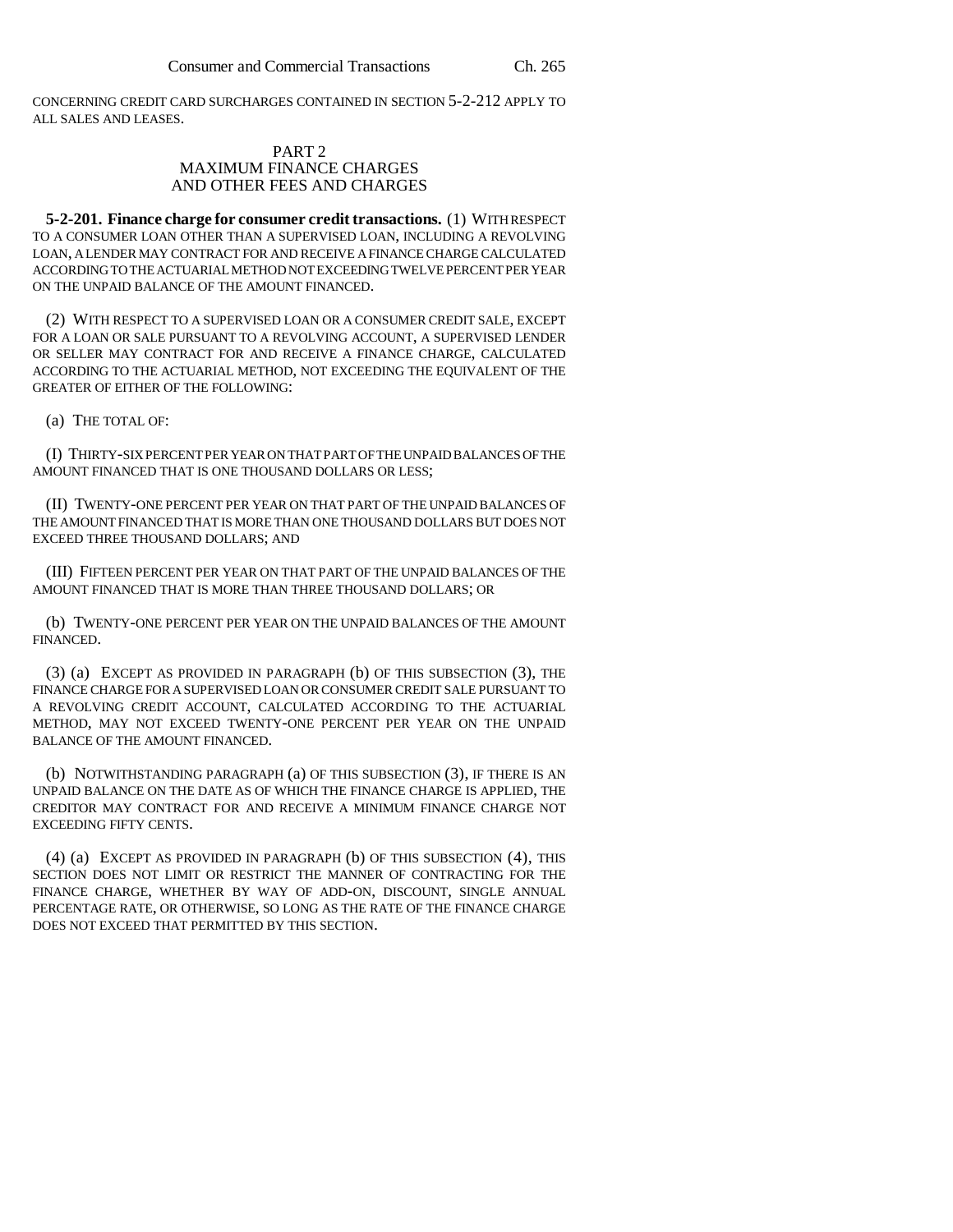(b) A SUPERVISED SELLER OR LENDER MAY CONTRACT FOR THE PAYMENT BY A CONSUMER OF A PREPAID FINANCE CHARGE. IN ADDITION TO ANY OTHER DISCLOSURE REQUIRED BY THIS CODE, A SUPERVISED SELLER OR LENDER SHALL DISCLOSE TO THE CONSUMER THE AMOUNT OF ANY SUCH PREPAID FINANCE CHARGE.

(c) IF THE CONSUMER CREDIT TRANSACTION IS PRECOMPUTED:

(I) THE FINANCE CHARGE MAY BE CALCULATED ON THE ASSUMPTION THAT ALL SCHEDULED PAYMENTS WILL BE MADE WHEN DUE;

(II) THE EFFECT OF PREPAYMENT IS GOVERNED BY THE PROVISIONS ON REBATE UPON PREPAYMENT CONTAINED IN SECTION 5-2-211.

(5) EXCEPT AS PROVIDED IN SUBSECTION (8) OF THIS SECTION, THE TERM OF A CONSUMER CREDIT TRANSACTION, FOR THE PURPOSES OF THIS SECTION, COMMENCES ON THE DATE THE CONSUMER CREDIT TRANSACTION IS MADE. DIFFERENCES IN THE LENGTHS OF MONTHS ARE DISREGARDED AND A DAY MAY BE COUNTED AS ONE-THIRTIETH OF A MONTH. SUBJECT TO CLASSIFICATIONS AND DIFFERENTIATIONS THE CREDITOR MAY REASONABLY ESTABLISH, A PART OF A MONTH IN EXCESS OF FIFTEEN DAYS MAY BE TREATED AS A FULL MONTH IF PERIODS OF FIFTEEN DAYS OR LESS ARE DISREGARDED AND THAT PROCEDURE IS NOT CONSISTENTLY USED TO OBTAIN A GREATER YIELD THAN WOULD OTHERWISE BE PERMITTED.

(6) SUBJECT TO CLASSIFICATIONS AND DIFFERENTIATIONS THE CREDITOR MAY REASONABLY ESTABLISH, THE CREDITOR MAY MAKE THE SAME FINANCE CHARGE ON ALL AMOUNTS FINANCED WITHIN A SPECIFIED RANGE. A FINANCE CHARGE SO MADE DOES NOT VIOLATE THIS SECTION IF:

(a) WHEN APPLIED TO THE MEDIAN AMOUNT WITHIN EACH RANGE, IT DOES NOT EXCEED THE MAXIMUM PERMITTED IN THIS SECTION; AND

(b) WHEN APPLIED TO THE LOWEST AMOUNT WITHIN EACH RANGE, IT DOES NOT PRODUCE A RATE OF FINANCE CHARGE EXCEEDING THE RATE CALCULATED ACCORDING TO PARAGRAPH (a) OF THIS SUBSECTION (6) BY MORE THAN EIGHT PERCENT OF SUCH RATE.

(7) NOTWITHSTANDING THE PROVISIONS OF SUBSECTIONS (1),(2), AND (3) OF THIS SECTION, THE CREDITOR, IN CONNECTION WITH A CONSUMER CREDIT TRANSACTION OTHER THAN ONE PURSUANT TO A REVOLVING CREDIT ACCOUNT, MAY CONTRACT FOR AND RECEIVE A MINIMUM LOAN FINANCE CHARGE OF NOT MORE THAN TWENTY-FIVE DOLLARS.

(8) WITH RESPECT TO A CONSUMER INSURANCE PREMIUM LOAN, THE TERM OF THE LOAN COMMENCES ON THE EARLIEST INCEPTION DATE OF A POLICY OR CONTRACT OF INSURANCE ON WHICH PAYMENT OF THE PREMIUM IS FINANCED BY THE LOAN.

**5-2-202. Additional charges.** (1) IN ADDITION TO THE FINANCE CHARGE PERMITTED BY THIS ARTICLE, A CREDITOR MAY CONTRACT FOR AND RECEIVE THE FOLLOWING ADDITIONAL CHARGES IN CONNECTION WITH A CONSUMER CREDIT TRANSACTION: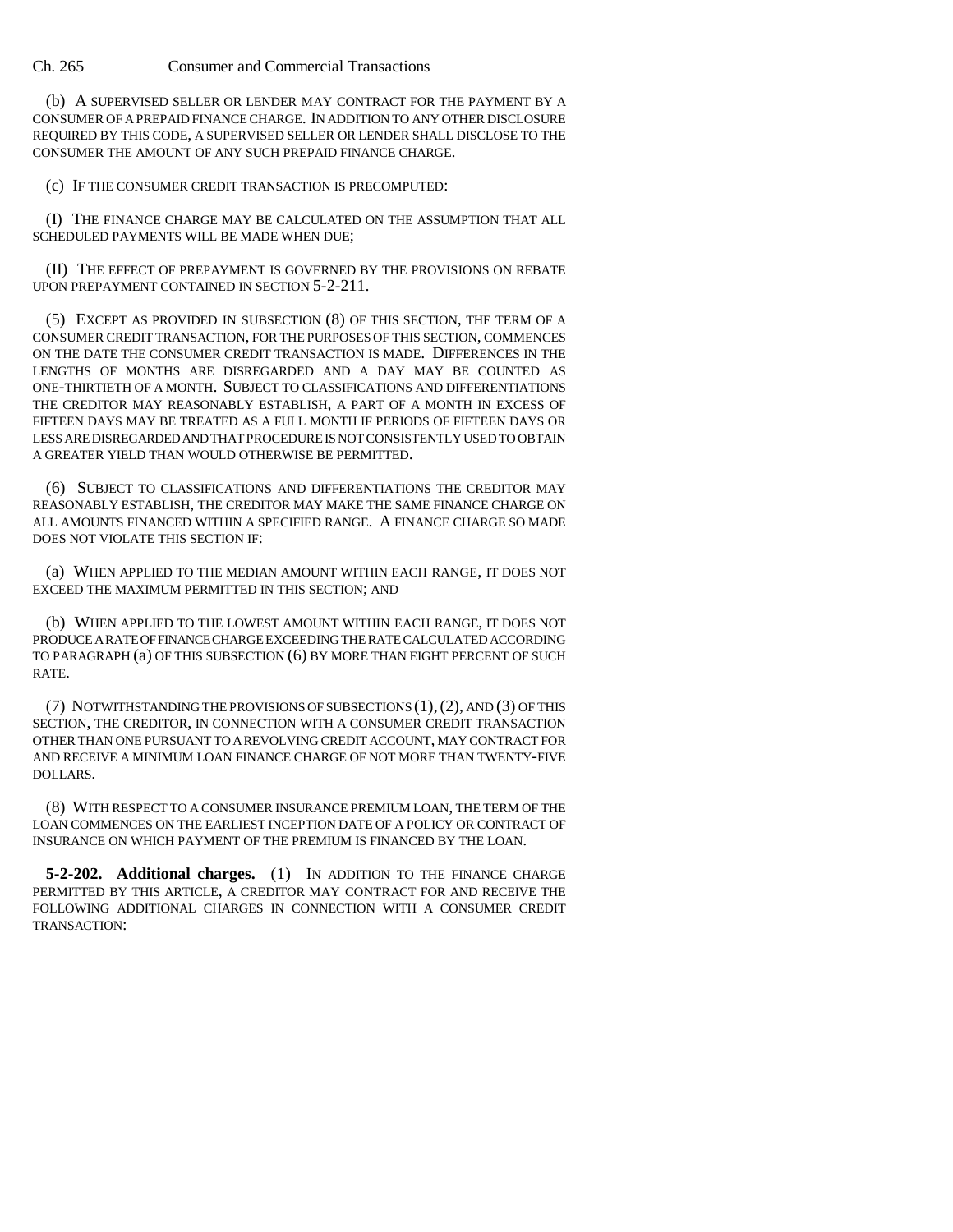(a) OFFICIAL FEES AND TAXES;

(b) CHARGES FOR INSURANCE AS DESCRIBED IN SUBSECTION (2) OF THIS SECTION;

(c) ANNUAL CHARGES, PAYABLE IN ADVANCE, FOR THE PRIVILEGE OF USING A CREDIT CARD OR SIMILAR ARRANGEMENT;

(d) CHARGES FOR OTHER BENEFITS CONFERRED ON THE CONSUMER, INCLUDING INSURANCE, IF THE BENEFITS ARE OF VALUE TO THE CONSUMER AND IF THE CHARGES ARE REASONABLE IN RELATION TO THE BENEFITS, ARE OF A TYPE THAT IS NOT FOR CREDIT, AND ARE AUTHORIZED AS PERMISSIBLE ADDITIONAL CHARGES BY RULE ADOPTED BY THE ADMINISTRATOR;

(e) THE FOLLOWING CHARGES IF AGREED TO BY THE PARTIES:

(I) A CHARGE, NOT TO EXCEED THE GREATER OF TWO DOLLARS OR TWO AND ONE-HALF PERCENT OF THE AMOUNT ADVANCED, FOR EACH CASH ADVANCE TRANSACTION MADE PURSUANT TO A CREDIT CARD; AND

(II) A FEE, NOT TO EXCEED TWENTY-FIVE DOLLARS, ASSESSED UPON RETURN OR DISHONOR OF A CHECK OR OTHER INSTRUMENT TENDERED AS PAYMENT.

(2) NO FINANCE CHARGE MAY BE ASSESSED ON ANY CHARGE LISTED IN PARAGRAPH (e) OF SUBSECTION (1) OF THIS SECTION.

(3) AN ADDITIONAL CHARGE MAY BE MADE FOR INSURANCE WRITTEN IN CONNECTION WITH THE TRANSACTION, OTHER THAN INSURANCE PROTECTING THE CREDITOR AGAINST THE CONSUMER'S DEFAULT OR OTHER CREDIT LOSS, IF:

(a) WITH RESPECT TO INSURANCE AGAINST LOSS OF OR DAMAGE TO PROPERTY OR AGAINST LIABILITY, THE CREDITOR FURNISHES A CLEAR AND SPECIFIC STATEMENT IN WRITING TO THE CONSUMER SETTING FORTH THE COST OF THE INSURANCE IF OBTAINED FROM OR THROUGH THE CREDITOR AND STATING THAT THE CONSUMER MAY CHOOSE THE PERSON THROUGH WHOM THE INSURANCE IS TO BE OBTAINED; AND

(b) WITH RESPECT TO CONSUMER CREDIT INSURANCE PROVIDING LIFE, ACCIDENT, OR HEALTH COVERAGE, THE INSURANCE COVERAGE IS NOT A FACTOR IN THE APPROVAL BY THE CREDITOR OF THE EXTENSION OF CREDIT AND THIS FACT IS CLEARLY DISCLOSED IN WRITING TO THE CONSUMER AND IF, IN ORDER TO OBTAIN THE INSURANCE IN CONNECTION WITH THE EXTENSION OF CREDIT, THE CONSUMER GIVES SPECIFIC AFFIRMATIVE WRITTEN INDICATION OF THE CONSUMER'S DESIRE TO DO SO AFTER WRITTEN DISCLOSURE TO THE CONSUMER OF THE COST THEREOF.

(4) WITH RESPECT TO A DEBT SECURED BY AN INTEREST IN LAND, BONA FIDE AND REASONABLE CLOSING COSTS DESCRIBED IN SECTION 5-1-301 (8) ARE ADDITIONAL CHARGES.

**5-2-203. Delinquency charges.** (1) WITH RESPECT TO A CONSUMER CREDIT TRANSACTION, THE PARTIES MAY CONTRACT FOR A DELINQUENCY CHARGE ON ANY INSTALLMENT OR MINIMUM PAYMENT NOT PAID IN FULL WITHIN TEN DAYS AFTER ITS SCHEDULED DUE DATE IN AN AMOUNT NOT EXCEEDING: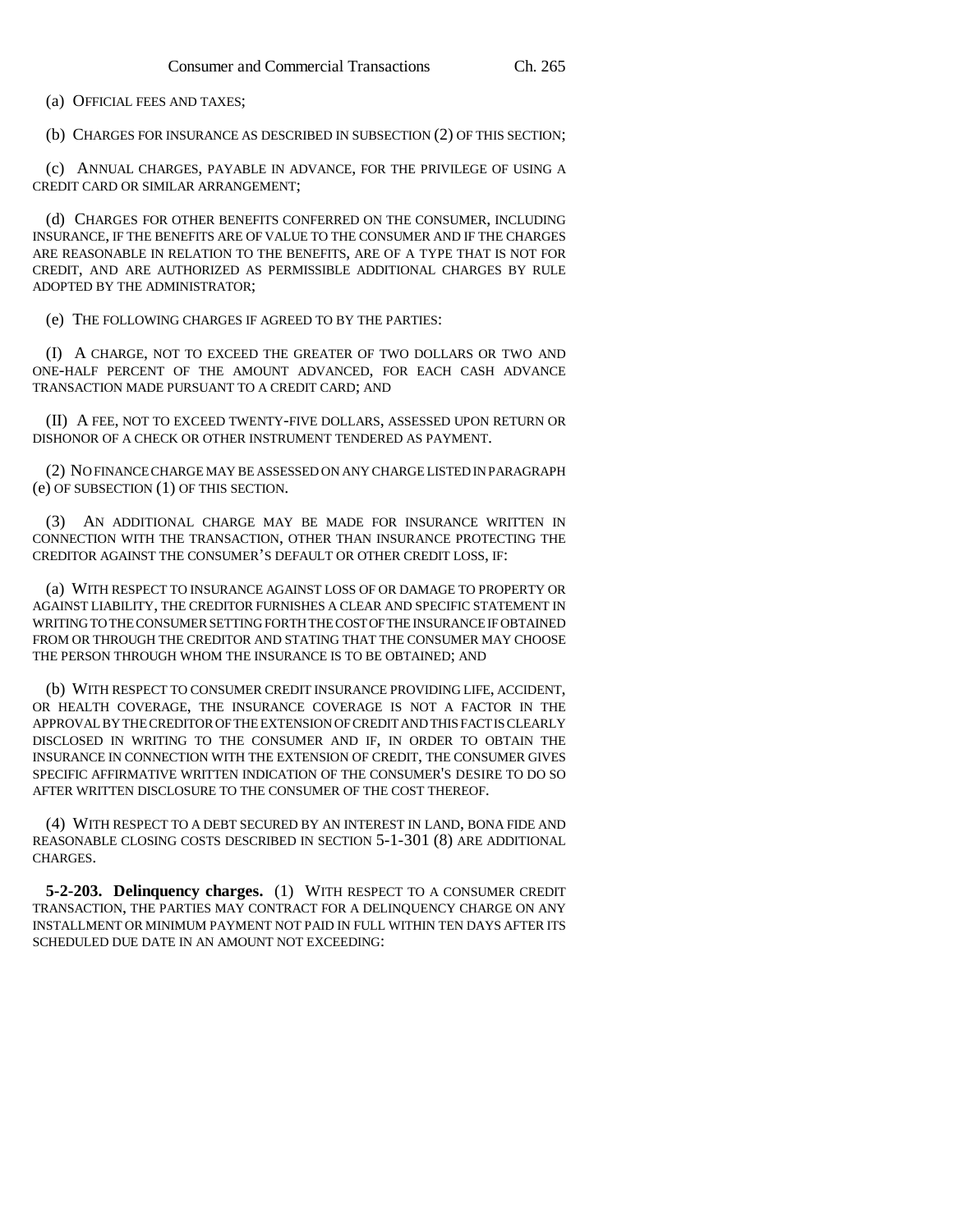(a) FIFTEEN DOLLARS FOR A TRANSACTION NOT SECURED BY AN INTEREST IN LAND; EXCEPT THAT, IF THE TRANSACTION IS PRECOMPUTED, THE AMOUNT MAY NOT EXCEED THE GREATER OF FIFTEEN DOLLARS OR THE DEFERRAL CHARGE DESCRIBED IN SECTION 5-2-204 (1) THAT WOULD BE PERMITTED TO DEFER THE UNPAID AMOUNT OF THE INSTALLMENT FOR THE PERIOD THAT IT IS DELINQUENT; OR

(b) FIVE PERCENT OF THE UNPAID AMOUNT OF THE INSTALLMENT OR MINIMUM PAYMENT DUE FOR A TRANSACTION SECURED BY AN INTEREST IN LAND.

(2) A DELINQUENCY CHARGE UNDER THIS SECTION MAY BE COLLECTED ONLY ONCE ON AN INSTALLMENT OR MINIMUM PAYMENT HOWEVER LONG IT REMAINS IN DEFAULT. NO DELINQUENCY CHARGE MAY BE COLLECTED IF THE INSTALLMENT OR MINIMUM PAYMENT HAS BEEN DEFERRED AND A DEFERRAL CHARGE DESCRIBED IN SECTION 5-2-204 HAS BEEN PAID OR INCURRED UNTIL TEN DAYS AFTER THE DEFERRED DUE DATE. A DELINQUENCY CHARGE MAY BE COLLECTED AT THE TIME IT ACCRUES OR AT ANY TIME THEREAFTER.

(3) NO DELINQUENCY CHARGE MAY BE COLLECTED ON AN INSTALLMENT OR MINIMUM PAYMENT THAT IS PAID IN FULL WITHIN TEN DAYS AFTER ITS SCHEDULED INSTALLMENT DUE DATE EVEN THOUGH AN EARLIER MATURING INSTALLMENT, MINIMUM PAYMENT, OR A DELINQUENCY CHARGE ON AN EARLIER INSTALLMENT OR MINIMUM PAYMENT MAY NOT HAVE BEEN PAID IN FULL. FOR PURPOSES OF THIS SUBSECTION (3), PAYMENTS ARE APPLIED FIRST TO CURRENT INSTALLMENTS OR MINIMUM PAYMENTS DUE AND THEN TO DELINQUENT INSTALLMENTS OR MINIMUM PAYMENTS DUE.

(4) A CREDITOR WHO HAS IMPOSED A DELINQUENCY CHARGE SHALL NOTIFY THE CONSUMER IN WRITING OF THE AMOUNT OF THE DELINQUENCY CHARGE ASSESSED BEFORE THE DUE DATE OF THE NEXT SCHEDULED PAYMENT OR, FOR A REVOLVING CREDIT ACCOUNT FOR WHICH A CREDIT CARD IS ISSUED AND THAT IS NOT SECURED BY AN INTEREST IN LAND, BEFORE, ON, OR WITH THE NEXT PERIODIC STATEMENT AFTER THE DELINQUENCY CHARGE HAS BEEN ASSESSED. A CREDITOR SHALL NOT ASSESS A DELINQUENCY CHARGE UNLESS THE DELINQUENCY CHARGE IS ASSESSED WITHIN THIRTY DAYS AFTER THE SCHEDULED DUE DATE OF ANY INSTALLMENT NOT PAID IN FULL OR, FOR A REVOLVING CREDIT ACCOUNT FOR WHICH A CREDIT CARD IS ISSUED AND THAT IS NOT SECURED BY AN INTEREST IN LAND, WITHIN NINETY DAYS AFTER THE SCHEDULED DUE DATE OF THE DELINQUENT MINIMUM PAYMENT.

(5) NO FINANCE CHARGE MAY BE ASSESSED ON ANY DELINQUENCY CHARGE. FOR PURPOSES OF THIS SECTION, FOR REVOLVING CREDIT, AN INSTALLMENT IS THE MINIMUM PAYMENT THAT THE DEBTOR IS REQUIRED TO MAKE DURING ANY BILLING CYCLE EXCLUDING ANY PAST-DUE AMOUNT FROM ANY PREVIOUS BILLING CYCLE.

(6) IF TWO INSTALLMENTS OR PARTS THEREOF OF A PRECOMPUTED TRANSACTION ARE IN DEFAULT FOR TEN DAYS OR MORE, THE CREDITOR MAY ELECT TO CONVERT THE TRANSACTION FROM A PRECOMPUTED TRANSACTION TO ONE IN WHICH THE FINANCE CHARGE IS BASED ON UNPAID BALANCES, AND THE TERMS OF THE CONVERTED TRANSACTION SHALL BE NO LESS FAVORABLE TO THE CONSUMER THAN THE TERMS OF THE ORIGINAL TRANSACTION. IN THIS EVENT THE CREDITOR SHALL MAKE A REBATE PURSUANT TO THE PROVISIONS ON REBATE UPON PREPAYMENT CONTAINED IN SECTION 5-2-211 AS OF THE MATURITY DATE OF THE FIRST DELINQUENT INSTALLMENT AND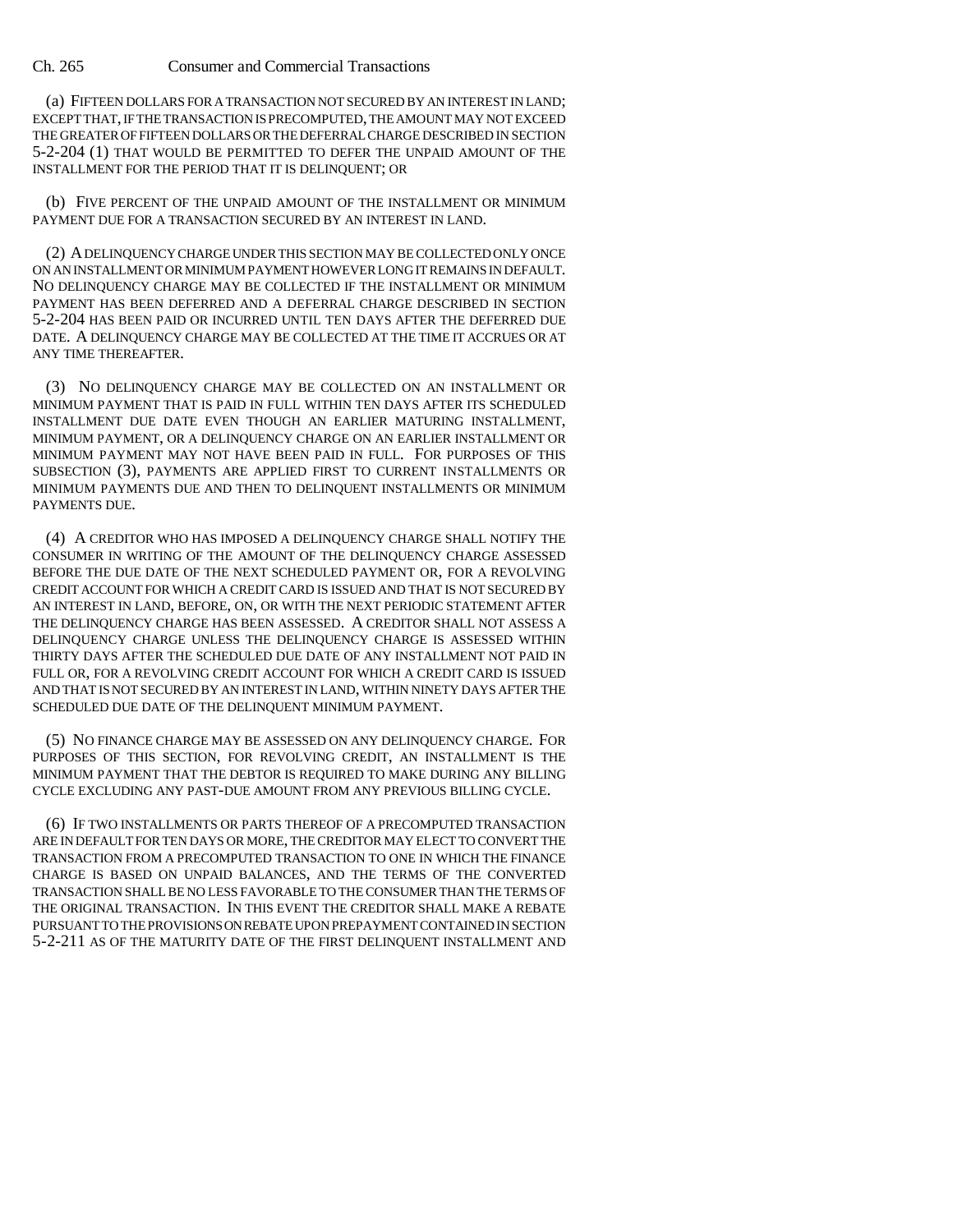THEREAFTER MAY MAKE A FINANCE CHARGE AS AUTHORIZED BY THE PROVISIONS ON FINANCE CHARGES. THE AMOUNT OF THE REBATE SHALL NOT BE REDUCED BY THE AMOUNT OF ANY PERMITTED MINIMUM CHARGE DESCRIBED IN SECTION 5-2-201. IF THE CREDITOR PROCEEDS UNDER THIS SUBSECTION (6), ANY DELINQUENCY OR DEFERRAL CHARGES MADE WITH RESPECT TO INSTALLMENTS DUE AT OR AFTER THE MATURITY DATE OF THE FIRST DELINQUENT INSTALLMENT SHALL BE REBATED AND NO FURTHER DELINQUENCY OR DEFERRAL CHARGES SHALL BE MADE.

**5-2-204. Deferral charges.** (1) WITH RESPECT TO A PRECOMPUTED CONSUMER CREDIT TRANSACTION, THE PARTIES BEFORE OR AFTER DEFAULT MAY AGREE IN WRITING TO A DEFERRAL OF ALL OR PART OF ONE OR MORE UNPAID INSTALLMENTS, AND THE CREDITOR MAY MAKE AND COLLECT A CHARGE NOT EXCEEDING THE RATE PREVIOUSLY STATED TO THE CONSUMER PURSUANT TO THE PROVISIONS ON DISCLOSURE CONTAINED IN SECTION 5-3-101 APPLIED TO THE AMOUNT OR AMOUNTS DEFERRED FOR THE PERIOD OF DEFERRAL CALCULATED WITHOUT REGARD TO DIFFERENCES IN THE LENGTHS OF MONTHS, BUT PROPORTIONALLY FOR A PART OF A MONTH, COUNTING EACH DAY AS ONE-THIRTIETH OF A MONTH. A DEFERRAL CHARGE MAY BE COLLECTED AT THE TIME IT IS ASSESSED OR AT ANY TIME THEREAFTER.

(2) THE CREDITOR, IN ADDITION TO THE DEFERRAL CHARGE, MAY MAKE APPROPRIATE ADDITIONAL CHARGES DESCRIBED IN SECTION 5-2-202, AND THE AMOUNT OF THESE CHARGES THAT IS NOT PAID IN CASH MAY BE ADDED TO THE AMOUNT DEFERRED FOR THE PURPOSE OF CALCULATING THE DEFERRAL CHARGE.

(3) THE PARTIES MAY AGREE IN WRITING AT THE TIME OF A PRECOMPUTED CONSUMER CREDIT TRANSACTION THAT, IF AN INSTALLMENT IS NOT PAID WITHIN TEN DAYS AFTER ITS DUE DATE, THE CREDITOR MAY UNILATERALLY GRANT A DEFERRAL AND MAKE CHARGES AS PROVIDED IN THIS SECTION. NO DEFERRAL CHARGE MAY BE MADE FOR A PERIOD AFTER THE DATE THAT THE CREDITOR ELECTS TO ACCELERATE THE MATURITY OF THE AGREEMENT.

(4) A DELINQUENCY CHARGE MADE BY THE CREDITOR ON AN INSTALLMENT MAY NOT BE RETAINED IF A DEFERRAL CHARGE IS MADE PURSUANT TO THIS SECTION WITH RESPECT TO THE PERIOD OF DELINQUENCY.

(5) A DEFERRAL CHARGE MADE ACCORDING TO THIS SECTION IS EARNED PRO RATA DURING THE PERIOD IN WHICH NO INSTALLMENT IS SCHEDULED TO BE PAID BY REASON OF THE DEFERRAL AND IS FULLY EARNED ON THE LAST DAY OF THAT PERIOD.

**5-2-205. Finance charge on refinancing.** (1) WITH RESPECT TO A CONSUMER CREDIT TRANSACTION, THE CREDITOR MAY BY AGREEMENT WITH THE CONSUMER REFINANCE THE UNPAID BALANCE AND MAY CONTRACT FOR AND RECEIVE A FINANCE CHARGE BASED ON THE AMOUNT FINANCED RESULTING FROM THE REFINANCING AT A RATE NOT EXCEEDING THAT PERMITTED BY THE PROVISIONS ON FINANCE CHARGES. FOR THE PURPOSE OF DETERMINING THE FINANCE CHARGE PERMITTED, THE AMOUNT FINANCED RESULTING FROM THE REFINANCING COMPRISES THE FOLLOWING:

(a) IF THE TRANSACTION WAS NOT PRECOMPUTED, THE TOTAL OF THE UNPAID BALANCE AND THE ACCRUED CHARGES ON THE DATE OF THE REFINANCING, OR, IF THE TRANSACTION WAS PRECOMPUTED, THE AMOUNT THAT THE CONSUMER WOULD HAVE BEEN REQUIRED TO PAY UPON PREPAYMENT PURSUANT TO THE PROVISIONS ON REBATE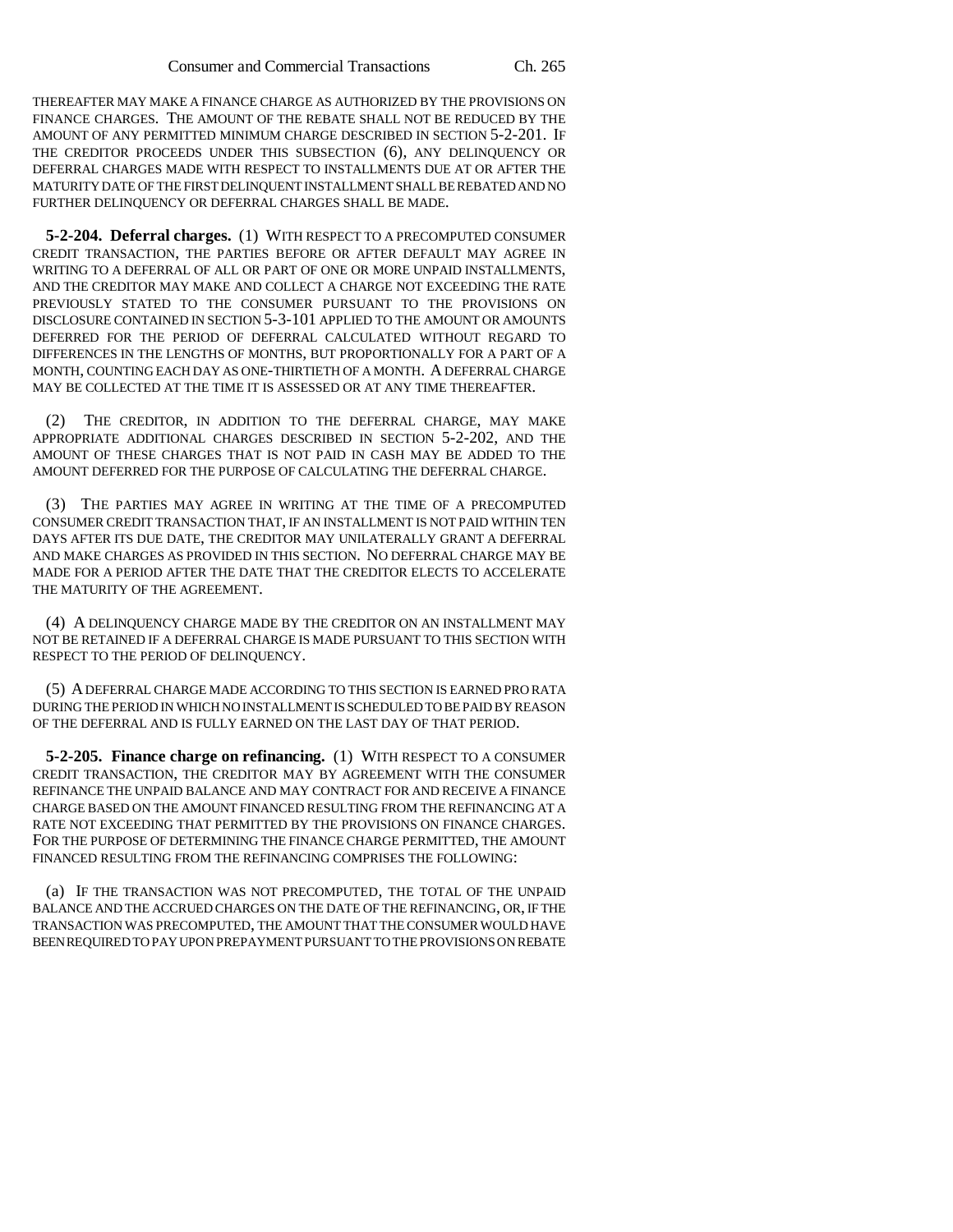UPON PREPAYMENT CONTAINED IN SECTION 5-2-211 ON THE DATE OF REFINANCING; EXCEPT THAT, FOR THE PURPOSE OF COMPUTING THIS AMOUNT, NO MINIMUM CHARGE DESCRIBED IN SECTION 5-2-201 SHALL BE ALLOWED; AND

(b) APPROPRIATE ADDITIONAL CHARGES DESCRIBED IN SECTION 5-2-202, PAYMENT OF WHICH IS DEFERRED.

**5-2-206. Finance charge on consolidation.** IF A CONSUMER OWES AN UNPAID BALANCE TO A CREDITOR WITH RESPECT TO A CONSUMER CREDIT TRANSACTION AND BECOMES OBLIGATED ON ANOTHER CONSUMER CREDIT TRANSACTION WITH THE SAME CREDITOR, THE PARTIES MAY AGREE TO A CONSOLIDATION RESULTING IN A SINGLE SCHEDULE OF PAYMENTS. IF THE PREVIOUS CONSUMER CREDIT TRANSACTION WAS NOT PRECOMPUTED, THE PARTIES MAY AGREE TO ADD THE UNPAID AMOUNT OF THE AMOUNT FINANCED AND ACCRUED CHARGES ON THE DATE OF CONSOLIDATION TO THE AMOUNT FINANCED WITH RESPECT TO THE SUBSEQUENT CONSUMER CREDIT TRANSACTION. IF THE PREVIOUS CONSUMER CREDIT TRANSACTION WAS PRECOMPUTED, THE PARTIES MAY AGREE TO REFINANCE THE UNPAID BALANCE PURSUANT TO THE PROVISIONS ON REFINANCING CONTAINED IN SECTION 5-2-205 AND TO CONSOLIDATE THE AMOUNT FINANCED RESULTING FROM THE REFINANCING BY ADDING IT TO THE AMOUNT FINANCED WITH RESPECT TO THE SUBSEQUENT CONSUMER CREDIT TRANSACTION. IN EITHER CASE, THE CREDITOR MAY CONTRACT FOR AND RECEIVE A FINANCE CHARGE BASED ON THE AGGREGATE AMOUNT FINANCED RESULTING FROM THE CONSOLIDATION AT A RATE NOT IN EXCESS OF THAT PERMITTED BY THE PROVISIONS ON FINANCE CHARGES.

**5-2-207. Prepaid finance charge.** (1) SUBJECT TO THE PROVISIONS OF SUBSECTION (2) OF THIS SECTION, A CREDITOR MAY CONTRACT FOR THE PAYMENT BY THE CONSUMER OF A PREPAID FINANCE CHARGE; EXCEPT THAT THE TOTAL FINANCE CHARGE CONTRACTED FOR AND RECEIVED BY THE CREDITOR SHALL NOT EXCEED THAT PERMITTED FOR CONSUMER CREDIT TRANSACTIONS.

(2) WITH RESPECT TO A REFINANCING PURSUANT TO SECTION 5-2-205 OR CONSOLIDATION PURSUANT TO SECTION 5-2-206 OF A PREVIOUS CONSUMER CREDIT TRANSACTION FOR WHICH A PREPAID FINANCE CHARGE WAS IMPOSED, IF SAID REFINANCING OR CONSOLIDATION IS CONSUMMATED WITHIN ONE YEAR AFTER THE PREVIOUS TRANSACTION, A NEW PREPAID FINANCE CHARGE MAY BE IMPOSED:

(a) ONLY ON THAT PORTION OF THE AGGREGATE AMOUNT FINANCED RESULTING FROM THE REFINANCING OR CONSOLIDATION THAT EXCEEDS THE UNPAID BALANCE OF THE PREVIOUS TRANSACTION DETERMINED IN ACCORDANCE WITH THE PROVISIONS OF SECTION 5-2-205 OR SECTION 5-2-206, WHICHEVER IS APPROPRIATE; OR

(b) ON THE AGGREGATE AMOUNT FINANCED RESULTING FROM THE REFINANCING OR CONSOLIDATION; EXCEPT THAT ANY UNEARNED PORTION OF THE PREPAID FINANCE CHARGE IMPOSED IN CONNECTION WITH THE PREVIOUS TRANSACTION SHALL BE REBATED TO THE CONSUMER IN ACCORDANCE WITH THE ACTUARIAL METHOD AS DEFINED IN SECTION 5-1-301 AND APPLICABLE RULES ADOPTED BY THE ADMINISTRATOR.

**5-2-208. Conversion to revolving account.** THE PARTIES MAY AGREE TO ADD TO A REVOLVING ACCOUNT THE UNPAID BALANCE OF A CONSUMER CREDIT TRANSACTION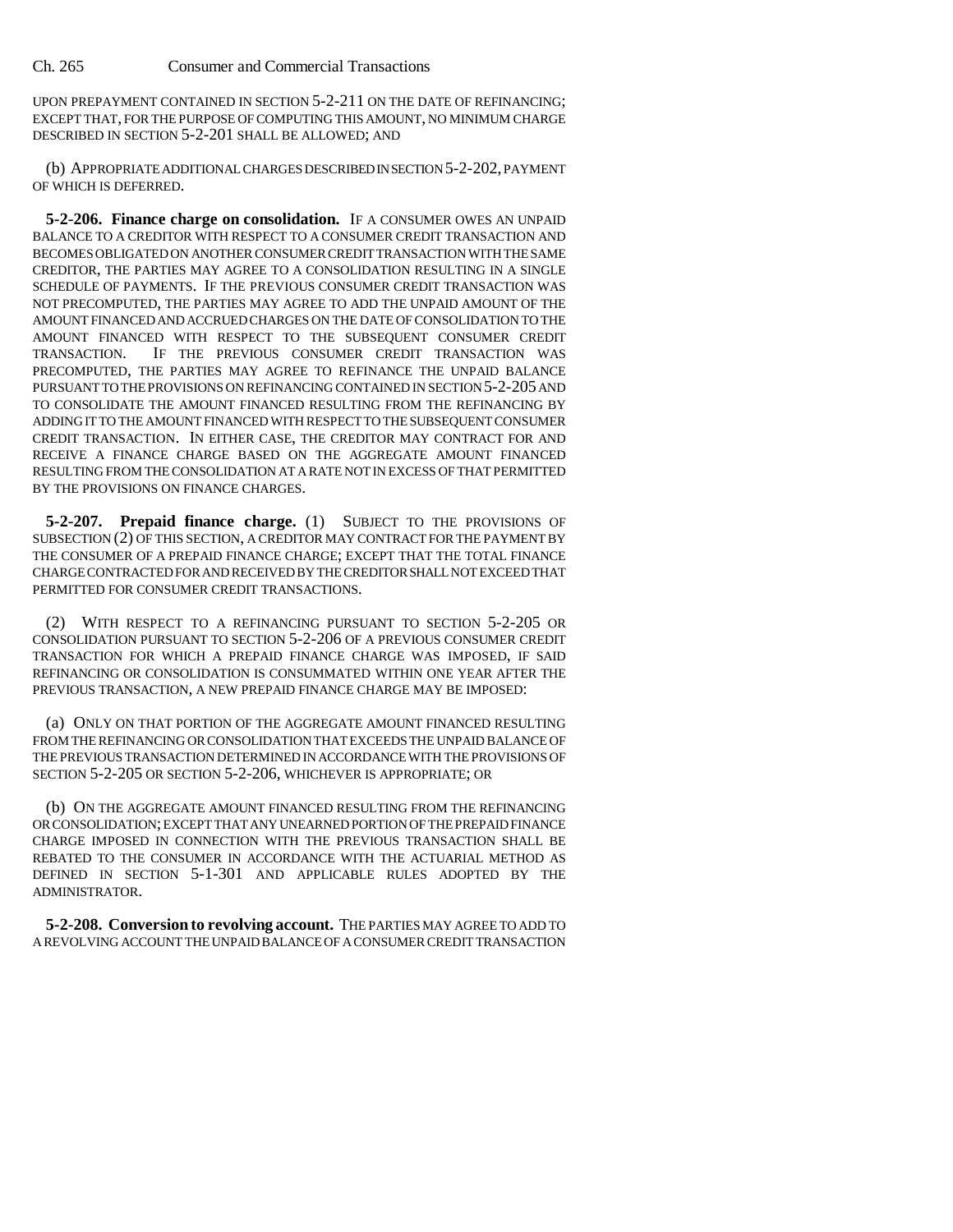NOT MADE PURSUANT TO A REVOLVING ACCOUNT. THE UNPAID BALANCE IS AN AMOUNT EQUAL TO THE AMOUNT FINANCED DETERMINED ACCORDING TO THE PROVISIONS ON REFINANCING CONTAINED IN SECTION 5-2-205.

**5-2-209. Advances to perform covenants of consumer.** (1) IF THE AGREEMENT WITH RESPECT TO A CONSUMER CREDIT TRANSACTION CONTAINS COVENANTS BY THE CONSUMER TO PERFORM CERTAIN DUTIES PERTAINING TO INSURING OR PRESERVING COLLATERAL, AND THE CREDITOR PURSUANT TO THE AGREEMENT PAYS FOR PERFORMANCE OF THE DUTIES ON BEHALF OF THE CONSUMER, THE CREDITOR MAY ADD THE AMOUNTS PAID TO THE DEBT IF:

(a) THE EXPENDITURE IS REASONABLE TO PROTECT THE RISK OF LOSS OR DAMAGE TO THE PROPERTY;

(b) THE CREDITOR HAS MAILED TO THE CONSUMER, AT THE CONSUMER'S LAST KNOWN ADDRESS, WRITTEN NOTICE OF THE CONSUMER'S NONPERFORMANCE AND HAS GIVEN THE CONSUMER REASONABLE OPPORTUNITY AFTER SUCH NOTICE TO SO PERFORM; AND

(c) IN THE ABSENCE OF PERFORMANCE, THE CREDITOR HAS MADE ALL EXPENDITURES ON BEHALF OF THE CONSUMER IN GOOD FAITH AND IN A COMMERCIALLY REASONABLE MANNER.

(2) WITHIN A REASONABLE TIME AFTER ADVANCING ANY SUMS, THE CREDITOR SHALL STATE TO THE CONSUMER IN WRITING THE AMOUNT OF THE SUMS ADVANCED, ANY CHARGES WITH RESPECT TO THIS AMOUNT, AND ANY REVISED PAYMENT SCHEDULE, AND, IF THE DUTIES OF THE CONSUMER PERFORMED BY THE CREDITOR PERTAIN TO INSURANCE, A BRIEF DESCRIPTION OF THE INSURANCE PAID FOR BY THE CREDITOR INCLUDING THE TYPE AND AMOUNT OF COVERAGE. NO FURTHER INFORMATION NEED BE GIVEN.

(3) A FINANCE CHARGE MAY BE MADE FOR SUMS ADVANCED PURSUANT TO THIS SECTION AT A RATE NOT EXCEEDING THE RATE STATED TO THE CONSUMER PURSUANT TO THE PROVISIONS ON DISCLOSURE CONTAINED IN SECTION 5-3-101 WITH RESPECT TO THE CONSUMER CREDIT TRANSACTION; EXCEPT THAT, WITH RESPECT TO A REVOLVING ACCOUNT, THE AMOUNT OF THE ADVANCE MAY BE ADDED TO THE UNPAID BALANCE OF THE DEBT AND THE CREDITOR MAY MAKE A FINANCE CHARGE NOT EXCEEDING THAT PERMITTED BY THE PROVISIONS ON FINANCE CHARGES.

**5-2-210. Right to prepay.** SUBJECT TO THE PROVISIONS ON REBATE UPON PREPAYMENT CONTAINED IN SECTION 5-2-211, THE CONSUMER MAY PREPAY IN FULL, OR IN PART IF PAYMENT IS NO LESS THAN FIVE DOLLARS, THE UNPAID BALANCE OF A CONSUMER CREDIT TRANSACTION AT ANY TIME WITHOUT PENALTY. A PAYMENT IN THE AMOUNT OF A SCHEDULED INSTALLMENT, OTHER THAN THE LAST SCHEDULED INSTALLMENT, NOT IDENTIFIED BY THE CONSUMER AS A PARTIAL PREPAYMENT SHALL NOT BE DEEMED TO BE A PARTIAL PREPAYMENT REGARDLESS OF WHEN THE PAYMENT IS MADE IF THE AMOUNT EQUALS THE NEXT SCHEDULED INSTALLMENT. IF SUCH A PAYMENT IS APPLIED BY THE CREDITOR TO THE SCHEDULED INSTALLMENT, THE PAYMENT SHALL BE DEEMED TO HAVE BEEN MADE ON THE DUE DATE FOR THE SCHEDULED INSTALLMENT TO WHICH IT WAS APPLIED.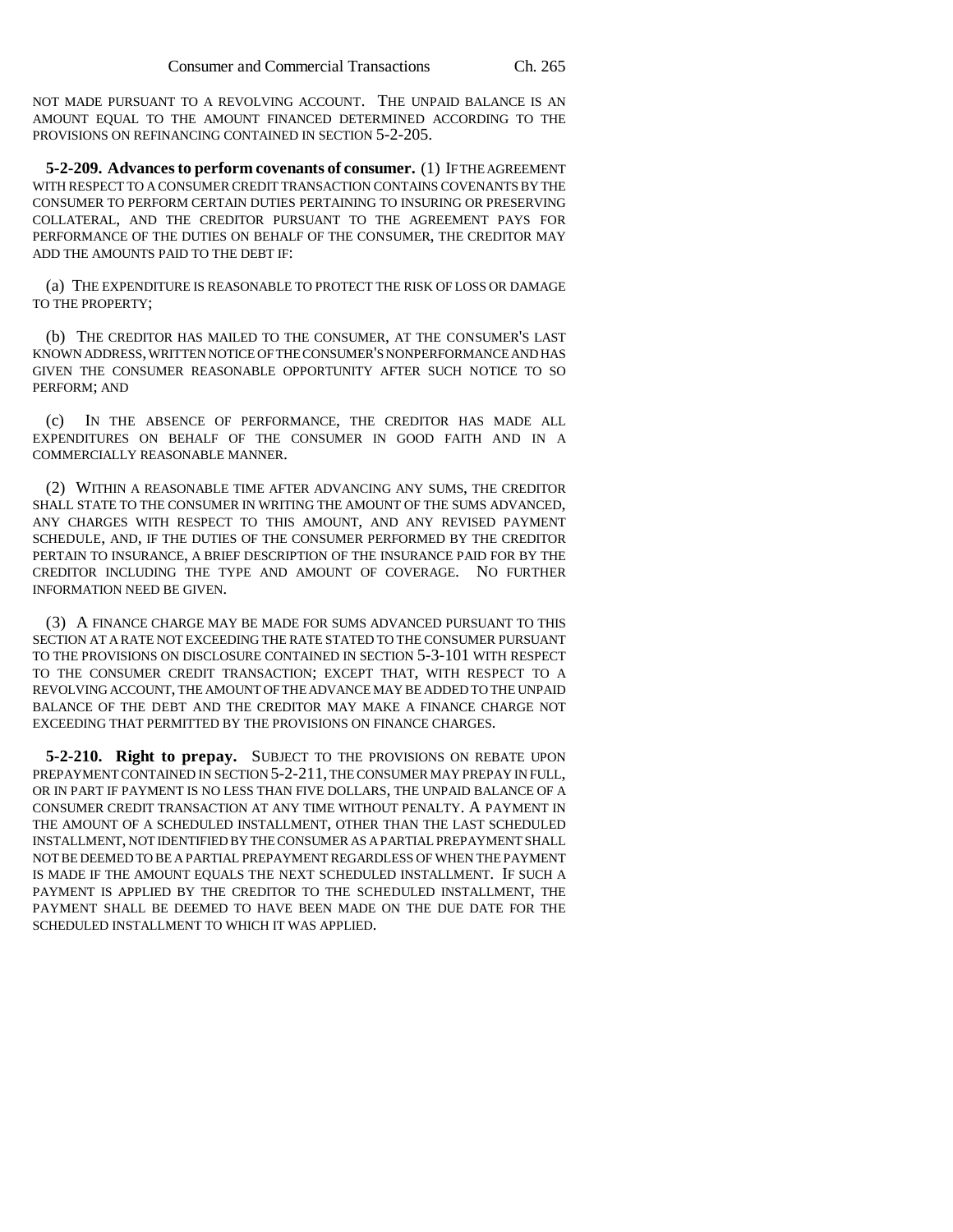**5-2-211. Rebate upon prepayment.** (1) EXCEPT AS OTHERWISE PROVIDED IN THIS SECTION, UPON PREPAYMENT IN FULL OF THE UNPAID BALANCE OF A PRECOMPUTED CONSUMER CREDIT TRANSACTION, AN AMOUNT NOT LESS THAN THE UNEARNED PORTION OF THE FINANCE CHARGE CALCULATED ACCORDING TO THIS SECTION SHALL BE REBATED TO THE CONSUMER. IF THE REBATE OTHERWISE REQUIRED IS LESS THAN ONE DOLLAR, NO REBATE NEED BE MADE.

(2) UPON PREPAYMENT IN FULL OF A CONSUMER CREDIT TRANSACTION, OTHER THAN ONE PURSUANT TO A REVOLVING ACCOUNT, A REFINANCING, OR A CONSOLIDATION, WHETHER OR NOT PRECOMPUTED, THE CREDITOR MAY COLLECT OR RETAIN A MINIMUM CHARGE WITHIN THE LIMITS STATED IN THIS SUBSECTION (2) IF THE FINANCE CHARGE EARNED AT THE TIME OF PREPAYMENT IS LESS THAN ANY MINIMUM CHARGE CONTRACTED FOR. THE MINIMUM CHARGE MAY NOT EXCEED THE LESSER OF THE AMOUNT OF FINANCE CHARGE CONTRACTED FOR OR TWENTY-FIVE DOLLARS.

(3) (a) EXCEPT AS OTHERWISE PROVIDED IN THIS SECTION, THE UNEARNED PORTION OF THE FINANCE CHARGE IS A FRACTION OF THE FINANCE CHARGE OF WHICH THE NUMERATOR IS THE SUM OF THE PERIODIC BALANCES SCHEDULED TO FOLLOW THE COMPUTATIONAL PERIOD IN WHICH PREPAYMENT OCCURS, AND THE DENOMINATOR IS THE SUM OF ALL PERIODIC BALANCES UNDER EITHER THE CONSUMER CREDIT AGREEMENT OR, IF THE BALANCE OWING RESULTED FROM A REFINANCING DESCRIBED IN SECTION 5-2-205 OR A CONSOLIDATION DESCRIBED IN SECTION 5-2-206, UNDER THE REFINANCING AGREEMENT OR CONSOLIDATION AGREEMENT.

(b) WITH RESPECT TO A PRECOMPUTED TRANSACTION ENTERED INTO ON OR AFTER OCTOBER 28,1975, AND PAYABLE ACCORDING TO ITS ORIGINAL TERMS IN MORE THAN SIXTY-ONE INSTALLMENTS OR ON ANY PRECOMPUTED TRANSACTION ENTERED INTO ON OR AFTER JANUARY 1, 1982, THE UNEARNED PORTION OF THE LOAN FINANCE CHARGE IS, AT THE OPTION OF THE LENDER, EITHER:

(I) THAT PORTION THAT IS APPLICABLE TO ALL FULLY UNEXPIRED COMPUTATIONAL PERIODS AS ORIGINALLY SCHEDULED, OR IF DEFERRED, AS DEFERRED, THAT FOLLOW THE DATE OF PREPAYMENT. FOR THIS PURPOSE, THE APPLICABLE CHARGE IS THE TOTAL OF THAT WHICH WOULD HAVE BEEN MADE FOR EACH SUCH PERIOD, HAD THE CONSUMER CREDIT TRANSACTION NOT BEEN PRECOMPUTED, BY APPLYING TO UNPAID BALANCES OF THE AMOUNT FINANCED, ACCORDING TO THE ACTUARIAL METHOD, THE ANNUAL PERCENTAGE RATE OF CHARGE PREVIOUSLY STATED TO THE CONSUMER PURSUANT TO THE PROVISIONS ON DISCLOSURE CONTAINED IN SECTION 5-3-101 BASED UPON THE ASSUMPTION THAT ALL PAYMENTS WERE MADE AS ORIGINALLY SCHEDULED, OR IF DEFERRED, AS DEFERRED. THE CREDITOR, AT THE CREDITOR'S OPTION, MAY ROUND THE ANNUAL PERCENTAGE RATE TO THE NEAREST ONE-HALF OF ONE PERCENT SO LONG AS SUCH PROCEDURE IS NOT CONSISTENTLY USED TO OBTAIN A GREATER YIELD THAN WOULD OTHERWISE BE PERMITTED; OR

(II) THE TOTAL FINANCE CHARGE MINUS THE EARNED FINANCE CHARGE. THE EARNED FINANCE CHARGE SHALL BE DETERMINED BY APPLYING THE ANNUAL PERCENTAGE RATE PREVIOUSLY STATED TO THE CONSUMER PURSUANT TO THE PROVISIONS ON DISCLOSURE CONTAINED IN SECTION 5-3-101 ACCORDING TO THE ACTUARIAL METHOD TO THE ACTUAL UNPAID BALANCES FOR THE ACTUAL TIME THE BALANCES WERE UNPAID UP TO THE DATE OF PREPAYMENT. IF A DELINQUENCY OR DEFERRAL CHARGE WAS COLLECTED, IT SHALL BE TREATED AS A PAYMENT.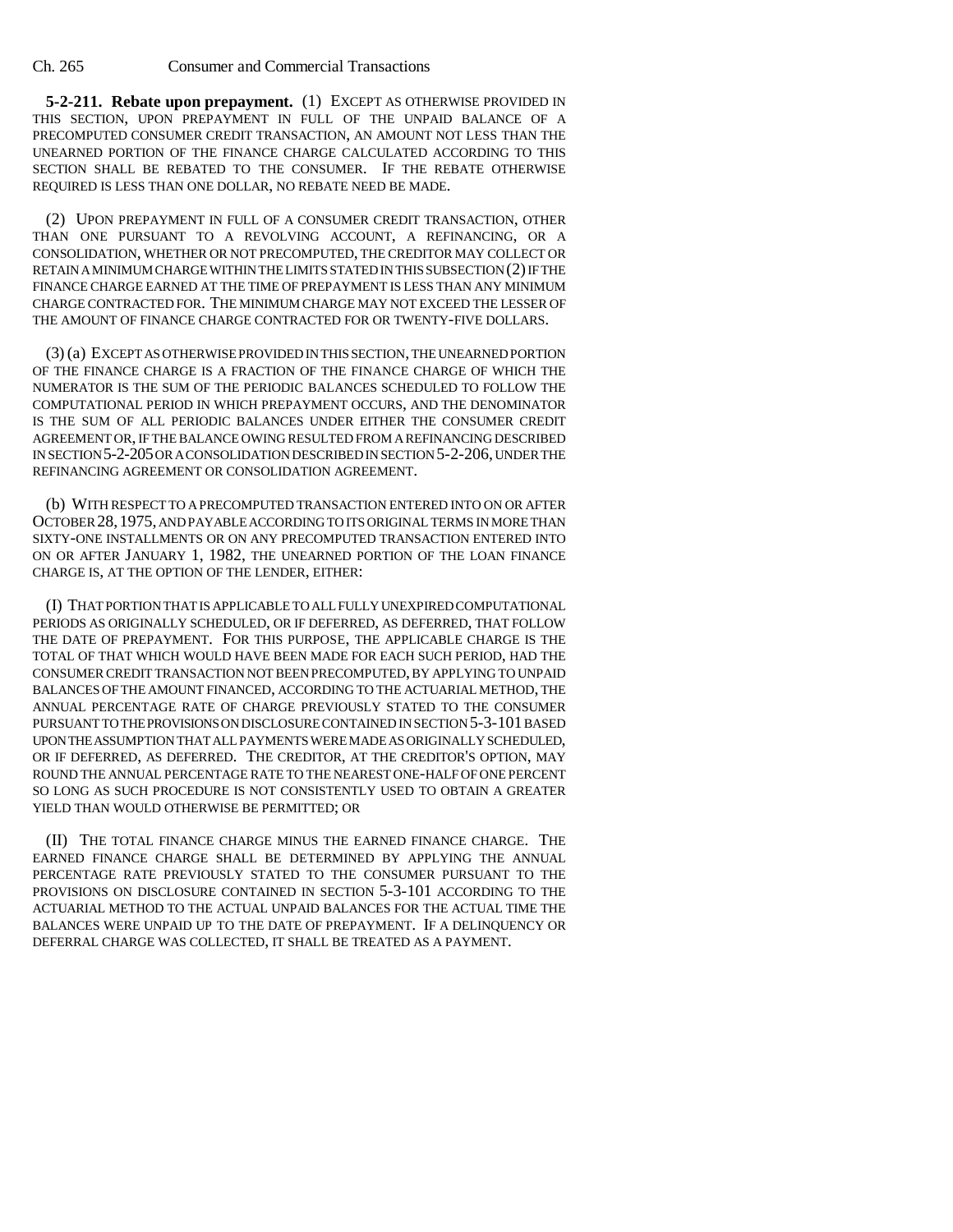(c) IN THE CASE OF A CONSUMER CREDIT TRANSACTION PRIMARILY SECURED BY AN INTEREST IN LAND, REASONABLE SUMS ACTUALLY PAID OR PAYABLE TO PERSONS NOT RELATED TO THE CREDITOR FOR CUSTOMARY CLOSING COSTS INCLUDED IN THE FINANCE CHARGE SHALL BE DEDUCTED FROM THE FINANCE CHARGE BEFORE THE CALCULATION PRESCRIBED BY THIS SUBSECTION (3) IS MADE.

(4) AS USED IN THIS SECTION, UNLESS THE CONTEXT OTHERWISE REQUIRES:

(a) "COMPUTATIONAL PERIOD" MEANS ONE MONTH IF ONE-HALF OR MORE OF THE INTERVALS BETWEEN SCHEDULED PAYMENTS UNDER THE AGREEMENT IS ONE MONTH OR MORE AND OTHERWISE MEANS ONE WEEK.

(b) THE "INTERVAL" TO THE DUE DATE OF THE FIRST SCHEDULED INSTALLMENT OR THE FINAL SCHEDULED PAYMENT DATE IS MEASURED FROM THE DATE OF A CONSUMER CREDIT TRANSACTION AND INCLUDES EITHER THE FIRST OR LAST DAY OF THE INTERVAL. IF THE INTERVAL TO THE DUE DATE OF THE FIRST SCHEDULED INSTALLMENT DOES NOT EXCEED ONE MONTH BY MORE THAN FIFTEEN DAYS WHEN THE COMPUTATIONAL PERIOD IS ONE MONTH OR ELEVEN DAYS WHEN THE COMPUTATIONAL PERIOD IS ONE WEEK, THE INTERVAL SHALL BE CONSIDERED AS ONE COMPUTATIONAL PERIOD.

(c) "PERIODIC BALANCE" MEANS THE AMOUNT SCHEDULED TO BE OUTSTANDING ON THE LAST DAY OF A COMPUTATIONAL PERIOD BEFORE DEDUCTING THE PAYMENT, IF ANY, SCHEDULED TO BE MADE ON THAT DAY.

(5) (a) THIS SUBSECTION (5) APPLIES ONLY IF THE SCHEDULE OF PAYMENTS IS NOT REGULAR.

(b) IF THE COMPUTATIONAL PERIOD IS ONE MONTH AND:

(I) IF THE NUMBER OF DAYS IN THE INTERVAL TO THE DUE DATE OF THE FIRST SCHEDULED INSTALLMENT IS LESS THAN ONE MONTH BY MORE THAN FIVE DAYS OR MORE THAN ONE MONTH BY MORE THAN FIVE BUT NOT MORE THAN FIFTEEN DAYS, THE UNEARNED FINANCE CHARGE SHALL BE INCREASED BY AN ADJUSTMENT FOR EACH DAY BY WHICH THE INTERVAL IS LESS THAN ONE MONTH AND, AT THE OPTION OF THE CREDITOR, MAY BE REDUCED BY AN ADJUSTMENT FOR EACH DAY BY WHICH THE INTERVAL IS MORE THAN ONE MONTH; THE ADJUSTMENT FOR EACH DAY SHALL BE ONE-THIRTIETH OF THAT PART OF THE FINANCE CHARGE EARNED IN THE COMPUTATIONAL PERIOD PRIOR TO THE DUE DATE OF THE FIRST SCHEDULED INSTALLMENT ASSUMING THAT PERIOD TO BE ONE MONTH; AND

(II) IF THE INTERVAL TO THE FINAL SCHEDULED PAYMENT DATE IS A NUMBER OF COMPUTATIONAL PERIODS PLUS AN ADDITIONAL NUMBER OF DAYS LESS THAN A FULL MONTH, THE ADDITIONAL NUMBER OF DAYS SHALL BE CONSIDERED A COMPUTATIONAL PERIOD ONLY IF SIXTEEN DAYS OR MORE. THIS SUBPARAGRAPH (II) APPLIES WHETHER OR NOT SUBPARAGRAPH (I) OF THIS PARAGRAPH (b) APPLIES.

(c) NOTWITHSTANDING PARAGRAPH (b) OF THIS SUBSECTION (5), IF THE COMPUTATIONAL PERIOD IS ONE MONTH, THE NUMBER OF DAYS IN THE INTERVAL TO THE DUE DATE OF THE FIRST INSTALLMENT EXCEEDS ONE MONTH BY NOT MORE THAN FIFTEEN DAYS AND THE SCHEDULE OF PAYMENTS IS OTHERWISE REGULAR, THE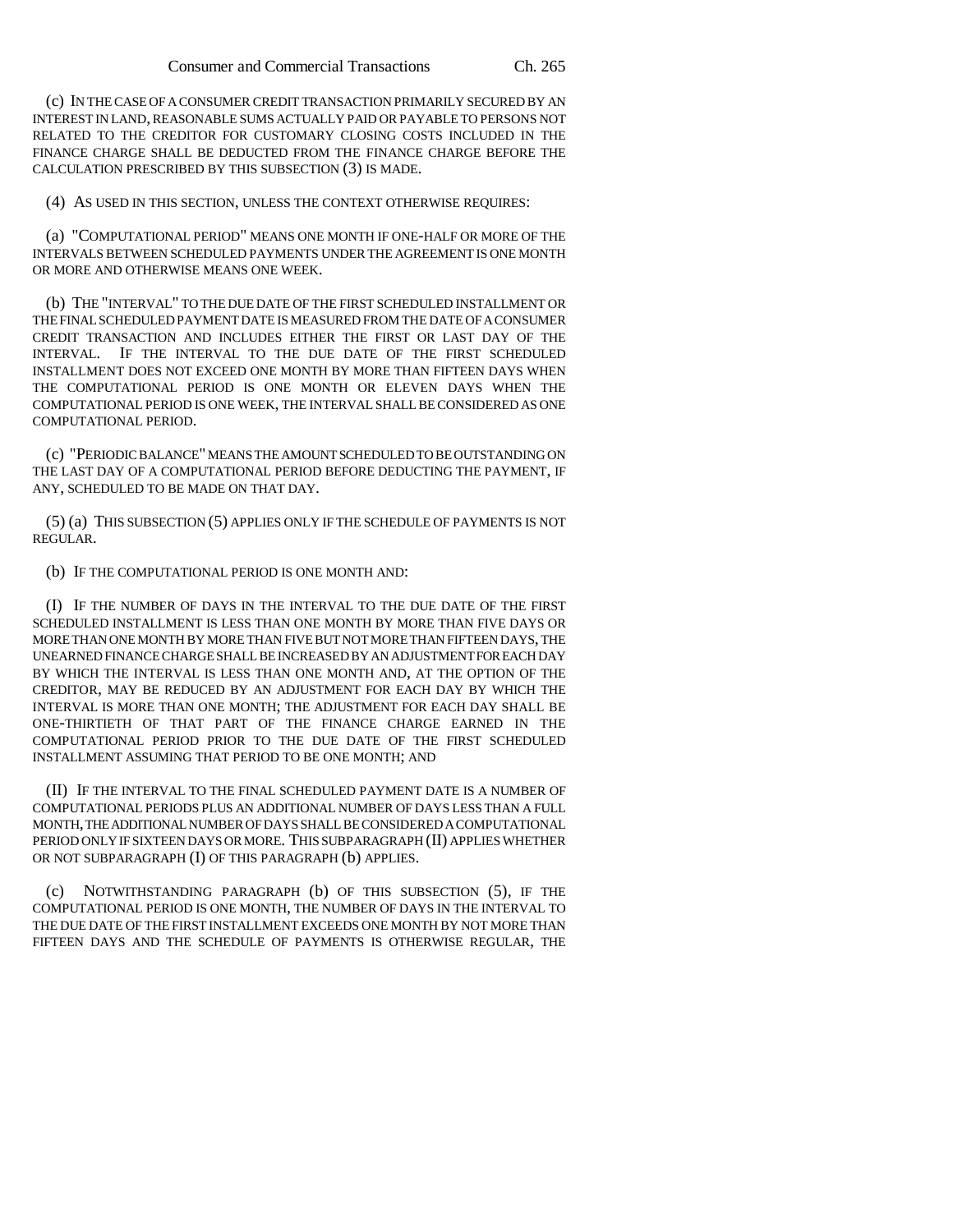CREDITOR AT THE CREDITOR'S OPTION MAY EXCLUDE THE EXTRA DAYS AND THE CHARGE FOR THE EXTRA DAYS IN COMPUTING THE UNEARNED FINANCE CHARGE; BUT IF THE CREDITOR DOES SO AND A REBATE IS REQUIRED BEFORE THE DUE DATE OF THE FIRST SCHEDULED INSTALLMENT, THE CREDITOR SHALL COMPUTE THE EARNED CHARGE FOR EACH ELAPSED DAY AS ONE-THIRTIETH OF THE AMOUNT THE EARNED CHARGE WOULD HAVE BEEN IF THE FIRST INTERVAL HAD BEEN ONE MONTH.

(d) IF THE COMPUTATIONAL PERIOD IS ONE WEEK AND:

(I) IF THE NUMBER OF DAYS IN THE INTERVAL TO THE DUE DATE OF THE FIRST SCHEDULED INSTALLMENT IS LESS THAN FIVE DAYS OR MORE THAN NINE DAYS BUT NOT MORE THAN ELEVEN DAYS, THE UNEARNED FINANCE CHARGE SHALL BE INCREASED BY AN ADJUSTMENT FOR EACH DAY BY WHICH THE INTERVAL IS LESS THAN SEVEN DAYS AND, AT THE OPTION OF THE CREDITOR, MAY BE REDUCED BY AN ADJUSTMENT FOR EACH DAY BY WHICH THE INTERVAL IS MORE THAN SEVEN DAYS; THE ADJUSTMENT FOR EACH DAY SHALL BE ONE-SEVENTH OF THAT PART OF THE LOAN FINANCE CHARGE EARNED IN THE COMPUTATIONAL PERIOD PRIOR TO THE DUE DATE OF THE FIRST SCHEDULED INSTALLMENT ASSUMING THAT PERIOD TO BE ONE WEEK; AND

(II) IF THE INTERVAL TO THE FINAL SCHEDULED PAYMENT DATE IS A NUMBER OF COMPUTATIONAL PERIODS PLUS AN ADDITIONAL NUMBER OF DAYS LESS THAN A FULL WEEK, THE ADDITIONAL NUMBER OF DAYS SHALL BE CONSIDERED A COMPUTATIONAL PERIOD ONLY IF FOUR DAYS OR MORE. THIS SUBPARAGRAPH (II) APPLIES WHETHER OR NOT SUBPARAGRAPH (I) OF THIS PARAGRAPH (d) APPLIES.

(6) EXCEPT AS OTHERWISE PROVIDED IN PARAGRAPH (b) OF SUBSECTION (3) OF THIS SECTION, IF A DEFERRAL DESCRIBED IN SECTION 5-2-204 HAS BEEN AGREED TO, THE UNEARNED PORTION OF THE FINANCE CHARGE IS THE PORTION THEREOF ATTRIBUTABLE ACCORDING TO THE SUM OF THE BALANCES METHOD TO THE PERIOD FROM THE FIRST DAY OF THE COMPUTATIONAL PERIOD FOLLOWING THAT IN WHICH PREPAYMENT OCCURS; EXCEPT THAT THE NUMERATOR OF THE FRACTION IS THE SUM OF THE PERIODIC BALANCES, AFTER RESCHEDULING TO GIVE EFFECT TO ANY DEFERRAL, SCHEDULED TO FOLLOW THE COMPUTATIONAL PERIOD IN WHICH PREPAYMENT OCCURS. A SEPARATE REBATE OF THE DEFERRAL CHARGE IS NOT REQUIRED UNLESS THE UNPAID BALANCE OF THE TRANSACTION IS PAID IN FULL DURING THE DEFERRAL PERIOD, IN WHICH EVENT THE CREDITOR SHALL ALSO REBATE THE UNEARNED PORTION OF THE DEFERRAL CHARGE.

(7) EXCEPT AS OTHERWISE PROVIDED IN PARAGRAPH (b) OF SUBSECTION (3) OF THIS SECTION, THIS SECTION DOES NOT PRECLUDE THE COLLECTION OR RETENTION BY THE CREDITOR OF DELINQUENCY CHARGES DESCRIBED IN SECTION 5-2-203.

(8) IF THE MATURITY IS ACCELERATED FOR ANY REASON AND JUDGMENT IS OBTAINED, THE CONSUMER IS ENTITLED TO THE SAME REBATE AS IF PAYMENT HAD BEEN MADE ON THE DATE JUDGMENT IS ENTERED.

(9) UPON PREPAYMENT IN FULL OF A CONSUMER CREDIT TRANSACTION BY THE PROCEEDS OF CONSUMER CREDIT INSURANCE DESCRIBED IN SECTION 5-4-103, THE CONSUMER OR THE CONSUMER'S ESTATE IS ENTITLED TO THE SAME REBATE AS THOUGH THE CONSUMER HAD PREPAID THE AGREEMENT ON THE DATE THE PROCEEDS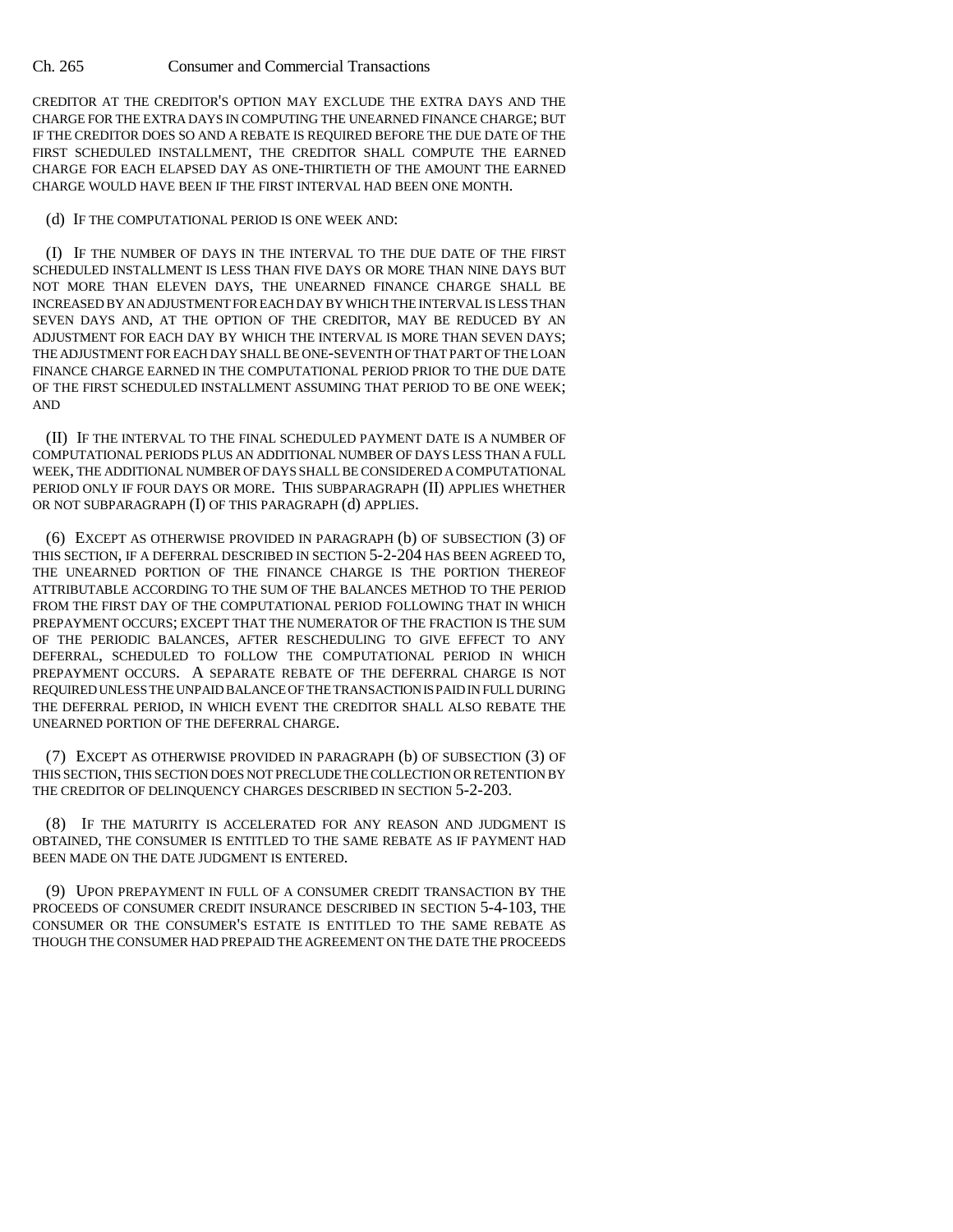OF THE INSURANCE ARE PAID TO THE CREDITOR BUT NO LATER THAN TEN BUSINESS DAYS AFTER SATISFACTORY PROOF OF LOSS IS FURNISHED TO THE CREDITOR.

**5-2-212. Surcharges on credit transactions - prohibition on.** (1) EXCEPT AS OTHERWISE PROVIDED IN SECTIONS 24-19.5-103(2) AND 29-11.5-103(2),C.R.S., NO SELLER OR LESSOR IN ANY SALES OR LEASE TRANSACTION OR ANY COMPANY ISSUING CREDIT OR CHARGE CARDS MAY IMPOSE A SURCHARGE ON A HOLDER WHO ELECTS TO USE A CREDIT OR CHARGE CARD IN LIEU OF PAYMENT BY CASH, CHECK, OR SIMILAR MEANS. A SURCHARGE IS ANY ADDITIONAL AMOUNT IMPOSED AT THE TIME OF THE SALES OR LEASE TRANSACTION BY THE MERCHANT, SELLER, OR LESSOR THAT INCREASES THE CHARGE TO THE BUYER OR LESSEE FOR THE PRIVILEGE OF USING A CREDIT OR CHARGE CARD. FOR PURPOSES OF THIS SECTION, CHARGE CARD INCLUDES THOSE CARDS PURSUANT TO WHICH UNPAID BALANCES ARE PAYABLE ON DEMAND.

(2) A DISCOUNT OFFERED BY A SELLER OR LESSOR FOR THE PURPOSE OF INDUCING PAYMENT BY CASH, CHECK, OR OTHER MEANS NOT INVOLVING THE USE OF A SELLER OR LENDER CREDIT CARD SHALL NOT CONSTITUTE A FINANCE CHARGE IF SUCH DISCOUNT IS OFFERED TO ALL PROSPECTIVE BUYERS AND ITS AVAILABILITY IS DISCLOSED TO ALL PROSPECTIVE BUYERS CLEARLY AND CONSPICUOUSLY IN ACCORDANCE WITH REGULATIONS OF THE ADMINISTRATOR.

**5-2-213. Lender and seller credit cards.** (1) FOR PURPOSES OF THIS SECTION, "CREDIT CARD BANK OR FINANCIAL INSTITUTION" MEANS A COMMERCIAL BANK, INDUSTRIAL BANK, CREDIT UNION, THRIFT, SAVINGS AND LOAN ASSOCIATION, SAVINGS BANK, OR OTHER STATE OR FEDERALLY SUPERVISED INSTITUTION IN THIS STATE THAT ISSUES CREDIT CARDS AND MAY EXPORT RATES AND FEES PURSUANT TO THE "NATIONAL BANK ACT", 12 U.S.C. SEC. 85, "DEPOSITORY INSTITUTIONS DEREGULATION AND MONETARY CONTROL ACT OF 1980", 12 U.S.C. SEC. 1463, 1785, AND 1831d, "FEDERAL CREDIT UNION ACT", 12 U.S.C. SEC. 1757, OR "ALTERNATIVE MORTGAGE TRANSACTION PARITY ACT OF 1982", 12 U.S.C. SEC. 3801 TO 3805, AND ANY REGULATIONS THEREUNDER.

(2) NOTWITHSTANDING ANY OTHER PROVISIONS OF THIS PART 2, WITH RESPECT TO A LENDER OR SELLER CREDIT CARD ISSUED BY A CREDIT CARD BANK OR FINANCIAL INSTITUTION:

(a) THE FINANCE CHARGE, CALCULATED ACCORDING TO THE ACTUARIAL METHOD, MAY NOT EXCEED THE AMOUNTS PROVIDED IN SECTION 5-2-201; AND

(b) ANY FEES IMPOSED FOR A MINIMUM FINANCE CHARGE DESCRIBED IN SECTION 5-2-201 (3) (b), ANNUAL CHARGES DESCRIBED IN SECTION 5-2-202 (1) (c), CASH ADVANCES DESCRIBED IN SECTION 5-2-202 (1) (e) (I), RETURN OR DISHONOR OF A CHECK DESCRIBED IN SECTION 5-2-202 (1) (e) (II), DELINQUENCY DESCRIBED IN SECTION 5-2-203, OR EXCEEDING THE CREDIT LIMIT MAY BE IN AN AMOUNT ESTABLISHED BY WRITTEN AGREEMENT OF THE PARTIES.

### PART 3 SUPERVISED LOANS AND SUPERVISED LENDERS

**5-2-301. Authority to make supervised loans.** (1) UNLESS A PERSON IS A SUPERVISED FINANCIAL ORGANIZATION OR HAS FIRST OBTAINED A LICENSE FROM THE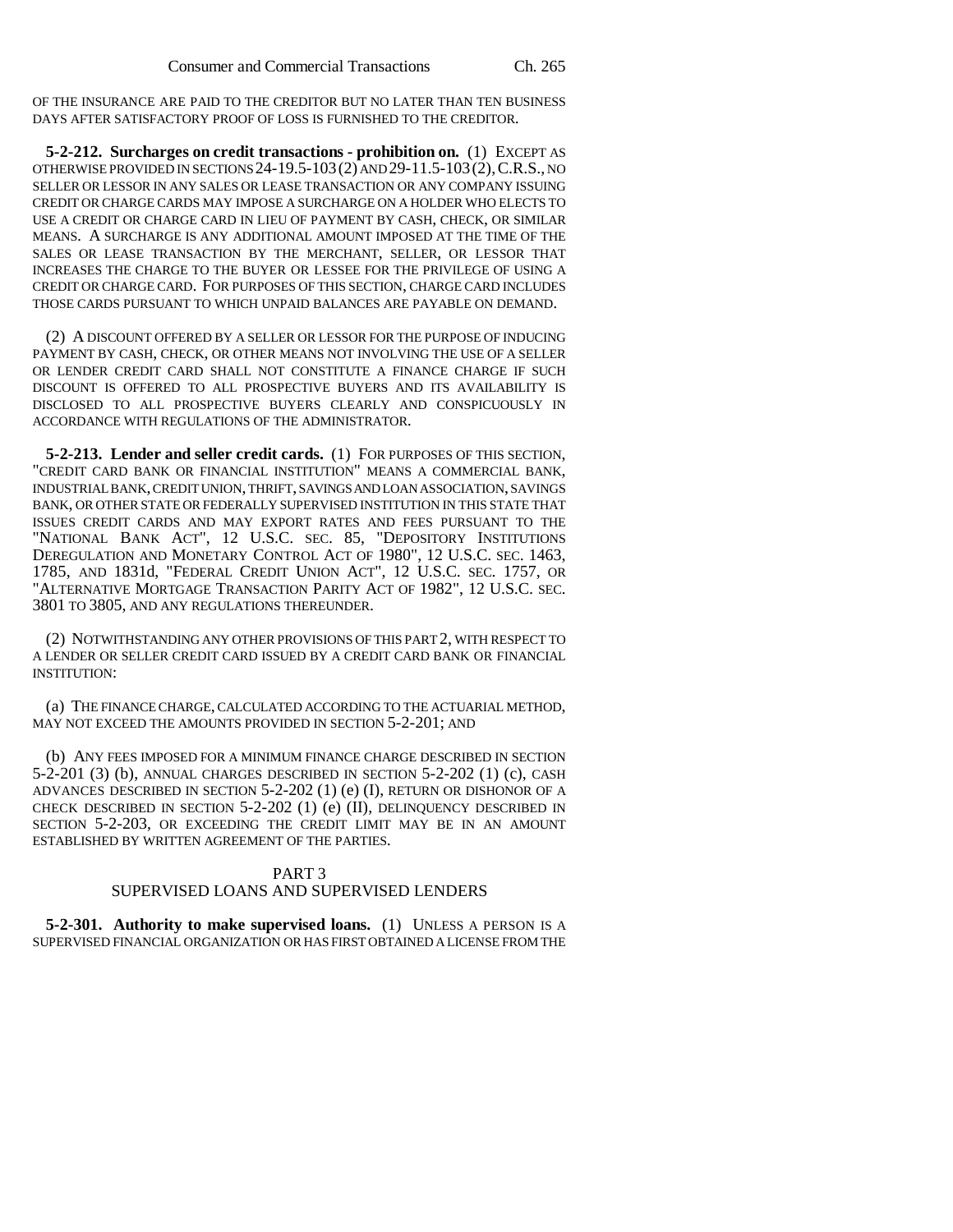ADMINISTRATOR AUTHORIZING HIM OR HER TO MAKE SUPERVISED LOANS, HE OR SHE SHALL NOT ENGAGE IN THE BUSINESS OF:

(a) MAKING SUPERVISED LOANS OR UNDERTAKING DIRECT COLLECTION OF PAYMENTS FROM OR ENFORCEMENT OF RIGHTS AGAINST CONSUMERS ARISING FROM SUPERVISED LOANS HE OR SHE HAS PREVIOUSLY MADE; OR

(b) TAKING ASSIGNMENTS OF AND UNDERTAKING DIRECT COLLECTION OF PAYMENTS FROM OR ENFORCEMENT OF RIGHTS AGAINST CONSUMERS ARISING FROM SUPERVISED LOANS.

**5-2-302. License to make supervised loans.** (1) THE ADMINISTRATOR SHALL RECEIVE AND ACT ON ALL APPLICATIONS FOR LICENSES TO MAKE SUPERVISED LOANS UNDER THIS CODE. APPLICATIONS SHALL BE FILED IN THE MANNER PRESCRIBED BY THE ADMINISTRATOR AND SHALL CONTAIN SUCH INFORMATION AS THE ADMINISTRATOR MAY REASONABLY REQUIRE. NO LICENSE SHALL BE ISSUED WITHOUT PAYMENT OF A NONREFUNDABLE LICENSE FEE OF FOUR HUNDRED DOLLARS. THE LICENSE YEAR SHALL BE THE CALENDAR YEAR.

(2) NO LICENSE SHALL BE ISSUED UNLESS THE ADMINISTRATOR, UPON INVESTIGATION, FINDS THAT THE FINANCIAL RESPONSIBILITY, CHARACTER, AND FITNESS OF THE APPLICANT AND OF THE MEMBERS, MANAGERS, PARTNERS, OFFICERS, AND DIRECTORS THEREOF ARE SUCH AS TO WARRANT BELIEF THAT THE BUSINESS WILL BE OPERATED HONESTLY AND FAIRLY WITHIN THE PURPOSES OF THIS CODE. IN DETERMINING FINANCIAL RESPONSIBILITY OF AN APPLICANT PROPOSING TO ENGAGE IN MAKING CONSUMER INSURANCE PREMIUM LOANS, THE ADMINISTRATOR SHALL CONSIDER THE LIABILITIES THE LENDER MAY INCUR FOR ERRONEOUS CANCELLATION OF INSURANCE. THE ADMINISTRATOR MAY DENY AN APPLICATION FOR LICENSURE FOR ANY OF THE GROUNDS PROVIDED IN SECTION 5-2-303.

(3) (a) UPON WRITTEN REQUEST, THE APPLICANT IS ENTITLED TO A HEARING ON THE QUESTION OF THE APPLICANT'S QUALIFICATIONS FOR A LICENSE IF:

(I) THE ADMINISTRATOR HAS NOTIFIED THE APPLICANT IN WRITING THAT HIS OR HER APPLICATION HAS BEEN DENIED; OR

(II) THE ADMINISTRATOR HAS NOT ISSUED A LICENSE WITHIN SIXTY DAYS AFTER THE APPLICATION FOR THE LICENSE WAS FILED.

(b) A REQUEST FOR A HEARING MAY NOT BE MADE MORE THAN SIXTY DAYS AFTER THE ADMINISTRATOR HAS MAILED A WRITING TO THE APPLICANT NOTIFYING THE APPLICANT THAT THE APPLICATION HAS BEEN DENIED AND STATING IN SUBSTANCE THE ADMINISTRATOR'S FINDINGS SUPPORTING DENIAL OF THE APPLICATION.

(4) IF A SUPERVISED LENDER HAS MORE THAN ONE PLACE OF BUSINESS, IT MUST OBTAIN A MASTER LICENSE. THE ADMINISTRATOR MAY AUTHORIZE THE ADDITION OF BRANCH LOCATIONS TO THE MASTER LICENSE. A SEPARATE LICENSE FEE AND PROOF OF FINANCIAL RESPONSIBILITY SHALL BE REQUIRED FOR EACH AUTHORIZED BRANCH LOCATION. EACH MASTER LICENSE AND BRANCH LOCATION LICENSE SHALL REMAIN IN FULL FORCE AND EFFECT UNTIL SURRENDERED, SUSPENDED, OR REVOKED.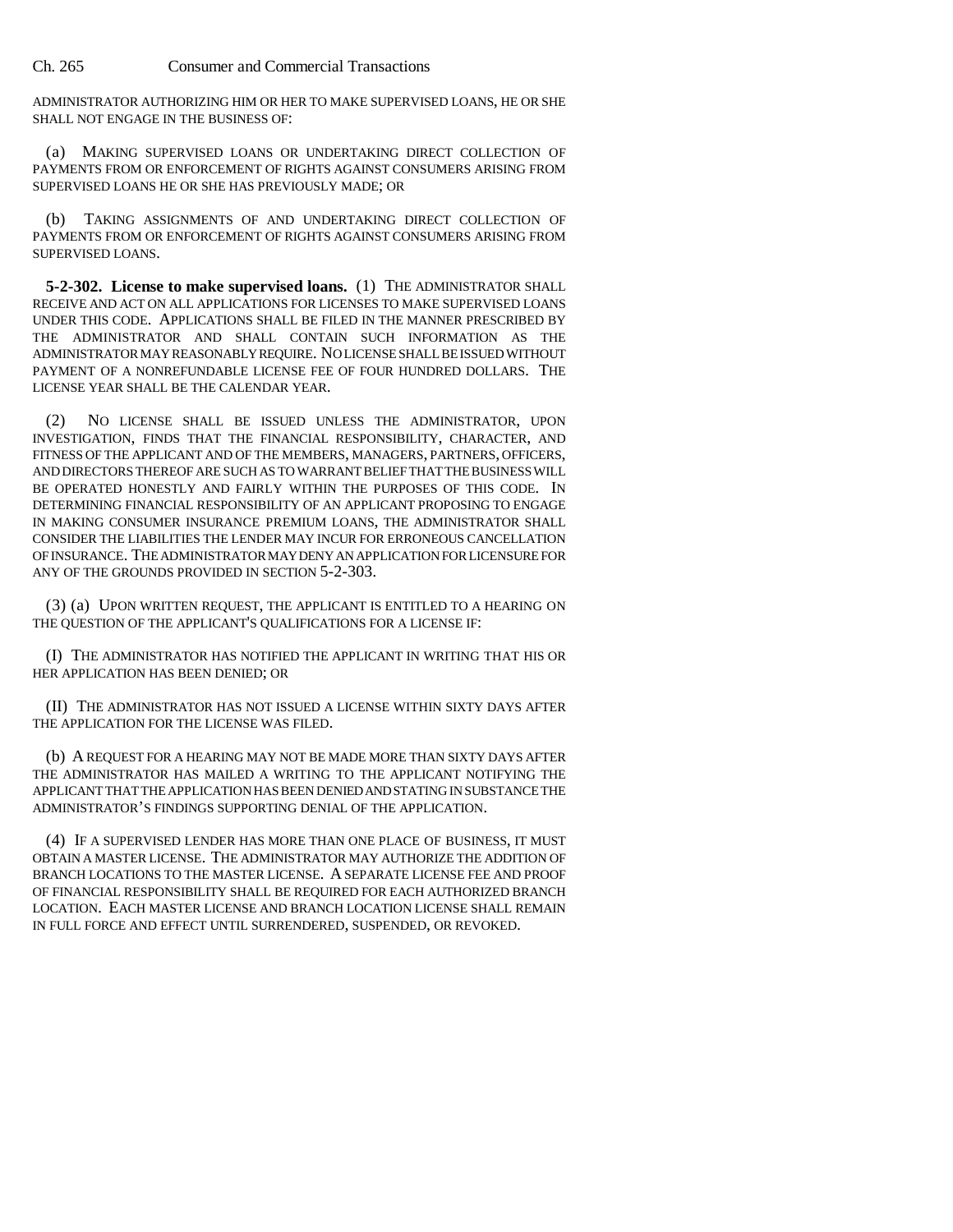(5) (a) THE APPLICATION FOR APPROVAL OF A BRANCH LOCATION LICENSE MAY BE MORE ABBREVIATED THAN THE APPLICATION FOR A NEW OR MASTER SUPERVISED LENDER'S LICENSE. AN APPLICATION FOR A BRANCH LOCATION LICENSE MAY BE FILED BY ANY MEANS, INCLUDING FACSIMILE OR ELECTRONIC FILING, FOLLOWED BY THE LICENSE FEE REQUIRED BY THIS SECTION.

(b) UPON RECEIPT OF A COMPLETED BRANCH LOCATION LICENSE APPLICATION AND THE REQUIRED LICENSE FEE, THE BRANCH LOCATION IS AUTOMATICALLY LICENSED FOR A TEMPORARY PERIOD NOT TO EXCEED ONE HUNDRED TWENTY DAYS. IF THE ADMINISTRATOR DOES NOT DENY THE BRANCH LOCATION APPLICATION ON OR BEFORE THE END OF THAT PERIOD, THE TEMPORARY BRANCH LOCATION LICENSE SHALL BECOME PERMANENT. THE ADMINISTRATOR MAY DENY AN APPLICATION FOR A BRANCH LOCATION FOR ANY OF THE GROUNDS PROVIDED IN SECTIONS 5-2-302 (2) AND 5-2-303.

(c) THE ADMINISTRATOR'S APPROVAL OF AN ADDITIONAL BRANCH LOCATION LICENSE MAY BE PROVIDED BY LETTER. NO LICENSE CERTIFICATE NEED BE ISSUED FOR A LICENSED BRANCH LOCATION. ALL PROVISIONS OF THIS PART 3 RELATING TO LICENSES APPLY EQUALLY TO BRANCH LOCATION LICENSES.

(6) NO LICENSEE SHALL CHANGE THE LOCATION OF ANY PLACE OF BUSINESS OR LICENSE WITHOUT GIVING THE ADMINISTRATOR AT LEAST FIFTEEN DAYS PRIOR WRITTEN NOTICE. THE ADMINISTRATOR MAY BY RULE PROMULGATED IN ACCORDANCE WITH ARTICLE 4 OF TITLE 24, C.R.S., ESTABLISH AN ADMINISTRATIVE FEE FOR SUCH A CHANGE OF ADDRESS.

(7) A LICENSEE SHALL NOT ENGAGE IN THE BUSINESS OF MAKING SUPERVISED LOANS AT ANY PLACE OF BUSINESS FOR WHICH THE LICENSEE DOES NOT HOLD A LICENSE, NOR SHALL A LICENSEE ENGAGE IN BUSINESS UNDER ANY OTHER NAME THAN THAT IN THE LICENSE. THE ADMINISTRATOR MAY BY RULE ESTABLISH AN ADMINISTRATIVE FEE FOR SUCH A CHANGE OF NAME. FOR THE PURPOSES OF THIS SUBSECTION (7), A CONSUMER INSURANCE PREMIUM LOAN IS MADE AT THE LENDER'S BUSINESS OFFICE.

(8) EACH LICENSE SHALL BE RENEWED BY PAYMENT OF A NONREFUNDABLE LICENSE FEE OF FOUR HUNDRED DOLLARS AND THE FILING OF A RENEWAL FORM. THE FEE AND RENEWAL FORM SHALL BE DUE EACH JANUARY 31. IF A LICENSEE FAILS TO PAY THE PRESCRIBED FEE ON OR BEFORE MARCH 1, IT MUST PAY A PENALTY OF FIVE DOLLARS PER DAY PER LICENSE FROM MARCH 2 TO THE DATE THE PAYMENT IS POSTMARKED. HOWEVER, IF A LICENSEE FAILS TO PAY THE APPROPRIATE RENEWAL AND PENALTY FEES BY MARCH 15, ITS LICENSE SHALL AUTOMATICALLY EXPIRE.

(9) IN ADDITION TO THE OTHER FEES REQUIRED BY THIS SECTION, EACH LICENSEE SHALL PAY AN ADDITIONAL NONREFUNDABLE ANNUAL VOLUME FEE IN THE AMOUNT OF TEN DOLLARS FOR EACH ONE HUNDRED THOUSAND DOLLARS, OR PART THEREOF, IN EXCESS OF TWO MILLION DOLLARS OF THE ORIGINAL UNPAID BALANCE ARISING FROM ALL CONSUMER INSURANCE PREMIUM FINANCE LOANS MADE TO RESIDENTS OF THIS STATE WITHIN THE PRECEDING CALENDAR YEAR AND HELD BY THE LENDER FOR MORE THAN THIRTY DAYS AFTER THE INCEPTION OF THE LOAN GIVING RISE TO THE OBLIGATION. A REFINANCING OF A LOAN RESULTING IN AN INCREASE IN THE AMOUNT OF THE OBLIGATION SHALL BE CONSIDERED A NEW LOAN TO THE EXTENT OF THE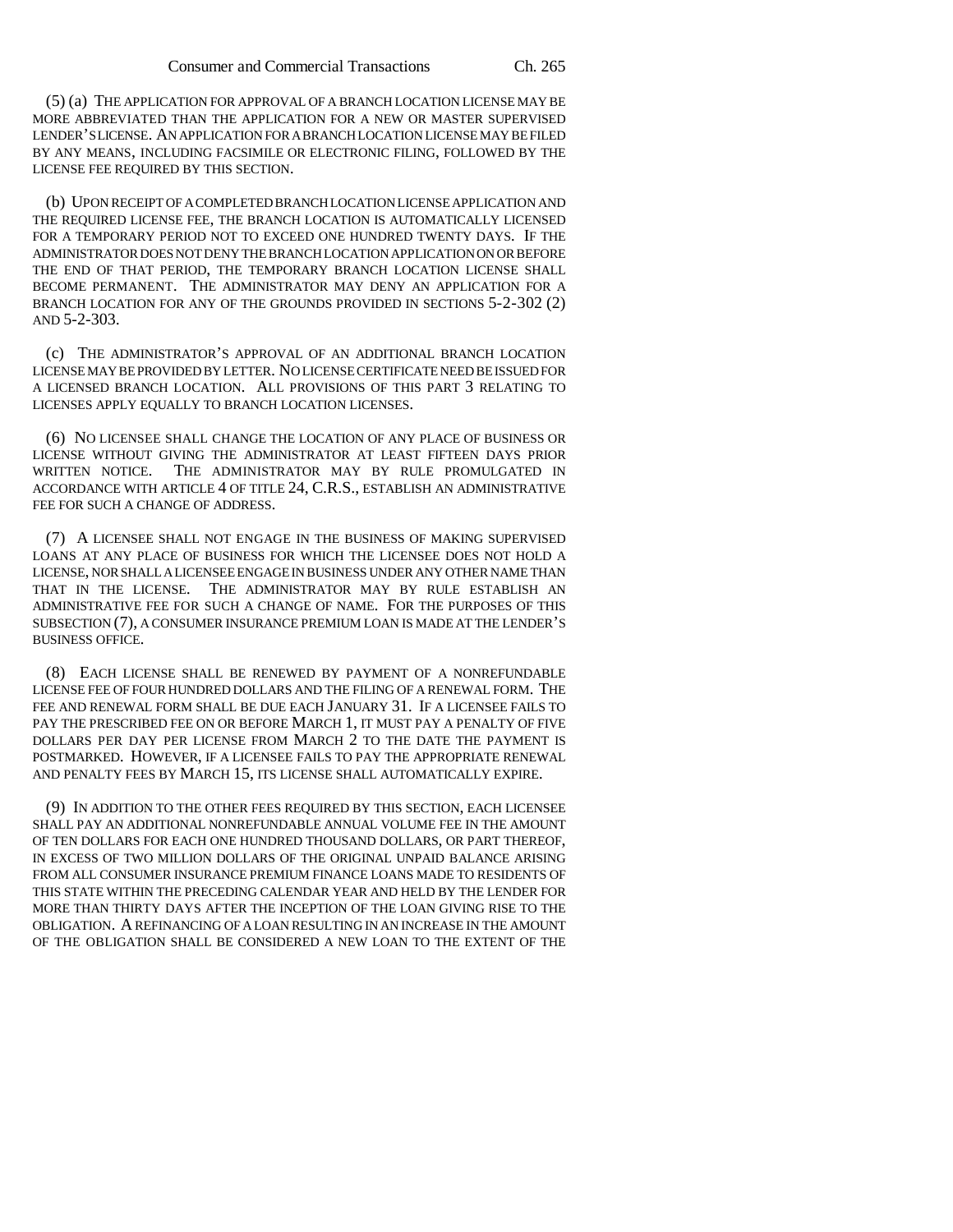AMOUNT OF THE INCREASE.

**5-2-303. Denial and discipline of license.** (1) THE ADMINISTRATOR MAY DENY AN APPLICATION FOR A LICENSE OR TAKE DISCIPLINARY ACTION AGAINST A PERSON LICENSED TO MAKE SUPERVISED LOANS IF THE ADMINISTRATOR FINDS THAT:

(a) THE APPLICANT OR LICENSEE HAS VIOLATED THIS CODE OR ANY RULE OR ORDER LAWFULLY MADE PURSUANT THERETO;

(b) FACTS OR CONDITIONS EXIST THAT WOULD CLEARLY HAVE JUSTIFIED THE ADMINISTRATOR IN REFUSING TO GRANT A LICENSE HAD THESE FACTS OR CONDITIONS BEEN KNOWN TO EXIST AT THE TIME THE APPLICATION FOR THE LICENSE WAS MADE;

(c) THE APPLICANT HAS FAILED TO COMPLETE AN APPLICATION FOR LICENSURE;

(d) THE APPLICANT OR LICENSEE HAS FAILED TO PROVIDE INFORMATION REQUIRED BY THE ADMINISTRATOR WITHIN A REASONABLE TIME AS FIXED BY THE ADMINISTRATOR;

(e) THE APPLICANT OR LICENSEE HAS FAILED TO PROVIDE OR MAINTAIN PROOF OF FINANCIAL RESPONSIBILITY;

(f) THE APPLICANT OR LICENSEE IS INSOLVENT;

(g) THE APPLICANT OR LICENSEE HAS MADE, IN ANY DOCUMENT OR STATEMENT FILED WITH THE ADMINISTRATOR, A FALSE REPRESENTATION OF A MATERIAL FACT OR HAS OMITTED TO STATE A MATERIAL FACT;

(h) THE APPLICANT, LICENSEE, OR ITS OWNERS, PARTNERS, MEMBERS, OFFICERS, OR DIRECTORS HAVE BEEN CONVICTED OF OR ENTERED A PLEA OF GUILTY OR NOLO CONTENDERE TO A CRIME SPECIFIED IN PART 4 OF ARTICLE 4 OF TITLE 18, C.R.S., OR IN PART 1, 2, 3, 5, OR 7 OF ARTICLE 5 OF TITLE 18, C.R.S., TO A CRIME INVOLVING FRAUD OR DECEIT, OR TO ANY SIMILAR CRIME UNDER THE JURISDICTION OF ANY FEDERAL COURT OR COURT OF ANOTHER STATE;

(i) THE APPLICANT OR LICENSEE HAS FAILED TO MAKE, MAINTAIN, OR PRODUCE RECORDS WHICH COMPLY WITH SECTION 5-2-304 AND ANY REGULATION ADOPTED BY THE ADMINISTRATOR;

(j) THE APPLICANT OR LICENSEE HAS BEEN THE SUBJECT OF ANY DISCIPLINARY ACTION BY ANY STATE OR FEDERAL AGENCY;

(k) A FINAL JUDGMENT HAS BEEN ENTERED AGAINST THE APPLICANT OR LICENSEE FOR VIOLATIONS OF THIS CODE, ANY STATE OR FEDERAL LAW CONCERNING CONSUMER FINANCE, BANKING, OR MORTGAGE BROKERS OR LENDERS, OR ANY STATE OR FEDERAL LAW PROHIBITING DECEPTIVE OR UNFAIR TRADE OR BUSINESS PRACTICES; OR

(l) THE APPLICANT OR LICENSEE HAS FAILED TO, IN A TIMELY MANNER AS FIXED BY THE ADMINISTRATOR, TAKE OR PROVIDE PROOF OF THE CORRECTIVE ACTION REQUIRED BY THE ADMINISTRATOR SUBSEQUENT TO AN EXAMINATION OR INVESTIGATION PURSUANT TO SECTION 5-2-305 OR 5-6-106.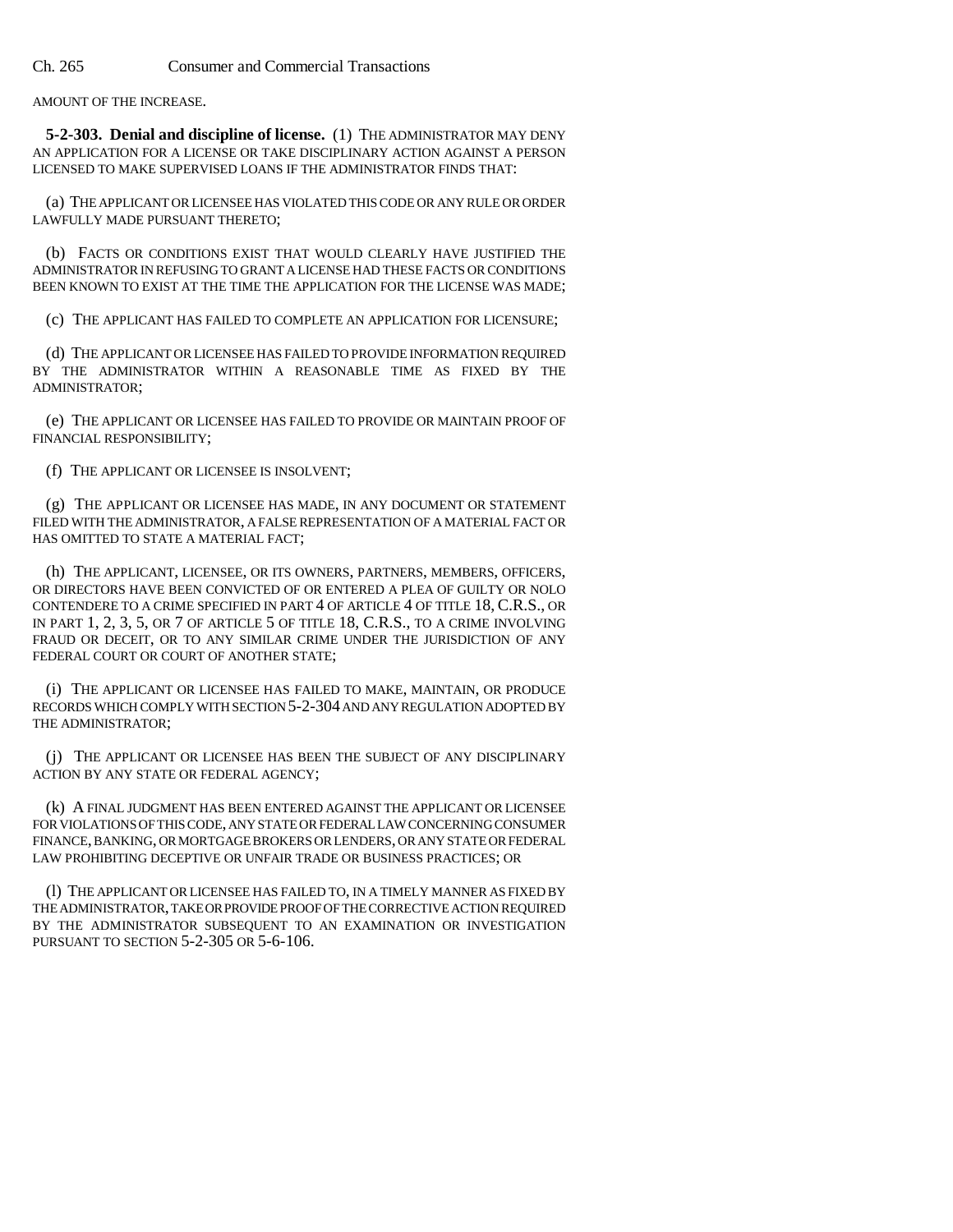(2) THE ADMINISTRATOR MAY SUMMARILY SUSPEND A LICENSE AS PROVIDED IN SECTION 24-4-104, C.R.S.

(3) WHENEVER THE ADMINISTRATOR DENIES A LICENSE APPLICATION OR TAKES DISCIPLINARY ACTION PURSUANT TO THIS SECTION, THE ADMINISTRATOR SHALL ENTER AN ORDER TO THAT EFFECT AND NOTIFY THE LICENSEE OR APPLICANT OF THE DENIAL OR DISCIPLINARY ACTION. THE NOTIFICATION REQUIRED BY THIS SUBSECTION SHALL BE GIVEN BY PERSONAL SERVICE OR BY MAIL TO THE LAST KNOWN ADDRESS OF THE LICENSEE OR APPLICANT AS SHOWN ON THE APPLICATION, LICENSE, OR AS SUBSEQUENTLY FURNISHED IN WRITING TO THE ADMINISTRATOR.

(4) ANY PERSON HOLDING A LICENSE TO MAKE SUPERVISED LOANS MAY RELINQUISH THE LICENSE BY NOTIFYING THE ADMINISTRATOR IN WRITING OF ITS RELINQUISHMENT, BUT THIS RELINQUISHMENT SHALL NOT AFFECT THE LICENCEE'S LIABILITY FOR ACTS PREVIOUSLY COMMITTED NOR IMPAIR THE ADMINISTRATOR'S ABILITY TO ISSUE A FINAL AGENCY ORDER OR IMPOSE DISCIPLINE AGAINST THE LICENSEE.

(5) NO REVOCATION, SUSPENSION, OR RELINQUISHMENT OF A LICENSE SHALL IMPAIR OR AFFECT THE OBLIGATION OF ANY PREEXISTING LAWFUL CONTRACT BETWEEN THE LICENSEE AND ANY CONSUMER.

(6) THE ADMINISTRATOR MAY REINSTATE A LICENSE, TERMINATE A SUSPENSION, OR GRANT A NEW LICENSE TO A PERSON WHOSE LICENSE HAS BEEN REVOKED OR SUSPENDED IF NO FACT OR CONDITION THEN EXISTS THAT CLEARLY WOULD HAVE JUSTIFIED THE ADMINISTRATOR IN REFUSING TO GRANT A LICENSE.

(7) AFTER A FINDING OF ONE OR MORE OF THE CONDITIONS STATED IN SUBSECTION (1) OF THIS SECTION, THE ADMINISTRATOR MAY TAKE ANY OR ALL OF THE FOLLOWING ACTIONS:

(a) DENY AN APPLICATION FOR LICENSURE INCLUDING AN APPLICATION FOR A BRANCH OFFICE LICENSE;

(b) REVOKE THE LICENSE;

(c) SUSPEND THE LICENSE FOR A PERIOD OF TIME;

(d) ISSUE AN ORDER TO THE LICENSEE TO CEASE AND DESIST FROM SUCH ACTS;

(e) ORDER THE LICENSEE TO MAKE REFUNDS TO CONSUMERS OF EXCESS CHARGES UNDER THIS CODE;

(f) IMPOSE PENALTIES OF UP TO A MAXIMUM OF ONE THOUSAND DOLLARS FOR EACH VIOLATION ALL OR PART OF WHICH MAY BE SPECIFICALLY DESIGNATED FOR CONSUMER AND CREDITOR EDUCATIONAL EXPENSES;

(g) BAR THE PERSON FROM APPLYING FOR OR HOLDING A LICENSE FOR A PERIOD OF FIVE YEARS FOLLOWING REVOCATION OF HIS OR HER LICENSE;

(h) ISSUE A LETTER OF ADMONITION; OR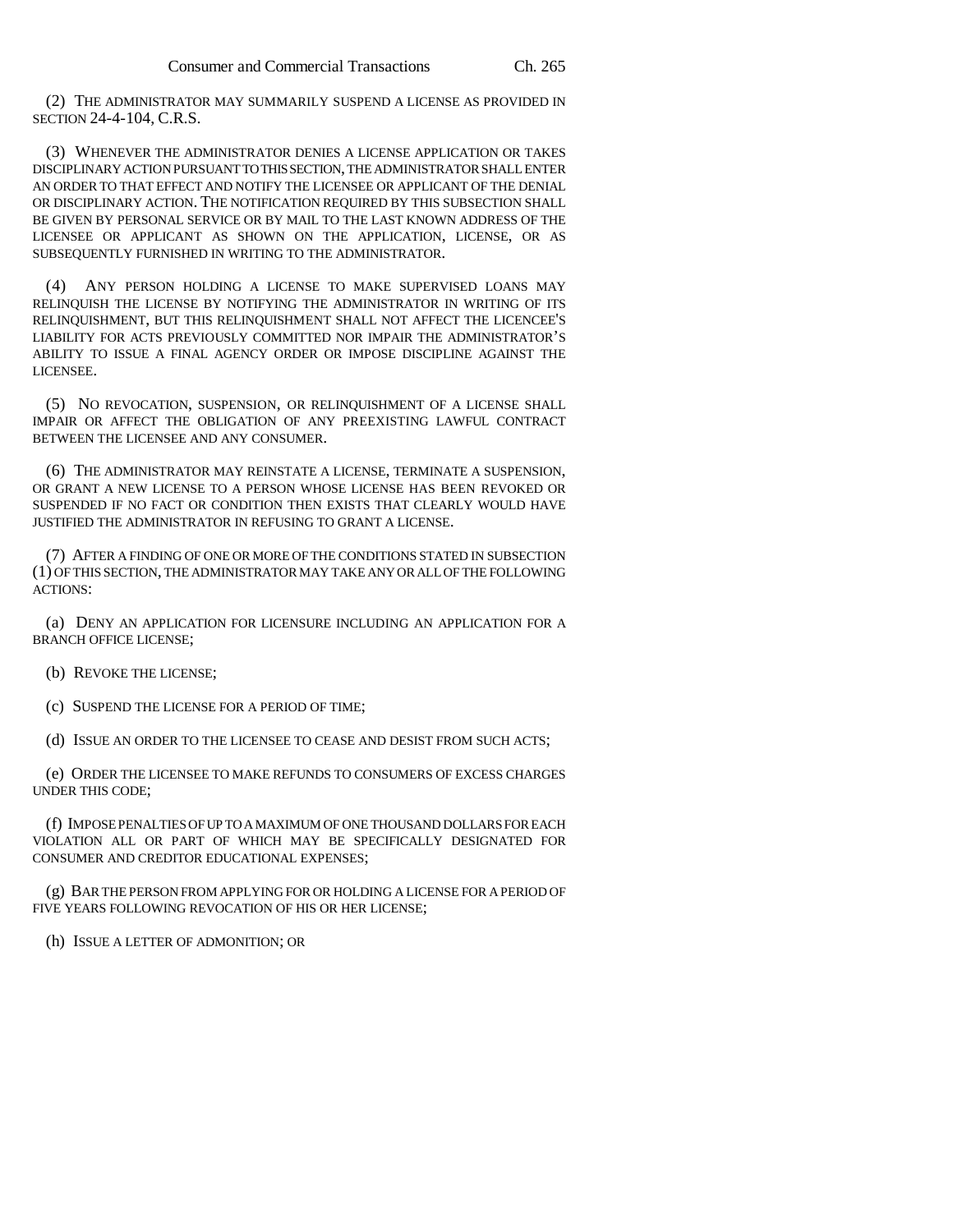(i) IMPOSE A PENALTY OF TWO HUNDRED DOLLARS PER DAY FOR FAILURE TO MAKE, PRODUCE, OR RETAIN RECORDS REQUIRED TO BE MAINTAINED UNDER THIS CODE WITHIN FORTY-EIGHT HOURS AFTER THE ADMINISTRATOR'S WRITTEN DEMAND. IF THE ADMINISTRATOR HAS PROVIDED ADVANCE WRITTEN NOTICE OF FORTY-EIGHT HOURS OR MORE TO A LICENSEE PRIOR TO CONDUCTING AN EXAMINATION PURSUANT TO SECTION 5-2-305, THE PENALTY MAY BE IMPOSED WITHOUT ALLOWING ADDITIONAL TIME.

(8) THE DISCIPLINE STATED IN PARAGRAPHS (h) AND (i) OF SUBSECTION (7) OF THIS SECTION MAY BE IMPOSED WITHOUT A HEARING, BUT THE LICENSEE MAY, WITHIN THIRTY DAYS THEREAFTER, FILE WITH THE ADMINISTRATOR A WRITTEN NOTICE REQUESTING A HEARING. IF SUCH REQUEST IS TIMELY MADE, THE LETTER OF ADMONITION SHALL BE DEEMED VACATED AND A HEARING SHALL BE HELD. IF, AFTER SUCH HEARING, THERE IS A FINDING THAT ONE OR MORE OF THE GROUNDS FOR DISCIPLINE EXIST, ANY OR ALL OF THE FORMS OF DISCIPLINE LISTED IN THIS SECTION MAY BE IMPOSED.

**5-2-304. Records - annual reports - proof of financial responsibility.** (1) EVERY LICENSEE SHALL MAINTAIN RECORDS IN CONFORMITY WITH THIS CODE, RULES ADOPTED THEREUNDER, AND GENERALLY ACCEPTED ACCOUNTING PRINCIPLES AND PRACTICES IN A MANNER THAT WILL ENABLE THE ADMINISTRATOR TO DETERMINE WHETHER THE LICENSEE IS COMPLYING WITH THE PROVISIONS OF THIS CODE. THE RECORD-KEEPING SYSTEM OF A LICENSEE SHALL BE SUFFICIENT IF THE LICENSEE MAKES THE REQUIRED INFORMATION REASONABLY AVAILABLE. THE RECORDS NEED NOT BE KEPT IN THE PLACE OF BUSINESS WHERE SUPERVISED LOANS ARE MADE IF THE ADMINISTRATOR IS GIVEN FREE ACCESS TO THE RECORDS WHEREVER LOCATED. THE RECORDS PERTAINING TO ANY LOAN NEED NOT BE PRESERVED FOR MORE THAN FOUR YEARS AFTER MAKING THE FINAL ENTRY RELATING TO THE LOAN, BUT, IN THE CASE OF A REVOLVING LOAN ACCOUNT, THE FOUR YEARS IS MEASURED FROM THE DATE OF EACH ENTRY.

(2) ON OR BEFORE JUNE 1 OF EACH YEAR, EVERY LICENSEE SHALL FILE WITH THE ADMINISTRATOR AN ANNUAL REPORT IN THE FORM PRESCRIBED BY THE ADMINISTRATOR RELATING TO ALL SUPERVISED LOANS MADE BY THE LICENSEE AND SATISFACTORY PROOF OF FINANCIAL RESPONSIBILITY. THE ADMINISTRATOR SHALL CONSULT WITH COMPARABLE OFFICIALS IN OTHER STATES FOR THE PURPOSE OF MAKING THE KINDS OF INFORMATION REQUIRED IN ANNUAL REPORTS UNIFORM AMONG THE STATES. INFORMATION CONTAINED IN ANNUAL REPORTS SHALL BE CONFIDENTIAL AND MAY BE PUBLISHED ONLY IN COMPOSITE FORM. THE ADMINISTRATOR MAY, BY RULE, DETERMINE THE TYPES AND AMOUNTS OF FINANCIAL RESPONSIBILITY DEEMED TO BE SATISFACTORY.

(3) IF A LICENSEE FAILS TO FILE THE ANNUAL REPORT OR PROOF OF FINANCIAL RESPONSIBILITY BY JULY 1, THE ADMINISTRATOR MAY IMPOSE A PENALTY OF FIVE DOLLARS PER DAY FROM JULY 2 TO THE DATE THE FILING IS POSTMARKED. HOWEVER, IF A LICENSEE FAILS TO FILE AND PAY THE APPROPRIATE PENALTY BY JULY 15, ITS LICENSE SHALL AUTOMATICALLY EXPIRE.

**5-2-305. Examinations and investigations.** (1) THE ADMINISTRATOR SHALL EXAMINE PERIODICALLY, AT INTERVALS THE ADMINISTRATOR DEEMS APPROPRIATE, THE LOANS, BUSINESS, AND RECORDS OF EVERY LICENSEE. IN ADDITION, FOR THE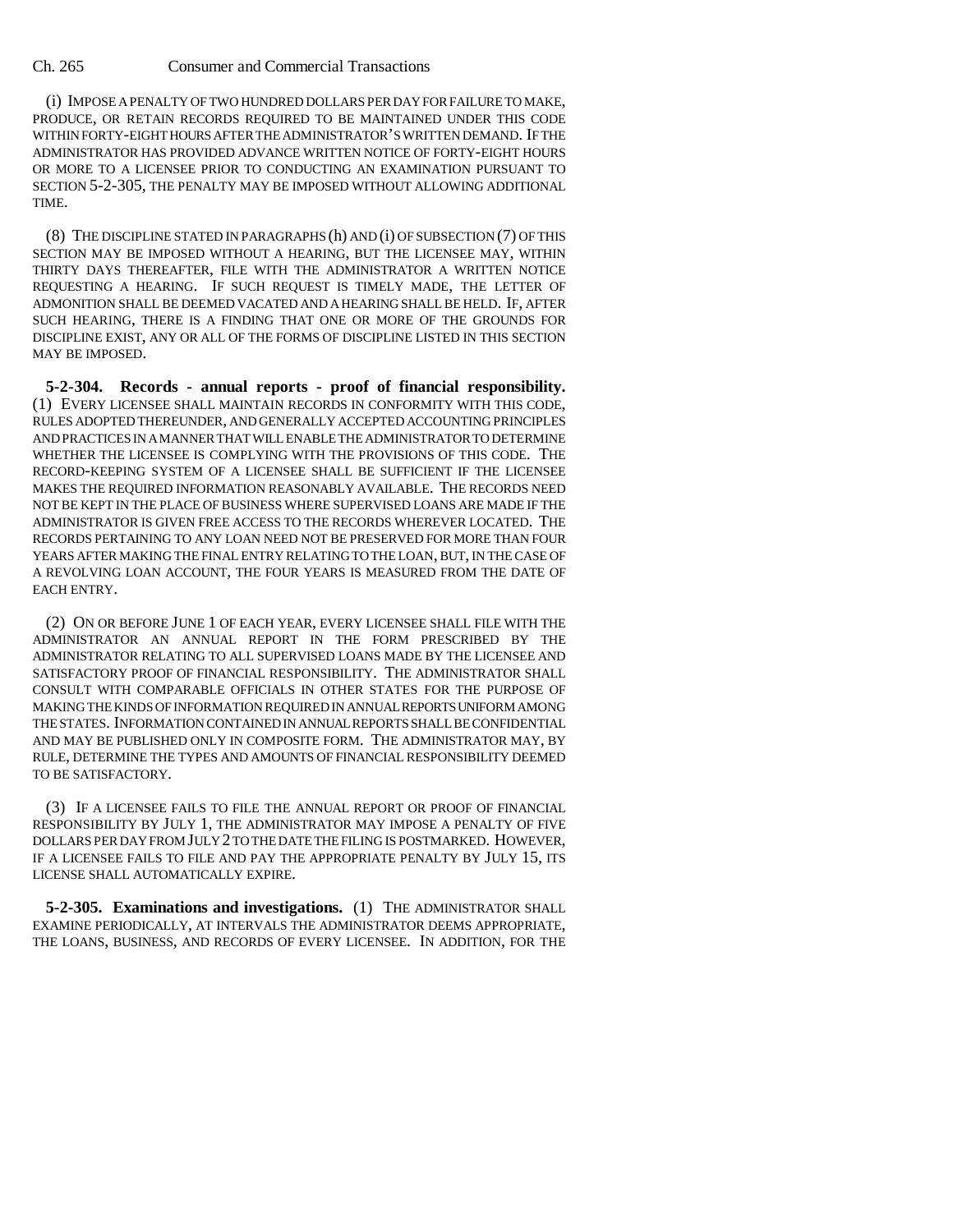PURPOSE OF DISCOVERING VIOLATIONS OF THIS CODE OR SECURING INFORMATION LAWFULLY REQUIRED, THE ADMINISTRATOR OR, IN LIEU THEREOF, THE OFFICIAL OR AGENCY TO WHOSE SUPERVISION THE ORGANIZATION IS SUBJECT PURSUANT TO SECTION 5-6-105, MAY AT ANY TIME INVESTIGATE THE LOANS, BUSINESS, AND RECORDS OF ANY SUPERVISED LENDER OR ANY SUPERVISED FINANCIAL ORGANIZATION. FOR THESE PURPOSES THE ADMINISTRATOR SHALL HAVE FREE AND REASONABLE ACCESS TO THE OFFICES, PLACES OF BUSINESS, AND RECORDS OF THE LENDER.

(2) (a) IF THE LENDER'S RECORDS ARE LOCATED OUTSIDE THIS STATE, THE LENDER SHALL, AT THE LENDER'S OPTION, EITHER MAKE THEM AVAILABLE TO THE ADMINISTRATOR AT A CONVENIENT LOCATION WITHIN THIS STATE OR PAY THE REASONABLE AND NECESSARY EXPENSES FOR THE ADMINISTRATOR OR THE ADMINISTRATOR'S REPRESENTATIVE TO EXAMINE THEM AT THE PLACE WHERE THEY ARE MAINTAINED; EXCEPT THAT THE LENDER SHALL MAKE THE RECORDS AVAILABLE FOR EXAMINATION AT THE ADMINISTRATOR'S OFFICE OR AT ANY OTHER LOCATION THE ADMINISTRATOR DEEMS APPROPRIATE, AT THE COST OF THE LENDER, IF THE ADMINISTRATOR DETERMINES THAT THE EXAMINATION OF THE RECORDS AT THE LOCATION WHERE THE RECORDS ARE MAINTAINED ENDANGERS THE SAFETY OF THE ADMINISTRATOR'S REPRESENTATIVE OR THAT THERE ARE NOT ADEQUATE FACILITIES AT THE LOCATION WHERE THE RECORDS ARE MAINTAINED TO CONDUCT THE EXAMINATION.THE ADMINISTRATOR MAY DESIGNATE REPRESENTATIVES, INCLUDING COMPARABLE OFFICIALS OF THE STATE IN WHICH THE RECORDS ARE LOCATED, TO INSPECT THEM ON THE ADMINISTRATOR'S BEHALF.

(b) THE ADMINISTRATOR MAY REQUIRE ANY LENDER WHOSE RECORDS ARE LOCATED WITHIN THE STATE TO MAKE ITS RECORDS AVAILABLE FOR EXAMINATION AT THE ADMINISTRATOR'S OFFICE OR AT ANY OTHER LOCATION THE ADMINISTRATOR DEEMS APPROPRIATE AT THE COST OF THE LENDER IF THE ADMINISTRATOR DETERMINES THAT THE EXAMINATION OF THE RECORDS AT THE LOCATION WHERE THE RECORDS ARE MAINTAINED ENDANGERS THE SAFETY OF THE ADMINISTRATOR'S REPRESENTATIVE OR THAT THERE ARE NOT ADEQUATE FACILITIES AT THE LOCATION WHERE THE RECORDS ARE MAINTAINED TO CONDUCT THE EXAMINATION.

(3) FOR THE PURPOSES OF THIS SECTION, THE ADMINISTRATOR MAY ADMINISTER OATHS OR AFFIRMATIONS, AND, UPON THE ADMINISTRATOR'S OWN MOTION OR UPON REQUEST OF ANY PARTY, MAY SUBPOENA WITNESSES, COMPEL THEIR ATTENDANCE, ADDUCE EVIDENCE, AND REQUIRE THE PRODUCTION OF ANY MATTER THAT IS RELEVANT TO THE INVESTIGATION, INCLUDING THE EXISTENCE, DESCRIPTION, NATURE, CUSTODY, CONDITION, AND LOCATION OF ANY BOOKS, DOCUMENTS, OR OTHER TANGIBLE THINGS AND THE IDENTITY AND LOCATION OF PERSONS HAVING KNOWLEDGE OF RELEVANT FACTS OR ANY OTHER MATTER REASONABLY CALCULATED TO LEAD TO THE DISCOVERY OF ADMISSIBLE EVIDENCE.

(4) UPON FAILURE WITHOUT LAWFUL EXCUSE TO OBEY A SUBPOENA OR TO GIVE TESTIMONY, THE ADMINISTRATOR MAY APPLY TO THE DISTRICT COURT IN THE CITY AND COUNTY OF DENVER FOR AN ORDER COMPELLING COMPLIANCE.

(5) AFTER THE ADMINISTRATOR HAS EXAMINED A LICENSEE PURSUANT TO THIS SECTION, THE ADMINISTRATOR SHALL PROVIDE A REPORT OF THE EXAMINATION TO THE LICENSEE AND REQUEST THE LICENSEE TO TAKE THE CORRECTIVE ACTION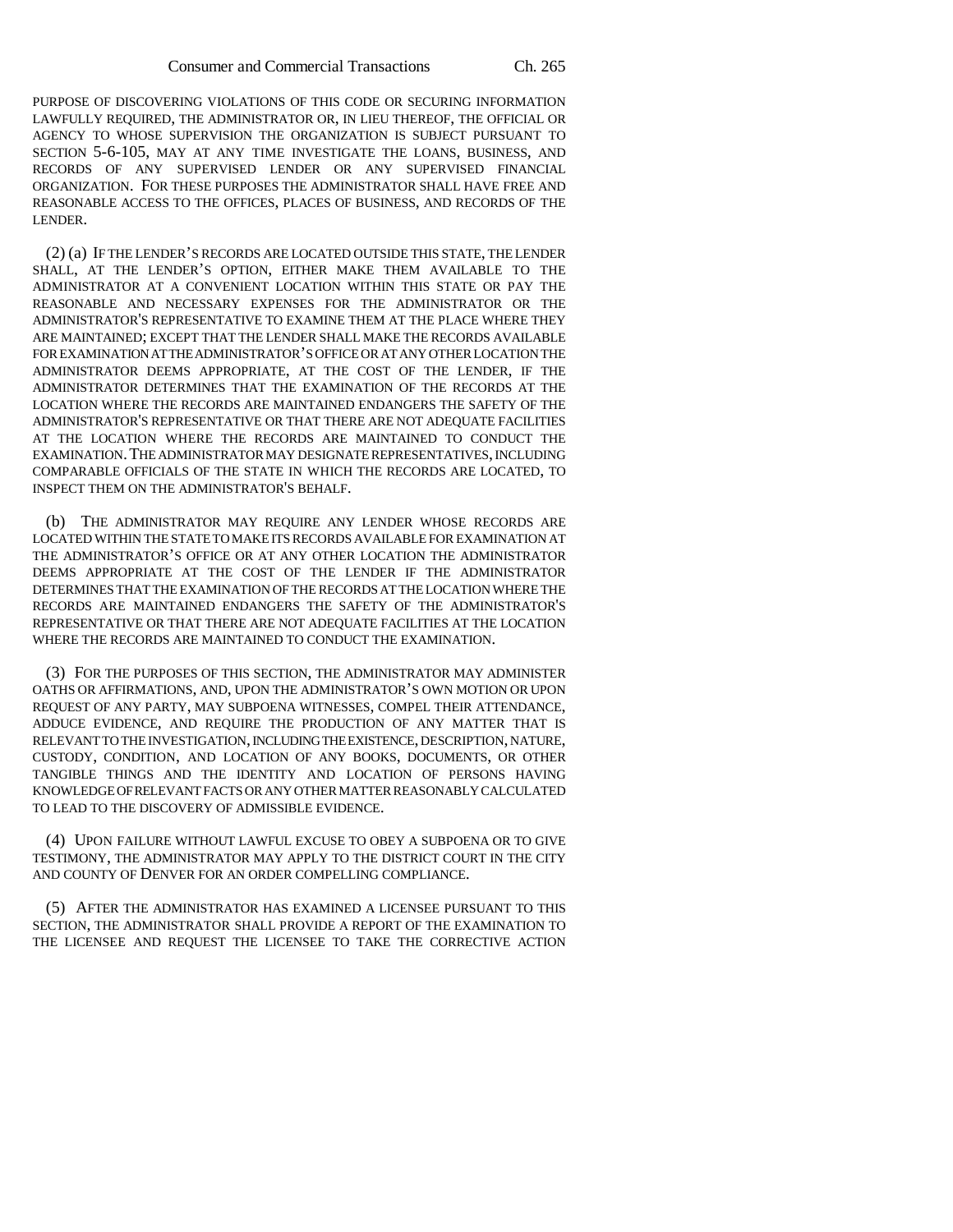REQUIRED THEREIN. THE LICENSEE SHALL, WITHIN A TIME AND MANNER AS FIXED BY THE ADMINISTRATOR, TAKE THE CORRECTIVE ACTION REQUIRED IN THE REPORT AND PROVIDE PROOF THAT THE CORRECTIVE ACTION WAS TAKEN. THE CORRECTIVE ACTION REQUIRED MAY INCLUDE REFUNDS OF EXCESS CHARGES AND CORRECTIONS OF DISCLOSURES REQUIRED BY THIS CODE. THIS SUBSECTION (5) DOES NOT REQUIRE THE ADMINISTRATOR TO ALLOW A LICENSEE TO TAKE CORRECTIVE ACTION PRIOR TO THE ADMINISTRATOR FILING LEGAL OR ADMINISTRATIVE ACTION FOR REPEATED OR WILLFUL VIOLATIONS OF THIS CODE.

**5-2-306. Administrative procedures - applicability.** EXCEPT AS OTHERWISE PROVIDED, THE PROVISIONS OF SECTIONS 24-4-102 TO 24-4-106, C.R.S., APPLY TO AND GOVERN ALL RULES PROMULGATED AND ALL ADMINISTRATIVE ACTION TAKEN BY THE ADMINISTRATOR PURSUANT TO THIS CODE; EXCEPT THAT SECTION 24-4-104 (3), C.R.S., SHALL NOT APPLY TO ANY SUCH ACTION.

**5-2-307. Judicial review.** ANY PERSON AGGRIEVED BY ANY FINAL ACTION OR ORDER OF THE ADMINISTRATOR AND AFFECTED THEREBY IS ENTITLED TO A REVIEW THEREOF BY THE COURT OF APPEALS BY APPROPRIATE PROCEEDINGS UNDER SECTION 24-4-106 (11), C.R.S.

**5-2-308. Regular schedule of payments; maximum loan term.** (1) SUPERVISED LOANS NOT MADE PURSUANT TO A REVOLVING CREDIT ACCOUNT AND IN WHICH THE PRINCIPAL IS THREE THOUSAND DOLLARS OR LESS SHALL BE SCHEDULED TO BE PAYABLE IN SUBSTANTIALLY EQUAL INSTALLMENTS AT EQUAL PERIODIC INTERVALS EXCEPT TO THE EXTENT THAT THE SCHEDULE OF PAYMENTS IS ADJUSTED TO THE SEASONAL OR IRREGULAR INCOME OF THE DEBTOR AND:

(a) OVER A PERIOD OF NOT MORE THAN THIRTY-SEVEN MONTHS IF THE PRINCIPAL IS MORE THAN ONE THOUSAND DOLLARS; OR

(b) OVER A PERIOD OF NOT MORE THAN TWENTY-FIVE MONTHS IF THE PRINCIPAL IS ONE THOUSAND DOLLARS OR LESS.

**5-2-309. Conduct of business other than making loans.** A SUPERVISED LENDER MAY NOT CARRY ON ANY OTHER BUSINESS FOR THE PURPOSE OF EVASION OR VIOLATION OF THIS CODE NOR MAY THE SUPERVISED LENDER EXTEND CREDIT ON THE CONDITION OR REQUIREMENT THAT THE CONSUMER OBTAIN ADDITIONAL CREDIT, GOODS, OR SERVICES FROM THE SUPERVISED LENDER OR A PERSON RELATED TO THE SUPERVISED LENDER UNLESS OTHERWISE PERMITTED BY LAW.

**5-2-310. Application of other provisions.** EXCEPT AS OTHERWISE PROVIDED, ALL PROVISIONS OF THIS CODE APPLYING TO CONSUMER LOANS APPLY TO SUPERVISED LOANS.

# PART 4 (Reserved)

## PART 5 OTHER CREDIT TRANSACTIONS

# **5-2-501. Transactions subject to code by agreement of parties.** THE PARTIES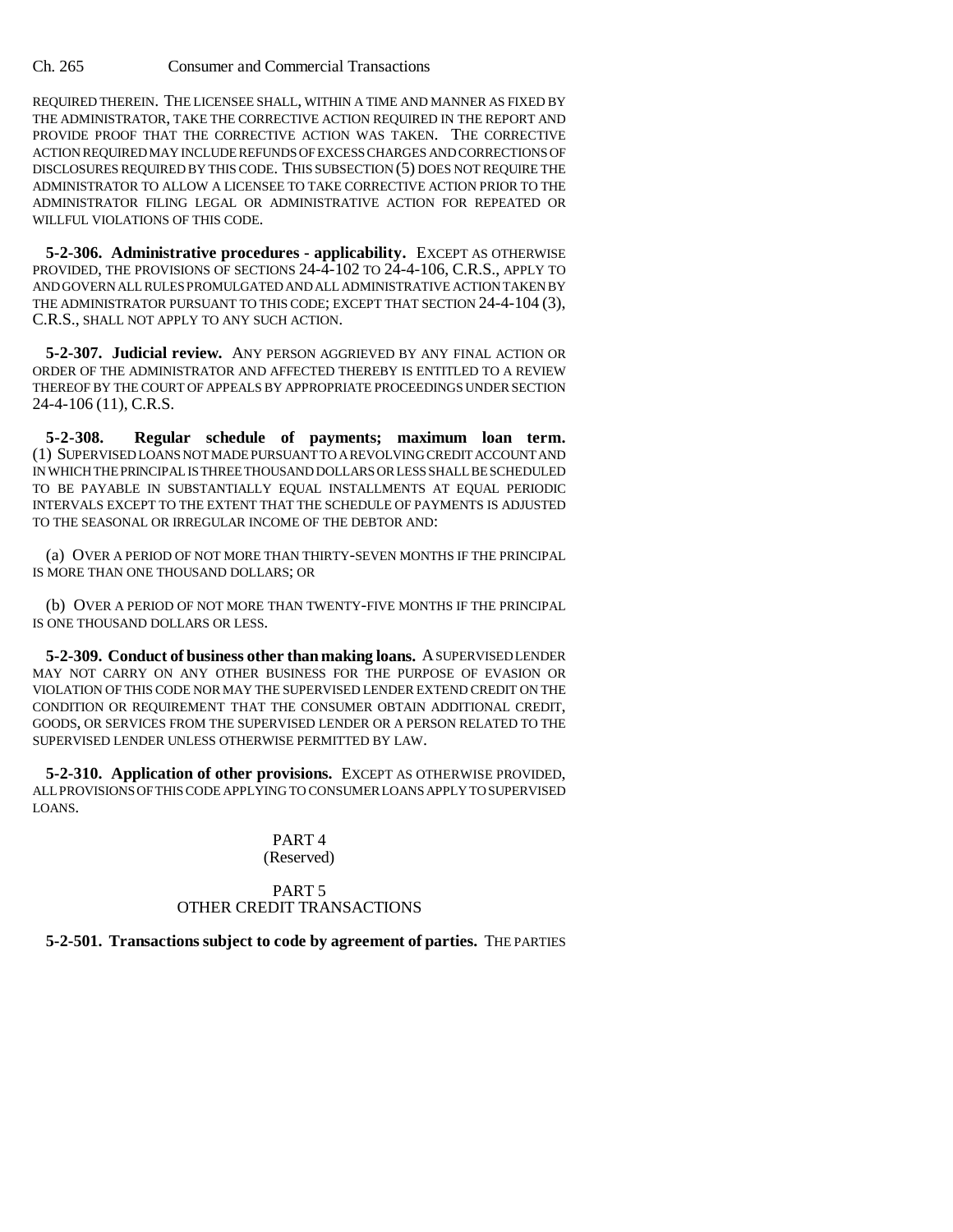TO A TRANSACTION OTHER THAN A CONSUMER CREDIT TRANSACTION MAY AGREE IN A WRITING SIGNED BY THE PARTIES THAT THE TRANSACTION IS SUBJECT TO THE PROVISIONS OF THIS CODE. IF THE PARTIES SO AGREE, THE TRANSACTION IS A CONSUMER CREDIT TRANSACTION FOR THE PURPOSES OF THIS CODE.

**5-2-502. Finance charge for other transactions.** WITH RESPECT TO A TRANSACTION THAT IS SPECIFICALLY EXEMPT FROM THE RATE CEILINGS OF THIS CODE BY THE PROVISIONS OF SECTION 5-1-301 (15) (c), THE PARTIES MAY CONTRACT FOR THE PAYMENT BY THE CONSUMER OF ANY FINANCE CHARGE UP TO A RATE NOT TO EXCEED AN ANNUAL PERCENTAGE RATE OF FORTY-FIVE PERCENT PURSUANT TO SECTION 18-15-104, C.R.S. THE RATE OF THE FINANCE CHARGE SHALL BE CALCULATED ON THE UNPAID BALANCES OF THE DEBT ON THE ASSUMPTION THAT THE DEBT WILL BE PAID ACCORDING TO ITS TERMS AND WILL NOT BE PAID BEFORE THE END OF THE AGREED TERM.

### **ARTICLE 3**

#### **Regulation of Agreements and Practices**

#### PART 1

# DISCLOSURES, NOTICES, RECORDS, AND ADVERTISING

**5-3-101. Applicability - information required.** (1) FOR PURPOSES OF THIS ARTICLE, A CONSUMER CREDIT TRANSACTION INCLUDES A TRANSACTION SECURED PRIMARILY BY AN INTEREST IN LAND WITHOUT REGARD TO THE RATE OF THE FINANCE CHARGE IF THE CONSUMER CREDIT TRANSACTION IS OTHERWISE A CONSUMER CREDIT TRANSACTION.

(2) THE CREDITOR SHALL DISCLOSE TO THE CONSUMER TO WHOM CREDIT IS EXTENDED WITH RESPECT TO A CONSUMER CREDIT TRANSACTION THE INFORMATION, DISCLOSURES, AND NOTICES REQUIRED BY THE FEDERAL "TRUTH IN LENDING ACT", THE FEDERAL "CONSUMER LEASING ACT", AND ANY REGULATION THEREUNDER.

(3) THE INFORMATION, DISCLOSURES, AND NOTICES REQUIRED BY SUBSECTION (2) OF THIS SECTION MUST BE PROVIDED IF THE TRANSACTION IS A CONSUMER CREDIT TRANSACTION UNDER THIS CODE EVEN THOUGH THE TRANSACTION IS ONE OF A CLASS OF CREDIT TRANSACTIONS EXEMPTED FROM THE FEDERAL "TRUTH IN LENDING ACT", THE FEDERAL "CONSUMER LEASING ACT", AND ANY REGULATION THEREUNDER.

**5-3-102. Notice of assignment.** THE CONSUMER IS AUTHORIZED TO PAY THE ORIGINAL CREDITOR UNTIL THE CONSUMER RECEIVES NOTIFICATION OF ASSIGNMENT OF RIGHTS TO PAYMENT PURSUANT TO A CONSUMER CREDIT TRANSACTION AND THAT PAYMENT IS TO BE MADE TO THE ASSIGNEE. A NOTIFICATION THAT DOES NOT REASONABLY IDENTIFY THE RIGHTS ASSIGNED IS INEFFECTIVE. IF REQUESTED BY THE CONSUMER, THE ASSIGNEE MUST SEASONABLY FURNISH REASONABLE PROOF THAT THE ASSIGNMENT HAS BEEN MADE AND UNLESS THE ASSIGNEE DOES SO THE CONSUMER MAY PAY THE ORIGINAL CREDITOR.

**5-3-103. Change in terms of revolving credit accounts.** (1) IF A CREDITOR MAKES A CHANGE IN THE TERMS OF A REVOLVING ACCOUNT WITHOUT COMPLYING WITH THIS SECTION, ANY ADDITIONAL COST OR CHARGE TO THE CONSUMER RESULTING FROM THE CHANGE IS AN EXCESS CHARGE AND SUBJECT TO THE REMEDIES AVAILABLE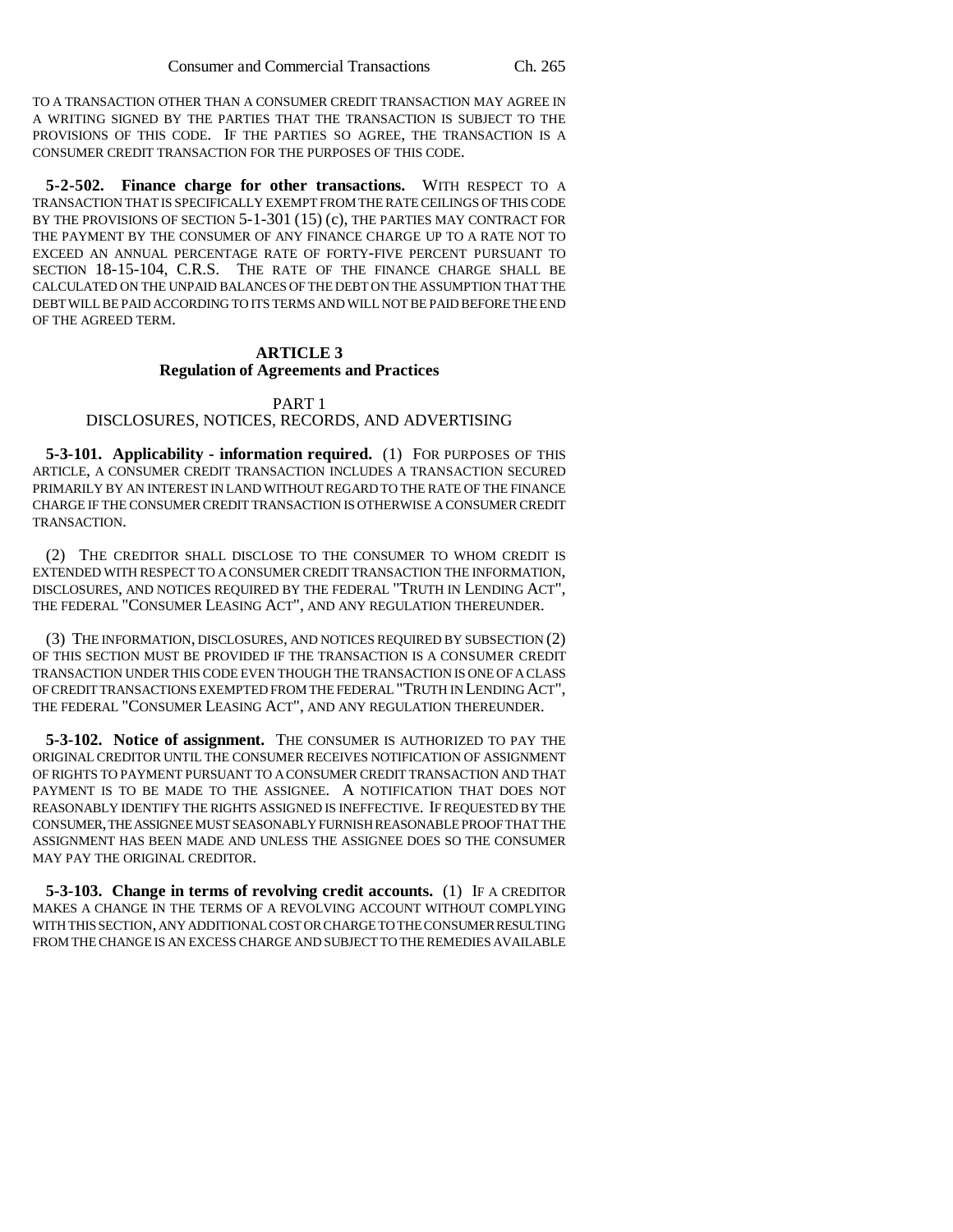TO CONSUMERS DESCRIBED IN SECTION 5-5-202 AND TO THE ADMINISTRATOR DESCRIBED IN SECTION 5-6-114.

(2) (a) EXCEPT AS OTHERWISE PROVIDED IN PARAGRAPH (b) OR (c) OF THIS SUBSECTION (2), WHENEVER ANY TERM OF A REVOLVING CREDIT ACCOUNT IS CHANGED OR THE REQUIRED MINIMUM PERIODIC PAYMENT THEREON IS INCREASED, THE CREDITOR SHALL MAIL OR DELIVER WRITTEN NOTICE OF THE CHANGE, AT LEAST ONE BILLING CYCLE BEFORE THE EFFECTIVE DATE OF THE CHANGE, TO EACH CONSUMER WHO MAY BE AFFECTED BY THE CHANGE.

(b) THE NOTICE REQUIRED BY PARAGRAPH (a) OF THIS SUBSECTION (2) SHALL BE GIVEN IN ADVANCE, BUT NEED NOT BE GIVEN ONE BILLING CYCLE IN ADVANCE, IF THE CHANGE HAS BEEN AGREED TO BY THE CONSUMER OR IF THE CHANGE IS AN INCREASE IN A FINANCE CHARGE, PERIODIC RATE, OR OTHER CHARGE PERMITTED UNDER SECTION 5-2-202 AS A RESULT OF THE CONSUMER'S DELINQUENCY OR DEFAULT.

(c) THE NOTICE OTHERWISE REQUIRED BY PARAGRAPH (a) OF THIS SUBSECTION (2) IS NOT REQUIRED IF THE CHANGE:

(I) RESULTS FROM THE CONSUMER'S DELINQUENCY OR DEFAULT BUT IS NOT OF A KIND LISTED IN PARAGRAPH (b) OF THIS SUBSECTION (2);

(II) RESULTS FROM AN AGREEMENT RELATED TO A COURT PROCEEDING OR ARBITRATION;

(III) IS A REDUCTION OF ANY CHARGE OR COMPONENT THEREOF; OR

(IV) IS A SUSPENSION OF FUTURE CREDIT PRIVILEGES OR TERMINATION OF A CONSUMER CREDIT TRANSACTION.

(3) THE NOTICE PROVISIONS OF SUBSECTION (2) OF THIS SECTION SHALL NOT APPLY IF:

(a) THE CONSUMER, AFTER RECEIVING NOTICE IN WRITING OF THE SPECIFIC CHANGE, AGREES IN WRITING TO THE CHANGE;

(b) THE CONSUMER ELECTS TO PAY AN AMOUNT DESIGNATED ON A BILLING STATEMENT AS INCLUDING A NEW CHARGE FOR A BENEFIT OFFERED TO THE CONSUMER WHEN THE BENEFIT AND CHARGE CONSTITUTES THE CHANGE IN TERMS AND WHEN THE BILLING STATEMENT ALSO STATES THE AMOUNT PAYABLE IF THE NEW CHARGE IS EXCLUDED;

(c) THE CHANGE INVOLVES NO SIGNIFICANT COST TO THE CONSUMER; OR

(d) THE AGREEMENT PROVIDES LIMITATIONS ON CHANGING OF TERMS THAT ARE MORE RESTRICTIVE THAN THE REQUIREMENTS OF SUBSECTION (2) OF THIS SECTION.

(4) THE NOTICE PROVIDED FOR IN THIS SECTION IS GIVEN TO THE CONSUMER WHEN MAILED TO THE CONSUMER AT THE ADDRESS USED BY THE CREDITOR FOR SENDING PERIODIC BILLING STATEMENTS.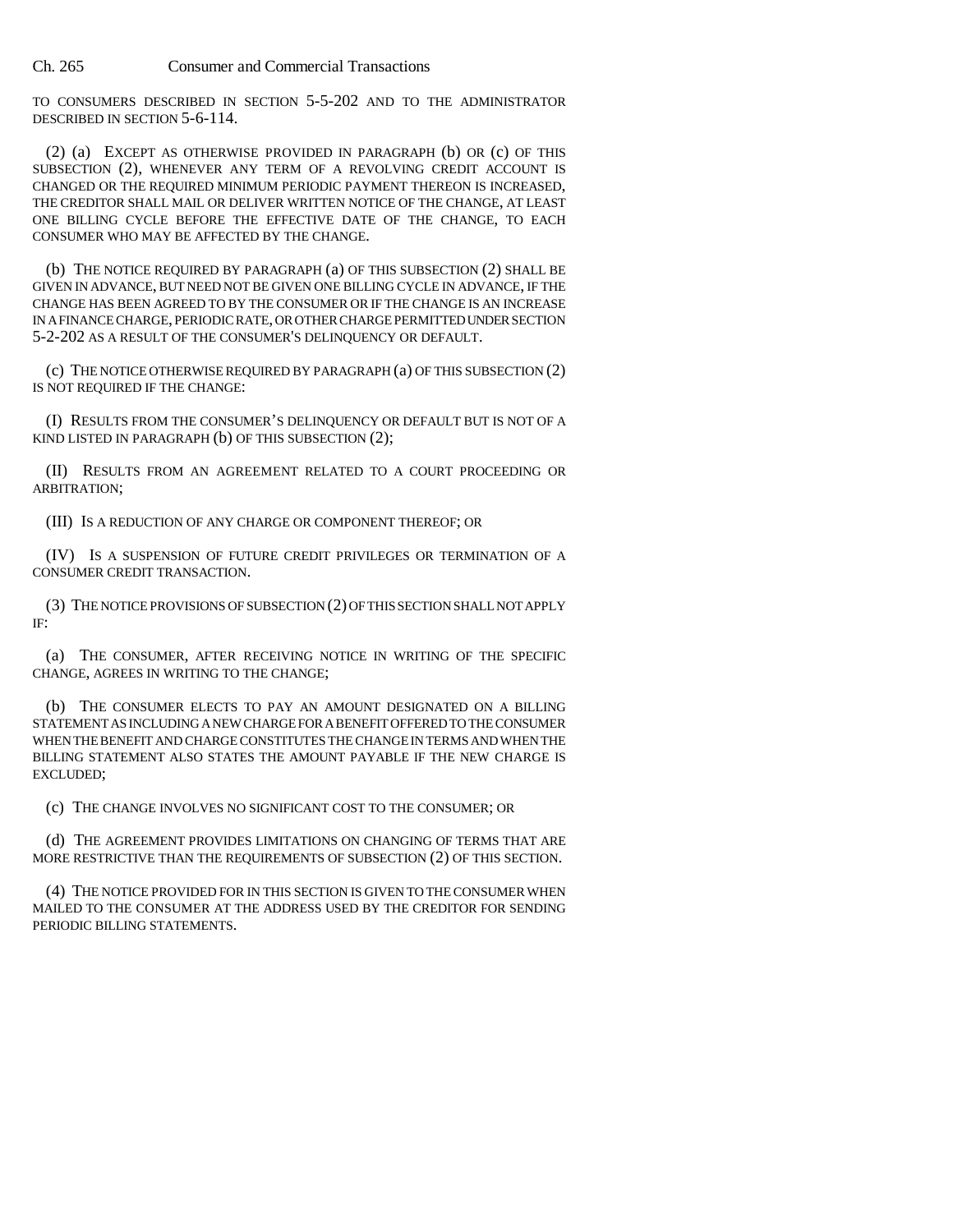**5-3-104. Receipts - statements of account - evidence of payment.** (1) THE CREDITOR SHALL DELIVER OR MAIL TO THE CONSUMER, WITHOUT REQUEST, A WRITTEN RECEIPT FOR EACH PAYMENT BY COIN OR CURRENCY ON AN OBLIGATION PURSUANT TO A CONSUMER CREDIT TRANSACTION. A PERIODIC STATEMENT SHOWING A PAYMENT RECEIVED BY THE CREDITOR COMPLIES WITH THIS SUBSECTION (1).

(2) UPON WRITTEN REQUEST OF A CONSUMER, THE CREDITOR OF A CONSUMER CREDIT TRANSACTION, OTHER THAN ONE PURSUANT TO A REVOLVING CREDIT ACCOUNT, SHALL PROVIDE A WRITTEN STATEMENT OF THE DATES AND AMOUNTS OF PAYMENTS MADE WITHIN THE TWELVE MONTHS PRECEDING THE MONTH IN WHICH THE REQUEST IS RECEIVED AND THE TOTAL AMOUNT UNPAID AS OF THE END OF THE PERIOD COVERED BY THE STATEMENT. THE STATEMENT SHALL BE PROVIDED WITHOUT CHARGE TWICE DURING EACH YEAR OF THE TERM OF THE OBLIGATION. IF ADDITIONAL STATEMENTS ARE REQUESTED, THE CREDITOR MAY CHARGE NOT MORE THAN TEN DOLLARS FOR EACH ADDITIONAL STATEMENT.

(3) WITHIN THIRTY DAYS AFTER A CONSUMER HAS FULFILLED ALL OBLIGATIONS WITH RESPECT TO A CONSUMER CREDIT TRANSACTION, OTHER THAN ONE PURSUANT TO A REVOLVING CREDIT ACCOUNT, THE CREDITOR SHALL DELIVER OR MAIL TO THE CONSUMER WRITTEN EVIDENCE ACKNOWLEDGING PAYMENT IN FULL OF ALL OBLIGATIONS WITH RESPECT TO THE TRANSACTION AND WRITTEN EVIDENCE OF RELEASE OF ANY SECURITY INTEREST AND TERMINATION OF ANY FINANCING STATEMENT HELD, RETAINED, OR ACQUIRED.

**5-3-105. Notice to cosigners and similar parties.** (1) NO NATURAL PERSON, OTHER THAN THE SPOUSE OF THE CONSUMER, SHALL BE OBLIGATED AS A COSIGNER, COMAKER, GUARANTOR, ENDORSER, SURETY, OR SIMILAR PARTY WITH RESPECT TO A CONSUMER CREDIT TRANSACTION, UNLESS BEFORE OR CONTEMPORANEOUSLY WITH SIGNING ANY AGREEMENT OF OBLIGATION OR ANY WRITING SETTING FORTH THE TERMS OF THE CONSUMER'S AGREEMENT, THE PERSON RECEIVES A WRITTEN NOTICE THAT CONTAINS A COMPLETED IDENTIFICATION OF THE DEBT HE OR SHE MAY HAVE TO PAY AND REASONABLY INFORMS SUCH PERSON OF HIS OR HER OBLIGATION WITH RESPECT TO IT. SUCH WRITTEN NOTICE MAY BE SET FORTH IN THE CONSUMER'S AGREEMENT OF OBLIGATION OR IN A SEPARATE WRITING. FOR PURPOSES OF THIS SECTION, THE WORD "COSIGNER", "COMAKER", "GUARANTOR", "ENDORSER", OR "SURETY" MEANS A NATURAL PERSON WHO, BY AGREEMENT AND WITHOUT COMPENSATION, RENDERS HIMSELF OR HERSELF LIABLE FOR THE OBLIGATION OF ANOTHER IN A CONSUMER CREDIT TRANSACTION, AND THE TERMS "AGREEMENT" AND "CONSUMER'S AGREEMENT" MEAN THE ORIGINAL UNDERLYING AGREEMENT.

(2) THE NOTICE REQUIRED BY THIS SECTION MUST BE CLEAR AND CONSPICUOUS NOTICE AND COMPLY WITH THE DISCLOSURE REQUIREMENTS OF 16 C.F.R. 444.3, 12 C.F.R. 227.14, OR 12 C.F.R. 535.3.

(3) THE NOTICE REQUIRED BY THIS SECTION NEED NOT BE GIVEN TO A SELLER, LESSOR, OR LENDER WHO IS OBLIGATED TO AN ASSIGNEE OF HIS OR HER RIGHTS.

(4) A PERSON ENTITLED TO NOTICE PURSUANT TO THIS SECTION SHALL ALSO BE GIVEN A COPY OF ANY WRITING SETTING FORTH THE TERMS OF THE CONSUMER'S AGREEMENT AND OF ANY SEPARATE AGREEMENT OF OBLIGATION SIGNED BY THE PERSON ENTITLED TO THE NOTICE.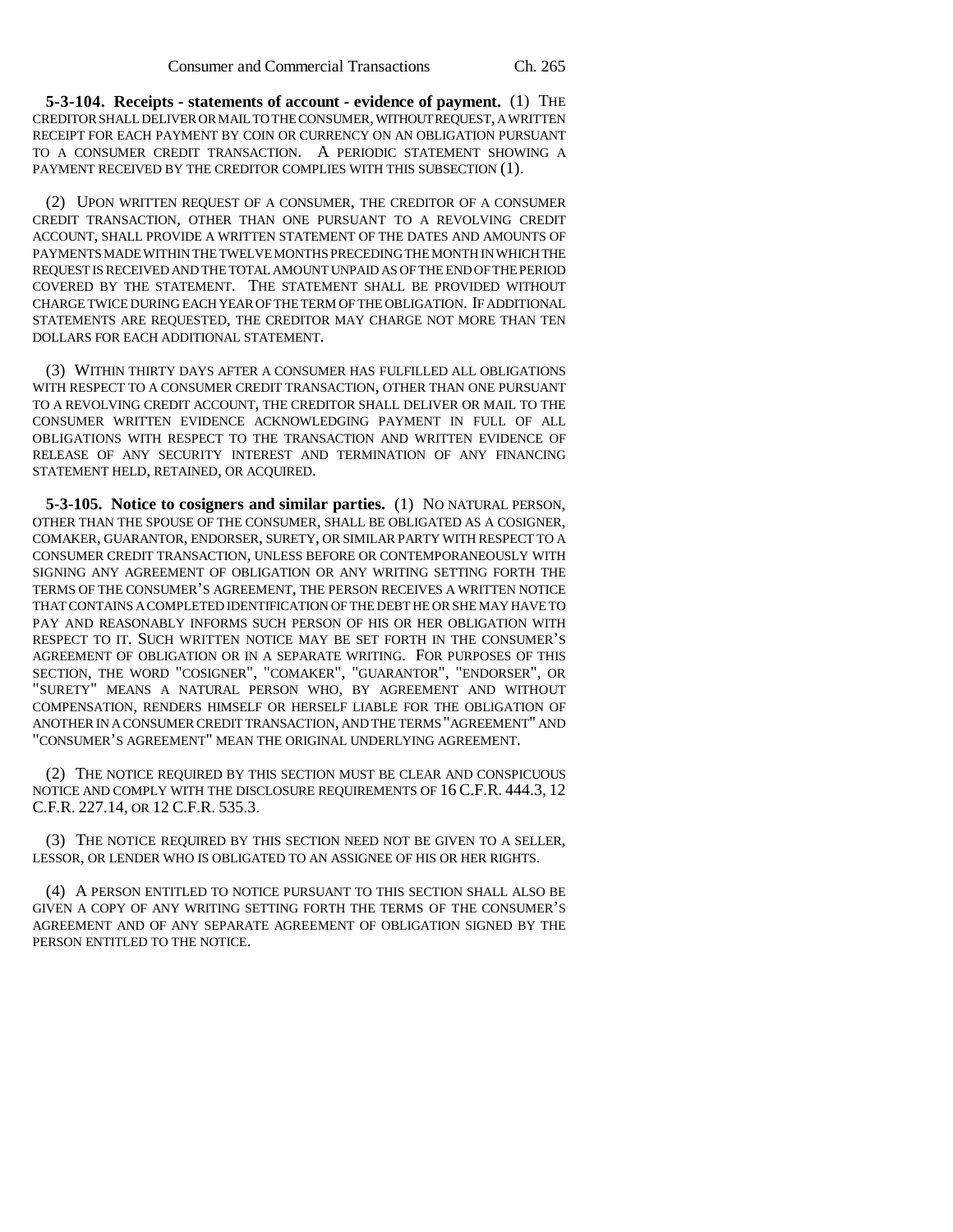(5) A COSIGNOR IS ENTITLED TO A NOTICE OF RIGHT TO CURE PURSUANT TO SECTIONS 5-5-110 (4) AND 5-5-111 (3).

**5-3-106. Disclosures for real estate secured consumer credit transactions.** WITH RESPECT TO A REAL ESTATE SECURED CONSUMER CREDIT TRANSACTION, IF THE CREDITOR CREDITS PAYMENTS MADE AFTER THE DUE DATE AS OF THE DATE OF RECEIPT RATHER THAN THE DATE PAYMENT WAS DUE, THE CREDITOR MUST CLEARLY AND CONSPICUOUSLY DISCLOSE TO THE CONSUMER AT OR BEFORE THE TIME THAT CREDIT IS EXTENDED THE EFFECT OF UNTIMELY PAYMENTS USING LANGUAGE IN SUBSTANTIALLY THE FOLLOWING FORM:

"THE DOLLAR AMOUNT OF THE FINANCE CHARGE DISCLOSED TO YOU FOR THIS CREDIT TRANSACTION IS BASED UPON YOUR PAYMENTS BEING RECEIVED BY THE CREDITOR ON THE DATE PAYMENTS ARE DUE. IF YOUR PAYMENTS ARE RECEIVED AFTER THE DUE DATE, EVEN IF RECEIVED BEFORE THE DATE A LATE FEE APPLIES, YOU MAY OWE ADDITIONAL AND SUBSTANTIAL MONEY AT THE END OF THE CREDIT TRANSACTION AND THERE MAY BE LITTLE OR NO REDUCTION OF PRINCIPAL. THIS IS DUE TO THE ACCRUAL OF DAILY INTEREST UNTIL A PAYMENT IS RECEIVED."

**5-3-107. Disclosures for consumer credit sale secured by a motor vehicle.** IF THE PROPERTY THAT SECURES A CONSUMER CREDIT SALE INCLUDES A MOTOR VEHICLE AND THE WRITTEN AGREEMENT DOES NOT PROVIDE FOR AUTOMOBILE LIABILITY INSURANCE, THE FOLLOWING CLAUSE SHALL BE IN THE WRITTEN AGREEMENT IN CAPITAL LETTERS AND BOLD-FACE TYPE: "**THIS CONTRACT DOES NOT PROVIDE FOR AUTOMOBILE LIABILITY INSURANCE, AND SAID BUYER ALSO STATES THAT HE OR SHE HAS/HAS NOT** (STRIKE WORDS NOT APPLICABLE) **IN EFFECT AN AUTOMOBILE LIABILITY POLICY AS DEFINED IN SECTION 42-7-103 (2), COLORADO REVISED STATUTES, ON THE MOTOR VEHICLE SOLD BY THIS CONTRACT.**"

**5-3-108. Written agreement required.** NO CONSUMER CREDIT TRANSACTION SHALL BE VALID OR ENFORCEABLE IN THIS STATE UNLESS ITS TERMS ARE CONTAINED IN A WRITTEN AGREEMENT AND A COPY IS PROVIDED TO THE CONSUMER AT OR BEFORE THE TIME CREDIT IS EXTENDED. A CREDITOR MAY PROVIDE THE COPY TO THE CONSUMER IN A FORM OTHER THAN PAPER UPON THE CONSUMER'S WRITTEN AUTHORIZATION.

**5-3-109. Records.** EVERY CREDITOR SHALL MAINTAIN RECORDS IN CONFORMITY WITH THIS CODE, RULES ADOPTED THEREUNDER, AND GENERALLY ACCEPTED ACCOUNTING PRINCIPLES AND PRACTICES IN A MANNER THAT WILL ESTABLISH THAT THE CREDITOR IS COMPLYING WITH THE PROVISIONS OF THIS CODE. THE RECORD-KEEPING SYSTEM OF A CREDITOR SHALL BE SUFFICIENT IF THE CREDITOR MAKES THE REQUIRED INFORMATION REASONABLY AVAILABLE. THE RECORDS PERTAINING TO ANY CREDIT TRANSACTION NEED NOT BE PRESERVED FOR MORE THAN FOUR YEARS AFTER MAKING THE FINAL ENTRY RELATING TO THE TRANSACTION, BUT, IN THE CASE OF A REVOLVING CREDIT ACCOUNT, THE FOUR YEARS IS MEASURED FROM THE DATE OF EACH ENTRY.

**5-3-110. Advertising.** (1) A CREDITOR MAY NOT ADVERTISE, PRINT, DISPLAY, PUBLISH, DISTRIBUTE, BROADCAST, TRANSMIT OR CAUSE TO BE ADVERTISED, PRINTED,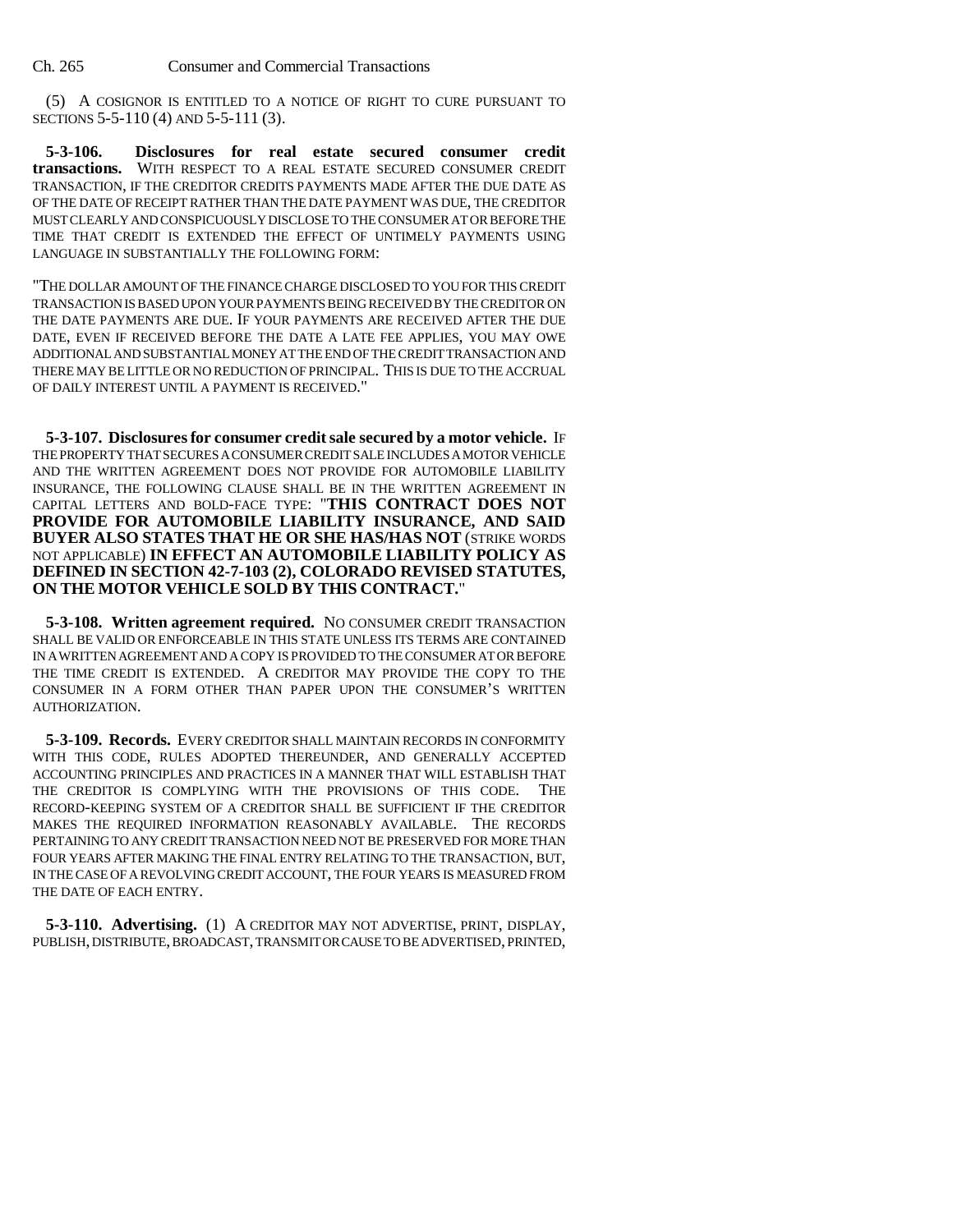DISPLAYED, PUBLISHED, DISTRIBUTED, BROADCAST, OR TRANSMITTED IN ANY MANNER ANY FALSE, MISLEADING, OR DECEPTIVE STATEMENT OR REPRESENTATION WITH REGARD TO THE RATES, TERMS, OR CONDITIONS OF CREDIT OF A CONSUMER CREDIT TRANSACTION.

(2) THIS SECTION IMPOSES NO LIABILITY ON THE OWNER OR PERSONNEL, AS SUCH, OF ANY MEDIUM IN WHICH AN ADVERTISEMENT APPEARS OR THROUGH WHICH IT IS DISSEMINATED.

(3) ADVERTISING THAT COMPLIES WITH THE FEDERAL "TRUTH IN LENDING ACT" AND THE FEDERAL "CONSUMER LEASING ACT" DOES NOT VIOLATE THIS SECTION.

# PART 2

# LIMITATIONS ON AGREEMENTS AND PRACTICES

**5-3-201. Security in sales or leases.** (1) WITH RESPECT TO A CONSUMER CREDIT SALE, A CREDITOR MAY TAKE A SECURITY INTEREST IN THE PROPERTY SOLD. IN ADDITION, A CREDITOR MAY TAKE A SECURITY INTEREST IN GOODS UPON WHICH SERVICES ARE PERFORMED OR TO WHICH GOODS SOLD ARE ANNEXED, OR IN LAND TO WHICH THE GOODS ARE AFFIXED OR THAT IS MAINTAINED, REPAIRED, OR IMPROVED AS A RESULT OF THE SALE OF THE GOODS OR SERVICES, IF IN THE CASE OF A SECURITY INTEREST IN LAND THE DEBT SECURED IS THREE THOUSAND DOLLARS OR MORE, OR IN THE CASE OF A SECURITY INTEREST IN GOODS THE DEBT SECURED IS ONE THOUSAND DOLLARS OR MORE. EXCEPT AS PROVIDED WITH RESPECT TO CROSS-COLLATERAL DESCRIBED IN SECTION 5-3-202, A CREDITOR MAY NOT OTHERWISE TAKE A SECURITY INTEREST IN PROPERTY OF THE CONSUMER TO SECURE THE DEBT ARISING FROM A CONSUMER CREDIT SALE.

(2) WITH RESPECT TO A CONSUMER LEASE, A CREDITOR MAY NOT TAKE A SECURITY INTEREST IN PROPERTY OF THE CONSUMER TO SECURE THE DEBT ARISING FROM THE LEASE. THIS SUBSECTION (2) DOES NOT APPLY TO A SECURITY DEPOSIT FOR A CONSUMER LEASE.

(3) A SECURITY INTEREST TAKEN IN VIOLATION OF THIS SECTION IS VOID.

**5-3-202. Cross-collateral.** (1) IN ADDITION TO CONTRACTING FOR A SECURITY INTEREST PURSUANT TO THE PROVISIONS ON SECURITY IN SALES OR LEASES CONTAINED IN SECTION 5-3-201, A SELLER IN A CONSUMER CREDIT SALE MAY SECURE THE DEBT ARISING FROM THE SALE BY CONTRACTING FOR A SECURITY INTEREST IN OTHER PROPERTY IF AS A RESULT OF A PRIOR SALE THE SELLER HAS AN EXISTING SECURITY INTEREST IN THE OTHER PROPERTY. THE SELLER MAY ALSO CONTRACT FOR A SECURITY INTEREST IN THE PROPERTY SOLD IN THE SUBSEQUENT SALE AS SECURITY FOR THE PREVIOUS DEBT.

(2) IF THE SELLER CONTRACTS FOR A SECURITY INTEREST IN OTHER PROPERTY PURSUANT TO THIS SECTION, THE RATE OF FINANCE CHARGE THEREAFTER ON THE AGGREGATE UNPAID BALANCES SO SECURED MAY NOT EXCEED THAT PERMITTED IF THE BALANCES SO SECURED WERE CONSOLIDATED PURSUANT TO THE PROVISIONS ON CONSOLIDATION INVOLVING A REFINANCING CONTAINED IN SECTION 5-2-205(1). THE SELLER HAS A REASONABLE TIME AFTER SO CONTRACTING TO MAKE ANY ADJUSTMENTS REQUIRED BY THIS SECTION. "SELLER" IN THIS SECTION DOES NOT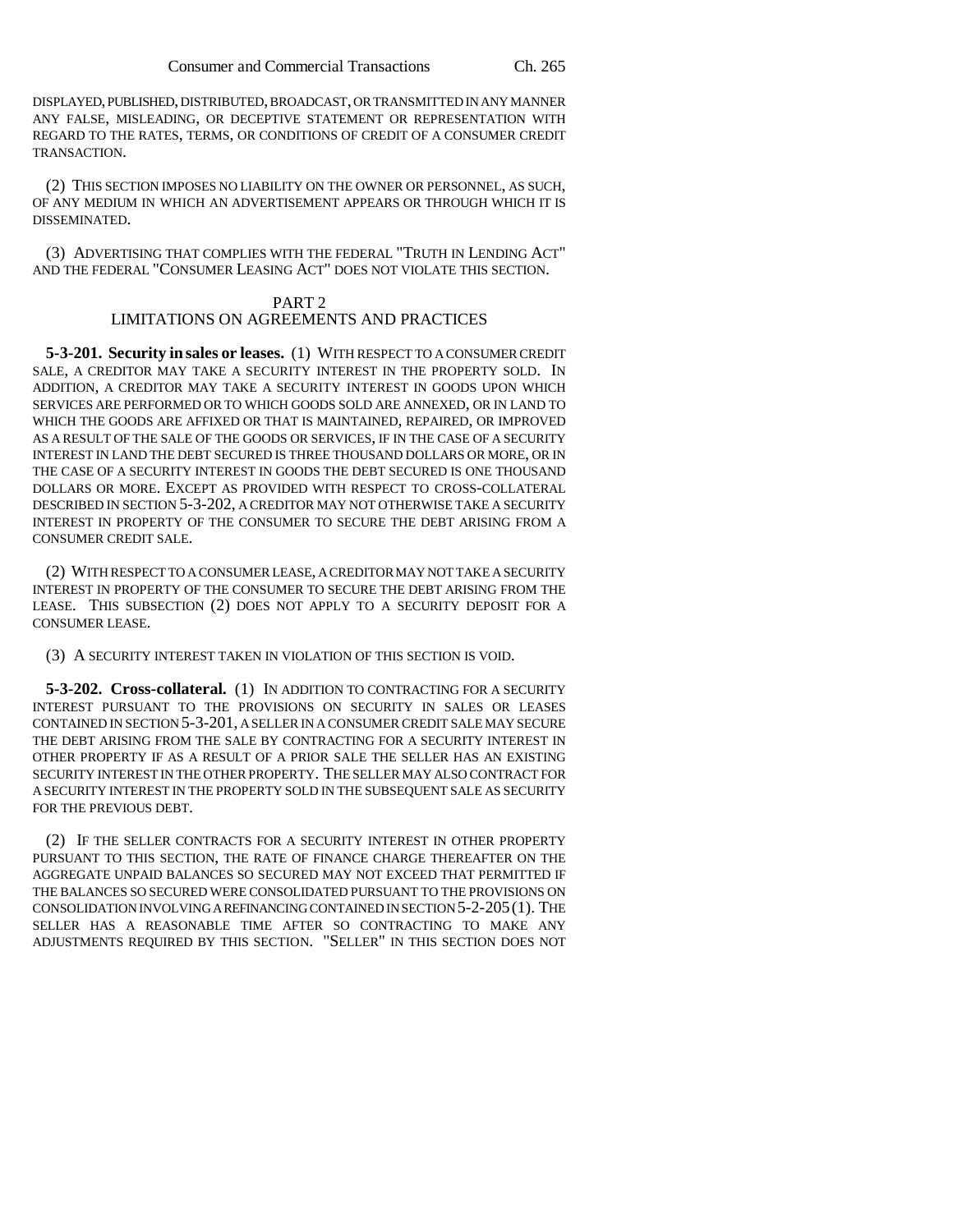INCLUDE AN ASSIGNEE NOT RELATED TO THE ORIGINAL SELLER.

**5-3-203. Debt secured by cross-collateral.** (1) IF DEBTS ARISING FROM TWO OR MORE CONSUMER CREDIT SALES, OTHER THAN SALES PURSUANT TO A REVOLVING CREDIT ACCOUNT, ARE SECURED BY CROSS-COLLATERAL OR CONSOLIDATED INTO ONE DEBT PAYABLE ON A SINGLE SCHEDULE OF PAYMENTS AND THE DEBT IS SECURED BY SECURITY INTERESTS TAKEN WITH RESPECT TO ONE OR MORE OF THE SALES, PAYMENTS RECEIVED BY THE SELLER AFTER THE TAKING OF THE CROSS-COLLATERAL OR THE CONSOLIDATION ARE DEEMED, FOR THE PURPOSE OF DETERMINING THE AMOUNT OF THE DEBT SECURED BY THE VARIOUS SECURITY INTERESTS, TO HAVE BEEN APPLIED FIRST TO THE PAYMENT OF THE DEBTS ARISING FROM THE SALES FIRST MADE. TO THE EXTENT DEBTS ARE PAID ACCORDING TO THIS SECTION, SECURITY INTERESTS IN ITEMS OF PROPERTY TERMINATE AS THE DEBTS ORIGINALLY INCURRED WITH RESPECT TO EACH ITEM ARE PAID.

(2) PAYMENTS RECEIVED BY THE SELLER UPON A REVOLVING CREDIT ACCOUNT ARE DEEMED, FOR THE PURPOSE OF DETERMINING THE AMOUNT OF THE DEBT SECURED BY THE VARIOUS SECURITY INTERESTS, TO HAVE BEEN APPLIED FIRST TO THE PAYMENT OF FINANCE CHARGES IN THE ORDER OF THEIR ENTRY TO THE ACCOUNT AND THEN TO THE PAYMENT OF DEBTS IN THE ORDER IN WHICH THE ENTRIES TO THE ACCOUNT SHOWING THE DEBTS WERE MADE.

(3) IF THE DEBTS CONSOLIDATED AROSE FROM TWO OR MORE SALES MADE ON THE SAME DAY, PAYMENTS RECEIVED BY THE SELLER ARE DEEMED, FOR THE PURPOSE OF DETERMINING THE AMOUNT OF THE DEBT SECURED BY THE VARIOUS SECURITY INTERESTS, TO HAVE BEEN APPLIED FIRST TO THE PAYMENT OF THE SMALLEST DEBT.

**5-3-204. Restrictions on interest in land as security.** (1) WITH RESPECT TO A CONSUMER LOAN IN WHICH THE AMOUNT FINANCED IS THREE THOUSAND DOLLARS OR LESS, A LENDER MAY NOT CONTRACT FOR AN INTEREST IN LAND AS SECURITY. A SECURITY INTEREST TAKEN IN VIOLATION OF THIS SECTION IS VOID.

(2) FOR THE PURPOSES OF THIS SECTION, ON REVOLVING CREDIT ACCOUNTS, THE AMOUNT FINANCED SHALL BE DETERMINED BY THE LIMIT IN THE AMOUNT OF CREDIT MADE AVAILABLE TO OR FOR THE ACCOUNT OF THE CONSUMER IF THAT LIMIT IS ESTABLISHED BY AN EXPRESS WRITTEN AGREEMENT BY THE LENDER AND IF THE LENDER DOES NOT RETAIN THE RIGHT TO UNILATERALLY REDUCE THAT CREDIT LIMIT, EXCEPT IN THE EVENT OF DEFAULT.

**5-3-205. Use of multiple agreements.** A CREDITOR MAY NOT USE MULTIPLE AGREEMENTS WITH RESPECT TO A SINGLE CONSUMER CREDIT TRANSACTION FOR THE PURPOSE OF OBTAINING A HIGHER FINANCE CHARGE THAN WOULD OTHERWISE BE PERMITTED BY THIS CODE OR TO AVOID DISCLOSURE OF AN ANNUAL PERCENTAGE RATE PURSUANT TO THE PROVISIONS ON DISCLOSURE AND ADVERTISING. DIVIDING A SINGLE CONSUMER CREDIT TRANSACTION BETWEEN A HUSBAND AND WIFE SHALL BE PRESUMED TO BE A VIOLATION OF THIS SECTION. THE EXCESS AMOUNT OF FINANCE CHARGE PROVIDED FOR IN AGREEMENTS IN VIOLATION OF THIS SECTION IS AN EXCESS CHARGE FOR THE PURPOSES OF THE PROVISIONS ON THE EFFECT OF VIOLATIONS ON RIGHTS OF PARTIES CONTAINED IN SECTION 5-5-201 AND THE PROVISIONS ON CIVIL ACTIONS BY THE ADMINISTRATOR CONTAINED IN SECTION 5-6-114.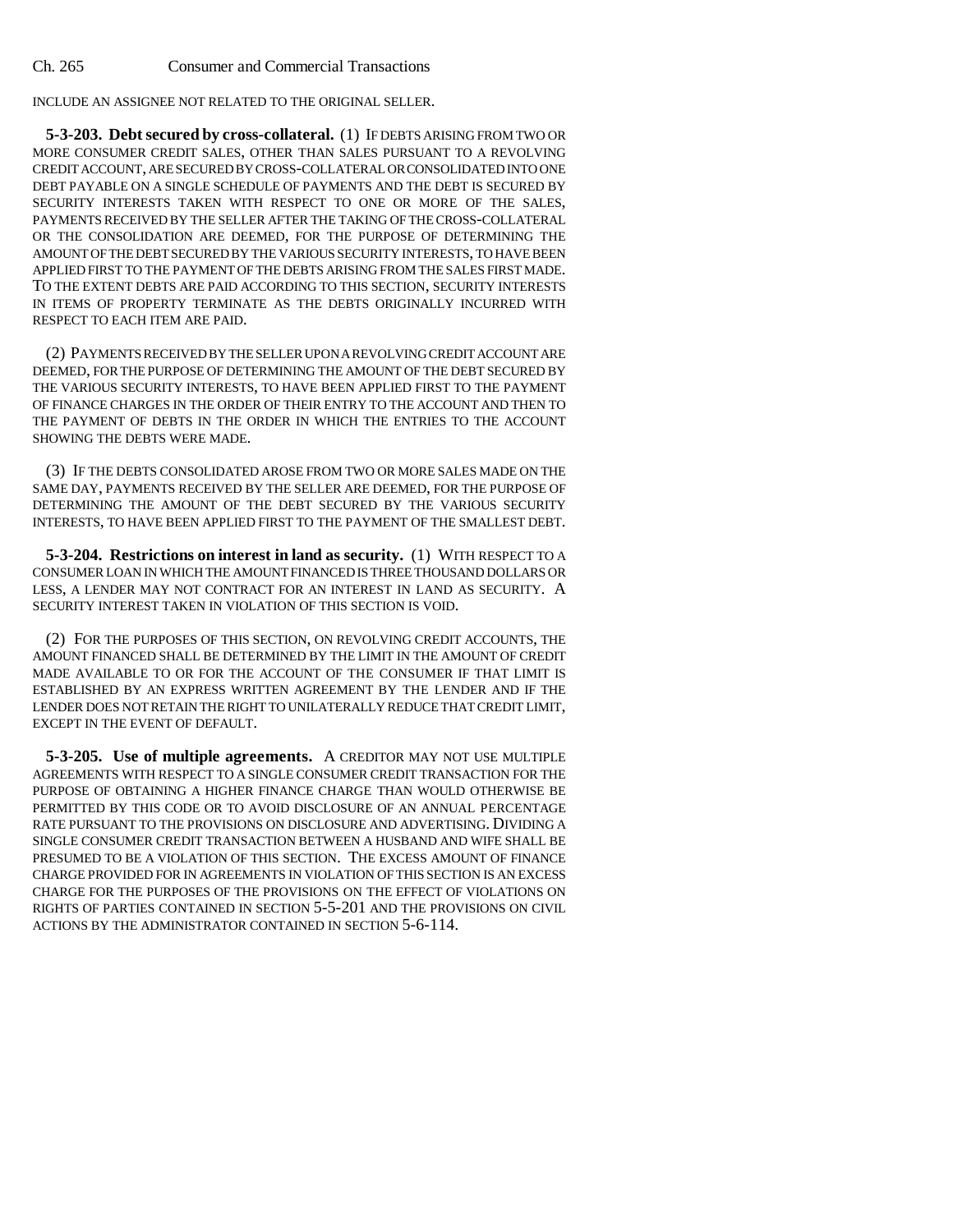**5-3-206. No assignment of earnings.** (1) A CREDITOR MAY NOT TAKE AN ASSIGNMENT OF EARNINGS OF THE CONSUMER FOR PAYMENT OR AS SECURITY FOR PAYMENT OF A DEBT ARISING OUT OF A CONSUMER CREDIT TRANSACTION. AN ASSIGNMENT OF EARNINGS IN VIOLATION OF THIS SECTION IS UNENFORCEABLE BY THE ASSIGNEE OF THE EARNINGS AND REVOCABLE BY THE CONSUMER.

(2) A SALE OF UNPAID EARNINGS MADE IN CONSIDERATION OF THE PAYMENT OF MONEY TO OR FOR THE ACCOUNT OF THE SELLER OF THE EARNINGS IS DEEMED TO BE A LOAN TO HIM OR HER SECURED BY AN ASSIGNMENT OF EARNINGS.

**5-3-207. Authorization to confess judgment prohibited.** A CONSUMER MAY NOT AUTHORIZE ANY PERSON TO CONFESS JUDGMENT ON A CLAIM ARISING OUT OF A CONSUMER CREDIT TRANSACTION. AN AUTHORIZATION IN VIOLATION OF THIS SECTION IS VOID.

**5-3-208. Balloon payments.** WITH RESPECT TO A CONSUMER CREDIT TRANSACTION OTHER THAN ONE PURSUANT TO A REVOLVING CREDIT ACCOUNT, IF ANY SCHEDULED PAYMENT IS MORE THAN TWICE AS LARGE AS THE AVERAGE OF ALL OTHER REGULARLY SCHEDULED PAYMENTS, THE CONSUMER HAS THE RIGHT TO REFINANCE THE AMOUNT OF THAT PAYMENT AT THE TIME IT IS DUE AT THE CREDITOR'S PREVAILING RATES FOR SUCH TYPE OF TRANSACTION IF THE CONSUMER MEETS THE CREDITOR'S NORMAL CREDIT STANDARDS AND IF THE CREDITOR IS, AT THAT TIME, IN THE BUSINESS OF MAKING SUCH TRANSACTIONS. THE CREDITOR SHALL DISCLOSE THIS RIGHT IN WRITING TO THE CONSUMER AT THE TIME THE TRANSACTION IS ENTERED INTO. THESE PROVISIONS DO NOT APPLY TO THE EXTENT THAT THE PAYMENT SCHEDULE IS ADJUSTED TO THE SEASONAL OR IRREGULAR INCOME OF THE CONSUMER. THIS SECTION SHALL NOT APPLY TO A TRANSACTION OF A CLASS DEFINED BY RULE OF THE ADMINISTRATOR PROMULGATED IN ACCORDANCE WITH ARTICLE 4 OF TITLE 24, C.R.S., AS NOT REQUIRING FOR THE PROTECTION OF THE CONSUMER HIS OR HER RIGHT TO REFINANCE AS PROVIDED IN THIS SECTION.

**5-3-209. Referral sales.** WITH RESPECT TO A CONSUMER CREDIT SALE OR CONSUMER LEASE, THE SELLER OR LESSOR MAY NOT GIVE OR OFFER TO GIVE A REBATE OR DISCOUNT OR OTHERWISE PAY OR OFFER TO PAY VALUE TO THE CONSUMER AS AN INDUCEMENT FOR A SALE OR LEASE IN CONSIDERATION OF THE CONSUMER GIVING TO THE SELLER OR LESSOR THE NAMES OF PROSPECTIVE PURCHASERS OR LESSEES, OR OTHERWISE AIDING THE SELLER OR LESSOR IN MAKING A SALE OR LEASE TO ANOTHER PERSON, IF THE EARNING OF THE REBATE, DISCOUNT, OR OTHER VALUE IS CONTINGENT UPON THE OCCURRENCE OF AN EVENT SUBSEQUENT TO THE TIME THE CONSUMER AGREES TO BUY OR LEASE. IF A CONSUMER IS INDUCED BY A VIOLATION OF THIS SECTION TO ENTER INTO A CONSUMER CREDIT SALE OR CONSUMER LEASE, THE AGREEMENT IS UNENFORCEABLE BY THE SELLER OR LESSOR AND THE CONSUMER, AT HIS OR HER OPTION, MAY RESCIND THE AGREEMENT OR RETAIN THE GOODS DELIVERED AND THE BENEFIT OF ANY SERVICES PERFORMED WITHOUT ANY OBLIGATION TO PAY FOR THEM.

**5-3-210. Discrimination prohibited.** NO CONSUMER CREDIT TRANSACTION REGULATED BY THIS CODE SHALL BE DENIED ANY PERSON, NOR SHALL TERMS AND CONDITIONS BE MADE MORE STRINGENT, ON THE BASIS OF DISCRIMINATION, SOLELY BECAUSE OF RACE, CREED, RELIGION, COLOR, SEX, MARITAL STATUS, NATIONAL ORIGIN, OR ANCESTRY. THIS SECTION SHALL NOT APPLY TO ANY CONSUMER CREDIT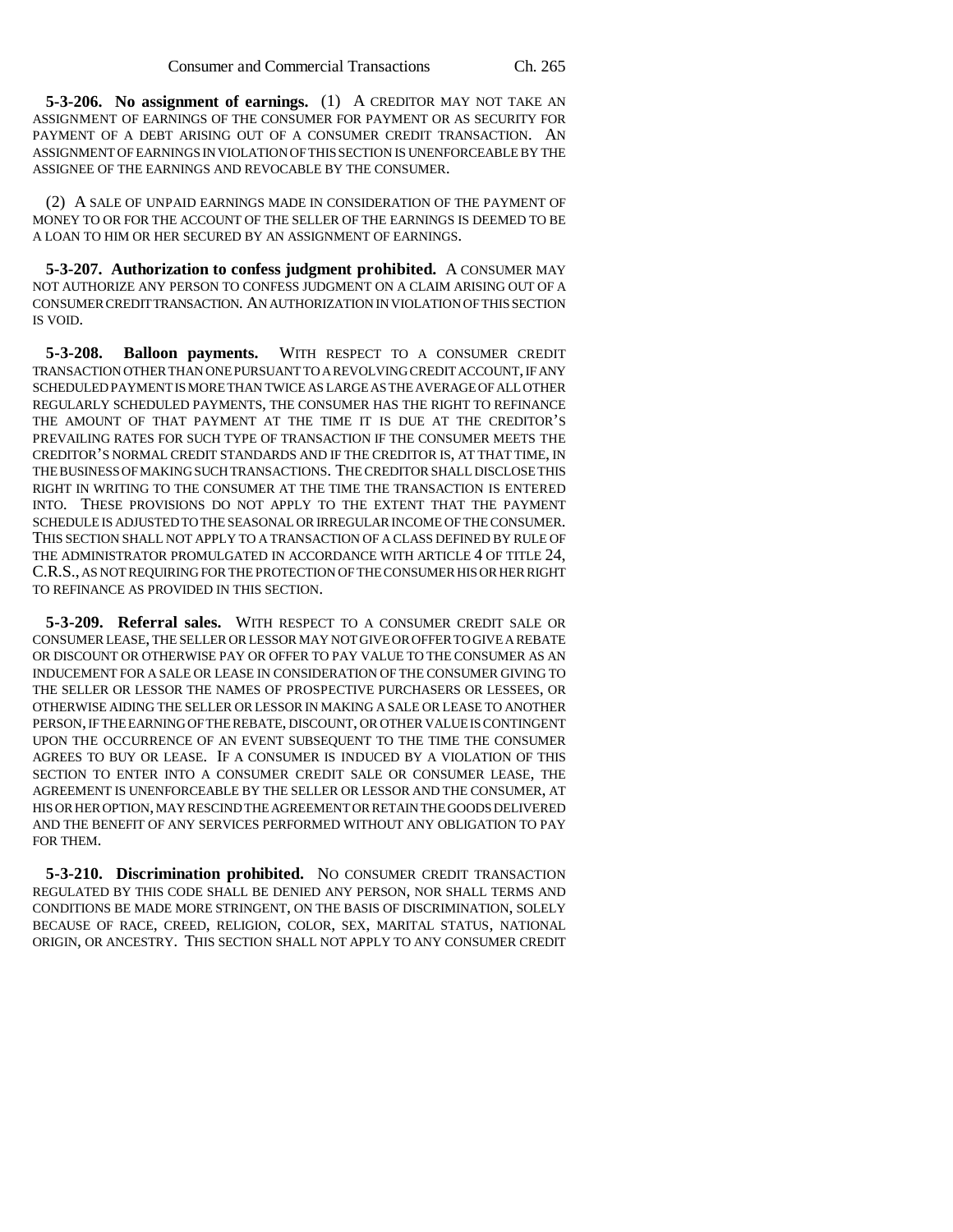TRANSACTION MADE OR DENIED BY A SELLER, LESSOR, OR LENDER WHOSE TOTAL ORIGINAL UNPAID BALANCES ARISING FROM CONSUMER CREDIT TRANSACTIONS FOR THE PREVIOUS CALENDAR YEAR ARE LESS THAN ONE MILLION DOLLARS.

#### PART 3 LIMITATIONS ON CONSUMERS' LIABILITIES

**5-3-301. Restriction on liability in consumer lease.** THE OBLIGATION OF A LESSEE UPON EXPIRATION OF A CONSUMER LEASE, MAY NOT EXCEED TWICE THE AVERAGE PAYMENT ALLOCABLE TO A MONTHLY PERIOD UNDER THE LEASE. THIS LIMITATION DOES NOT APPLY TO CHARGES FOR DAMAGES TO THE LEASED PROPERTY OR FOR OTHER DEFAULT.

**5-3-302. Limitation on default charges.** EXCEPT FOR REASONABLE EXPENSES INCURRED IN REALIZING ON A SECURITY INTEREST, THE AGREEMENT WITH RESPECT TO A CONSUMER CREDIT TRANSACTION MAY NOT PROVIDE FOR CHARGES AS A RESULT OF DEFAULT BY THE CONSUMER OTHER THAN THOSE AUTHORIZED BY THIS CODE. A PROVISION IN VIOLATION OF THIS SECTION IS UNENFORCEABLE.

**5-3-303. Assignee subject to claims and defenses.** (1) WITH RESPECT TO A CONSUMER CREDIT SALE OR CONSUMER LEASE, AN ASSIGNEE OF THE RIGHTS OF THE SELLER OR LESSOR IS SUBJECT TO ALL CLAIMS AND DEFENSES OF THE BUYER AGAINST THE SELLER OR LESSOR ARISING FROM THE SALE OR LEASE OF GOODS OR SERVICES, NOTWITHSTANDING THAT THE ASSIGNEE IS A HOLDER IN DUE COURSE OF A NEGOTIABLE INSTRUMENT ISSUED IN CONNECTION WITH THE CONSUMER CREDIT SALE OR CONSUMER LEASE.

(2) A CLAIM OR DEFENSE OF A CONSUMER SPECIFIED IN SUBSECTION (1) OF THIS SECTION MAY BE ASSERTED AGAINST THE ASSIGNEE UNDER THIS SECTION ONLY TO THE EXTENT OF THE AMOUNT OWING TO THE ASSIGNEE WITH RESPECT TO THE SALE OR LEASE OF THE GOODS OR SERVICES AS TO WHICH THE CLAIM OR DEFENSE AROSE AT THE TIME THE ASSIGNEE HAS WRITTEN NOTICE OF THE CLAIM OR DEFENSE.

(3) FOR THE PURPOSE OF DETERMINING THE AMOUNT OWING TO THE ASSIGNEE WITH RESPECT TO THE SALE OR LEASE:

(a) PAYMENTS RECEIVED BY THE ASSIGNEE AFTER THE CONSOLIDATION OF TWO OR MORE CONSUMER CREDIT SALES, EXCEPT PURSUANT TO A REVOLVING CREDIT ACCOUNT, ARE DEEMED TO HAVE BEEN FIRST APPLIED TO THE PAYMENT OF THE SALES FIRST MADE; IF THE SALES CONSOLIDATED AROSE FROM SALES MADE ON THE SAME DAY, PAYMENTS ARE DEEMED TO HAVE BEEN FIRST APPLIED TO THE SMALLEST SALE; AND

(b) PAYMENTS RECEIVED UPON A REVOLVING CREDIT ACCOUNT ARE DEEMED TO HAVE BEEN FIRST APPLIED TO THE PAYMENT OF FINANCE CHARGES IN THE ORDER OF THEIR ENTRY TO THE ACCOUNT AND THEN TO THE PAYMENT OF DEBTS IN THE ORDER IN WHICH THE ENTRIES OF THE DEBTS ARE MADE TO THE ACCOUNT.

(4) AN AGREEMENT MAY NOT LIMIT OR WAIVE THE CLAIMS OR DEFENSES OF A CONSUMER UNDER THIS SECTION.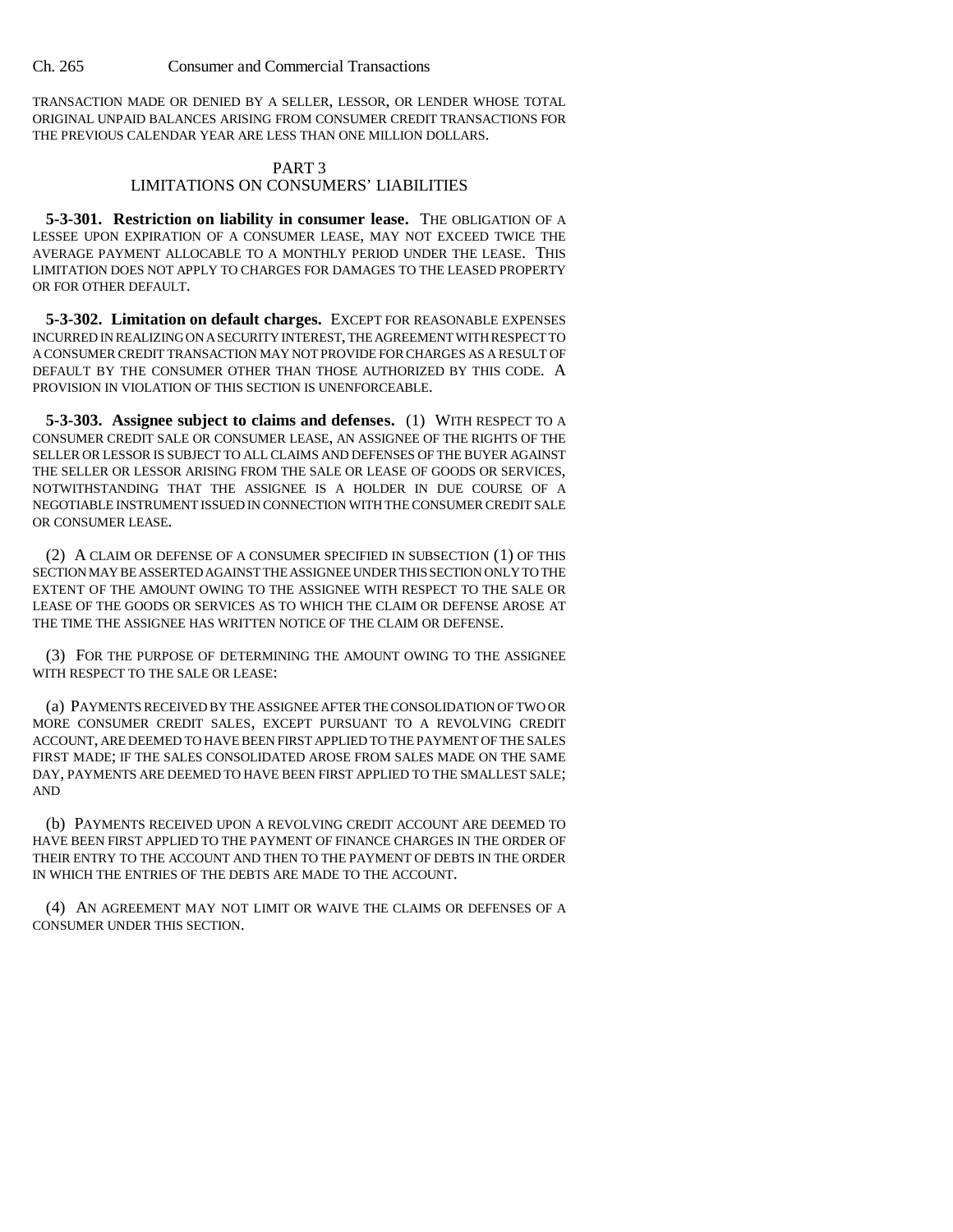**5-3-304. Use of account - constructive assent to terms.** THE USE OF A REVOLVING CREDIT ACCOUNT BY A CONSUMER, OR BY ANY PERSON AUTHORIZED BY THE CONSUMER, CONSTITUTES THE CONSUMER'S ACCEPTANCE OF THE CREDITOR'S OFFER OF CREDIT AND CREATES A BINDING CONTRACT ON THE CREDITOR'S TERMS THEN IN EFFECT. SUCH TERMS MAY BE MODIFIED IN THE FUTURE AS AGREED BY THE PARTIES AND SUBJECT TO THE REQUIREMENTS OF THIS ARTICLE, INCLUDING, BUT NOT LIMITED TO, THE NOTICE REQUIREMENTS OF SECTION 5-3-103.

**5-3-305. Advance payment to reserve lodging and motor vehicle rental services - notice to consumer required.** IF A DEPOSIT, RESERVATION FEE, OR OTHER ADVANCE PAYMENT IS TO BE CHARGED TO A REVOLVING CREDIT ACCOUNT FOR LODGING OR MOTOR VEHICLE RENTAL SERVICES TO BE PROVIDED IN THE FUTURE IN THIS STATE, THE SELLER SHALL NOT CHARGE SUCH ADVANCE PAYMENT TO THE CONSUMER'S ACCOUNT WITHOUT FIRST NOTIFYING THE CONSUMER, EITHER ORALLY OR IN WRITING, AND GIVING THE CONSUMER THE OPPORTUNITY TO REJECT THE SERVICES.

### PART 4 HOME SOLICITATION SALES

**5-3-401. Definitions - "home solicitation sale".** "HOME SOLICITATION SALE" MEANS A CONSUMER CREDIT SALE OF GOODS OR SERVICES IN WHICH THE SELLER OR A PERSON ACTING FOR THE SELLER PERSONALLY SOLICITS THE SALE AND THE BUYER'S AGREEMENT OR OFFER TO PURCHASE IS GIVEN TO THE SELLER OR A PERSON ACTING FOR THE SELLER AT A RESIDENCE. IT DOES NOT INCLUDE A SALE MADE PURSUANT TO A PREEXISTING REVOLVING CREDIT ACCOUNT, A SALE MADE PURSUANT TO PRIOR NEGOTIATIONS BETWEEN THE PARTIES AT A BUSINESS ESTABLISHMENT AT A FIXED LOCATION WHERE GOODS OR SERVICES ARE OFFERED OR EXHIBITED FOR SALE, A TRANSACTION CONDUCTED AND CONSUMMATED ENTIRELY BY MAIL OR TELEPHONE, OR A SALE THAT IS SUBJECT TO THE PROVISIONS OF THE FEDERAL "TRUTH IN LENDING ACT" ON THE CONSUMER'S RIGHT TO RESCIND CERTAIN TRANSACTIONS.

**5-3-402. Buyer's right to cancel.** (1) EXCEPT AS PROVIDED IN SUBSECTION (5) OF THIS SECTION, IN ADDITION TO ANY RIGHT OTHERWISE TO REVOKE AN OFFER, THE BUYER HAS THE RIGHT TO CANCEL A HOME SOLICITATION SALE UNTIL MIDNIGHT OF THE THIRD BUSINESS DAY AFTER THE DAY ON WHICH THE BUYER SIGNS AN AGREEMENT OR OFFER TO PURCHASE THAT COMPLIES WITH THIS PART 4.

(2) CANCELLATION OCCURS WHEN THE BUYER GIVES WRITTEN NOTICE OF CANCELLATION TO THE SELLER AT THE ADDRESS STATED IN THE AGREEMENT OR OFFER TO PURCHASE.

(3) NOTICE OF CANCELLATION, IF GIVEN BY MAIL, IS GIVEN WHEN IT IS DEPOSITED IN A MAIL BOX PROPERLY ADDRESSED AND POSTAGE PREPAID.

(4) NOTICE OF CANCELLATION GIVEN BY THE BUYER NEED NOT TAKE A PARTICULAR FORM AND IS SUFFICIENT IF IT INDICATES BY ANY FORM OF WRITTEN EXPRESSION THE INTENTION OF THE BUYER NOT TO BE BOUND BY THE HOME SOLICITATION SALE.

(5) THE BUYER MAY NOT CANCEL A HOME SOLICITATION SALE IF, BY SEPARATE DATED AND SIGNED STATEMENT THAT IS NOT AS TO ITS MATERIAL PROVISIONS A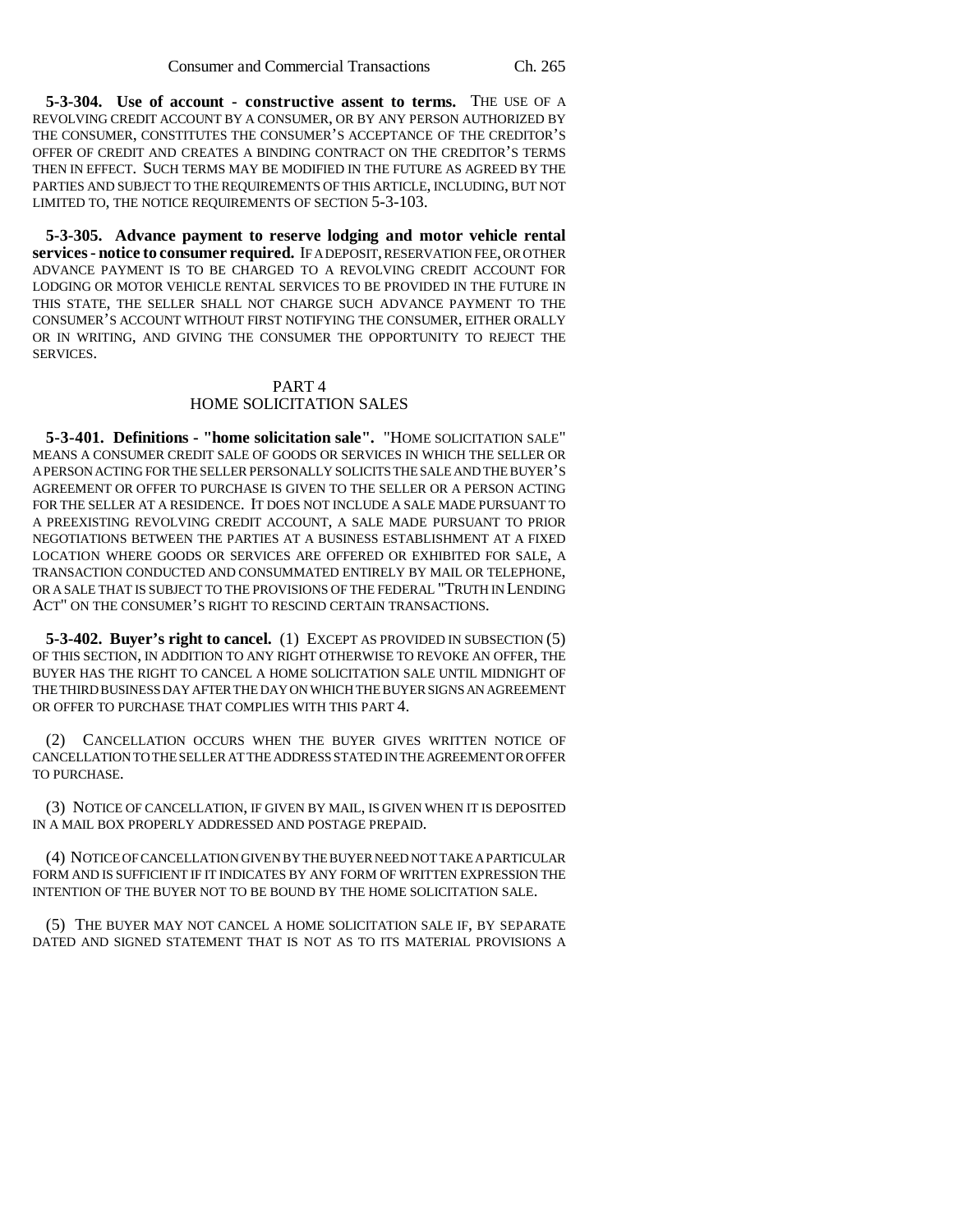PRINTED FORM AND DESCRIBES AN EMERGENCY REQUIRING IMMEDIATE REMEDY, THE BUYER REQUESTS THE SELLER TO PROVIDE GOODS OR SERVICES WITHOUT DELAY IN ORDER TO SAFEGUARD THE HEALTH, SAFETY, OR WELFARE OF NATURAL PERSONS OR TO PREVENT DAMAGE TO PROPERTY THE BUYER OWNS OR FOR WHICH THE BUYER IS RESPONSIBLE, AND:

(a) THE SELLER IN GOOD FAITH MAKES A SUBSTANTIAL BEGINNING OF PERFORMANCE OF THE CONTRACT BEFORE THE BUYER GIVES NOTICE OF CANCELLATION; AND

(b) IN THE CASE OF GOODS, THE GOODS CANNOT BE RETURNED TO THE SELLER IN SUBSTANTIALLY AS GOOD CONDITION AS WHEN RECEIVED BY THE BUYER.

**5-3-403. Form of agreement or offer - statement of buyer's rights.** (1) IN A HOME SOLICITATION SALE, UNLESS THE BUYER REQUESTS THE SELLER TO PROVIDE GOODS OR SERVICES WITHOUT DELAY IN AN EMERGENCY, THE SELLER MUST PRESENT TO THE BUYER, AND OBTAIN HIS SIGNATURE TO, A WRITTEN AGREEMENT OR OFFER TO PURCHASE THAT DESIGNATES AS THE DATE OF THE TRANSACTION THE DATE ON WHICH THE BUYER ACTUALLY SIGNS AND CONTAINS A STATEMENT OF THE BUYER'S RIGHTS THAT COMPLIES WITH SUBSECTION (2) OF THIS SECTION. A COPY OF ANY WRITING REQUIRED BY THIS SUBSECTION (1) TO BE SIGNED BY THE BUYER, COMPLETED AT LEAST AS TO THE DATE OF THE TRANSACTION AND THE NAME AND MAILING ADDRESS OF THE SELLER, SHALL BE GIVEN TO THE BUYER AT THE TIME THE BUYER SIGNS THE WRITING.

(2) THE STATEMENT SHALL COMPLY WITH ANY NOTICE OF CANCELLATION OR A SIMILAR REQUIREMENT OF ANY TRADE REGULATION RULE OF THE FEDERAL TRADE COMMISSION THAT BY ITS TERMS APPLIES TO THE HOME SOLICITATION SALE.

(3) UNTIL THE SELLER HAS COMPLIED WITH THIS SECTION, THE BUYER MAY CANCEL THE HOME SOLICITATION SALE BY NOTIFYING THE SELLER IN ANY MANNER AND BY ANY MEANS OF THE BUYER'S INTENTION TO CANCEL; EXCEPT THAT THE BUYER'S RIGHT OF CANCELLATION SHALL EXPIRE THREE YEARS AFTER THE DATE OF THE CONSUMMATION OF THE HOME SOLICITATION SALE, NOTWITHSTANDING THE FACT THAT THE SELLER HAS NOT COMPLIED WITH THIS PART 4.

**5-3-404. Restoration of down payment.** (1) WITHIN TEN DAYS AFTER A NOTICE OF CANCELLATION HAS BEEN RECEIVED BY THE SELLER OR AN OFFER TO PURCHASE HAS BEEN OTHERWISE REVOKED, THE SELLER SHALL TENDER TO THE BUYER ANY PAYMENTS MADE BY THE BUYER, ANY NOTE OR OTHER EVIDENCE OF INDEBTEDNESS, AND ANY GOODS TRADED IN. A PROVISION PERMITTING THE SELLER TO KEEP ALL OR ANY PART OF ANY GOODS TRADED IN, PAYMENT, NOTE, OR OTHER EVIDENCE OF INDEBTEDNESS IS IN VIOLATION OF THIS SECTION AND UNENFORCEABLE.

(2) IF THE DOWN PAYMENT INCLUDES GOODS TRADED IN, THE GOODS SHALL BE TENDERED IN SUBSTANTIALLY AS GOOD CONDITION AS WHEN RECEIVED BY THE SELLER. IF THE SELLER FAILS TO TENDER THE GOODS AS PROVIDED BY THIS SECTION, THE BUYER MAY ELECT TO RECOVER AN AMOUNT EQUAL TO THE TRADE-IN ALLOWANCE STATED IN THE AGREEMENT.

(3) UNTIL THE SELLER HAS COMPLIED WITH THE OBLIGATIONS IMPOSED BY THIS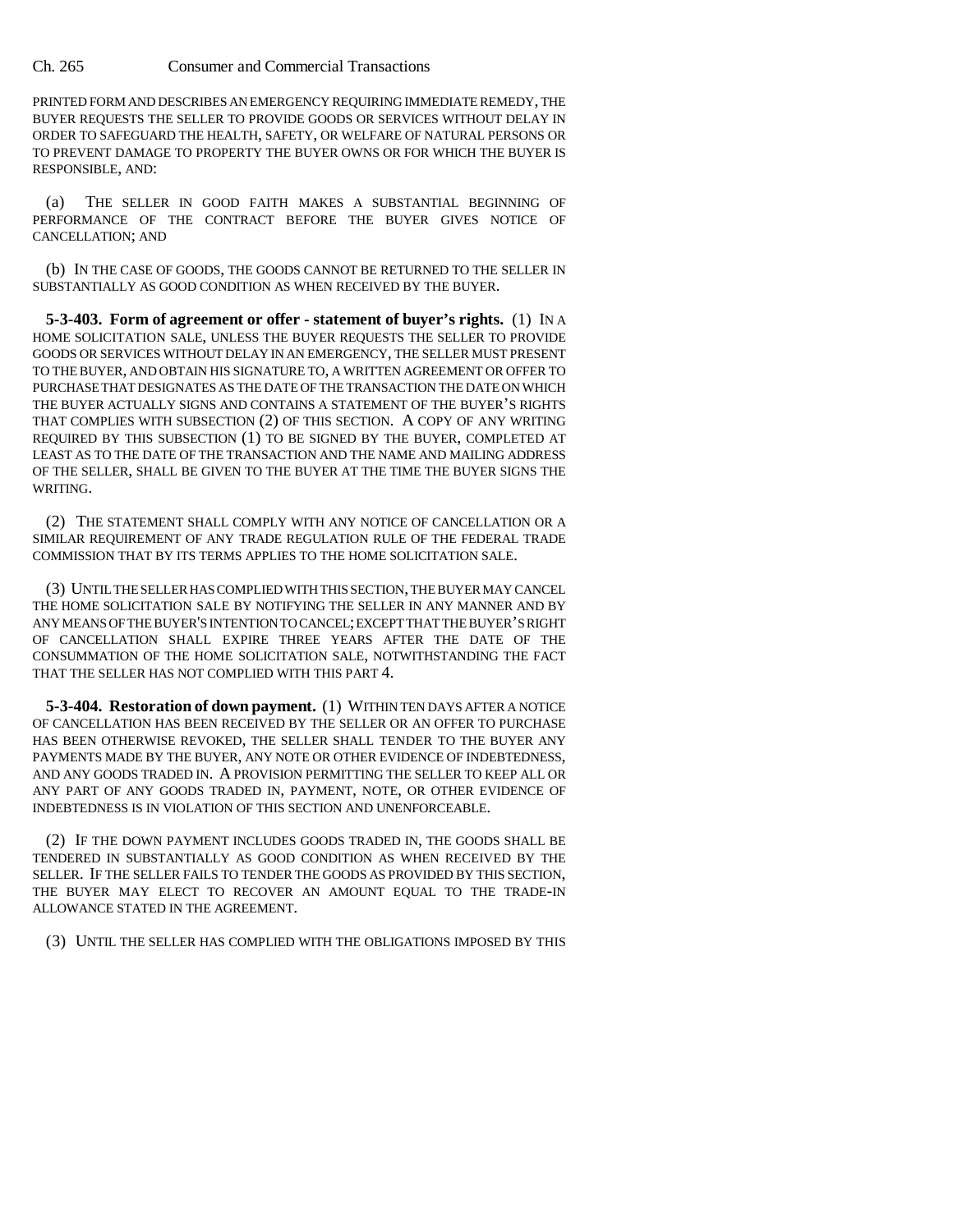SECTION, THE BUYER MAY RETAIN POSSESSION OF GOODS DELIVERED TO THE BUYER BY THE SELLER AND HAS A LIEN ON THE GOODS IN THE BUYER'S POSSESSION OR CONTROL FOR ANY RECOVERY TO WHICH THE BUYER IS ENTITLED.

**5-3-405. Duty of buyer - no compensation for services prior to cancellation.** (1) EXCEPT AS PROVIDED BY THE PROVISIONS ON RETENTION OF GOODS BY THE BUYER CONTAINED IN SECTION 5-3-404 (3) AND ALLOWING FOR ORDINARY WEAR AND TEAR OR CONSUMPTION OF THE GOODS CONTEMPLATED BY THE TRANSACTION, WITHIN A REASONABLE TIME AFTER A HOME SOLICITATION SALE HAS BEEN CANCELED OR AN OFFER TO PURCHASE REVOKED, THE BUYER UPON DEMAND MUST TENDER TO THE SELLER ANY GOODS DELIVERED BY THE SELLER PURSUANT TO THE SALE, BUT THE BUYER IS NOT OBLIGATED TO TENDER AT ANY PLACE OTHER THAN THE BUYER'S RESIDENCE. IF THE SELLER FAILS TO DEMAND POSSESSION OF GOODS WITHIN A REASONABLE TIME AFTER CANCELLATION OR REVOCATION, THE GOODS BECOME THE PROPERTY OF THE BUYER WITHOUT OBLIGATION TO PAY FOR THEM. FOR THE PURPOSE OF THIS SECTION, FORTY DAYS IS PRESUMED TO BE A REASONABLE TIME.

(2) THE BUYER HAS A DUTY TO TAKE REASONABLE CARE OF THE GOODS IN HIS OR HER POSSESSION BEFORE CANCELLATION OR REVOCATION AND FOR A REASONABLE TIME THEREAFTER DURING WHICH TIME THE GOODS ARE OTHERWISE AT THE SELLER'S RISK.

(3) IF A HOME SOLICITATION SALE IS CANCELED, THE SELLER IS NOT ENTITLED TO COMPENSATION FOR ANY SERVICES THE SELLER PERFORMED PURSUANT TO IT.

## PART 5 CONSUMER INSURANCE PREMIUM FINANCING

**5-3-501. Scope.** THE PROVISIONS OF THIS PART 5 APPLY TO CONSUMER INSURANCE PREMIUM LOANS.

**5-3-502. Form of insurance premium loan agreement.** AN AGREEMENT PURSUANT TO WHICH A CONSUMER INSURANCE PREMIUM LOAN IS MADE SHALL CONTAIN THE NAMES OF THE INSURANCE AGENT OR BROKER NEGOTIATING EACH POLICY OR CONTRACT AND OF THE INSURER ISSUING EACH POLICY OR CONTRACT, THE NUMBER AND INCEPTION DATE OF AND PREMIUM FOR EACH POLICY OR CONTRACT, THE DATE ON WHICH THE TERM OF THE LOAN BEGINS, AND A CLEAR AND CONSPICUOUS NOTICE THAT EACH POLICY OR CONTRACT MAY BE CANCELED IF PAYMENT IS NOT MADE IN ACCORDANCE WITH THE AGREEMENT. IF A POLICY OR CONTRACT HAS NOT BEEN ISSUED BY THE TIME THE AGREEMENT IS SIGNED, THE AGREEMENT MAY PROVIDE THAT THE INSURANCE AGENT OR BROKER MAY INSERT THE APPROPRIATE INFORMATION IN THE AGREEMENT AND, IF HE OR SHE DOES SO, SHALL FURNISH THE INFORMATION PROMPTLY IN WRITING TO THE INSURED.

**5-3-503. Notice of cancellation.** IF A DEFAULT EXISTS ON A CONSUMER INSURANCE PREMIUM LOAN AND ANY RIGHT TO CURE THAT EXISTS HAS EXPIRED WITHOUT CURE BEING EFFECTED, THE LENDER MAY GIVE NOTICE OF CANCELLATION OF EACH INSURANCE POLICY OR CONTRACT TO BE CANCELED. IF GIVEN, THE NOTICE OF CANCELLATION SHALL BE IN WRITING AND GIVEN TO THE INSURER WHO ISSUED THE POLICY OR CONTRACT AND TO THE INSURED. THE INSURER, WITHIN TWO BUSINESS DAYS AFTER RECEIPT OF THE NOTICE OF CANCELLATION TOGETHER WITH A COPY OF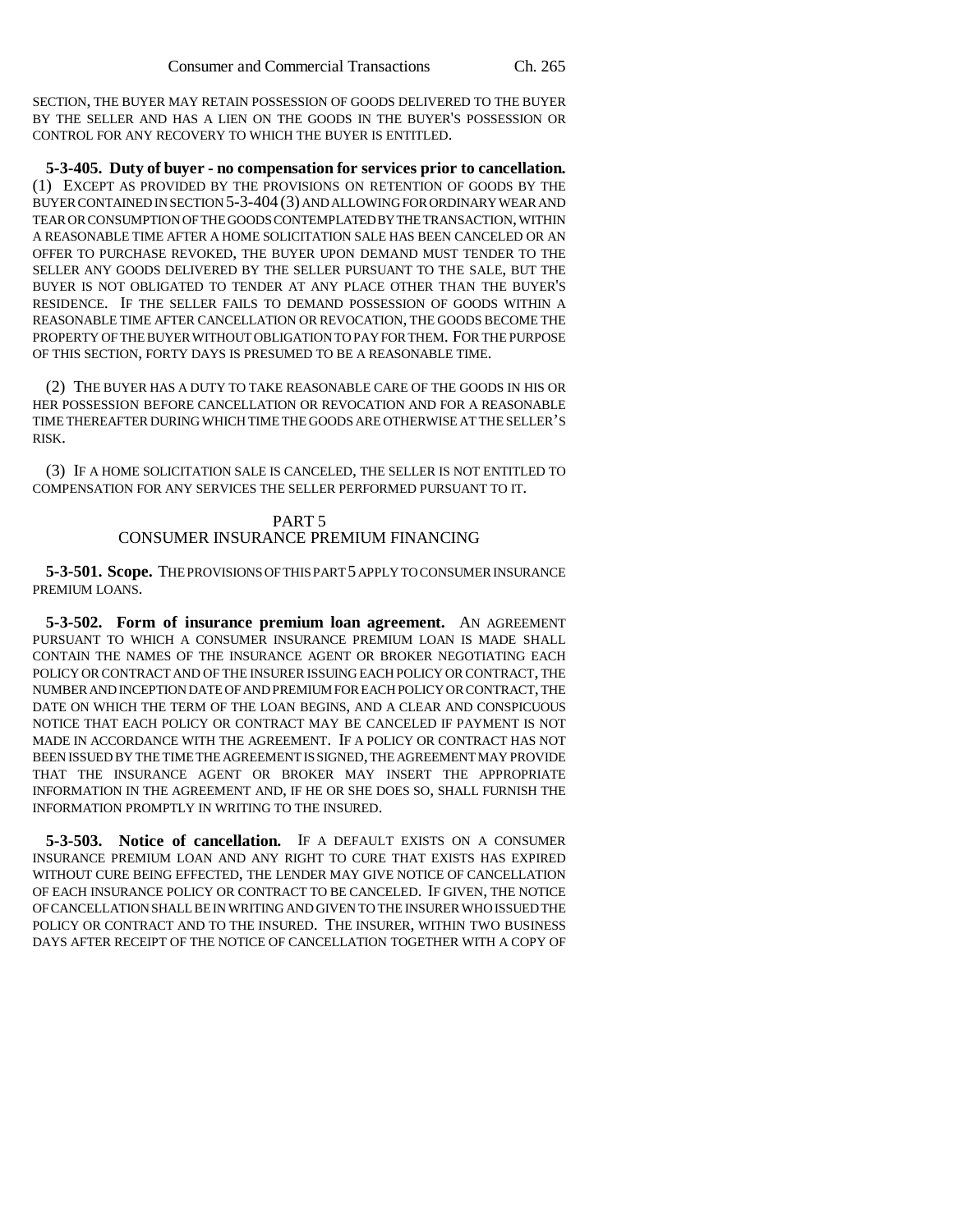THE INSURANCE PREMIUM LOAN AGREEMENT IF NOT PREVIOUSLY GIVEN TO THE INSURER, SHALL GIVE ANY NOTICE OF CANCELLATION REQUIRED BY THE POLICY, CONTRACT, OR LAW AND, WITHIN TEN BUSINESS DAYS AFTER THE EFFECTIVE DATE OF THE CANCELLATION, PAY TO THE LENDER ANY PREMIUM UNEARNED ON THE POLICY OR CONTRACT AS OF THAT EFFECTIVE DATE. WITHIN TEN BUSINESS DAYS AFTER RECEIPT OF THE UNEARNED PREMIUM, THE LENDER SHALL PAY TO THE CONSUMER INDEBTED UPON THE INSURANCE PREMIUM LOAN ANY EXCESS OF THE UNEARNED PREMIUM RECEIVED OVER THE AMOUNT OWING BY THE CONSUMER UPON THE INSURANCE PREMIUM LOAN.

### **ARTICLE 4 Insurance**

## PART 1 INSURANCE IN GENERAL

**5-4-101. Short title.** THIS ARTICLE SHALL BE KNOWN AND MAY BE CITED AS "UNIFORM CONSUMER CREDIT CODE - INSURANCE".

**5-4-102. Scope - relation to credit insurance act - applicability to parties.** (1) THIS ARTICLE APPLIES TO INSURANCE PROVIDED OR TO BE PROVIDED IN RELATION TO A CONSUMER CREDIT TRANSACTION.

(2) THIS ARTICLE SUPPLEMENTS AND DOES NOT REPEAL THE "CREDIT INSURANCE ACT", ARTICLE 10 OF TITLE 10, C.R.S. THE PROVISIONS OF THIS CODE CONCERNING ADMINISTRATIVE CONTROLS, LIABILITIES, AND PENALTIES DO NOT APPLY TO PERSONS ACTING AS INSURERS, AND THE SIMILAR PROVISIONS OF THE "CREDIT INSURANCE ACT" DO NOT APPLY TO CREDITORS AND CONSUMERS.

**5-4-103. Definitions - "consumer credit insurance" - "Credit Insurance Act".** AS USED IN THIS CODE, UNLESS THE CONTEXT OTHERWISE REQUIRES:

(1) "CONSUMER CREDIT INSURANCE" MEANS INSURANCE, OTHER THAN INSURANCE ON PROPERTY, BY WHICH THE SATISFACTION OF DEBT IN WHOLE OR IN PART IS A BENEFIT PROVIDED BUT DOES NOT INCLUDE:

(a) INSURANCE, AS TO WHICH A FINANCE CHARGE IS IMPOSED AND PROVIDED IN RELATION TO A CREDIT TRANSACTION IN WHICH A PAYMENT IS SCHEDULED MORE THAN TEN YEARS AFTER THE EXTENSION OF CREDIT;

(b) INSURANCE ISSUED AS AN ISOLATED TRANSACTION ON THE PART OF THE INSURER NOT RELATED TO AN AGREEMENT OR PLAN FOR INSURING CONSUMERS OF THE CREDITOR; OR

(c) INSURANCE INDEMNIFYING THE CREDITOR AGAINST LOSS DUE TO THE CONSUMER'S DEFAULT.

(2) "CREDIT INSURANCE ACT" MEANS THE "CREDIT INSURANCE ACT", ARTICLE 10 OF TITLE 10, C.R.S.

**5-4-104. Creditor's provision of and charge for insurance - excess amount**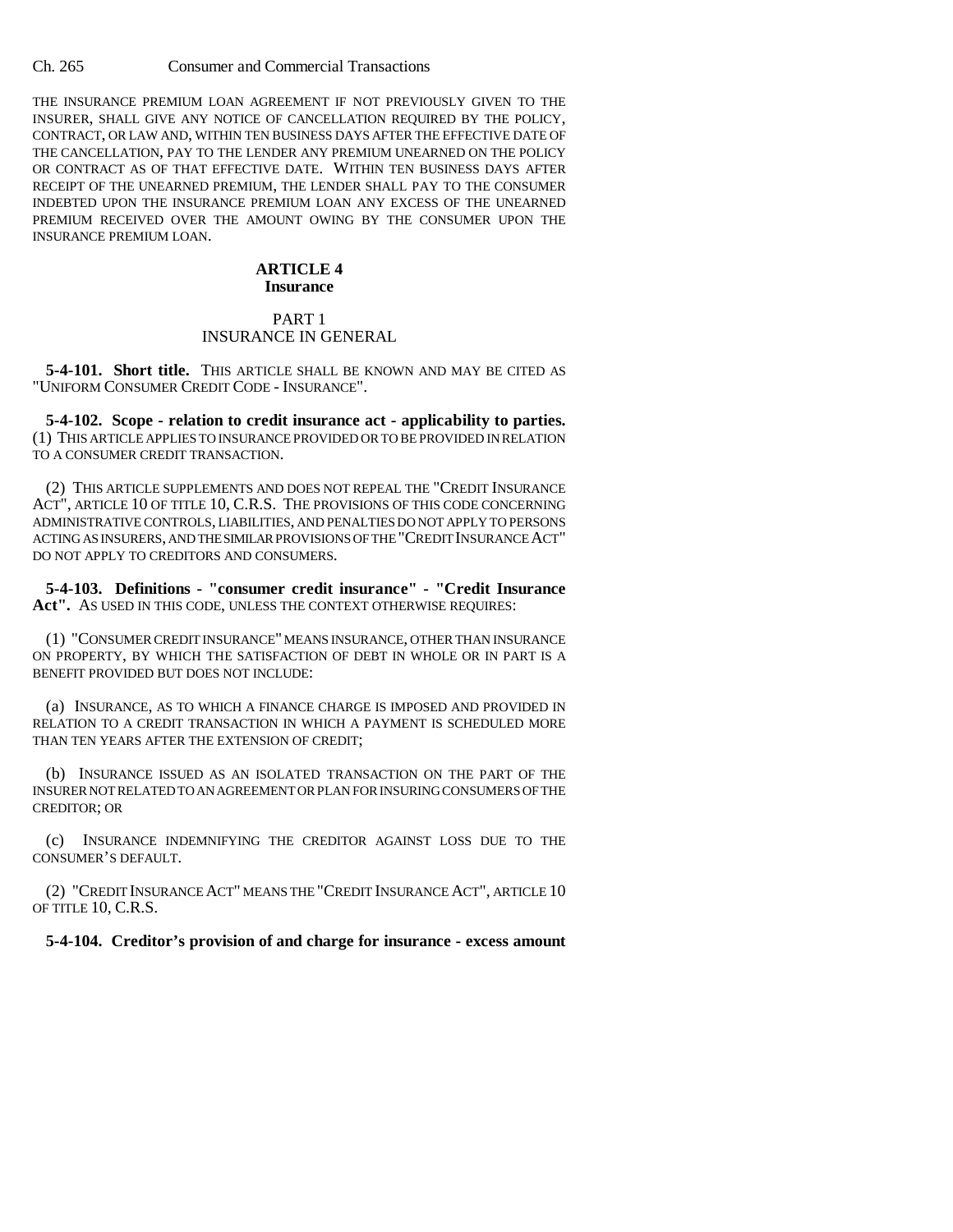**of charge.** (1) EXCEPT AS OTHERWISE PROVIDED IN THIS ARTICLE AND SUBJECT TO THE PROVISIONS ON ADDITIONAL CHARGES CONTAINED IN SECTION 5-2-202 AND MAXIMUM CHARGES CONTAINED IN SECTION 5-2-201, A CREDITOR MAY AGREE TO PROVIDE INSURANCE AND MAY CONTRACT FOR AND RECEIVE A CHARGE FOR INSURANCE SEPARATE FROM AND IN ADDITION TO OTHER CHARGES. A CREDITOR NEED NOT MAKE A SEPARATE CHARGE FOR INSURANCE PROVIDED OR REQUIRED BY THE CREDITOR. THIS CODE DOES NOT AUTHORIZE THE ISSUANCE OF ANY INSURANCE PROHIBITED UNDER ANY STATUTE, OR RULE THEREUNDER, GOVERNING THE BUSINESS OF INSURANCE.

(2) THE EXCESS AMOUNT OF A CHARGE FOR INSURANCE PROVIDED FOR IN AGREEMENTS IN VIOLATION OF THIS ARTICLE IS AN EXCESS CHARGE FOR THE PURPOSES OF:

(a) THE PROVISIONS ON REMEDIES AND PENALTIES CONTAINED IN ARTICLE 5 OF THIS TITLE AS TO EFFECT OF VIOLATIONS ON RIGHTS OF PARTIES UNDER SECTION 5-5-201; AND

(b) THE PROVISIONS ON ADMINISTRATION CONTAINED IN ARTICLE 6 OF THIS TITLE AS TO CIVIL ACTIONS BY THE ADMINISTRATOR UNDER SECTION 5-6-114.

**5-4-105. Conditions applying to insurance to be provided by creditor.** (1) IF A CREDITOR AGREES WITH A CONSUMER TO PROVIDE INSURANCE:

(a) THE INSURANCE SHALL BE EVIDENCED BY AN INDIVIDUAL POLICY OR CERTIFICATE OF INSURANCE DELIVERED TO THE CONSUMER OR SENT TO THE CONSUMER AT HIS OR HER ADDRESS AS STATED BY THE CONSUMER WITHIN THIRTY DAYS AFTER THE TERM OF THE INSURANCE COMMENCES UNDER THE AGREEMENT BETWEEN THE CREDITOR AND CONSUMER; OR

(b) THE CREDITOR SHALL PROMPTLY NOTIFY THE CONSUMER OF ANY FAILURE OR DELAY IN PROVIDING THE INSURANCE.

**5-4-106. Unconscionability.** (1) IN APPLYING THE PROVISIONS OF THIS CODE ON UNCONSCIONABILITY CONTAINED IN SECTIONS 5-5-109 AND 5-6-112 TO A SEPARATE CHARGE FOR INSURANCE, CONSIDERATION SHALL BE GIVEN, AMONG OTHER FACTORS, TO:

(a) POTENTIAL BENEFITS TO THE CONSUMER INCLUDING THE SATISFACTION OF THE CONSUMER'S OBLIGATIONS;

(b) THE CREDITOR'S NEED FOR THE PROTECTION PROVIDED BY THE INSURANCE; AND

(c) THE RELATION BETWEEN THE AMOUNT AND TERMS OF CREDIT GRANTED AND THE INSURANCE BENEFITS PROVIDED.

(2) IF CONSUMER CREDIT INSURANCE OTHERWISE COMPLIES WITH THIS ARTICLE AND OTHER APPLICABLE LAW, NEITHER THE AMOUNT NOR THE TERM OF THE INSURANCE NOR THE AMOUNT OF A CHARGE THEREFOR IS IN ITSELF UNCONSCIONABLE.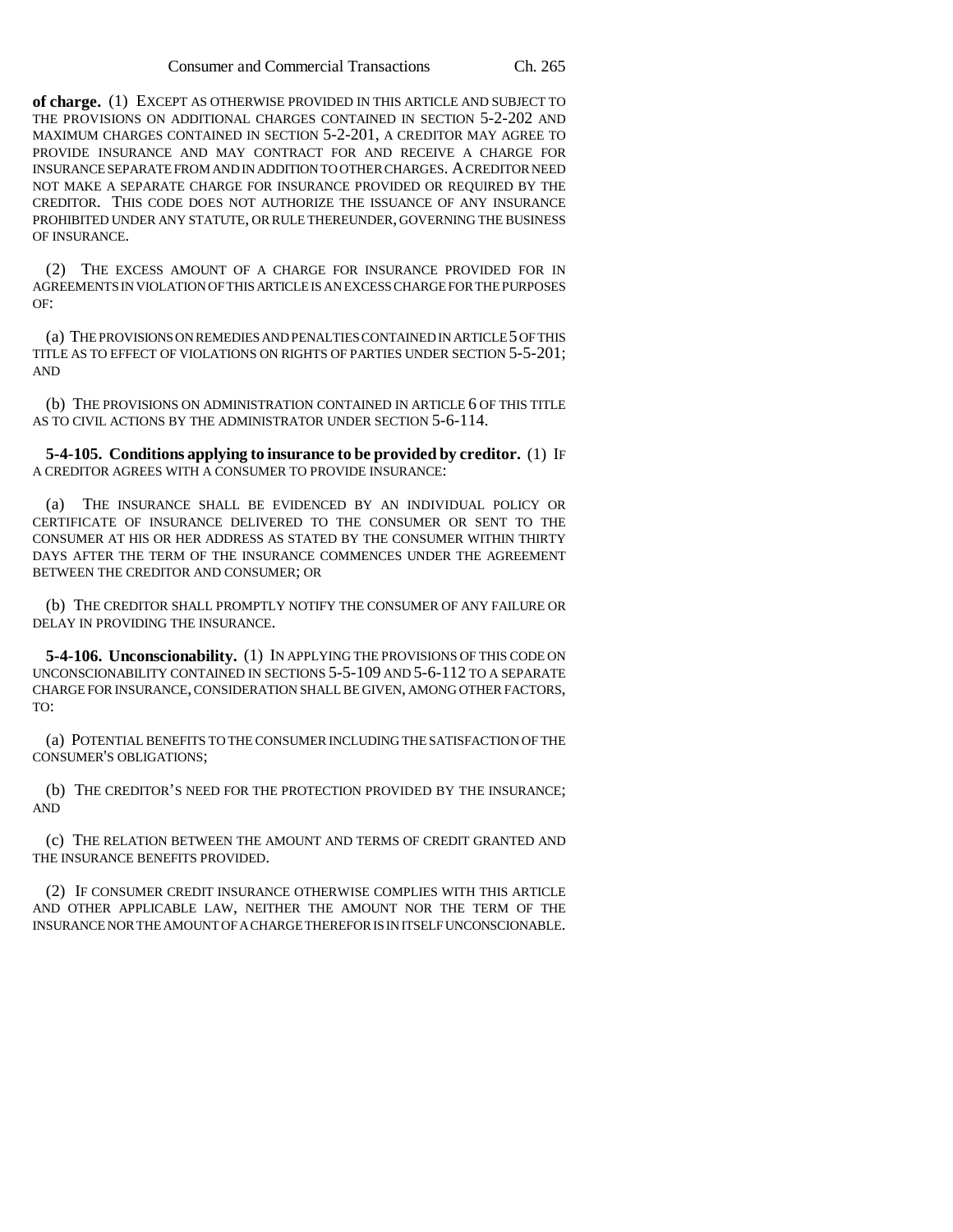**5-4-107. Maximum charge by creditor for insurance.** (1) EXCEPT AS PROVIDED IN SUBSECTION (2) OF THIS SECTION, IF A CREDITOR CONTRACTS FOR OR RECEIVES A SEPARATE CHARGE FOR INSURANCE, THE AMOUNT CHARGED TO THE CONSUMER FOR THE INSURANCE MAY NOT EXCEED THE PREMIUM TO BE CHARGED BY THE INSURER AS COMPUTED AT THE TIME THE CHARGE TO THE CONSUMER IS DETERMINED CONFORMING TO ANY RATE FILINGS REQUIRED BY LAW AND MADE BY THE INSURER WITH THE COMMISSIONER OF INSURANCE.

(2) A CREDITOR WHO PROVIDES CONSUMER CREDIT INSURANCE IN RELATION TO A REVOLVING CREDIT ACCOUNT MAY CALCULATE THE CHARGE TO THE CONSUMER IN EACH BILLING CYCLE BY APPLYING THE CURRENT PREMIUM RATE TO:

(a) THE AVERAGE DAILY UNPAID BALANCE OF THE DEBT IN THE CYCLE;

(b) THE UNPAID BALANCE OF THE DEBT OR A MEDIAN AMOUNT WITHIN A SPECIFIED RANGE OF UNPAID BALANCES OF DEBT ON APPROXIMATELY THE SAME DAY OF THE CYCLE. THE DAY OF THE CYCLE NEED NOT BE THE DAY USED IN CALCULATING THE FINANCE CHARGE, BUT THE SPECIFIED RANGE SHALL BE THE RANGE USED FOR THAT PURPOSE; OR

(c) THE UNPAID BALANCES OF THE AMOUNT FINANCED CALCULATED ACCORDING TO THE ACTUARIAL METHOD.

**5-4-108. Refund or credit required - amount.** (1) (a) EXCEPT AS PROVIDED IN SUBSECTION (3) OF THIS SECTION, AN APPROPRIATE REFUND OR CREDIT OF UNEARNED PREMIUMS SHALL BE MADE TO THE PERSON ENTITLED THERETO WITH RESPECT TO ANY SEPARATE CHARGE MADE TO THE CONSUMER FOR INSURANCE IF:

(I) THE INSURANCE IS NOT PROVIDED OR IS PROVIDED FOR A SHORTER TERM THAN THAT FOR WHICH THE CHARGE TO THE CONSUMER FOR INSURANCE WAS COMPUTED; OR

(II) THE INSURANCE TERMINATES PRIOR TO THE END OF THE TERM FOR WHICH IT WAS WRITTEN BECAUSE OF PREPAYMENT IN FULL OF THE INDEBTEDNESS OR THE INSURANCE TERMINATES FOR ANY OTHER REASON.

(b) ALL CONSUMER CREDIT INSURANCE SHALL TERMINATE UPON PREPAYMENT IN FULL OF THE INDEBTEDNESS.

(2) IF A REFUND OR CREDIT OF UNEARNED PREMIUMS IS REQUIRED PURSUANT TO THE PROVISIONS OF SUBSECTION (1) OF THIS SECTION:

(a) THE ORIGINAL CREDITOR, IF HE OR SHE IS THE HOLDER OF THE INDEBTEDNESS AT THE TIME OF PREPAYMENT, SHALL EITHER PROMPTLY MAKE THE APPROPRIATE REFUND OR CREDIT OR SHALL PROMPTLY NOTIFY THE CONSUMER AND THE INSURER IN WRITING THAT A REFUND OR CREDIT IS DUE. UPON THE RECEIPT OF NOTICE THAT A REFUND OR CREDIT IS DUE, THE INSURER SHALL PROMPTLY MAKE AN APPROPRIATE REFUND OR CREDIT OF UNEARNED PREMIUMS PURSUANT TO THE PROVISIONS OF SECTION 10-10-110 (2), C.R.S. FOR PURPOSES OF THIS SECTION, "ORIGINAL CREDITOR" MEANS THE PERSON TO WHOM THE INDEBTEDNESS WAS INITIALLY PAYABLE, AND "INSURER" MEANS EVERY PERSON ENGAGED AS PRINCIPAL,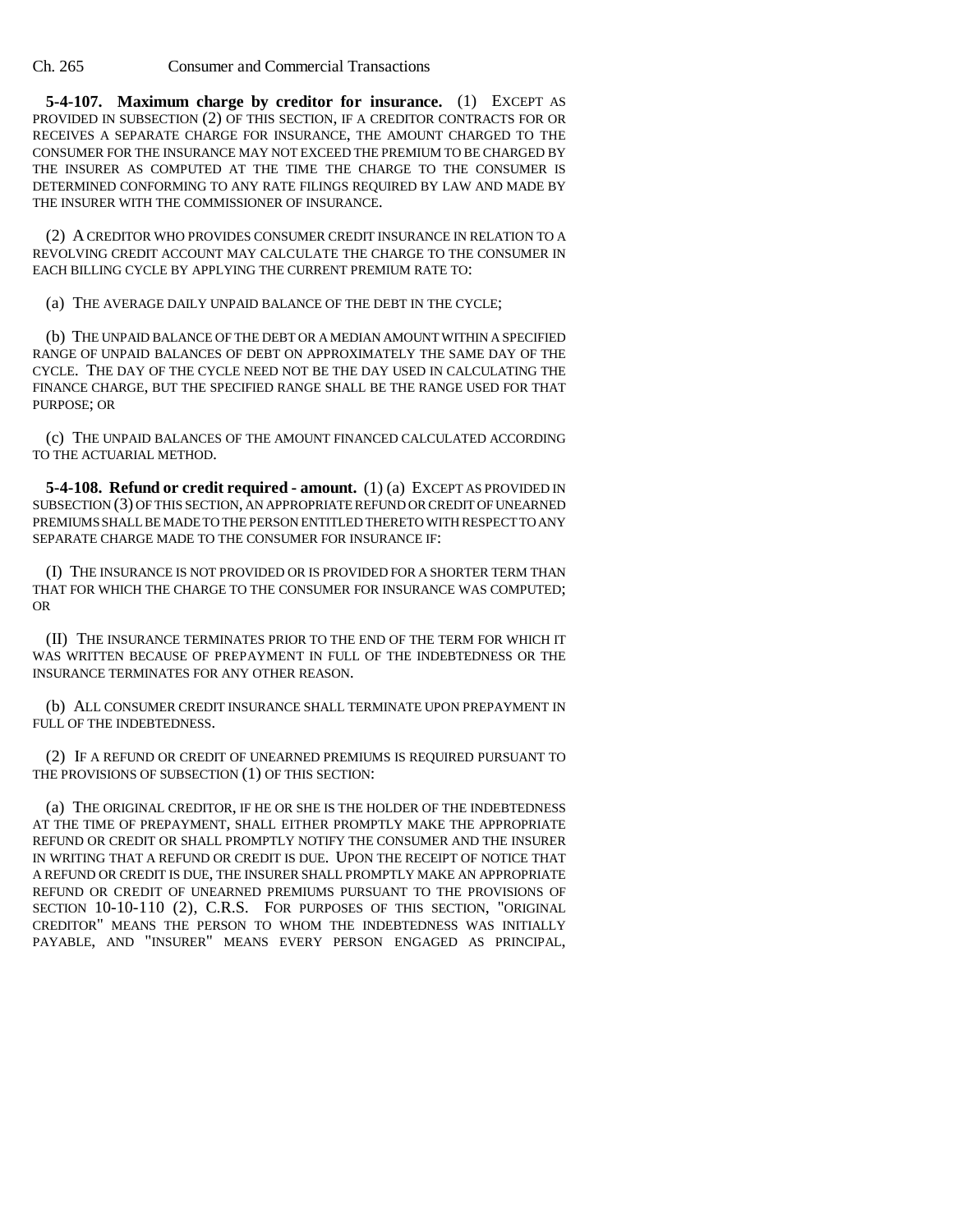INDEMNITOR, SURETY, OR CONTRACTOR IN THE BUSINESS OF MAKING CONTRACTS OF INSURANCE, EXCLUDING ANY LICENSED INSURANCE AGENT.

(b) (I) THE ASSIGNEE, IF THE INDEBTEDNESS HAS BEEN ASSIGNED, SHALL EITHER PROMPTLY MAKE THE APPROPRIATE REFUND OR CREDIT OR SHALL PROMPTLY NOTIFY THE CONSUMER, THE ORIGINAL CREDITOR, AND THE INSURER, IF KNOWN, IN WRITING THAT A REFUND OR CREDIT IS DUE. FOR THE PURPOSES OF THIS SECTION, "ASSIGNEE" MEANS A PERSON OTHER THAN THE ORIGINAL CREDITOR WHO AT THE TIME OF PREPAYMENT HOLDS THE INDEBTEDNESS.

(II) THE ORIGINAL CREDITOR, UPON RECEIPT OF NOTICE PURSUANT TO SUBPARAGRAPH (I) OF THIS PARAGRAPH (b), SHALL EITHER PROMPTLY MAKE THE APPROPRIATE REFUND OR CREDIT OR SHALL PROMPTLY NOTIFY THE INSURER IN WRITING THAT A REFUND OR CREDIT OF UNEARNED PREMIUMS IS DUE.

(c) THE INSURER, UPON THE RECEIPT OF NOTICE THAT A REFUND OR CREDIT IS DUE PURSUANT TO PARAGRAPH (a) OR (b) OF THIS SUBSECTION (2), SHALL MAKE AN APPROPRIATE REFUND OR CREDIT OF UNEARNED PREMIUMS PURSUANT TO THE PROVISIONS OF SECTION 10-10-110(2), C.R.S., AND SUBSECTION (1) OF THIS SECTION.

(d) AN ASSIGNEE OR ORIGINAL CREDITOR GIVES NOTICE PURSUANT TO THIS SECTION UPON DELIVERY OR MAILING OF THE NOTICE TO THE LAST ADDRESS PROVIDED TO HIM OR HER. ONCE AN ORIGINAL CREDITOR OR AN ASSIGNEE HAS NOTIFIED THE APPROPRIATE PARTY, AS PROVIDED IN PARAGRAPHS (a) AND (b) OF THIS SUBSECTION (2), THE ORIGINAL CREDITOR AND THE ASSIGNEE SHALL HAVE NO FURTHER OBLIGATIONS.

(3) THIS ARTICLE DOES NOT REQUIRE A REFUND OR CREDIT OF UNEARNED PREMIUMS IF:

(a) ALL REFUNDS AND CREDITS DUE TO THE DEBTOR UNDER THIS ARTICLE AMOUNT TO LESS THAN ONE DOLLAR; OR

(b) THE CHARGE FOR INSURANCE IS COMPUTED FROM TIME TO TIME ON THE OUTSTANDING BALANCE OF THE INDEBTEDNESS AND THE CHARGE RELATES TO ONLY ONE PREMIUM PERIOD.

(4) EXCEPT AS OTHERWISE REQUIRED, A REFUND OR CREDIT IS NOT REQUIRED BECAUSE:

(a) THE INSURANCE IS TERMINATED BY PAYMENT OF PROCEEDS UNDER THE POLICY; OR

(b) THE ORIGINAL CREDITOR OR ASSIGNEE PAYS OR ACCOUNTS FOR PREMIUMS TO THE INSURER IN THE AMOUNTS AND AT THE TIMES DETERMINED BY THE AGREEMENT BETWEEN THEM; OR

(c) THE ORIGINAL CREDITOR OR ASSIGNEE RECEIVES DIRECTLY OR INDIRECTLY UNDER ANY POLICY OF INSURANCE A GAIN OR ADVANTAGE NOT PROHIBITED BY LAW.

(5) IF A SINGLE TYPE OF INSURANCE IS TERMINATED BY THE PAYMENT OF PROCEEDS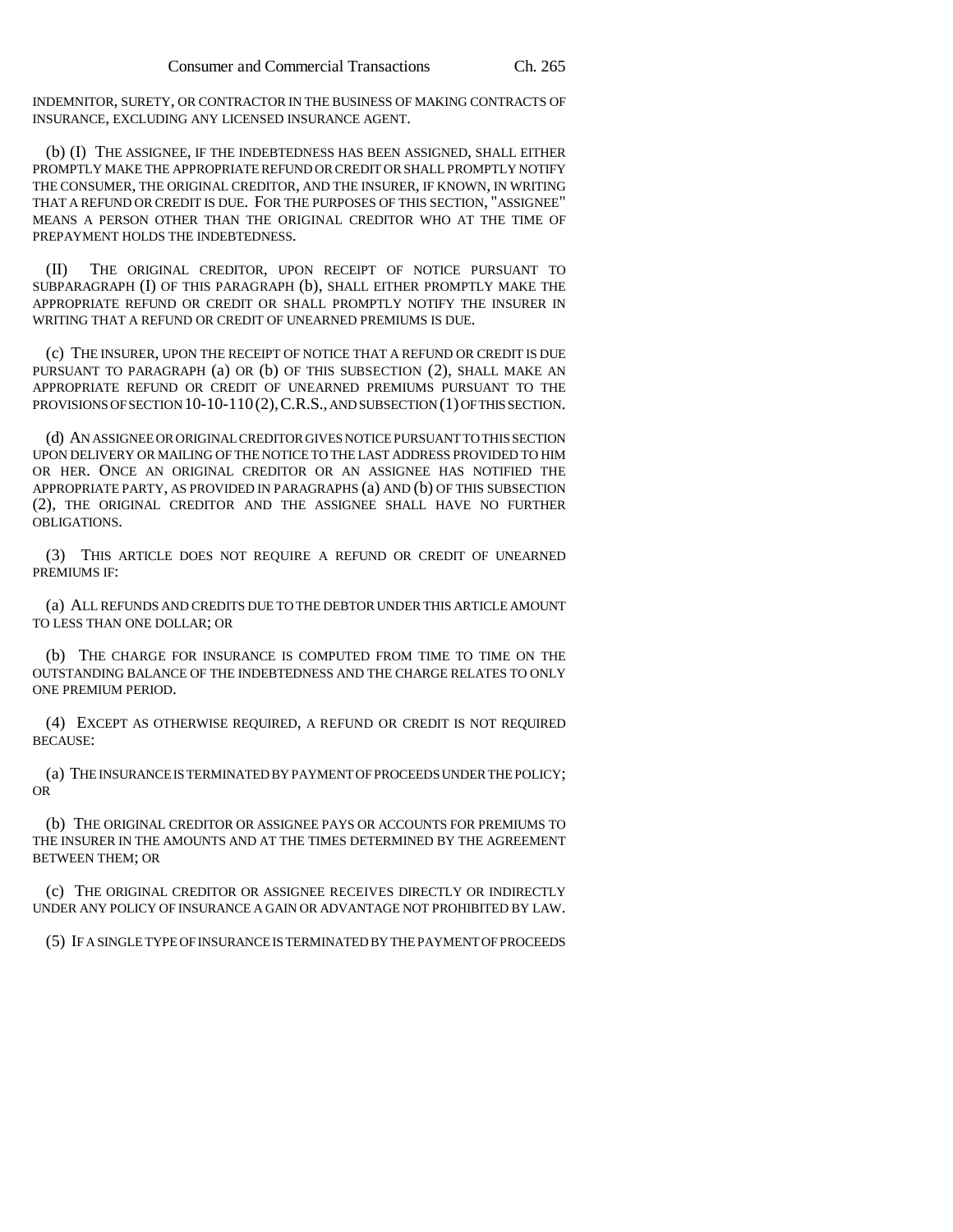UNDER THE POLICY PURSUANT TO PARAGRAPH (a) OF SUBSECTION (4) OF THIS SECTION, A REFUND OR CREDIT OF UNEARNED PREMIUMS FOR ALL OTHER TYPES OF CONSUMER CREDIT INSURANCE ISSUED ON THE SAME INDEBTEDNESS SHALL BE MADE IF SO REQUIRED BY THE PROVISIONS OF THIS SECTION AND SECTION 10-10-110 (2), C.R.S.

(6) A REFUND OR CREDIT REQUIRED BY SUBSECTION (1) OF THIS SECTION IS APPROPRIATE AS TO AMOUNT IF IT IS COMPUTED ACCORDING TO A METHOD PRESCRIBED OR APPROVED BY THE COMMISSIONER OF INSURANCE OR A FORMULA FILED BY THE INSURER WITH THE COMMISSIONER OF INSURANCE AT LEAST THIRTY DAYS BEFORE THE CONSUMER'S RIGHT TO A REFUND OR CREDIT BECOMES DETERMINABLE UNLESS THE METHOD OR FORMULA IS EMPLOYED AFTER THE COMMISSIONER OF INSURANCE NOTIFIES THE INSURER THAT HE OR SHE DISAPPROVES IT.

**5-4-109. Existing insurance - choice of insurer.** IF A CREDITOR REQUIRES INSURANCE, UPON NOTICE TO THE CREDITOR THE CONSUMER SHALL HAVE THE OPTION OF PROVIDING THE REQUIRED INSURANCE THROUGH AN EXISTING POLICY OF INSURANCE OWNED OR CONTROLLED BY THE CONSUMER OR THROUGH A POLICY TO BE OBTAINED AND PAID FOR BY THE CONSUMER, BUT THE CREDITOR MAY FOR REASONABLE CAUSE DECLINE THE INSURANCE PROVIDED BY THE CONSUMER.

**5-4-110. Charge for insurance in connection with a deferral, refinancing, or consolidation - duplicate charges.** (1) A CREDITOR MAY NOT CONTRACT FOR OR RECEIVE A SEPARATE CHARGE FOR INSURANCE IN CONNECTION WITH A DEFERRAL DESCRIBED IN SECTION 5-2-204, A REFINANCING DESCRIBED IN SECTION 5-2-205, OR A CONSOLIDATION DESCRIBED IN SECTION 5-2-206 UNLESS:

(a) THE CONSUMER AGREES AT OR BEFORE THE TIME OF THE DEFERRAL, REFINANCING, OR CONSOLIDATION THAT THE CHARGE MAY BE MADE;

(b) THE CONSUMER IS OR IS TO BE PROVIDED WITH INSURANCE FOR AN AMOUNT OR A TERM, OR INSURANCE OF A KIND, IN ADDITION TO THAT TO WHICH THE CONSUMER WOULD HAVE BEEN ENTITLED HAD THERE BEEN NO DEFERRAL, REFINANCING, OR CONSOLIDATION;

(c) THE CONSUMER RECEIVES A REFUND OR CREDIT ON ACCOUNT OF ANY UNEXPIRED TERM OF EXISTING INSURANCE IN THE AMOUNT THAT WOULD BE REQUIRED IF THE INSURANCE WERE TERMINATED UNDER SECTION 5-4-108; AND

(d) THE CHARGE DOES NOT EXCEED THE AMOUNT PERMITTED UNDER SECTION 5-4-107.

(2) A CREDITOR MAY NOT CONTRACT FOR OR RECEIVE A SEPARATE CHARGE FOR INSURANCE THAT DUPLICATES INSURANCE WITH RESPECT TO WHICH THE CREDITOR HAS PREVIOUSLY CONTRACTED FOR OR RECEIVED A SEPARATE CHARGE.

**5-4-111. Cooperation between administrator and commissioner of insurance.** THE ADMINISTRATOR AND THE COMMISSIONER OF INSURANCE ARE AUTHORIZED AND DIRECTED TO CONSULT AND ASSIST ONE ANOTHER IN MAINTAINING COMPLIANCE WITH THIS ARTICLE. THEY MAY JOINTLY PURSUE INVESTIGATIONS,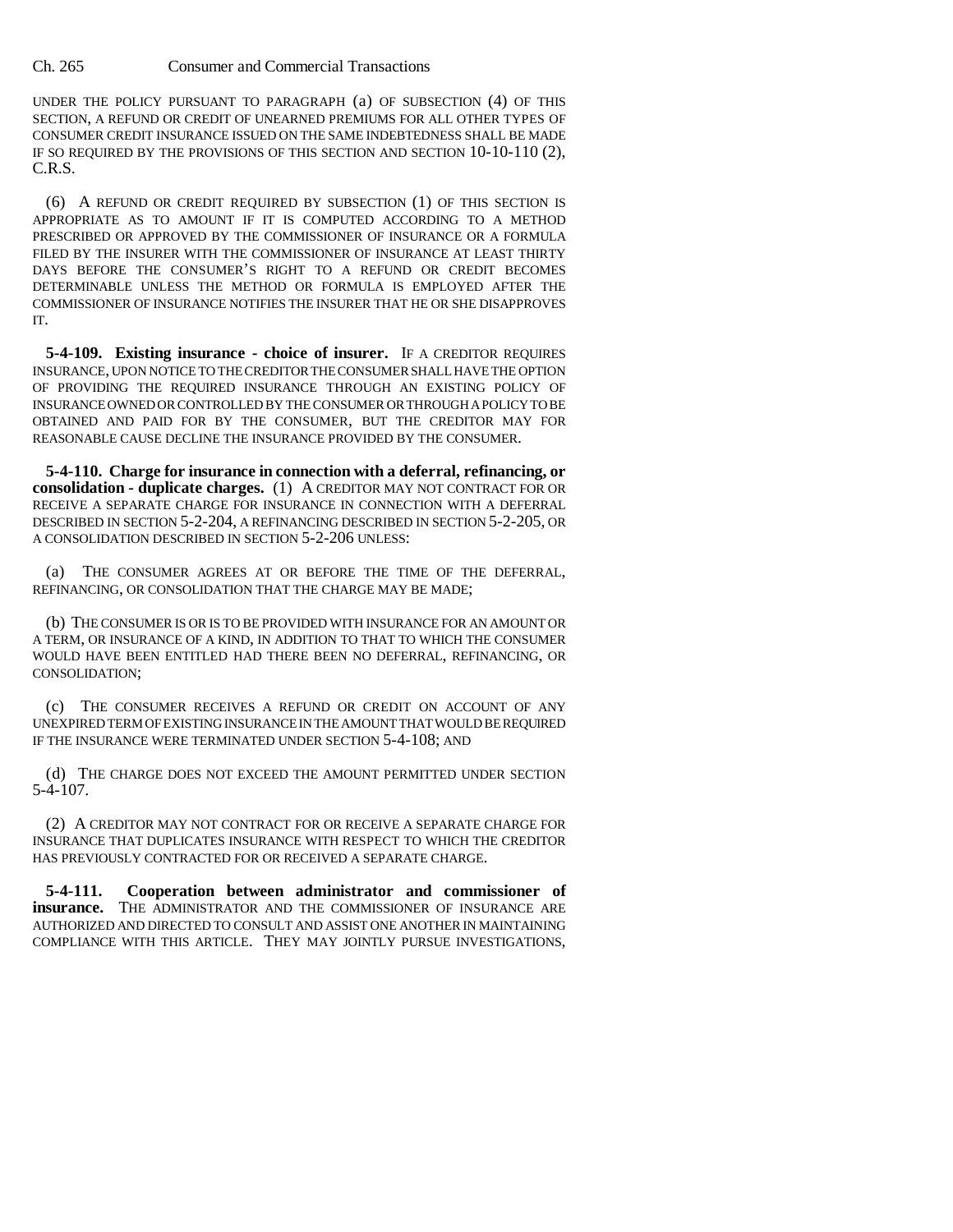PROSECUTE SUITS, AND TAKE OTHER OFFICIAL ACTION, AS MAY SEEM TO THEM APPROPRIATE, IF EITHER OF THEM IS OTHERWISE EMPOWERED TO TAKE THE ACTION. IF THE ADMINISTRATOR IS INFORMED OF A VIOLATION OR SUSPECTED VIOLATION BY AN INSURER OF THIS ARTICLE OR OF THE INSURANCE LAWS, RULES, AND REGULATIONS OF THIS STATE, THE ADMINISTRATOR SHALL ADVISE THE COMMISSIONER OF INSURANCE OF THE CIRCUMSTANCES.

**5-4-112. Administrative action of commissioner of insurance.** (1) TO THE EXTENT THAT THE COMMISSIONER'S RESPONSIBILITY UNDER THIS ARTICLE REQUIRES, THE COMMISSIONER OF INSURANCE SHALL PROMULGATE RULES IN ACCORDANCE WITH ARTICLE 4 OF TITLE 24, C.R.S., WITH RESPECT TO INSURERS, AND WITH RESPECT TO REFUNDS DESCRIBED IN SECTION 5-4-108, FORMS, SCHEDULES OF PREMIUM RATES AND CHARGES DESCRIBED IN SECTION 5-4-203, AND THE COMMISSIONER'S APPROVAL OR DISAPPROVAL THEREOF AND, IN CASE OF VIOLATION, MAY MAKE AN ORDER FOR COMPLIANCE.

(2) SECTIONS 24-4-102 TO 24-4-106, C.R.S., APPLY TO AND GOVERN ALL ADMINISTRATIVE ACTION TAKEN BY THE COMMISSIONER OF INSURANCE PURSUANT TO THIS SECTION.

# PART 2 CONSUMER CREDIT INSURANCE

**5-4-201. Term of insurance.** (1) CONSUMER CREDIT INSURANCE PROVIDED BY A CREDITOR MAY BE SUBJECT TO THE FURNISHING OF EVIDENCE OF INSURABILITY SATISFACTORY TO THE INSURER.WHETHER OR NOT SUCH EVIDENCE IS REQUIRED, THE TERM OF THE INSURANCE SHALL COMMENCE NO LATER THAN WHEN THE CONSUMER BECOMES OBLIGATED TO THE CREDITOR OR WHEN THE CONSUMER APPLIES FOR THE INSURANCE, WHICHEVER IS LATER, EXCEPT AS FOLLOWS:

(a) IF ANY REQUIRED EVIDENCE OF INSURABILITY IS NOT FURNISHED UNTIL MORE THAN THIRTY DAYS AFTER THE TERM WOULD OTHERWISE COMMENCE, THE TERM MAY COMMENCE ON THE DATE WHEN THE INSURER DETERMINES THE EVIDENCE TO BE SATISFACTORY; OR

(b) IF THE CREDITOR PROVIDES INSURANCE NOT PREVIOUSLY PROVIDED COVERING DEBTS PREVIOUSLY CREATED, THE TERM MAY COMMENCE ON THE EFFECTIVE DATE OF THE POLICY.

(2) THE ORIGINALLY SCHEDULED TERM OF THE INSURANCE SHALL EXTEND AT LEAST UNTIL THE DUE DATE OF THE LAST SCHEDULED PAYMENT OF THE DEBT EXCEPT AS FOLLOWS:

(a) IF THE INSURANCE RELATES TO A REVOLVING CREDIT ACCOUNT, THE TERM NEED EXTEND ONLY UNTIL THE PAYMENT OF THE DEBT UNDER THE ACCOUNT AND MAY BE SOONER TERMINATED AFTER AT LEAST THIRTY DAYS' NOTICE TO THE CONSUMER; OR

(b) IF THE CONSUMER IS ADVISED IN WRITING THAT THE INSURANCE WILL BE WRITTEN FOR A SPECIFIED SHORTER TIME, THE TERM NEED EXTEND ONLY UNTIL THE END OF THE SPECIFIED TIME.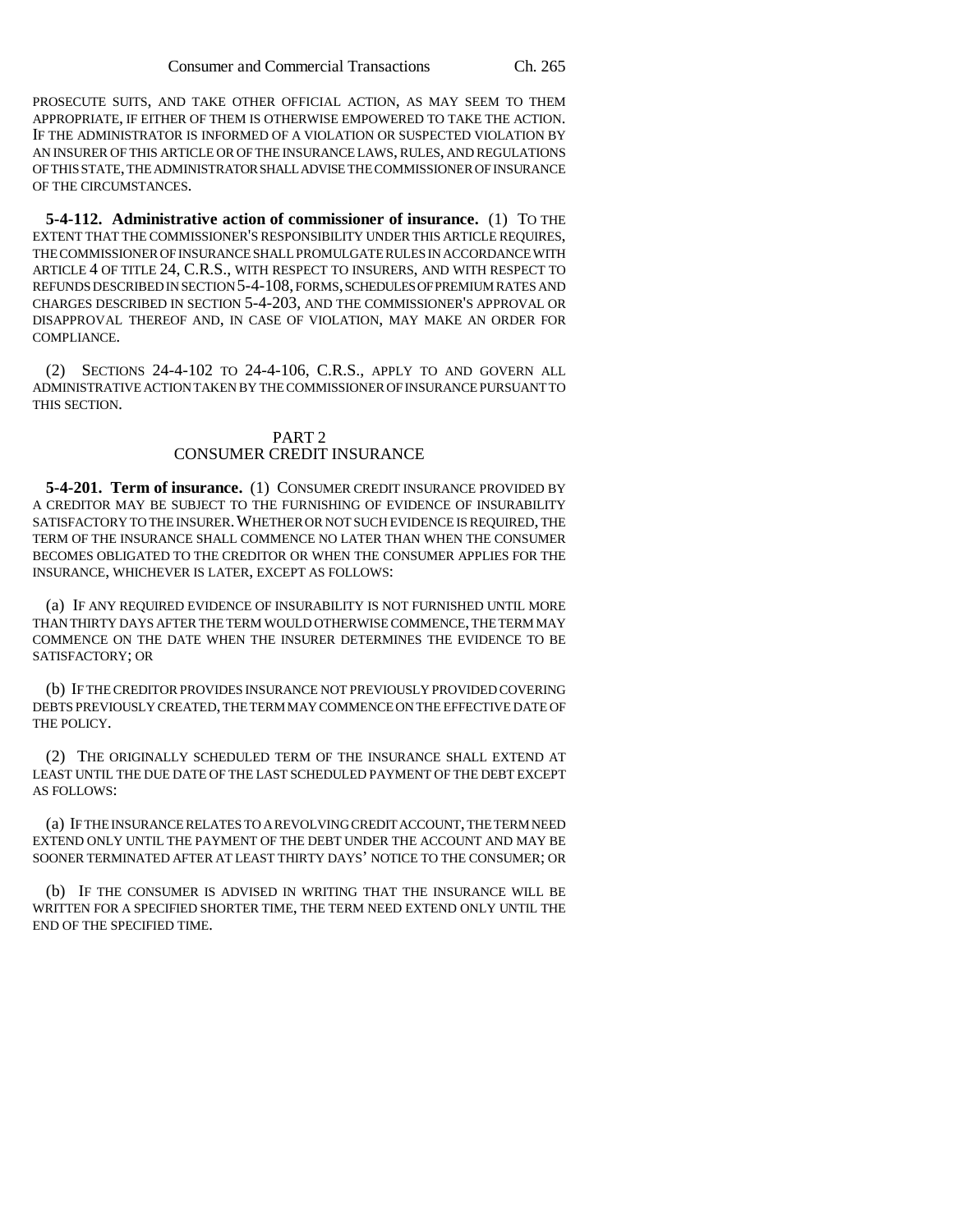(3) THE TERM OF THE INSURANCE SHALL NOT EXTEND MORE THAN THIRTY DAYS AFTER THE ORIGINALLY SCHEDULED DUE DATE OF THE LAST SCHEDULED PAYMENT OF THE DEBT UNLESS IT IS EXTENDED WITHOUT ADDITIONAL COST TO THE CONSUMER OR AS AN INCIDENT TO A DEFERRAL, REFINANCING, OR CONSOLIDATION.

**5-4-202. Amount of insurance.** (1) EXCEPT AS PROVIDED IN SUBSECTION (2) OF THIS SECTION:

(a) IN THE CASE OF CONSUMER CREDIT INSURANCE PROVIDING LIFE COVERAGE, THE AMOUNT OF INSURANCE MAY NOT INITIALLY EXCEED THE DEBT AND, IF THE DEBT IS PAYABLE IN INSTALLMENTS, MAY NOT AT ANY TIME EXCEED THE GREATER OF THE SCHEDULED OR ACTUAL AMOUNT OF THE DEBT; OR

(b) IN THE CASE OF ANY OTHER CONSUMER CREDIT INSURANCE, THE TOTAL AMOUNT OF PERIODIC BENEFITS PAYABLE MAY NOT EXCEED THE TOTAL OF SCHEDULED UNPAID INSTALLMENTS OF THE DEBT, AND THE AMOUNT OF ANY PERIODIC BENEFIT MAY NOT EXCEED THE ORIGINAL AMOUNT OF DEBT DIVIDED BY THE NUMBER OF PERIODIC INSTALLMENTS IN WHICH IT IS PAYABLE.

(2) IF CONSUMER CREDIT INSURANCE IS PROVIDED IN CONNECTION WITH A REVOLVING CREDIT ACCOUNT, THE AMOUNTS PAYABLE AS INSURANCE BENEFITS MAY BE REASONABLY COMMENSURATE WITH THE AMOUNT OF DEBT AS IT EXISTS FROM TIME TO TIME. IF CONSUMER CREDIT INSURANCE IS PROVIDED IN CONNECTION WITH A COMMITMENT TO GRANT CREDIT IN THE FUTURE, THE AMOUNTS PAYABLE AS INSURANCE BENEFITS MAY BE REASONABLY COMMENSURATE WITH THE TOTAL FROM TIME TO TIME OF THE AMOUNT OF DEBT AND THE AMOUNT OF THE COMMITMENT.

**5-4-203. Filing and approval of rates and forms.** (1) A CREDITOR MAY NOT USE A FORM OR A SCHEDULE OF PREMIUM RATES OR CHARGES, THE FILING OF WHICH IS REQUIRED BY THIS SECTION, IF THE COMMISSIONER OF INSURANCE HAS DISAPPROVED THE FORM OR SCHEDULE AND HAS NOTIFIED THE INSURER OF THE COMMISSIONER'S DISAPPROVAL. A CREDITOR MAY NOT USE A FORM OR SCHEDULE UNLESS:

(a) THE FORM OR SCHEDULE HAS BEEN ON FILE WITH THE COMMISSIONER OF INSURANCE FOR THIRTY DAYS OR HAS EARLIER BEEN APPROVED BY THE COMMISSIONER; AND

(b) THE INSURER HAS COMPLIED WITH THIS SECTION WITH RESPECT TO THE INSURANCE.

(2) EXCEPT AS PROVIDED IN SUBSECTION (3) OF THIS SECTION, ALL POLICIES, CERTIFICATES OF INSURANCE, NOTICES OF PROPOSED INSURANCE, APPLICATIONS FOR INSURANCE, ENDORSEMENTS AND RIDERS RELATING TO CONSUMER CREDIT INSURANCE DELIVERED OR ISSUED FOR DELIVERY IN THIS STATE, AND THE SCHEDULES OF PREMIUM RATES OR CHARGES PERTAINING THERETO SHALL BE FILED BY THE INSURER WITH THE COMMISSIONER OF INSURANCE. WITHIN THIRTY DAYS AFTER THE FILING OF ANY FORM OR SCHEDULE, THE COMMISSIONER SHALL DISAPPROVE IT IF THE PREMIUM RATES OR CHARGES ARE UNREASONABLE IN RELATION TO THE BENEFITS PROVIDED UNDER THE FORM OR IF THE FORM CONTAINS PROVISIONS THAT ARE UNJUST, UNFAIR, INEQUITABLE, OR DECEPTIVE OR ENCOURAGE MISREPRESENTATION OF THE COVERAGE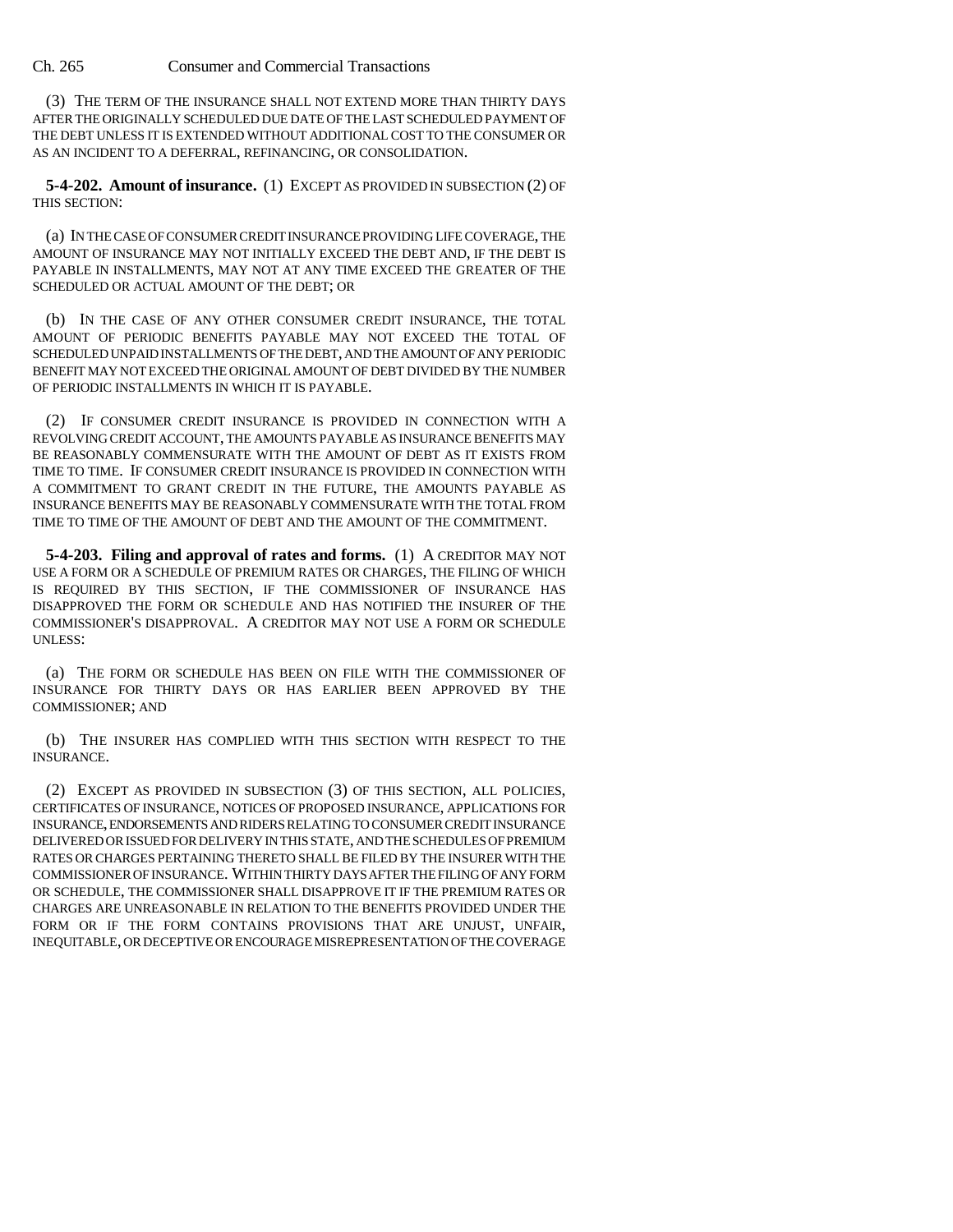OR ARE CONTRARY TO ANY PROVISION OF TITLE 10, C.R.S., OR OF ANY RULE OR REGULATION PROMULGATED THEREUNDER. A PREMIUM RATE OR SCHEDULE OF PREMIUM RATES SHALL BE DEEMED REASONABLE FOR ALL PURPOSES UNDER THIS CODE IF THE RATE OR SCHEDULE PRODUCES OR REASONABLY MAY BE EXPECTED TO PRODUCE A RATIO OF INCURRED CLAIMS TO EARNED PREMIUM OF NOT LESS THAN FORTY PERCENT.

(3) IF A GROUP POLICY HAS BEEN DELIVERED IN ANOTHER STATE, THE FORMS TO BE FILED BY THE INSURER WITH THE COMMISSIONER OF INSURANCE ARE THE GROUP CERTIFICATES AND NOTICES OF PROPOSED INSURANCE. THE COMMISSIONER SHALL APPROVE THEM IF:

(a) THEY PROVIDE THE INFORMATION THAT WOULD BE REQUIRED IF THE GROUP POLICY WERE DELIVERED IN THIS STATE; AND

(b) THE APPLICABLE PREMIUM RATES OR CHARGES DO NOT EXCEED THOSE ESTABLISHED BY THE COMMISSIONER'S RULES OR REGULATIONS.

## PART 3 PROPERTY AND LIABILITY INSURANCE

**5-4-301. Property insurance.** (1) A CREDITOR MAY NOT CONTRACT FOR OR RECEIVE A SEPARATE CHARGE FOR INSURANCE AGAINST LOSS OF OR DAMAGE TO PROPERTY UNLESS:

(a) THE INSURANCE COVERS A SUBSTANTIAL RISK OF LOSS OF OR DAMAGE TO PROPERTY RELATED TO THE CREDIT TRANSACTION;

(b) THE AMOUNT, TERMS, AND CONDITIONS OF THE INSURANCE ARE REASONABLE IN RELATION TO THE CHARACTER AND VALUE OF THE PROPERTY INSURED OR TO BE INSURED; AND

(c) THE TERM OF THE INSURANCE IS REASONABLE IN RELATION TO THE TERMS OF CREDIT.

(2) THE TERM OF THE INSURANCE IS REASONABLE IF IT IS CUSTOMARY AND DOES NOT EXTEND SUBSTANTIALLY BEYOND A SCHEDULED MATURITY.

(3) A CREDITOR MAY NOT CONTRACT FOR OR RECEIVE A SEPARATE CHARGE FOR INSURANCE AGAINST LOSS OF OR DAMAGE TO PROPERTY UNLESS THE AMOUNT FINANCED EXCLUSIVE OF CHARGES FOR THE INSURANCE IS ONE THOUSAND DOLLARS OR MORE AND THE VALUE OF THE PROPERTY IS ONE THOUSAND DOLLARS OR MORE.

**5-4-302. Insurance on creditor's interest only.** IF A CREDITOR CONTRACTS FOR OR RECEIVES A SEPARATE CHARGE FOR INSURANCE AGAINST LOSS OF OR DAMAGE TO PROPERTY, THE RISK OF LOSS OR DAMAGE NOT WILLFULLY CAUSED BY THE CONSUMER IS ON THE CONSUMER ONLY TO THE EXTENT OF ANY DEFICIENCY IN THE EFFECTIVE COVERAGE OF THE INSURANCE EVEN THOUGH THE INSURANCE COVERS ONLY THE INTEREST OF THE CREDITOR.

**5-4-303. Liability insurance.** A CREDITOR MAY NOT CONTRACT FOR OR RECEIVE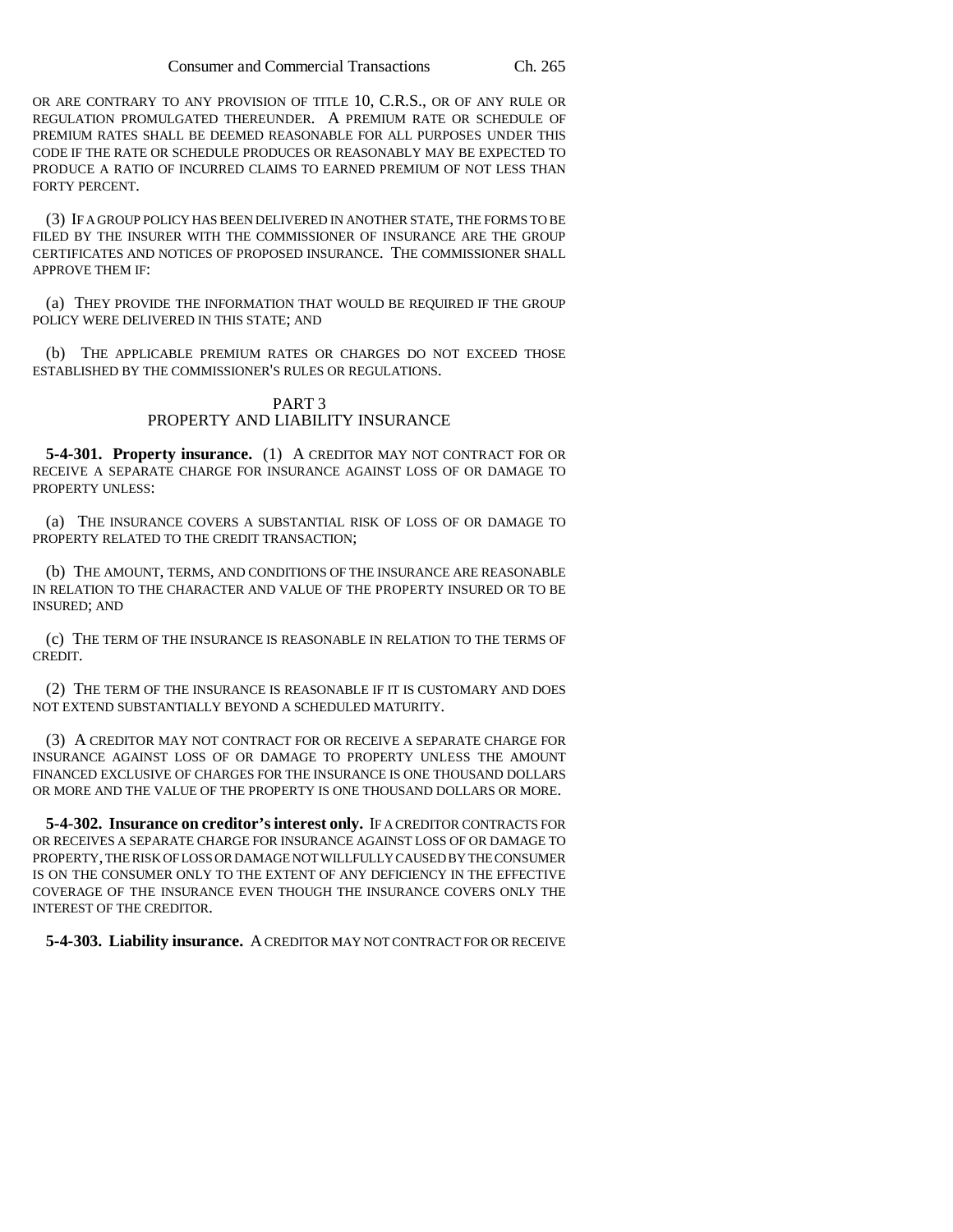A SEPARATE CHARGE FOR INSURANCE AGAINST LIABILITY UNLESS THE INSURANCE COVERS A SUBSTANTIAL RISK OF LIABILITY ARISING OUT OF THE OWNERSHIP OR USE OF PROPERTY RELATED TO THE CREDIT TRANSACTION.

**5-4-304. Cancellation by creditor.** THIS SECTION DOES NOT APPLY TO AN INSURANCE PREMIUM LOAN. A CREDITOR SHALL NOT REQUEST CANCELLATION OF A POLICY OF PROPERTY OR LIABILITY INSURANCE EXCEPT AFTER THE CONSUMER'S DEFAULT OR IN ACCORDANCE WITH A WRITTEN AUTHORIZATION BY THE CONSUMER, AND IN EITHER CASE THE CANCELLATION DOES NOT TAKE EFFECT UNTIL WRITTEN NOTICE IS DELIVERED TO THE CONSUMER OR MAILED TO THE CONSUMER AT HIS OR HER ADDRESS AS STATED BY THE CONSUMER. THE NOTICE SHALL STATE THAT THE POLICY MAY BE CANCELED ON A DATE NOT LESS THAN TEN DAYS AFTER THE NOTICE IS DELIVERED OR, IF THE NOTICE IS MAILED, NOT LESS THAN THIRTEEN DAYS AFTER IT IS MAILED.

### **ARTICLE 5 Remedies and Penalties**

### PART 1 LIMITATIONS ON CREDITORS' REMEDIES

**5-5-101. Short title.** THIS ARTICLE SHALL BE KNOWN AND MAY BE CITED AS THE "UNIFORM CONSUMER CREDIT CODE - REMEDIES AND PENALTIES".

**5-5-102. Scope.** THIS PART 1 APPLIES TO ACTIONS OR OTHER PROCEEDINGS TO ENFORCE RIGHTS ARISING FROM CONSUMER CREDIT TRANSACTIONS.

**5-5-103. Restrictions on deficiency judgments in consumer credit sales.** (1) THIS SECTION APPLIES TO A CONSUMER CREDIT SALE OF GOODS OR SERVICES. A CONSUMER IS NOT LIABLE FOR A DEFICIENCY UNLESS THE CREDITOR HAS DISPOSED OF THE GOODS IN ACCORDANCE WITH THE PROVISIONS ON THE DISPOSITION OF COLLATERAL OF THE "UNIFORM COMMERCIAL CODE" CONTAINED IN PART 5 OF ARTICLE 9 OF TITLE 4, C.R.S.

(2) IF THE CREDITOR REPOSSESSES, WITH OR WITHOUT THE AID OF JUDICIAL PROCESS, OR VOLUNTARILY ACCEPTS SURRENDER OF GOODS THAT WERE THE SUBJECT OF THE SALE AND IN WHICH THE CREDITOR HAS A SECURITY INTEREST, THE PARTIES OBLIGATED ARE NOT PERSONALLY LIABLE TO THE CREDITOR FOR THE UNPAID BALANCE OF THE DEBT ARISING FROM THE SALE OF A COMMERCIAL UNIT OF GOODS OF WHICH THE CASH SALE PRICE WAS THREE THOUSAND DOLLARS OR LESS, AND THE CREDITOR'S DUTY TO DISPOSE OF THE COLLATERAL IS GOVERNED BY THE PROVISIONS ON THE DISPOSITION OF COLLATERAL OF THE "UNIFORM COMMERCIAL CODE" CONTAINED IN PART 5 OF ARTICLE 9 OF TITLE 4, C.R.S.

(3) IF THE CREDITOR REPOSSESSES, WITH OR WITHOUT THE AID OF JUDICIAL PROCESS, OR VOLUNTARILY ACCEPTS SURRENDER OF GOODS THAT WERE NOT THE SUBJECT OF THE SALE BUT IN WHICH THE CREDITOR HAS A SECURITY INTEREST TO SECURE A DEBT ARISING FROM A SALE OF GOODS OR SERVICES OR A COMBINED SALE OF GOODS AND SERVICES AND THE CASH PRICE OF THE SALE WAS TWO THOUSAND ONE HUNDRED DOLLARS OR LESS, THE PARTIES OBLIGATED ARE NOT PERSONALLY LIABLE TO THE CREDITOR FOR THE UNPAID BALANCE OF THE DEBT ARISING FROM THE SALE,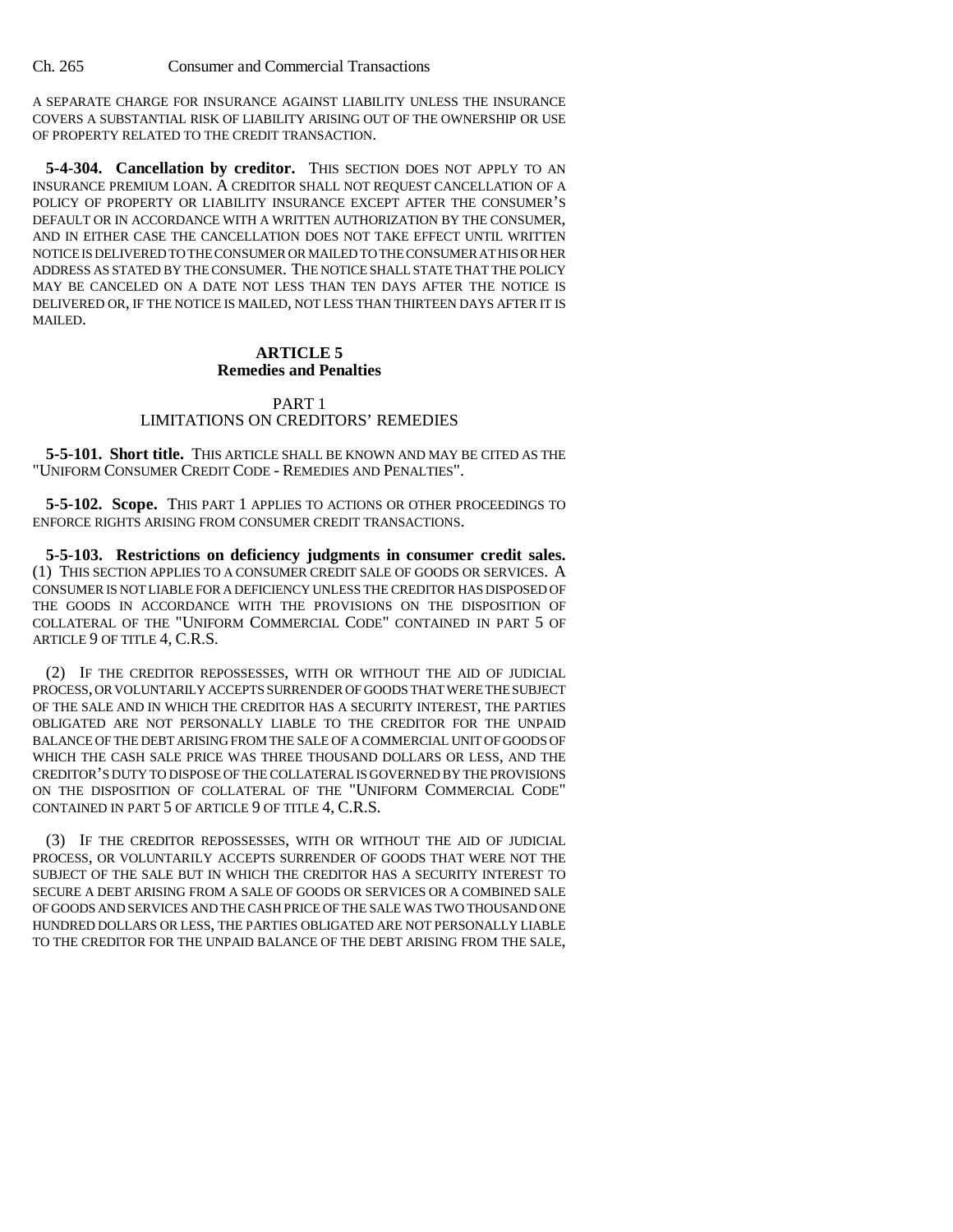AND THE CREDITOR'S DUTY TO DISPOSE OF THE COLLATERAL IS GOVERNED BY THE PROVISIONS ON DISPOSITION OF COLLATERAL OF THE "UNIFORM COMMERCIAL CODE" CONTAINED IN PART 5 OF ARTICLE 9 OF TITLE 4, C.R.S.

(4) FOR THE PURPOSE OF DETERMINING THE UNPAID BALANCE OF CONSOLIDATED DEBTS OR DEBTS PURSUANT TO REVOLVING CREDIT ACCOUNTS, THE ALLOCATION OF PAYMENTS TO A DEBT SHALL BE DETERMINED IN THE SAME MANNER AS PROVIDED FOR DETERMINING THE AMOUNT OF DEBTS SECURED BY VARIOUS SECURITY INTERESTS UNDER SECTIONS 5-3-202 AND 5-3-203.

(5) THE CONSUMER MAY BE LIABLE IN DAMAGES TO THE CREDITOR IF THE CONSUMER HAS MISUSED, ABUSED, OR WRONGFULLY DAMAGED THE COLLATERAL OR IF, AFTER DEFAULT AND DEMAND IN WRITING, THE CONSUMER HAS WRONGFULLY FAILED TO MAKE THE COLLATERAL AVAILABLE TO THE CREDITOR. NOTHING IN THIS SECTION SHALL LIMIT OR RESTRICT THE REMEDIES OF THE HOLDERS OF A SECURITY INTEREST FOR DAMAGE TO THE COLLATERAL BECAUSE OF CONVERSION, DESTRUCTION, OR OTHER WRONGFUL ACTS.

(6) IF THE CREDITOR ELECTS TO BRING AN ACTION AGAINST THE CONSUMER FOR A DEBT ARISING FROM A CONSUMER CREDIT SALE OF GOODS OR SERVICES, WHEN UNDER THIS SECTION THE CREDITOR WOULD NOT BE ENTITLED TO A DEFICIENCY JUDGMENT IF THE CREDITOR TOOK POSSESSION OF THE COLLATERAL, AND OBTAINS JUDGMENT:

(a) THE CREDITOR MAY NOT TAKE POSSESSION OF THE COLLATERAL; AND

(b) THE COLLATERAL IS NOT SUBJECT TO LEVY OR SALE ON EXECUTION OR SIMILAR PROCEEDINGS PURSUANT TO THE JUDGMENT.

**5-5-104. Insecurity and impaired collateral.** (1) IF A CREDITOR TAKES POSSESSION OF ANY COLLATERAL BECAUSE THE CREDITOR DEEMS HIMSELF OR HERSELF INSECURE OR BECAUSE THE CREDITOR FEELS HIS OR HER COLLATERAL IS IMPAIRED, AND THE CREDITOR FAILS TO PROVE THAT, AT THE TIME POSSESSION WAS TAKEN, THE CREDITOR, IN GOOD FAITH, HAD REASONABLE CAUSE TO BELIEVE THAT HE OR SHE WAS INSECURE OR THAT HIS OR HER COLLATERAL WAS IMPAIRED:

(a) THE CREDITOR SHALL BE LIABLE TO THE CONSUMER FOR COURT COSTS AND ATTORNEY FEES AS DETERMINED BY THE COURT; AND

(b) THE CONSUMER SHALL NOT BE LIABLE FOR ANY FINANCE CHARGE INCURRED DURING THE PERIOD THE CONSUMER IS WITHOUT USE OF THE COLLATERAL.

**5-5-105. No garnishment before judgment.** PRIOR TO ENTRY OF JUDGMENT IN AN ACTION AGAINST THE CONSUMER FOR DEBT ARISING FROM A CONSUMER CREDIT TRANSACTION, THE CREDITOR MAY NOT REPLEVIN GOODS, EXCEPT MOTOR VEHICLES, OF THE CONSUMER WITH THE USE OF FORCE FROM A DWELLING UPON AN EX PARTE ORDER OF COURT OR ATTACH UNPAID EARNINGS OF THE CONSUMER BY GARNISHMENT OR LIKE PROCEEDINGS.

**5-5-106. Limitation on garnishment.** (1) FOR THE PURPOSES OF THIS PART 1:

(a) "DISPOSABLE EARNINGS" MEANS THAT PART OF THE EARNINGS OF AN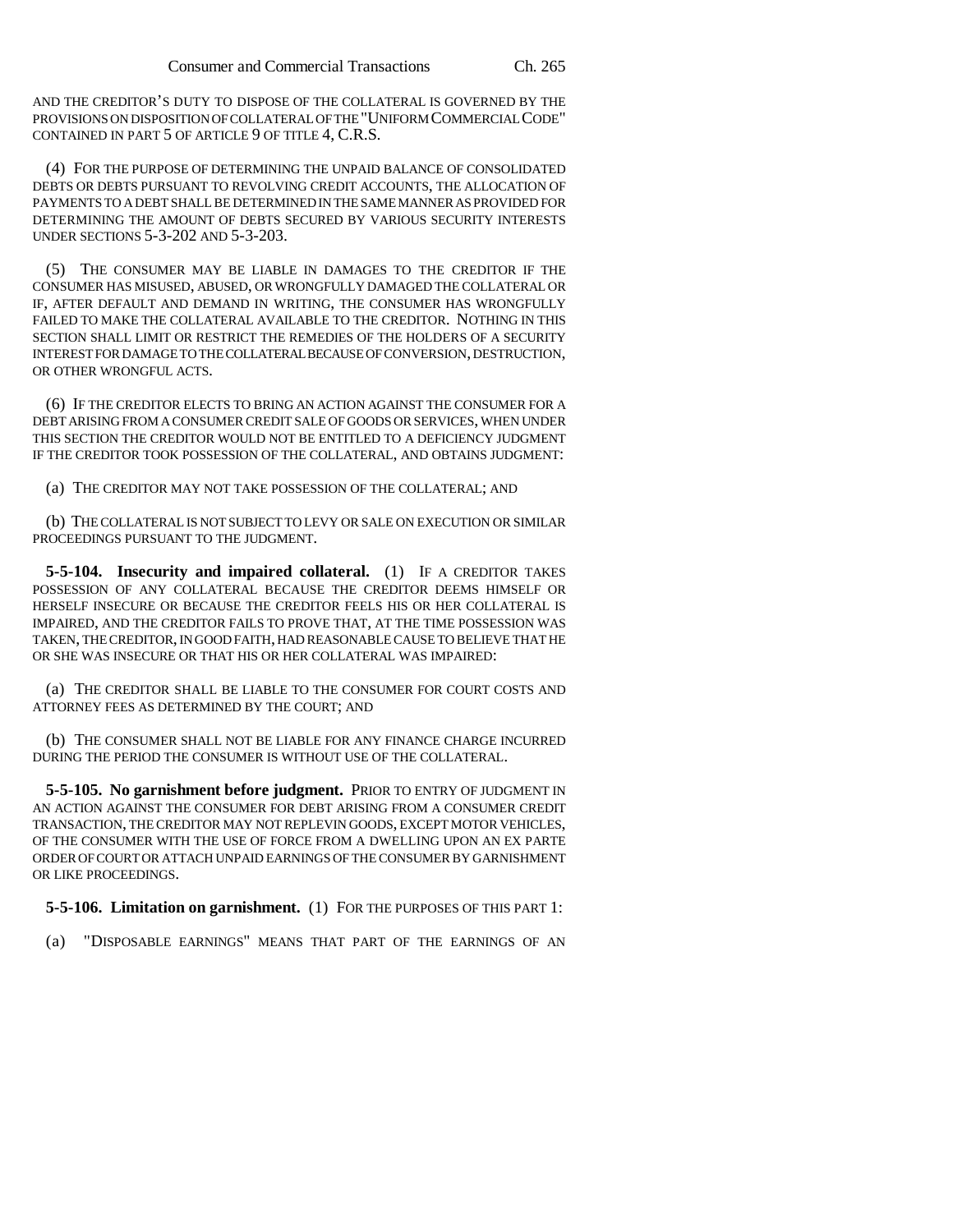INDIVIDUAL REMAINING AFTER THE DEDUCTION FROM THOSE EARNINGS OF AMOUNTS REQUIRED BY LAW TO BE WITHHELD.

(b) "GARNISHMENT" MEANS ANY LEGAL OR EQUITABLE PROCEDURE THROUGH WHICH THE EARNINGS OF AN INDIVIDUAL ARE REQUIRED TO BE WITHHELD FOR PAYMENT OF A DEBT.

(2) THE MAXIMUM PART OF THE AGGREGATE DISPOSABLE EARNINGS OF AN INDIVIDUAL FOR ANY WORK WEEK THAT IS SUBJECTED TO GARNISHMENT TO ENFORCE PAYMENT OF A JUDGMENT ARISING FROM A CONSUMER CREDIT TRANSACTION MAY NOT EXCEED THE LESSER OF:

(a) TWENTY-FIVE PERCENT OF THE INDIVIDUAL'S DISPOSABLE EARNINGS FOR THAT WEEK; OR

(b) THE AMOUNT BY WHICH THE INDIVIDUAL'S DISPOSABLE EARNINGS FOR THAT WEEK EXCEED THIRTY TIMES THE FEDERAL MINIMUM HOURLY WAGE PRESCRIBED BY SECTION 206 (a) (1) OF THE "FAIR LABOR STANDARDS ACT OF 1938", 29 U.S.C. SEC. 201 ET SEC., IN EFFECT AT THE TIME THE EARNINGS ARE PAYABLE.

(c) IN THE CASE OF EARNINGS FOR A PAY PERIOD OTHER THAN A WEEK, THE ADMINISTRATOR MAY PRESCRIBE BY RULE A MULTIPLE OF THE FEDERAL MINIMUM HOURLY WAGE EQUIVALENT IN EFFECT TO THAT SET FORTH IN PARAGRAPH (b) OF THIS SUBSECTION (2).

(3) NO COURT MAY MAKE, EXECUTE, OR ENFORCE AN ORDER OR PROCESS IN VIOLATION OF THIS SECTION.

(4) IT SHALL NOT BE NECESSARY FOR ANY INDIVIDUAL TO CLAIM THE EXEMPTIONS FOR THAT PORTION OF THE AGGREGATE DISPOSABLE EARNINGS THAT ARE NOT SUBJECT TO GARNISHMENT AS SET FORTH IN SUBSECTION (2) OF THIS SECTION, AND SUCH EXEMPTION FROM GARNISHMENT SHALL BE SELF-EXECUTING IN ANY GARNISHMENT PROCEDURE.

(5) THIS SECTION DOES NOT REPEAL, ALTER, OR AFFECT OTHER STATUTES OF THIS STATE PROHIBITING GARNISHMENTS OR PROVIDING FOR LARGER EXEMPTIONS FROM GARNISHMENTS THAN ARE ALLOWED UNDER THIS SECTION.

**5-5-107. No discharge from employment for garnishment.** NO EMPLOYER SHALL DISCHARGE AN EMPLOYEE FOR THE REASON THAT A CREDITOR OF THE EMPLOYEE HAS SUBJECTED OR ATTEMPTED TO SUBJECT UNPAID EARNINGS OF THE EMPLOYEE TO GARNISHMENT OR LIKE PROCEEDINGS DIRECTED TO THE EMPLOYER FOR THE PURPOSE OF PAYING A JUDGMENT ARISING FROM A CONSUMER CREDIT TRANSACTION.

**5-5-108. Extortionate extensions of credit.** (1) IF IT IS THE UNDERSTANDING OF THE CREDITOR AND THE CONSUMER AT THE TIME AN EXTENSION OF CREDIT IS MADE THAT DELAY IN MAKING REPAYMENT OR FAILURE TO MAKE REPAYMENT COULD RESULT IN THE USE OF VIOLENCE OR OTHER CRIMINAL MEANS TO CAUSE HARM TO THE PERSON, REPUTATION, OR PROPERTY OF ANY PERSON, THE REPAYMENT OF THE EXTENSION OF CREDIT IS UNENFORCEABLE THROUGH CIVIL JUDICIAL PROCESSES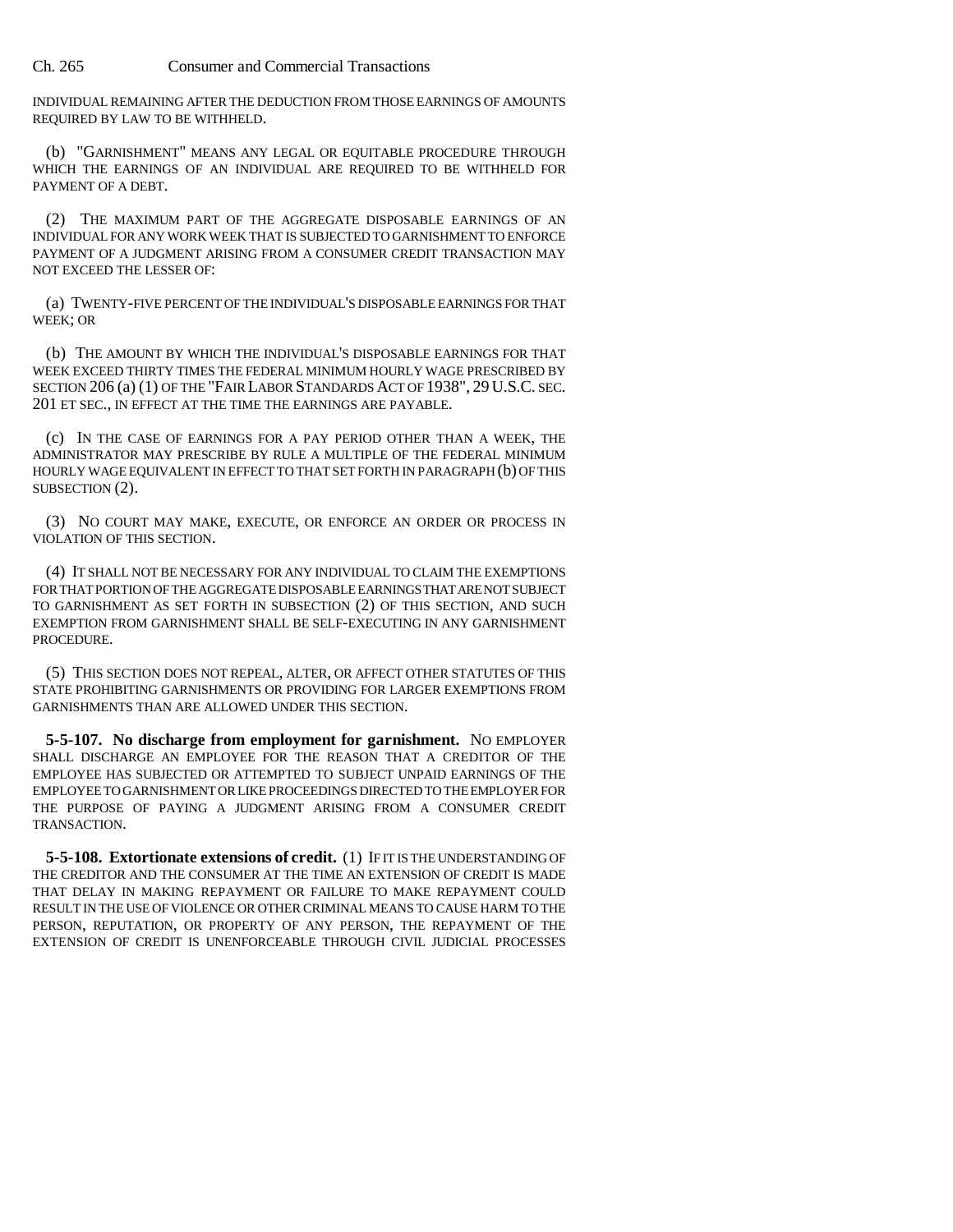AGAINST THE CONSUMER.

(2) IF IT IS SHOWN THAT AN EXTENSION OF CREDIT WAS MADE AT AN ANNUAL PERCENTAGE RATE EXCEEDING FORTY-FIVE PERCENT CALCULATED ACCORDING TO THE ACTUARIAL METHOD AND THAT THE CREDITOR THEN HAD A REPUTATION FOR THE USE OR THREAT OF USE OF VIOLENCE OR OTHER CRIMINAL MEANS TO CAUSE HARM TO THE PERSON, REPUTATION, OR PROPERTY OF ANY PERSON TO COLLECT EXTENSIONS OF CREDIT OR TO PUNISH THE NONPAYMENT THEREOF, THERE IS PRIMA FACIE EVIDENCE THAT THE EXTENSION OF CREDIT WAS UNENFORCEABLE UNDER SUBSECTION (1) OF THIS SECTION.

**5-5-109. Unconscionability - inducement by unconscionable conduct unconscionable debt collection.** (1) WITH RESPECT TO A TRANSACTION THAT IS, GIVES RISE TO, OR LEADS THE CONSUMER TO BELIEVE WILL GIVE RISE TO A CONSUMER CREDIT TRANSACTION, IF THE COURT AS A MATTER OF LAW FINDS:

(a) THE AGREEMENT OR TRANSACTION TO HAVE BEEN UNCONSCIONABLE AT THE TIME IT WAS MADE, OR TO HAVE BEEN INDUCED BY UNCONSCIONABLE CONDUCT, THE COURT MAY REFUSE TO ENFORCE THE AGREEMENT; OR

(b) ANY TERM OR PART OF THE AGREEMENT OR TRANSACTION TO HAVE BEEN UNCONSCIONABLE AT THE TIME IT WAS MADE, THE COURT MAY REFUSE TO ENFORCE THE AGREEMENT, ENFORCE THE REMAINDER OF THE AGREEMENT WITHOUT THE UNCONSCIONABLE TERM OR PART, OR SO LIMIT THE APPLICATION OF ANY UNCONSCIONABLE TERM OR PART AS TO AVOID ANY UNCONSCIONABLE RESULT.

(2) WITH RESPECT TO A CONSUMER CREDIT TRANSACTION, IF THE COURT AS A MATTER OF LAW FINDS THAT A PERSON HAS ENGAGED IN, IS ENGAGING IN, OR IS LIKELY TO ENGAGE IN UNCONSCIONABLE CONDUCT IN COLLECTING A DEBT ARISING FROM THAT TRANSACTION, THE COURT MAY GRANT AN INJUNCTION AND AWARD THE CONSUMER ANY ACTUAL DAMAGES THE CONSUMER HAS SUSTAINED.

(3) IF IT IS CLAIMED OR APPEARS TO THE COURT THAT THE AGREEMENT OR TRANSACTION OR ANY TERM OR PART THEREOF MAY BE UNCONSCIONABLE OR THAT A PERSON HAS ENGAGED IN, IS ENGAGING IN, OR IS LIKELY TO ENGAGE IN UNCONSCIONABLE CONDUCT IN COLLECTING A DEBT, THE PARTIES SHALL BE AFFORDED A REASONABLE OPPORTUNITY TO PRESENT EVIDENCE AS TO THE SETTING, PURPOSE, AND EFFECT OF THE AGREEMENT OR TRANSACTION OR TERM OR PART THEREOF OR OF THE CONDUCT TO AID THE COURT IN MAKING THE DETERMINATION.

(4) IN APPLYING SUBSECTION (2) OF THIS SECTION, CONSIDERATION SHALL BE GIVEN TO EACH OF THE FOLLOWING FACTORS, AMONG OTHERS, AS APPLICABLE:

(a) USING OR THREATENING TO USE FORCE OR VIOLENCE AGAINST THE CONSUMER OR MEMBERS OF THE CONSUMER'S FAMILY;

(b) COMMUNICATING WITH THE CONSUMER OR A MEMBER OF THE CONSUMER'S FAMILY AT FREQUENT INTERVALS OR AT UNUSUAL HOURS OR UNDER OTHER CIRCUMSTANCES SO THAT IT IS A REASONABLE INFERENCE THAT THE PRIMARY PURPOSE OF THE COMMUNICATION WAS TO HARASS THE CONSUMER;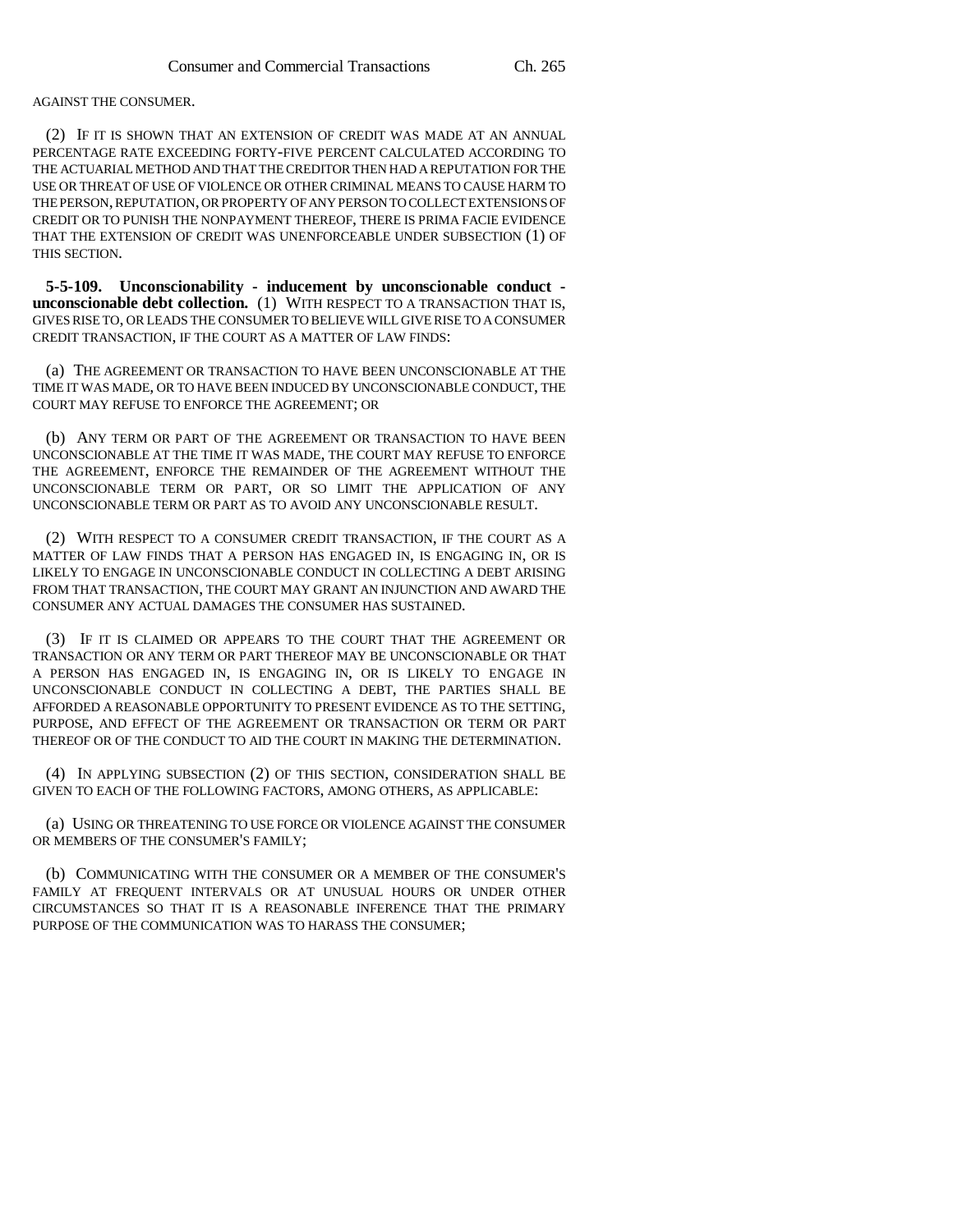(c) USING FRAUDULENT, DECEPTIVE, OR MISLEADING REPRESENTATIONS SUCH AS A COMMUNICATION THAT SIMULATES LEGAL PROCESS OR THAT GIVES THE APPEARANCE OF BEING AUTHORIZED, ISSUED, OR APPROVED BY A GOVERNMENT, GOVERNMENTAL AGENCY, OR ATTORNEY AT LAW WHEN IT IS NOT OR THREATENING OR ATTEMPTING TO ENFORCE A RIGHT WITH KNOWLEDGE OR REASON TO KNOW THAT THE RIGHT DOES NOT EXIST;

(d) CAUSING OR THREATENING TO CAUSE INJURY TO THE CONSUMER'S REPUTATION OR ECONOMIC STATUS BY:

(I) DISCLOSING INFORMATION AFFECTING THE CONSUMER'S REPUTATION FOR CREDIT WORTHINESS WITH KNOWLEDGE OR REASON TO KNOW THAT THE INFORMATION IS FALSE;

(II) COMMUNICATING WITH THE CONSUMER'S EMPLOYER BEFORE OBTAINING A FINAL JUDGMENT AGAINST THE DEBTOR, EXCEPT, AS PERMITTED BY STATUTE, TO VERIFY THE CONSUMER'S EMPLOYMENT, TO ASCERTAIN THE CONSUMER'S WHEREABOUTS, OR TO REQUEST THAT THE CONSUMER CONTACT THE CREDITOR;

(III) DISCLOSING TO A PERSON, WITH KNOWLEDGE OR REASON TO KNOW THAT THE PERSON DOES NOT HAVE A LEGITIMATE BUSINESS NEED FOR THE INFORMATION, OR IN ANY WAY PROHIBITED BY STATUTE, INFORMATION AFFECTING THE CONSUMER'S CREDIT OR OTHER REPUTATION; OR

(IV) DISCLOSING INFORMATION CONCERNING THE EXISTENCE OF A DEBT KNOWN TO BE DISPUTED BY THE CONSUMER WITHOUT DISCLOSING THAT FACT;

(e) ENGAGING IN CONDUCT WITH KNOWLEDGE THAT LIKE CONDUCT HAS BEEN RESTRAINED OR ENJOINED BY A COURT IN A CIVIL ACTION BY THE ADMINISTRATOR AGAINST ANY PERSON PURSUANT TO THE PROVISIONS ON INJUNCTIONS AGAINST FRAUDULENT OR UNCONSCIONABLE AGREEMENTS OR CONDUCT CONTAINED IN SECTION 5-6-112.

(5) IF, IN AN ACTION IN WHICH UNCONSCIONABILITY IS CLAIMED, THE COURT FINDS UNCONSCIONABILITY PURSUANT TO SUBSECTION (1) OR (2) OF THIS SECTION, THE COURT MAY AWARD REASONABLE FEES TO THE ATTORNEY FOR THE CONSUMER. IF THE COURT DOES NOT FIND UNCONSCIONABILITY AND THE CONSUMER CLAIMING UNCONSCIONABILITY HAS BROUGHT OR MAINTAINED AN ACTION THE CONSUMER KNEW TO BE GROUNDLESS, THE COURT MAY AWARD REASONABLE FEES TO THE ATTORNEY FOR THE PARTY AGAINST WHOM THE CLAIM IS MADE. IN DETERMINING ATTORNEY FEES, THE AMOUNT OF THE RECOVERY ON BEHALF OF THE CONSUMER IS NOT CONTROLLING.

(6) THE REMEDIES OF THIS SECTION ARE IN ADDITION TO REMEDIES OTHERWISE AVAILABLE FOR THE SAME CONDUCT UNDER LAWS OTHER THAN THIS CODE, BUT DOUBLE RECOVERY OF ACTUAL DAMAGES MAY NOT BE HAD.

(7) FOR THE PURPOSE OF THIS SECTION, A CHARGE OR PRACTICE EXPRESSLY PERMITTED BY THIS CODE IS NOT IN ITSELF UNCONSCIONABLE.

**5-5-110. Notice of right to cure.** (1) WITH RESPECT TO A CONSUMER CREDIT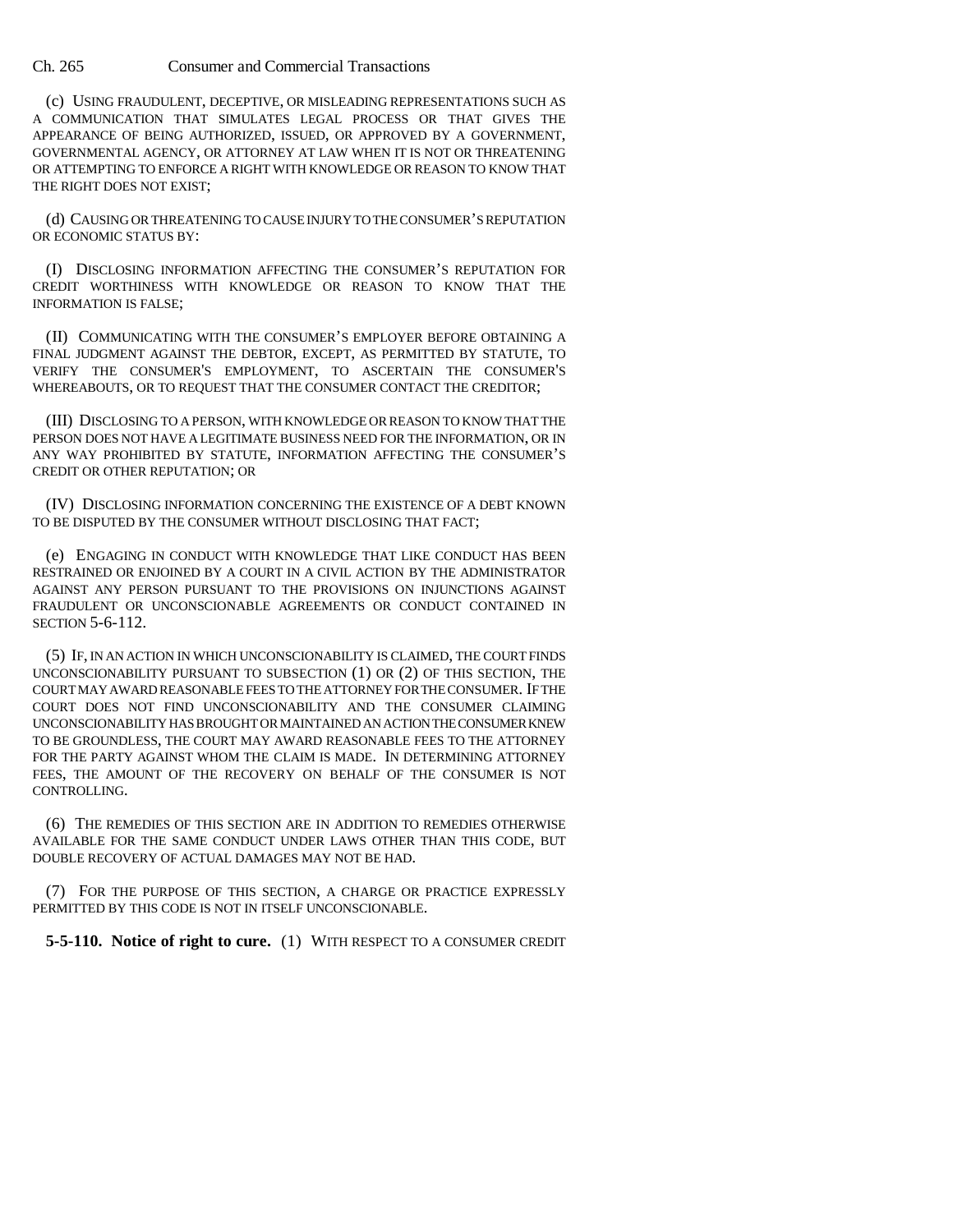TRANSACTION, AFTER A CONSUMER HAS BEEN IN DEFAULT FOR TEN DAYS FOR FAILURE TO MAKE A REQUIRED PAYMENT AND HAS NOT VOLUNTARILY SURRENDERED POSSESSION OF GOODS OR THE MOBILE HOME THAT ARE COLLATERAL, A CREDITOR MAY GIVE THE CONSUMER THE NOTICE DESCRIBED IN THIS SECTION. A CREDITOR GIVES NOTICE TO THE CONSUMER PURSUANT TO THIS SECTION WHEN THE CREDITOR DELIVERS THE NOTICE TO THE CONSUMER OR MAILS THE NOTICE TO THE CONSUMER AT THE CONSUMER'S RESIDENCE, AS DEFINED IN SECTION 5-1-201 (6).

(2) EXCEPT AS PROVIDED IN SUBSECTION (3) OF THIS SECTION, THE NOTICE SHALL BE IN WRITING AND CONSPICUOUSLY STATE: THE NAME, ADDRESS, AND TELEPHONE NUMBER OF THE CREDITOR TO WHICH PAYMENT IS TO BE MADE, A BRIEF IDENTIFICATION OF THE CREDIT TRANSACTION, THE RIGHT TO CURE THE DEFAULT, AND THE AMOUNT OF PAYMENT AND DATE BY WHICH PAYMENT MUST BE MADE TO CURE THE DEFAULT. A NOTICE IN SUBSTANTIALLY THE FOLLOWING FORM COMPLIES WITH THIS SUBSECTION (2):

(NAME, ADDRESS, AND TELEPHONE NUMBER OF CREDITOR) (ACCOUNT NUMBER, IF ANY) (BRIEF IDENTIFICATION OF CREDIT TRANSACTION) (DATE) IS THE LAST DATE FOR PAYMENT. (AMOUNT) IS THE AMOUNT NOW DUE.

YOU ARE LATE IN MAKING YOUR PAYMENT(S). IF YOU PAY THE AMOUNT NOW DUE (ABOVE) BY THE LAST DAY FOR PAYMENT (ABOVE), YOU MAY CONTINUE WITH THE CONTRACT AS THOUGH YOU WERE NOT LATE. IF YOU DO NOT PAY BY THIS DATE, WE MAY EXERCISE OUR RIGHTS UNDER THE LAW.

IF YOU ARE LATE AGAIN IN MAKING YOUR PAYMENTS, WE MAY EXERCISE OUR RIGHTS WITHOUT SENDING YOU ANOTHER NOTICE LIKE THIS ONE. IF YOU HAVE QUESTIONS, WRITE OR TELEPHONE THE CREDITOR PROMPTLY."

(3) IF THE CONSUMER CREDIT TRANSACTION IS A CONSUMER INSURANCE PREMIUM LOAN, THE NOTICE SHALL CONFORM TO THE REQUIREMENTS OF SUBSECTION (2) OF THIS SECTION, AND A NOTICE IN SUBSTANTIALLY THE FORM SPECIFIED IN SUBSECTION (2) OF THIS SECTION SHALL BE DEEMED COMPLIANCE WITH THIS SUBSECTION (3) EXCEPT FOR THE FOLLOWING:

(a) IN LIEU OF A BRIEF IDENTIFICATION OF THE CREDIT TRANSACTION, THE NOTICE SHALL IDENTIFY THE TRANSACTION AS A CONSUMER INSURANCE PREMIUM LOAN AND SHALL IDENTIFY EACH POLICY OR CONTRACT THAT MAY BE CANCELED;

(b) IN LIEU OF THE STATEMENT IN THE FORM OF NOTICE SPECIFIED IN SUBSECTION (2) OF THIS SECTION THAT THE CREDITOR MAY EXERCISE ITS RIGHTS UNDER LAW, A STATEMENT SHALL BE INCLUDED THAT EACH POLICY OR CONTRACT IDENTIFIED IN THE NOTICE MAY BE CANCELED; AND

(c) THE LAST PARAGRAPH OF THE FORM OF NOTICE SPECIFIED IN SUBSECTION (2) OF THIS SECTION SHALL BE OMITTED.

(4) A NOTICE OF RIGHT TO CURE DELIVERED OR MAILED TO A COSIGNER PURSUANT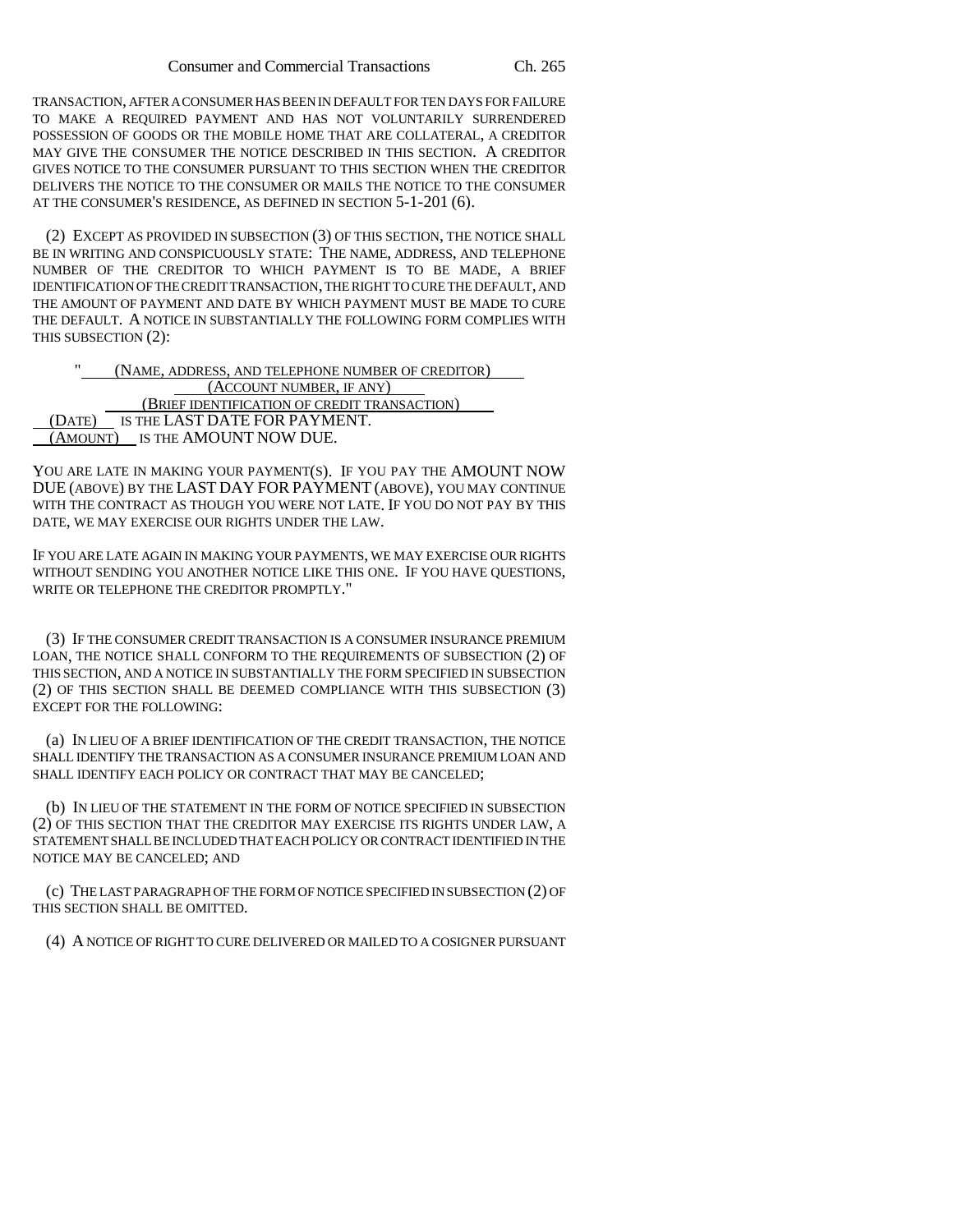TO THIS SECTION SHALL BE MODIFIED TO STATE THAT THE CONSUMER IS LATE IN MAKING HIS OR HER PAYMENT, INCLUDE THE CONSUMER'S NAME, AND THAT IF THE AMOUNT NOW DUE IS NOT PAID BY THE LAST DATE FOR PAYMENT, THE CREDITOR MAY EXERCISE ITS RIGHTS AGAINST THE CONSUMER, COSIGNER, OR BOTH.

**5-5-111. Cure of default.** (1) WITH RESPECT TO A CONSUMER CREDIT TRANSACTION, EXCEPT AS PROVIDED IN SUBSECTION (2) OF THIS SECTION, AFTER A DEFAULT CONSISTING ONLY OF THE CONSUMER'S FAILURE TO MAKE A REQUIRED PAYMENT, A CREDITOR, BECAUSE OF THAT DEFAULT, MAY NEITHER ACCELERATE MATURITY OF THE UNPAID BALANCE OF THE OBLIGATION NOR TAKE POSSESSION OF OR OTHERWISE ENFORCE A SECURITY INTEREST IN THE GOODS OR THE MOBILE HOME THAT ARE COLLATERAL UNTIL TWENTY DAYS AFTER GIVING THE CONSUMER A NOTICE OF RIGHT TO CURE DESCRIBED IN SECTION 5-5-110. UNTIL THE EXPIRATION OF THE MINIMUM APPLICABLE PERIOD AFTER THE NOTICE IS GIVEN, ALL DEFAULTS CONSISTING OF A FAILURE TO MAKE THE REQUIRED PAYMENT MAY BE CURED BY TENDERING TO THE CREDITOR THE AMOUNT OF ALL UNPAID SUMS DUE AT THE TIME OF THE TENDER, WITHOUT ACCELERATION, PLUS ANY UNPAID DELINQUENCY OR DEFERRAL CHARGES. CURE RESTORES THE CONSUMER TO HIS OR HER RIGHTS UNDER THE AGREEMENT AS THOUGH THE DEFAULTS HAD NOT OCCURRED.

(2) WITH RESPECT TO DEFAULTS ON THE SAME OBLIGATION, OTHER THAN DEFAULTS ON AN OBLIGATION SECURED BY A MOBILE HOME, AFTER A CREDITOR HAS ONCE GIVEN THE CONSUMER A NOTICE OF RIGHT TO CURE DESCRIBED IN SECTION 5-5-110, THIS SECTION GIVES NO RIGHT TO CURE AND IMPOSES NO LIMITATION ON THE CREDITOR'S RIGHT TO PROCEED AGAINST THE CONSUMER OR GOODS THAT ARE COLLATERAL WITH RESPECT TO ANY SUBSEQUENT DEFAULT THAT OCCURS WITHIN TWELVE MONTHS OF SUCH NOTICE. WITH RESPECT TO DEFAULTS ON THE SAME OBLIGATION THAT IS SECURED BY A MOBILE HOME, THIS SECTION GIVES NO RIGHT TO CURE AND IMPOSES NO LIMITATION ON THE CREDITOR'S RIGHT TO PROCEED AGAINST THE CONSUMER OR GOODS THAT ARE COLLATERAL WITH RESPECT TO ANY THIRD DEFAULT THAT OCCURS WITHIN TWELVE MONTHS OF SUCH NOTICE. FOR THE PURPOSE OF THIS SECTION, IN CONNECTION WITH REVOLVING CREDIT ACCOUNTS, THE OBLIGATION IS THE CONSUMER'S ACCOUNT, AND THERE IS NO RIGHT TO CURE AND NO LIMITATION ON THE CREDITOR'S RIGHTS WITH RESPECT TO ANY DEFAULT THAT OCCURS WITHIN TWELVE MONTHS AFTER AN EARLIER DEFAULT AS TO WHICH A CREDITOR HAS GIVEN THE CONSUMER NOTICE OF RIGHT TO CURE.

(3) UNLESS A CREDITOR HAS PROVIDED THE COSIGNOR ON A CONSUMER CREDIT TRANSACTION WITH A NOTICE OF RIGHT TO CURE THAT COMPLIES WITH SECTION 5-5-110 AND THIS SECTION, IN ADDITION TO THE NOTICE OF RIGHT TO CURE PROVIDED TO THE CONSUMER, THE CREDITOR MAY NEITHER ACCELERATE MATURITY OF THE UNPAID BALANCE OF THE OBLIGATION AS TO THE COSIGNOR NOR REPORT THAT AMOUNT ON THE COSIGNOR'S CONSUMER REPORT WITH A CONSUMER REPORTING AGENCY AS DEFINED IN SECTION 12-14.3-102, C.R.S., AND 15 U.S.C. SEC. 1681a.

(4) THIS SECTION AND THE PROVISIONS ON WAIVER, AGREEMENTS TO FOREGO RIGHTS, AND SETTLEMENT OF CLAIMS DO NOT PROHIBIT A CONSUMER FROM VOLUNTARILY SURRENDERING POSSESSION OF GOODS THAT ARE COLLATERAL AND THE CREDITOR FROM THEREAFTER ENFORCING ITS SECURITY INTEREST IN THE GOODS AT ANY TIME AFTER DEFAULT.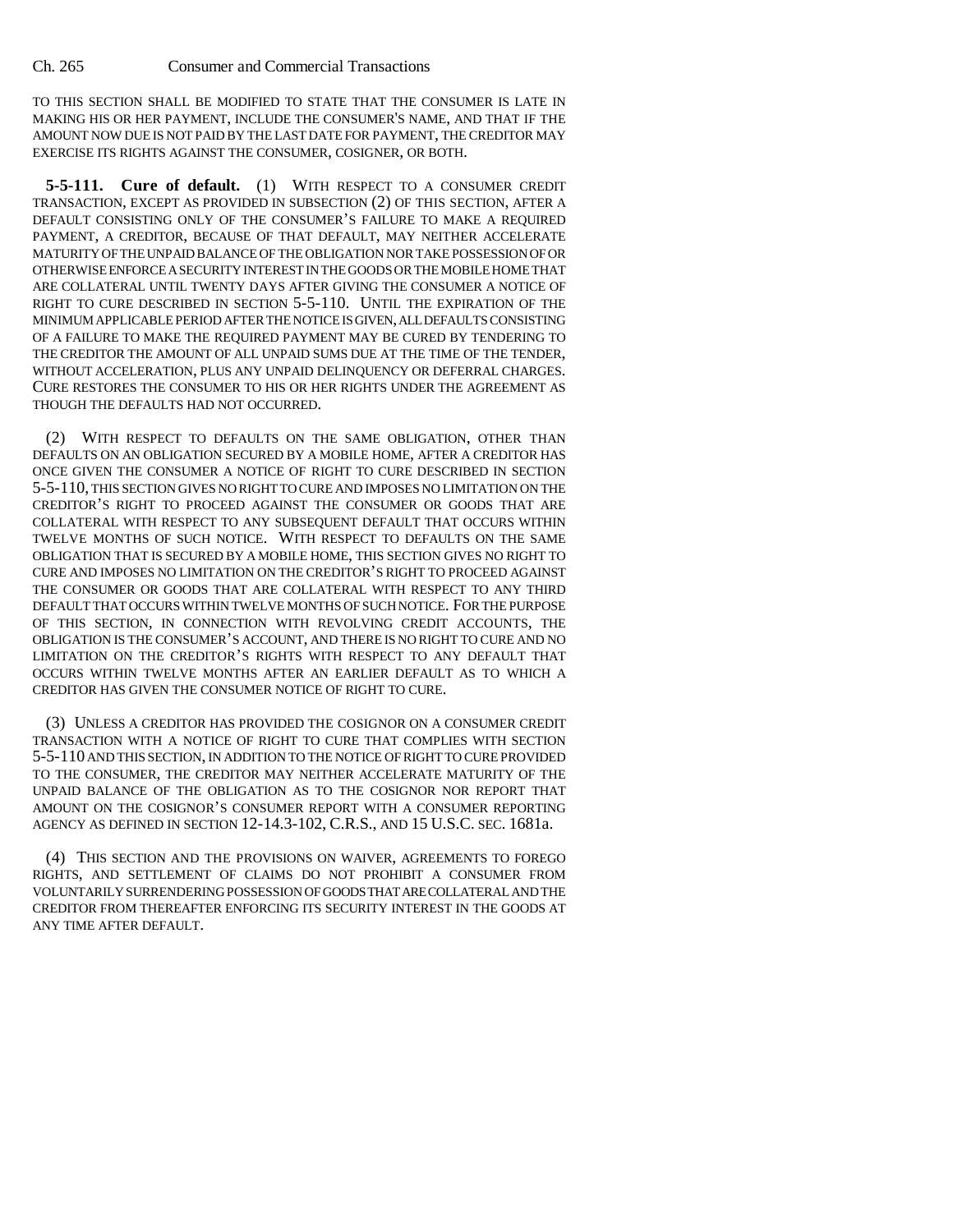(5) THIS SECTION SHALL NOT APPLY TO CONSUMER CREDIT TRANSACTIONS THAT ARE PAYABLE IN FOUR OR FEWER INSTALLMENTS.

**5-5-112. Attorney fees.** (1) WITH RESPECT TO A CONSUMER CREDIT TRANSACTION, THE AGREEMENT MAY PROVIDE FOR THE PAYMENT BY THE CONSUMER OF REASONABLE ATTORNEY FEES NOT IN EXCESS OF FIFTEEN PERCENT OF THE UNPAID DEBT AFTER DEFAULT AND REFERRAL TO AN ATTORNEY NOT A SALARIED EMPLOYEE OF THE CREDITOR OR SUCH ADDITIONAL FEE AS MAY BE DIRECTED BY THE COURT. A PROVISION IN VIOLATION OF THIS SECTION IS UNENFORCEABLE.

(2) THIS SECTION DOES NOT AUTHORIZE THE IMPOSITION OF ATTORNEY FEES FOR PREPARATION OF A NOTICE OF RIGHT TO CURE IF THE CONSUMER CURES THE DEFAULT PURSUANT TO SECTIONS 5-5-110 AND 5-5-111.

## PART 2 CONSUMERS' REMEDIES

**5-5-201. Effect of violations on rights of parties.** (1) IF A CREDITOR HAS VIOLATED THE PROVISIONS OF THIS CODE APPLYING TO LIMITATIONS ON THE SCHEDULE OF PAYMENTS OR LOAN TERM FOR SUPERVISED LOANS CONTAINED IN SECTION 5-2-308 OR AUTHORITY TO MAKE SUPERVISED LOANS CONTAINED IN SECTION 5-2-301, THE CONSUMER IS NOT OBLIGATED TO PAY THE FINANCE CHARGE AND HAS A RIGHT TO RECOVER FROM THE PERSON VIOLATING THIS CODE OR FROM AN ASSIGNEE OF THAT PERSON'S RIGHTS WHO UNDERTAKES DIRECT COLLECTION OF PAYMENTS OR ENFORCEMENT OF RIGHTS ARISING FROM THE DEBT A PENALTY IN AN AMOUNT DETERMINED BY THE COURT NOT IN EXCESS OF THREE TIMES THE AMOUNT OF THE FINANCE CHARGE. WITH RESPECT TO VIOLATIONS ARISING FROM CONSUMER CREDIT TRANSACTIONS MADE PURSUANT TO REVOLVING CREDIT ACCOUNTS, NO ACTION PURSUANT TO THIS SUBSECTION (1) MAY BE BROUGHT MORE THAN TWO YEARS AFTER THE VIOLATION OCCURRED. WITH RESPECT TO VIOLATIONS ARISING FROM OTHER CONSUMER CREDIT TRANSACTIONS, NO ACTION PURSUANT TO THIS SUBSECTION (1) MAY BE BROUGHT MORE THAN ONE YEAR AFTER THE DUE DATE OF THE LAST SCHEDULED PAYMENT OF THE AGREEMENT WITH RESPECT TO WHICH THE VIOLATION OCCURRED.

(2) A CONSUMER IS NOT OBLIGATED TO PAY A CHARGE IN EXCESS OF THAT ALLOWED BY THIS CODE, AND IF A CONSUMER HAS PAID AN EXCESS CHARGE HE OR SHE HAS A RIGHT TO A REFUND. A REFUND MAY BE MADE BY REDUCING THE CONSUMER'S OBLIGATION BY THE AMOUNT OF THE EXCESS CHARGE. IF THE CONSUMER HAS PAID AN AMOUNT IN EXCESS OF THE LAWFUL OBLIGATION UNDER THE AGREEMENT, THE CONSUMER MAY RECOVER THE EXCESS AMOUNT FROM THE PERSON WHO MADE THE EXCESS CHARGE OR FROM AN ASSIGNEE OF THAT PERSON'S RIGHTS WHO UNDERTAKES DIRECT COLLECTION OF PAYMENTS FROM OR ENFORCEMENT OF RIGHTS AGAINST CONSUMERS ARISING FROM THE DEBT.

(3) IF A CONSUMER IS ENTITLED TO A REFUND AND A PERSON LIABLE TO THE CONSUMER REFUSES TO MAKE A REFUND WITHIN A REASONABLE TIME AFTER DEMAND, THE CONSUMER MAY RECOVER FROM THAT PERSON A PENALTY IN AN AMOUNT DETERMINED BY A COURT NOT EXCEEDING THE GREATER OF EITHER THE AMOUNT OF THE FINANCE CHARGE OR TEN TIMES THE AMOUNT OF THE EXCESS CHARGE. IF THE CREDITOR HAS MADE AN EXCESS CHARGE IN DELIBERATE VIOLATION OF OR IN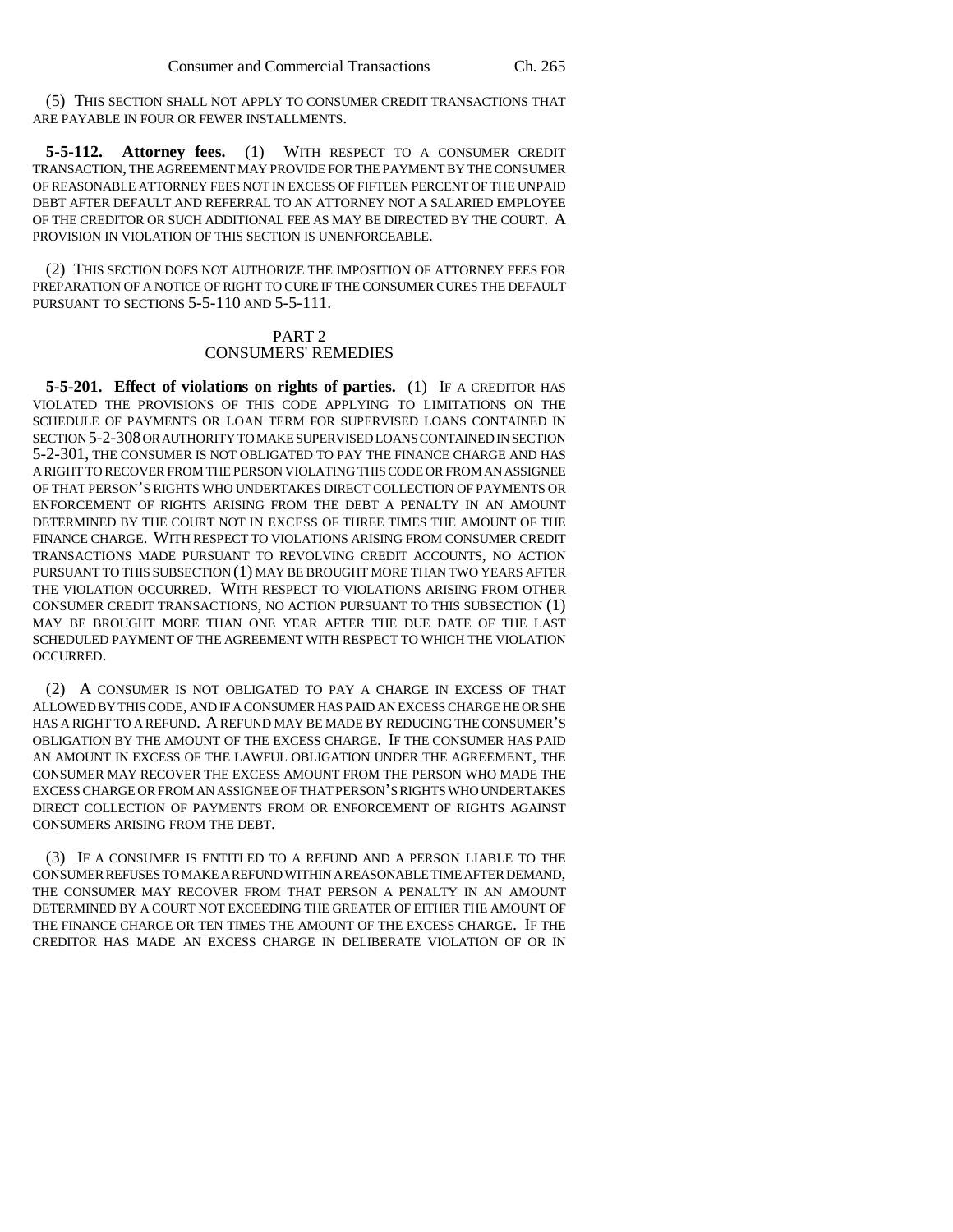RECKLESS DISREGARD FOR THIS CODE, THE PENALTY MAY BE RECOVERED EVEN THOUGH THE CREDITOR HAS REFUNDED THE EXCESS CHARGE. NO PENALTY PURSUANT TO THIS SUBSECTION (3) MAY BE RECOVERED IF A COURT HAS ORDERED A SIMILAR PENALTY ASSESSED AGAINST THE SAME PERSON IN A CIVIL ACTION BY THE ADMINISTRATOR DESCRIBED IN SECTION 5-6-114. WITH RESPECT TO EXCESS CHARGES ARISING FROM REVOLVING CREDIT ACCOUNTS, NO ACTION PURSUANT TO THIS SUBSECTION (3) MAY BE BROUGHT MORE THAN TWO YEARS AFTER THE TIME THE EXCESS CHARGE WAS MADE. WITH RESPECT TO EXCESS CHARGES ARISING FROM OTHER CONSUMER CREDIT TRANSACTIONS, NO ACTION PURSUANT TO THIS SUBSECTION (3) MAY BE BROUGHT MORE THAN ONE YEAR AFTER THE DUE DATE OF THE LAST SCHEDULED PAYMENT OF THE AGREEMENT PURSUANT TO WHICH THE CHARGE WAS MADE.

(4) EXCEPT AS OTHERWISE PROVIDED, NO VIOLATION OF THIS CODE IMPAIRS RIGHTS ON A DEBT.

(5) IF AN EMPLOYER DISCHARGES AN EMPLOYEE IN VIOLATION OF THE PROVISIONS PROHIBITING DISCHARGE CONTAINED IN SECTION 5-5-107, THE EMPLOYEE MAY WITHIN NINETY DAYS BRING A CIVIL ACTION FOR RECOVERY OF WAGES LOST AS A RESULT OF THE VIOLATION AND FOR AN ORDER REQUIRING THE REINSTATEMENT OF THE EMPLOYEE. DAMAGES RECOVERABLE SHALL NOT EXCEED LOST WAGES FOR SIX WEEKS.

(6) IF THE CREDITOR ESTABLISHES BY A PREPONDERANCE OF EVIDENCE THAT A VIOLATION IS UNINTENTIONAL OR THE RESULT OF A BONA FIDE ERROR, NOTWITHSTANDING THE MAINTENANCE OF PROCEDURES REASONABLY ADOPTED TO AVOID THE ERROR, NO LIABILITY IS IMPOSED UNDER SUBSECTIONS (1) AND (3) OF THIS SECTION, AND THE VALIDITY OF THE TRANSACTION IS NOT AFFECTED.

(7) IN ANY CASE IN WHICH IT IS FOUND THAT A CREDITOR HAS VIOLATED THIS CODE, THE COURT MAY AWARD REASONABLE ATTORNEY FEES INCURRED BY THE CONSUMER.

(8) IF A CREDITOR REPEATEDLY FAILS TO PROVIDE A CONSUMER WITH A STATEMENT OF AN ANNUAL PERCENTAGE RATE OR FINANCE CHARGE AS AND TO THE EXTENT REQUIRED BY THE PROVISIONS ON DISCLOSURE CONTAINED IN SECTION 5-3-101 OF THIS CODE AND HAS RECEIVED WRITTEN NOTICE FROM THE ADMINISTRATOR OF SUCH REPEATED FAILURE, ANY SUCH SUBSEQUENT FAILURE BY THE CREDITOR SHALL RELIEVE ANY CONSUMER RECEIVING SUCH DEFECTIVE DISCLOSURE FROM ANY OBLIGATION TO PAY ANY FINANCE CHARGE IN CONNECTION WITH SUCH CONSUMER CREDIT TRANSACTION.

**5-5-202. Civil liability for violation of disclosure provisions.** (1) EXCEPT AS OTHERWISE PROVIDED IN THIS SECTION, A CREDITOR WHO, IN VIOLATION OF THE PROVISIONS ON DISCLOSURE CONTAINED IN SECTION 5-3-101, OTHER THAN THE PROVISIONS ON ADVERTISING, FAILS TO DISCLOSE INFORMATION TO A PERSON ENTITLED TO THE INFORMATION UNDER THIS CODE IS LIABLE TO THAT PERSON IN AN AMOUNT EQUAL TO THE SUM OF:

(a) TWICE THE AMOUNT OF THE FINANCE CHARGE IN CONNECTION WITH THE TRANSACTION, BUT THE LIABILITY PURSUANT TO THIS PARAGRAPH (a) SHALL BE NOT LESS THAN ONE HUNDRED DOLLARS NOR MORE THAN ONE THOUSAND DOLLARS; AND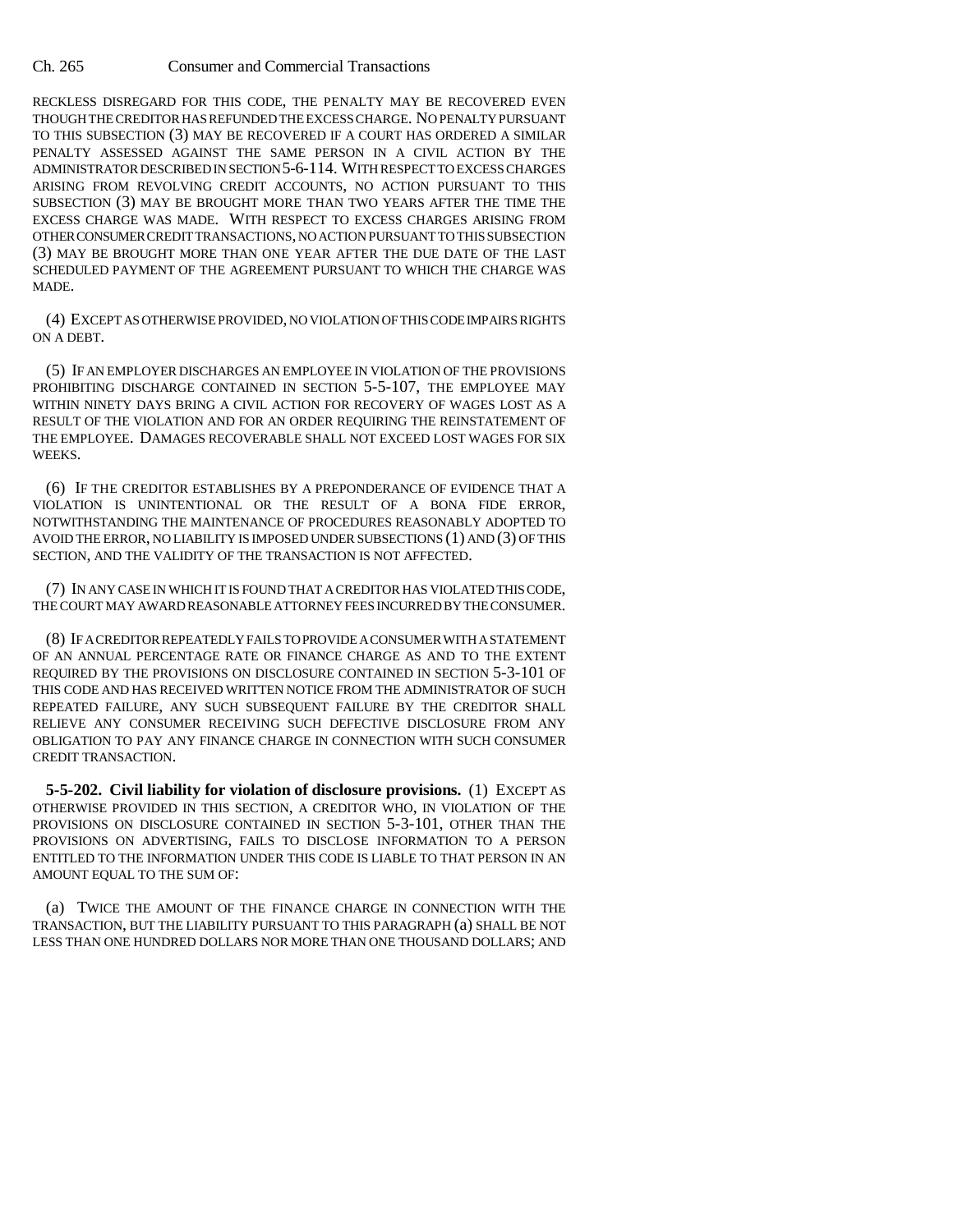(b) IN THE CASE OF A SUCCESSFUL ACTION TO ENFORCE THE LIABILITY UNDER PARAGRAPH (a) OF THIS SUBSECTION (1), THE COSTS OF THE ACTION TOGETHER WITH REASONABLE ATTORNEY FEES AS DETERMINED BY THE COURT.

(2) A CREDITOR HAS NO LIABILITY UNDER THIS SECTION IF, WITHIN SIXTY DAYS AFTER DISCOVERING AN ERROR AND PRIOR TO THE INSTITUTION OF AN ACTION UNDER THIS SECTION OR THE RECEIPT OF WRITTEN NOTICE OF THE ERROR, THE CREDITOR NOTIFIES THE PERSON CONCERNED OF THE ERROR AND MAKES WHATEVER ADJUSTMENTS IN THE APPROPRIATE ACCOUNT ARE NECESSARY TO ASSURE THAT THE PERSON WILL NOT BE REQUIRED TO PAY A FINANCE CHARGE IN EXCESS OF THE AMOUNT OR PERCENTAGE RATE ACTUALLY DISCLOSED.

(3) A CREDITOR MAY NOT BE HELD LIABLE IN ANY ACTION BROUGHT UNDER THIS SECTION FOR A VIOLATION OF THIS CODE IF THE CREDITOR SHOWS BY A PREPONDERANCE OF EVIDENCE THAT THE VIOLATION WAS NOT INTENTIONAL AND RESULTED FROM A BONA FIDE ERROR NOTWITHSTANDING THE MAINTENANCE OF PROCEDURES REASONABLY ADAPTED TO AVOID THE ERROR.

(4) ANY ACTION THAT MAY BE BROUGHT UNDER THIS SECTION AGAINST THE ORIGINAL CREDITOR IN ANY CREDIT TRANSACTION INVOLVING A SECURITY INTEREST IN LAND MAY BE MAINTAINED AGAINST ANY SUBSEQUENT ASSIGNEE OF THE ORIGINAL CREDITOR WHERE THE ASSIGNEE, ITS SUBSIDIARIES, OR AFFILIATES WERE IN A CONTINUING BUSINESS RELATIONSHIP WITH THE ORIGINAL CREDITOR EITHER AT THE TIME THE CREDIT WAS EXTENDED OR AT THE TIME OF THE ASSIGNMENT UNLESS THE ASSIGNMENT WAS INVOLUNTARY OR THE ASSIGNEE SHOWS BY A PREPONDERANCE OF EVIDENCE THAT IT DID NOT HAVE REASONABLE GROUNDS TO BELIEVE THAT THE ORIGINAL CREDITOR WAS ENGAGED IN VIOLATIONS OF THIS CODE AND THAT IT MAINTAINED PROCEDURES REASONABLY ADAPTED TO APPRISE IT OF THE EXISTENCE OF THE VIOLATIONS.

(5) NO ACTION PURSUANT TO THIS SECTION MAY BE BROUGHT MORE THAN ONE YEAR AFTER THE DATE OF THE OCCURRENCE OF THE VIOLATION.

(6) IN THIS SECTION, CREDITOR INCLUDES A PERSON WHO IN THE ORDINARY COURSE OF BUSINESS REGULARLY EXTENDS OR ARRANGES FOR THE EXTENSION OF CREDIT OR OFFERS TO ARRANGE FOR THE EXTENSION OF CREDIT.

(7) NO PROVISION OF THIS SECTION OR SECTION 5-5-201 IMPOSING ANY LIABILITY SHALL APPLY TO ANY ACT DONE OR OMITTED IN GOOD FAITH IN CONFORMITY WITH ANY RULE, REGULATION, INTERPRETATION, OR WRITTEN RESPONSE TO A PERSON PURSUANT TO A WRITTEN REQUEST ON BEHALF OF SUCH IDENTIFIED PERSON BY THE ADMINISTRATOR OR THE BOARD OF GOVERNORS OF THE FEDERAL RESERVE SYSTEM PURSUANT TO THE FEDERAL "TRUTH IN LENDING ACT" OR FEDERAL "CONSUMER LEASING ACT", NOTWITHSTANDING THAT, AFTER SUCH ACT OR OMISSION HAS OCCURRED, SUCH RULE, REGULATION, INTERPRETATION, OR WRITTEN RESPONSE IS AMENDED, RESCINDED, OR DETERMINED BY JUDICIAL OR OTHER AUTHORITY TO BE INVALID FOR ANY REASON.

(8) THE MULTIPLE FAILURE TO DISCLOSE TO ANY PERSON ANY INFORMATION REQUIRED UNDER THIS CODE TO BE DISCLOSED IN CONNECTION WITH A SINGLE ACCOUNT UNDER A REVOLVING CREDIT ACCOUNT, OTHER SINGLE CONSUMER CREDIT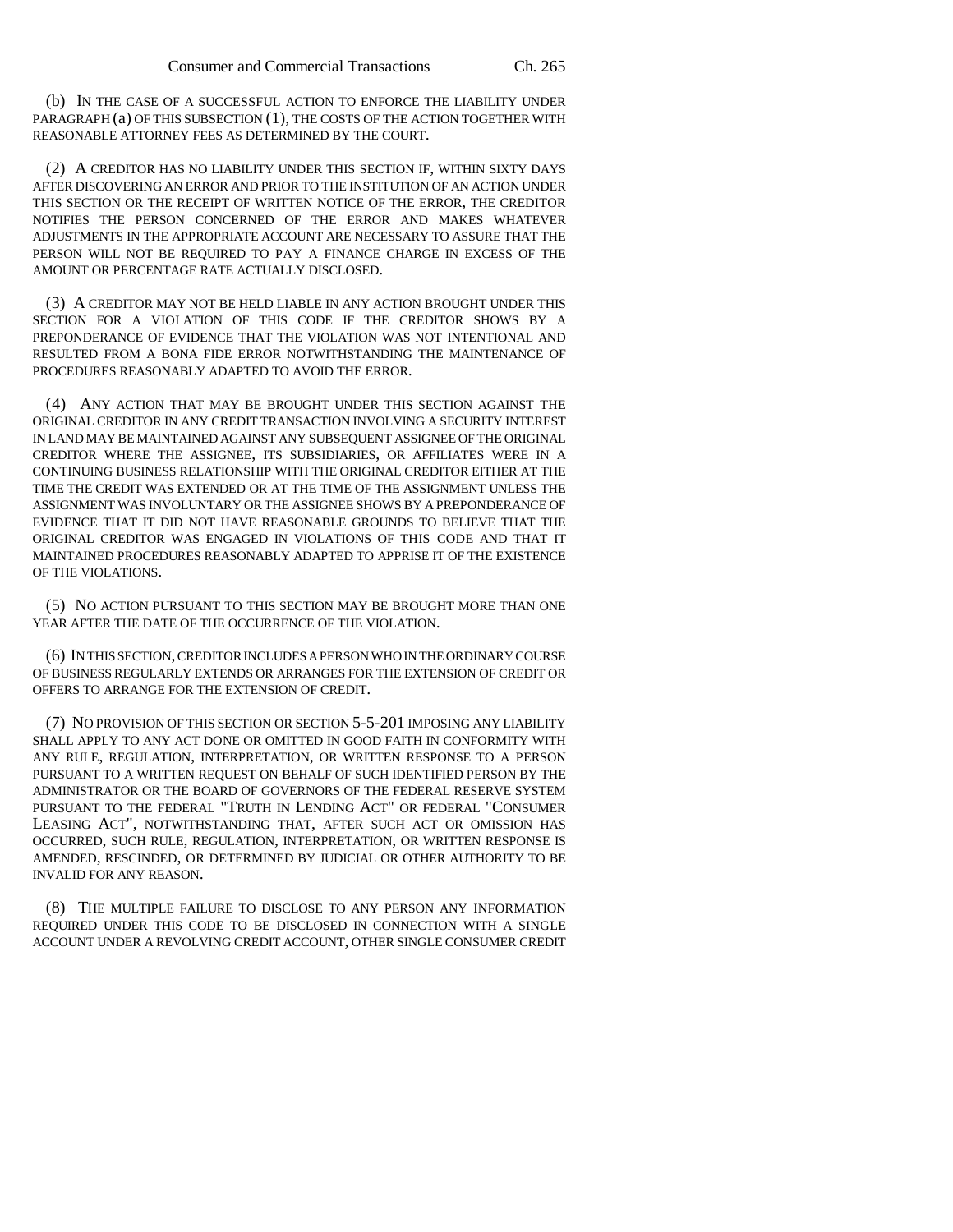SALE, CONSUMER LOAN, OR OTHER EXTENSION OF CONSUMER CREDIT SHALL ENTITLE THE PERSON TO A SINGLE RECOVERY UNDER THIS SECTION, BUT CONTINUED FAILURE TO DISCLOSE AFTER RECOVERY HAS BEEN GRANTED SHALL GIVE RISE TO RIGHTS TO ADDITIONAL RECOVERIES.

**5-5-203. Consumer's right to rescind certain transactions.** IN THE CASE OF A CONSUMER CREDIT TRANSACTION WITH RESPECT TO WHICH A SECURITY INTEREST IS RETAINED OR ACQUIRED IN ANY PROPERTY THAT IS USED AS THE PRINCIPAL DWELLING OF THE PERSON TO WHOM CREDIT IS EXTENDED, THE CONSUMER SHALL HAVE THE SAME RIGHT TO RESCIND THE TRANSACTION AS PROVIDED IN THE FEDERAL "TRUTH IN LENDING ACT" AND REGULATIONS THEREUNDER. IN ORDER TO COMPLY WITH THIS CODE, A CREDITOR SHALL COMPLY WITH THOSE PROVISIONS ON THE RIGHT OF RECISSION OF CERTAIN TRANSACTIONS.

**5-5-204. Interests in land.** FOR PURPOSES OF THE PROVISIONS ON CIVIL LIABILITY FOR VIOLATION OF THE DISCLOSURE PROVISIONS CONTAINED IN SECTION 5-5-202 AND ON A CONSUMER'S RIGHT TO RESCIND CERTAIN TRANSACTIONS CONTAINED IN SECTION 5-5-203, "CONSUMER CREDIT TRANSACTION" INCLUDES A TRANSACTION PRIMARILY SECURED BY AN INTEREST IN LAND WITHOUT REGARD TO THE RATE OF THE FINANCE CHARGE IF THE TRANSACTION IS OTHERWISE A CONSUMER CREDIT TRANSACTION.

**5-5-205. Refunds and penalties as set-off to obligation.** REFUNDS OR PENALTIES TO WHICH THE CONSUMER IS ENTITLED PURSUANT TO THIS PART 2 MAY BE SET OFF AGAINST THE CONSUMER OBLIGATION AND MAY BE RAISED AS A DEFENSE TO A SUIT ON THE OBLIGATION WITHOUT REGARD TO THE TIME LIMITATIONS PRESCRIBED BY SAID SECTIONS.

**5-5-206. Civil liability for discrimination.** IF A PERSON HAS FAILED TO COMPLY WITH SECTION 5-3-210, THE PERSON AGGRIEVED BY SUCH FAILURE TO COMPLY HAS A RIGHT TO RECOVER ACTUAL DAMAGES FROM SUCH PERSON BUT IN NO EVENT LESS THAN ONE HUNDRED DOLLARS FOR ACTUAL AND EXEMPLARY DAMAGES NOR MORE THAN ONE THOUSAND DOLLARS FOR ACTUAL AND EXEMPLARY DAMAGES. IN THE CASE OF A SUCCESSFUL ACTION TO ENFORCE SUCH RIGHT OF RECOVERY, THE AGGRIEVED PERSON SHALL RECOVER THE COSTS OF THE ACTION TOGETHER WITH REASONABLE ATTORNEY FEES AS DETERMINED BY THE COURT.

# PART 3 CRIMINAL PENALTIES

**5-5-301. Willful violations.** (1) A SUPERVISED LENDER WHO WILLFULLY MAKES CHARGES IN EXCESS OF THOSE PERMITTED BY THE PROVISIONS OF THIS CODE IS GUILTY OF A MISDEMEANOR AND, UPON CONVICTION THEREOF, SHALL BE PUNISHED BY A FINE OF NOT MORE THAN FIVE THOUSAND DOLLARS, OR BY IMPRISONMENT IN THE COUNTY JAIL FOR NOT MORE THAN ONE YEAR, OR BY BOTH SUCH FINE AND IMPRISONMENT.

(2) A PERSON, OTHER THAN A SUPERVISED FINANCIAL ORGANIZATION, WHO WILLFULLY ENGAGES IN THE BUSINESS OF MAKING SUPERVISED LOANS WITHOUT A LICENSE IN VIOLATION OF THE PROVISIONS OF THIS CODE APPLYING TO THE AUTHORITY TO MAKE SUPERVISED LOANS DESCRIBED IN SECTION 5-2-301 IS GUILTY OF A MISDEMEANOR AND, UPON CONVICTION THEREOF, SHALL BE PUNISHED BY A FINE OF NOT MORE THAN FIVE THOUSAND DOLLARS, OR BY IMPRISONMENT IN THE COUNTY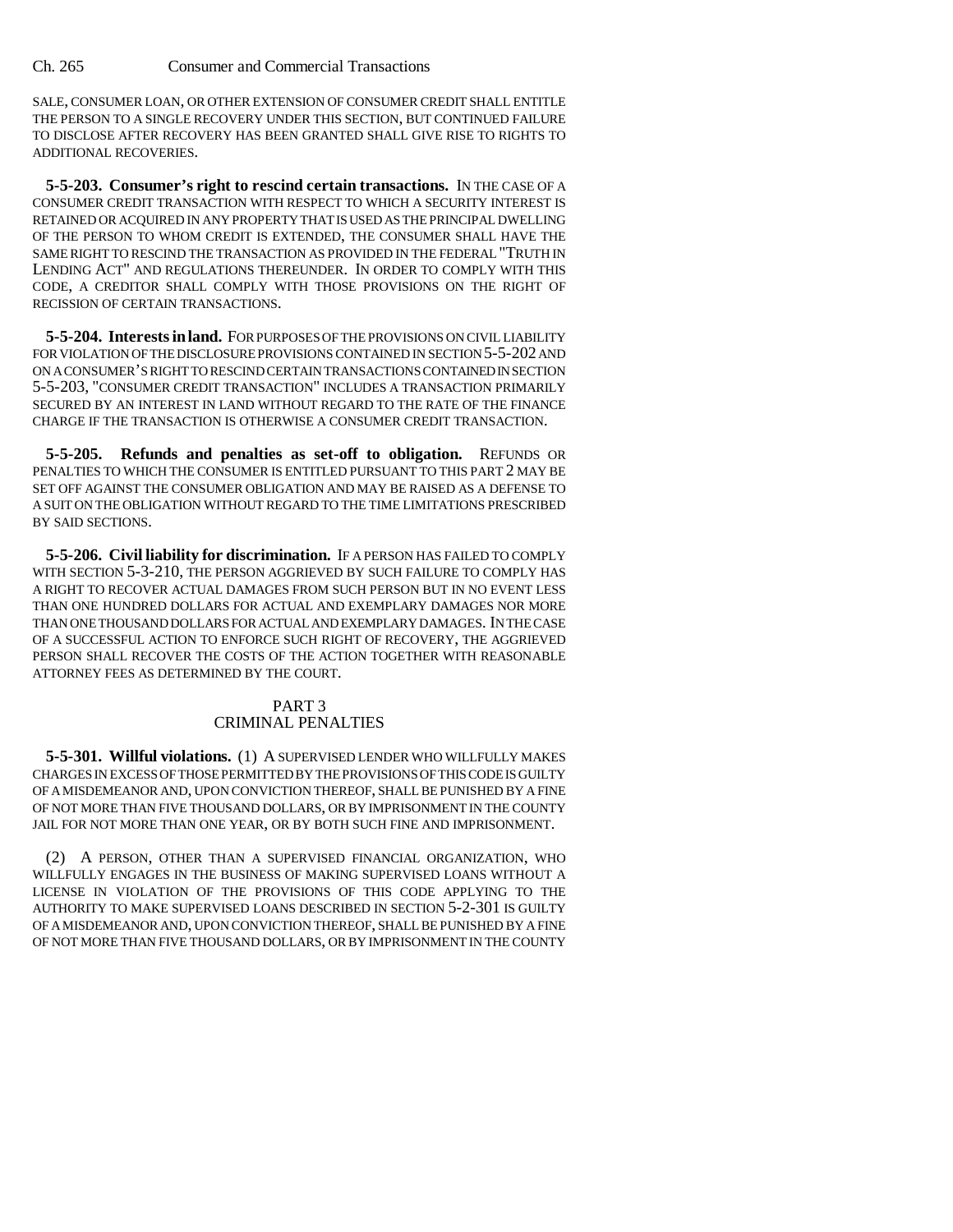JAIL FOR NOT MORE THAN ONE YEAR, OR BY BOTH SUCH FINE AND IMPRISONMENT.

(3) A PERSON WHO WILLFULLY ENGAGES IN THE BUSINESS OF MAKING CONSUMER CREDIT TRANSACTIONS OR OF TAKING ASSIGNMENTS OF RIGHTS AGAINST CONSUMERS ARISING THEREFROM AND UNDERTAKES DIRECT COLLECTION OF PAYMENTS OR ENFORCEMENT OF THESE RIGHTS WITHOUT COMPLYING WITH THE PROVISIONS OF THIS CODE CONCERNING NOTIFICATION CONTAINED IN SECTION 5-6-202 OR PAYMENT OF FEES CONTAINED IN SECTION 5-6-203 IS GUILTY OF A MISDEMEANOR AND, UPON CONVICTION THEREOF, SHALL BE PUNISHED BY A FINE OF NOT MORE THAN ONE THOUSAND DOLLARS.

(4) ANY PERSON WHO VIOLATES THE PROVISIONS OF THIS SECTION AND BY THE SAME ACT OR ACTS VIOLATES THE PROVISIONS OF SECTION 18-15-104 OR 18-15-107, C.R.S., OR BOTH, SHALL BE PROSECUTED FOR THE VIOLATION OF EITHER OR BOTH OF SAID SECTIONS AND NOT FOR A VIOLATION OF THIS SECTION.

**5-5-302. Disclosure violations.** (1) A PERSON IS GUILTY OF A MISDEMEANOR, AND UPON CONVICTION THEREOF, SHALL BE PUNISHED BY A FINE OF NOT MORE THAN FIVE THOUSAND DOLLARS, OR BY IMPRISONMENT IN THE COUNTY JAIL FOR NOT MORE THAN ONE YEAR, OR BY BOTH SUCH FINE AND IMPRISONMENT IF SUCH PERSON WILLFULLY AND KNOWINGLY:

(a) GIVES FALSE OR INACCURATE INFORMATION OR FAILS TO PROVIDE INFORMATION THAT SUCH PERSON IS REQUIRED TO DISCLOSE UNDER THE PROVISIONS OF THIS CODE ON DISCLOSURE AND ADVERTISING OR OF ANY RELATED RULE OF THE ADMINISTRATOR ADOPTED PURSUANT TO THIS CODE;

(b) USES ANY RATE TABLE OR CHART IN A MANNER WHICH CONSISTENTLY UNDERSTATES THE ANNUAL PERCENTAGE RATE DETERMINED ACCORDING TO THOSE PROVISIONS; OR

(c) OTHERWISE FAILS TO COMPLY WITH ANY REQUIREMENT OF THE PROVISIONS OF THIS CODE ON DISCLOSURE AND ADVERTISING OR OF ANY RELATED RULE OF THE ADMINISTRATOR ADOPTED PURSUANT TO THIS CODE.

#### **ARTICLE 6 Administration**

#### PART 1 POWERS AND FUNCTIONS OF ADMINISTRATOR

**5-6-101. Short title.** THIS ARTICLE SHALL BE KNOWN AND MAY BE CITED AS "UNIFORM CONSUMER CREDIT CODE - ADMINISTRATION".

**5-6-102. Applicability.** (1) THIS PART 1 APPLIES TO PERSONS WHO IN THIS STATE:

(a) MAKE OR SOLICIT CONSUMER CREDIT TRANSACTIONS; OR

(b) DIRECTLY COLLECT PAYMENTS FROM OR ENFORCE RIGHTS AGAINST CONSUMERS ARISING FROM SALES, LEASES, OR LOANS SPECIFIED IN PARAGRAPH (a) OF THIS SUBSECTION (1) WHEREVER THEY ARE MADE.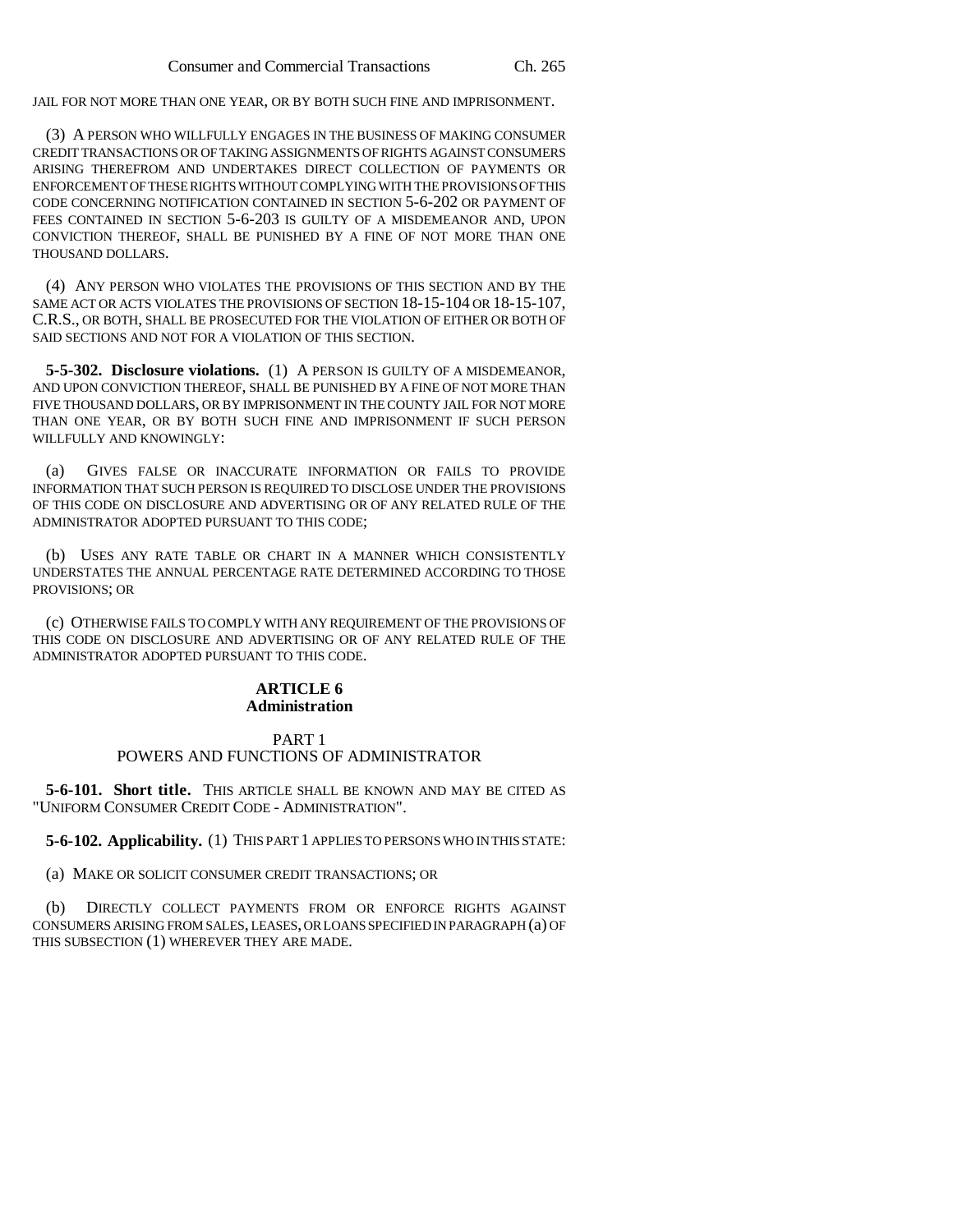**5-6-103. Definitions - "administrator".** "ADMINISTRATOR" MEANS THE ASSISTANT ATTORNEY GENERAL TO BE DESIGNATED BY THE ATTORNEY GENERAL. ANY DISTRICT ATTORNEY MAY, WITH THE CONSENT OF THE ADMINISTRATOR, EXERCISE THE POWERS AND PERFORM THE DUTIES OF THE ADMINISTRATOR AS PROVIDED IN SECTION  $5-6-104(1)(a)$  AND  $(1)(b)$  AND SECTIONS  $5-6-105$  TO  $5-6-116$ .

**5-6-104. Powers of administrator - harmony with federal regulations reliance on rules.** (1) IN ADDITION TO OTHER POWERS GRANTED BY THIS CODE, THE ADMINISTRATOR, WITHIN THE LIMITATIONS PROVIDED BY LAW, MAY:

(a) RECEIVE AND ACT ON COMPLAINTS, TAKE ACTION DESIGNED TO OBTAIN VOLUNTARY COMPLIANCE WITH THIS CODE, OR COMMENCE PROCEEDINGS ON HIS OR HER OWN INITIATIVE;

(b) COUNSEL PERSONS AND GROUPS ON THEIR RIGHTS AND DUTIES UNDER THIS CODE;

(c) ESTABLISH PROGRAMS FOR THE EDUCATION OF CONSUMERS WITH RESPECT TO CREDIT PRACTICES AND PROBLEMS;

(d) MAKE STUDIES APPROPRIATE TO EFFECTUATE THE PURPOSES AND POLICIES OF THIS CODE AND MAKE THE RESULTS AVAILABLE TO THE PUBLIC;

(e) WITH APPROVAL OF THE COUNCIL OF ADVISORS ON CONSUMER CREDIT SUBCOMMITTEE, ADOPT, AMEND, AND REPEAL SUBSTANTIVE RULES AND REGULATIONS TO CARRY OUT THE SPECIFIC PROVISIONS OF THIS CODE, BUT NOT WITH RESPECT TO UNCONSCIONABLE AGREEMENTS OR FRAUDULENT OR UNCONSCIONABLE CONDUCT, AND ADOPT, AMEND, AND REPEAL PROCEDURAL RULES TO CARRY OUT THE PROVISIONS OF THIS CODE;

(f) MAINTAIN OFFICES WITHIN THIS STATE;

(g) ENFORCE THE PROVISIONS OF ARTICLE 14.5 OF TITLE 12, C.R.S.; AND

(h) EMPLOY ADMINISTRATIVE LAW JUDGES FROM THE DIVISION OF ADMINISTRATIVE HEARINGS IN THE DEPARTMENT OF PERSONNEL TO CONDUCT HEARINGS ON ANY MATTER WITHIN THE ADMINISTRATOR'S JURISDICTION.

(2) THE ADMINISTRATOR MAY ADOPT RULES NOT INCONSISTENT WITH THE FEDERAL "TRUTH IN LENDING ACT" AND FEDERAL "CONSUMER LEASING ACT" TO ASSURE A MEANINGFUL DISCLOSURE OF CREDIT TERMS SO THAT A PROSPECTIVE CONSUMER WILL BE ABLE TO COMPARE MORE READILY THE VARIOUS CREDIT TERMS AVAILABLE TO HIM OR HER AND TO AVOID THE UNINFORMED USE OF CREDIT. SUCH RULES SHALL SUPERSEDE ANY PROVISIONS OF THIS CODE THAT ARE INCONSISTENT WITH THE FEDERAL "TRUTH IN LENDING ACT" AND FEDERAL "CONSUMER LEASING ACT", MAY CONTAIN CLASSIFICATIONS, DIFFERENTIATIONS, OR OTHER PROVISIONS, AND MAY PROVIDE FOR ADJUSTMENTS AND EXCEPTIONS FOR ANY CLASS OF TRANSACTIONS SUBJECT TO THIS CODE THAT, IN THE JUDGMENT OF THE ADMINISTRATOR, ARE NECESSARY OR PROPER TO EFFECTUATE THE PURPOSES OF, OR TO PREVENT CIRCUMVENTION OR EVASION OF, OR TO FACILITATE COMPLIANCE WITH, THE PROVISIONS OF THIS CODE RELATING TO DISCLOSURE OF CREDIT TERMS.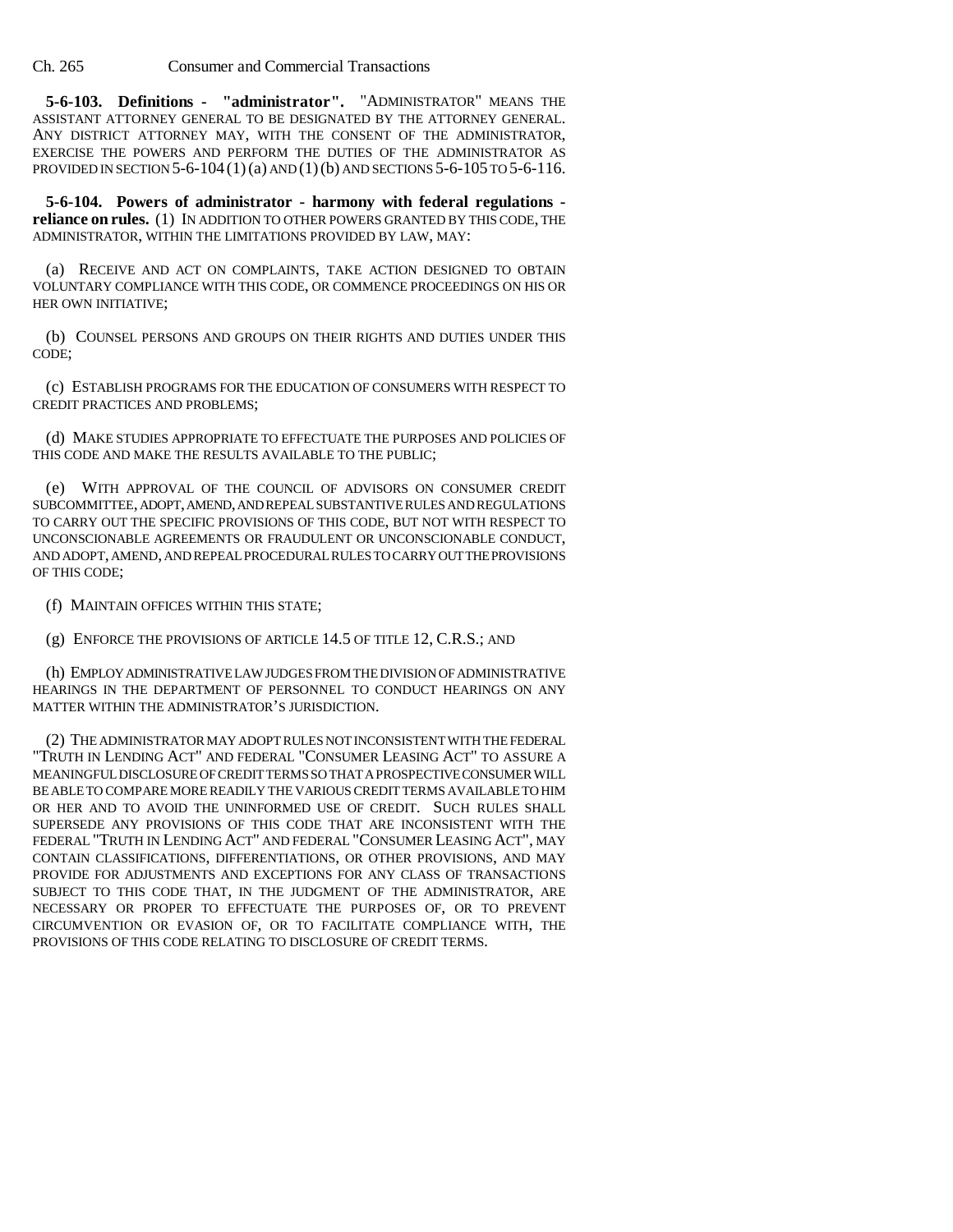(3) TO KEEP THE ADMINISTRATOR'S RULES IN HARMONY WITH THE FEDERAL "TRUTH IN LENDING ACT" AND THE FEDERAL "CONSUMER LEASING ACT" AND THE REGULATIONS PRESCRIBED FROM TIME TO TIME PURSUANT TO THAT ACT BY THE BOARD OF GOVERNORS OF THE FEDERAL RESERVE SYSTEM AND WITH THE RULES OF ADMINISTRATORS IN OTHER JURISDICTIONS THAT ENACT THE "UNIFORM CONSUMER CREDIT CODE", THE ADMINISTRATOR, SO FAR AS IS CONSISTENT WITH THE PURPOSES, POLICIES, AND PROVISIONS OF THIS CODE, SHALL:

(a) BEFORE ADOPTING, AMENDING, AND REPEALING RULES AND REGULATIONS, ADVISE AND CONSULT WITH ADMINISTRATORS IN OTHER JURISDICTIONS THAT ENACT THE "UNIFORM CONSUMER CREDIT CODE"; AND

(b) IN ADOPTING, AMENDING, AND REPEALING RULES AND REGULATIONS, TAKE INTO CONSIDERATION:

(I) THE REGULATIONS SO PRESCRIBED BY THE BOARD OF GOVERNORS OF THE FEDERAL RESERVE SYSTEM; AND

(II) THE RULES OF ADMINISTRATORS IN OTHER JURISDICTIONS THAT ENACT THE "UNIFORM CONSUMER CREDIT CODE".

(4) EXCEPT FOR A REFUND OF AN EXCESS CHARGE, NO LIABILITY IS IMPOSED UNDER THIS CODE FOR AN ACT DONE OR OMITTED IN GOOD FAITH IN CONFORMITY WITH A RULE, REGULATION, INTERPRETATION, OR WRITTEN RESPONSE TO A PERSON PURSUANT TO A WRITTEN REQUEST ON BEHALF OF SUCH IDENTIFIED PERSON BY THE ADMINISTRATOR, NOTWITHSTANDING THAT AFTER THE ACT OR OMISSION THE RULE, REGULATION, INTERPRETATION, OR WRITTEN RESPONSE MAY BE AMENDED OR REPEALED OR BE DETERMINED BY JUDICIAL OR OTHER AUTHORITY TO BE INVALID FOR ANY REASON.

**5-6-105. Administrative powers with respect to supervised financial organizations.** (1) WITH RESPECT TO SUPERVISED FINANCIAL ORGANIZATIONS, THE POWERS OF EXAMINATION AND INVESTIGATION DESCRIBED IN SECTIONS 5-2-305 AND 5-6-106 AND ADMINISTRATIVE ENFORCEMENT DESCRIBED IN SECTION 5-6-108 SHALL BE EXERCISED BY THE OFFICIAL OR AGENCY TO WHOSE SUPERVISION THE ORGANIZATION IS SUBJECT. ALL OTHER POWERS OF THE ADMINISTRATOR UNDER THIS CODE MAY BE EXERCISED BY THE ADMINISTRATOR WITH RESPECT TO A SUPERVISED FINANCIAL ORGANIZATION.

(2) IF THE ADMINISTRATOR RECEIVES A COMPLAINT OR OTHER INFORMATION CONCERNING NONCOMPLIANCE WITH THIS CODE BY A SUPERVISED FINANCIAL ORGANIZATION, THE ADMINISTRATOR SHALL INFORM THE OFFICIAL OR AGENCY HAVING SUPERVISORY AUTHORITY OVER THE ORGANIZATION CONCERNED. THE ADMINISTRATOR MAY REQUEST INFORMATION ABOUT SUPERVISED FINANCIAL ORGANIZATIONS FROM THE OFFICIALS OR AGENCIES SUPERVISING THEM.

(3) THE ADMINISTRATOR AND ANY OFFICIAL OR AGENCY OF THIS STATE HAVING SUPERVISORY AUTHORITY OVER A SUPERVISED FINANCIAL ORGANIZATION ARE AUTHORIZED AND DIRECTED TO CONSULT AND ASSIST ONE ANOTHER IN MAINTAINING COMPLIANCE WITH THIS CODE. THEY MAY JOINTLY PURSUE INVESTIGATIONS, PROSECUTE SUITS, AND TAKE OTHER OFFICIAL ACTION, AS THEY DEEM APPROPRIATE,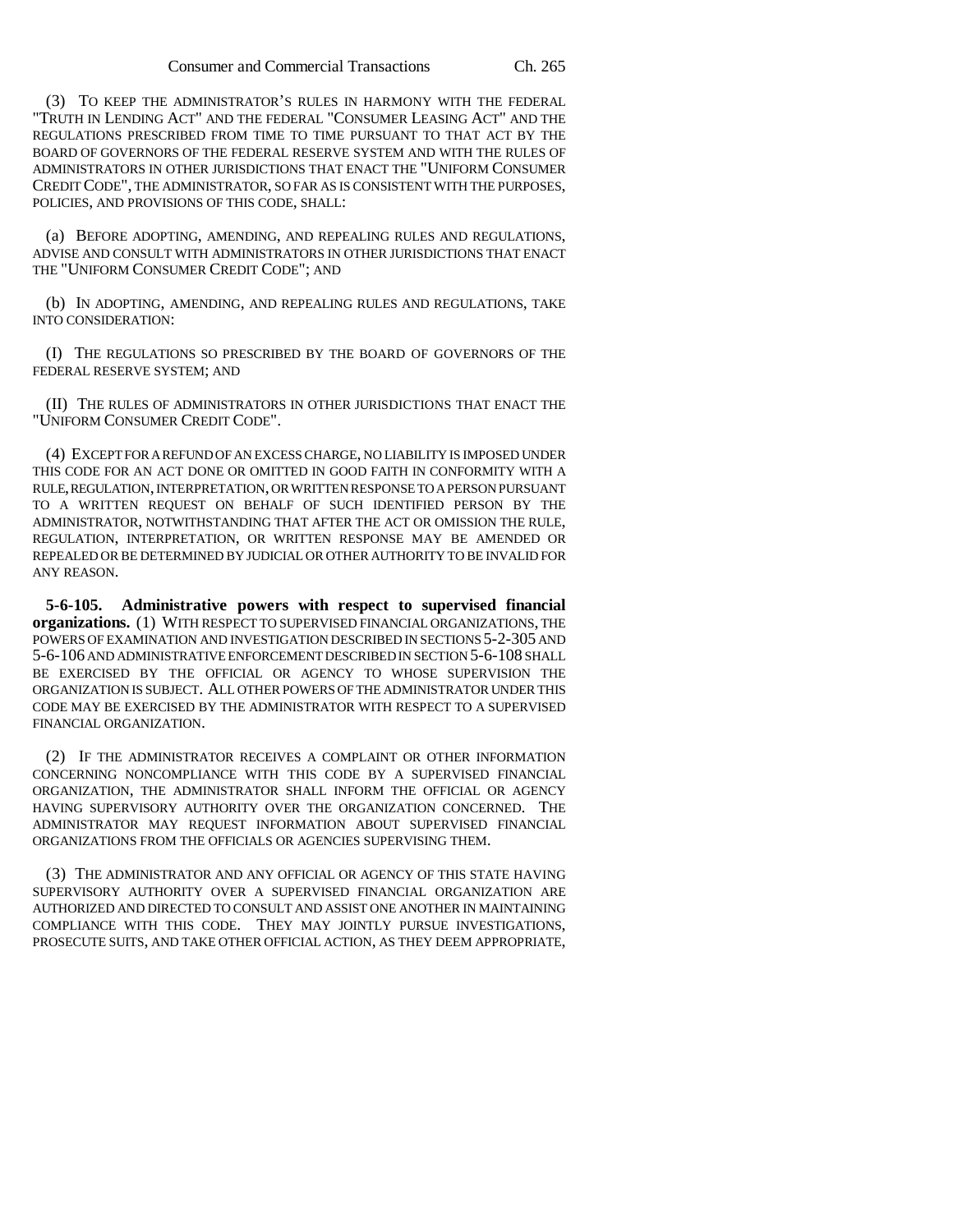IF EITHER OF THEM OTHERWISE IS EMPOWERED TO TAKE THE ACTION. THE ADMINISTRATOR MAY RECOVER FROM A SUPERVISED FINANCIAL ORGANIZATION THE ADMINISTRATOR'S REASONABLE COSTS INCURRED IN SUCH INVESTIGATION, SUIT, OR OTHER OFFICIAL ACTION AS PART OF ANY RELIEF GRANTED THE ADMINISTRATOR BY A COURT OF COMPETENT JURISDICTION.

**5-6-106. Investigatory powers.** (1) IF THE ADMINISTRATOR HAS REASONABLE CAUSE TO BELIEVE THAT A PERSON HAS ENGAGED IN AN ACT THAT IS SUBJECT TO ACTION BY THE ADMINISTRATOR, THE ADMINISTRATOR MAY MAKE AN INVESTIGATION TO DETERMINE IF THE ACT HAS BEEN COMMITTED, AND, TO THE EXTENT NECESSARY FOR THIS PURPOSE, MAY ADMINISTER OATHS OR AFFIRMATIONS, AND, UPON HIS OR HER OWN MOTION OR UPON REQUEST OF ANY PARTY, MAY SUBPOENA WITNESSES, COMPEL THEIR ATTENDANCE, ADDUCE EVIDENCE, AND REQUIRE THE PRODUCTION OF ANY MATTER THAT IS RELEVANT TO THE INVESTIGATION, INCLUDING THE EXISTENCE, DESCRIPTION, NATURE, CUSTODY, CONDITION, AND LOCATION OF ANY BOOKS, DOCUMENTS, OR OTHER TANGIBLE THINGS AND THE IDENTITY AND LOCATION OF PERSONS HAVING KNOWLEDGE OF RELEVANT FACTS, OR ANY OTHER MATTER REASONABLY CALCULATED TO LEAD TO THE DISCOVERY OF ADMISSIBLE EVIDENCE. IN ANY CIVIL ACTION BROUGHT BY THE ADMINISTRATOR AS A RESULT OF SUCH AN INVESTIGATION, THE ADMINISTRATOR MAY RECOVER THE REASONABLE COSTS OF MAKING THE INVESTIGATION IF THE ADMINISTRATOR PREVAILS IN THE ACTION.

(2) IF THE PERSON'S RECORDS ARE LOCATED OUTSIDE THIS STATE, THE PERSON AT HIS OR HER OPTION SHALL EITHER MAKE THEM AVAILABLE TO THE ADMINISTRATOR AT A CONVENIENT LOCATION WITHIN THIS STATE OR PAY THE REASONABLE AND NECESSARY EXPENSES FOR THE ADMINISTRATOR OR THE ADMINISTRATOR'S REPRESENTATIVE TO EXAMINE THEM AT THE PLACE WHERE THEY ARE MAINTAINED. THE ADMINISTRATOR MAY DESIGNATE REPRESENTATIVES, INCLUDING COMPARABLE OFFICIALS OF THE STATE IN WHICH THE RECORDS ARE LOCATED, TO INSPECT THEM ON THE ADMINISTRATOR'S BEHALF.

(3) UPON FAILURE WITHOUT LAWFUL EXCUSE TO OBEY A SUBPOENA OR TO GIVE TESTIMONY, THE ADMINISTRATOR MAY APPLY TO THE DISTRICT COURT FOR AN ORDER COMPELLING COMPLIANCE.

(4) THE ADMINISTRATOR SHALL NOT MAKE PUBLIC THE NAME OR IDENTITY OF A PERSON WHOSE ACTS OR CONDUCT HE OR SHE INVESTIGATES PURSUANT TO THIS SECTION OR THE FACTS DISCLOSED IN THE INVESTIGATION, BUT THIS SUBSECTION (4) DOES NOT APPLY TO DISCLOSURES IN ACTIONS OR ENFORCEMENT PROCEEDINGS PURSUANT TO THIS CODE.

**5-6-107. Application of administrative procedures - provisions.** EXCEPT AS OTHERWISE PROVIDED, THE PROVISIONS OF SECTIONS 24-4-102 TO 24-4-106,C.R.S., APPLY TO AND GOVERN ALL RULES PROMULGATED AND ALL ADMINISTRATIVE ACTION TAKEN BY THE ADMINISTRATOR PURSUANT TO THIS ARTICLE OR THE PROVISIONS ON SUPERVISED LOANS CONTAINED IN PART 3 OF ARTICLE 2 OF THIS TITLE; EXCEPT THAT SECTION 24-4-104 (3), C.R.S., SHALL NOT APPLY TO ANY SUCH ACTION.

**5-6-108. Judicial review.** ANY PERSON AGGRIEVED BY ANY FINAL ACTION OR ORDER OF THE ADMINISTRATOR AND AFFECTED THEREBY IS ENTITLED TO A REVIEW THEREOF BY THE COLORADO COURT OF APPEALS BY APPROPRIATE PROCEEDINGS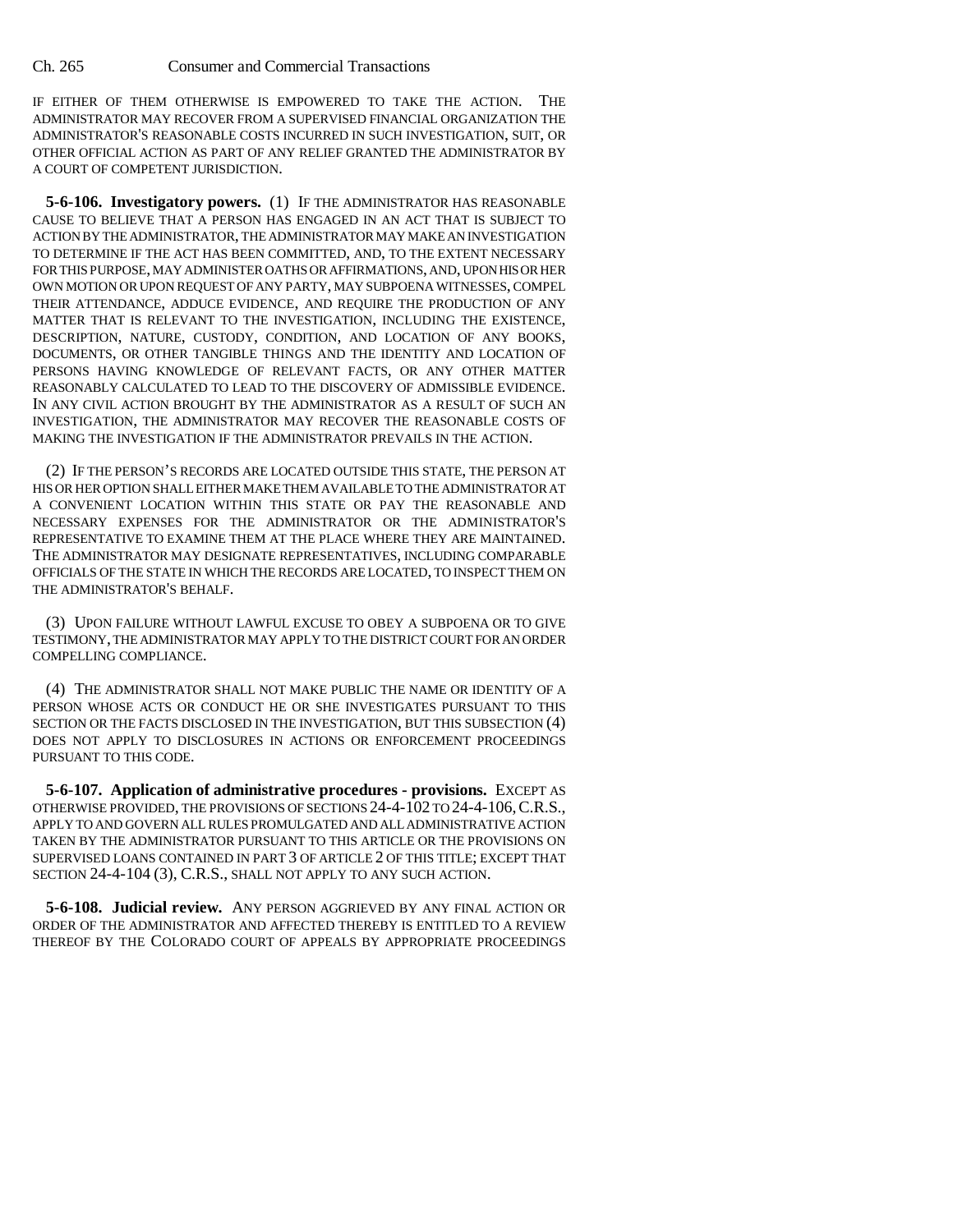UNDER SECTION 24-4-106 (11), C.R.S.

**5-6-109. Administrative enforcement orders.** (1) AFTER NOTICE AND HEARING, THE ADMINISTRATOR MAY ORDER A CREDITOR OR A PERSON ACTING IN THE CREDITOR'S BEHALF TO CEASE AND DESIST FROM ENGAGING IN VIOLATIONS OF THIS CODE OR ANY RULE OR ORDER LAWFULLY MADE PURSUANT TO THIS CODE. THE ORDER ISSUED BY THE ADMINISTRATOR MAY ALSO REQUIRE THE CREDITOR OR PERSON TO MAKE REFUNDS TO CONSUMERS OF EXCESS CHARGES UNDER THIS CODE AND PAY A PENALTY UP TO A MAXIMUM OF ONE THOUSAND DOLLARS FOR EACH VIOLATION, ALL OR PART OF WHICH MAY BE SPECIFICALLY DESIGNATED FOR CONSUMER AND CREDITOR EDUCATIONAL PURPOSES.

(2) A RESPONDENT AGGRIEVED BY AN ORDER OF THE ADMINISTRATOR MAY OBTAIN JUDICIAL REVIEW OF THE ORDER IN THE COLORADO COURT OF APPEALS. THE ADMINISTRATOR MAY OBTAIN AN ORDER OF THE COURT FOR ENFORCEMENT OF THE ADMINISTRATOR'S ORDER IN THE DISTRICT COURT UNDER SECTION 24-4-106, C.R.S. ALL PROCEEDINGS UNDER THIS SECTION SHALL BE GOVERNED BY SECTIONS 24-4-105 AND 24-4-106, C.R.S.

(3) WITH RESPECT TO UNCONSCIONABLE AGREEMENTS OR FRAUDULENT OR UNCONSCIONABLE CONDUCT BY THE RESPONDENT, THE ADMINISTRATOR MAY NOT ISSUE AN ORDER PURSUANT TO THIS SECTION BUT MAY BRING A CIVIL ACTION FOR AN INJUNCTION UNDER SECTION 5-6-112.

**5-6-110. Assurance of discontinuance.** IF IT IS CLAIMED THAT A PERSON HAS ENGAGED IN CONDUCT SUBJECT TO AN ORDER BY THE ADMINISTRATOR DESCRIBED IN SECTION 5-6-108 OR BY A COURT DESCRIBED IN SECTIONS 5-6-111 TO 5-6-113, THE ADMINISTRATOR MAY ACCEPT AN ASSURANCE IN WRITING THAT THE PERSON WILL NOT ENGAGE IN THE CONDUCT IN THE FUTURE. THE ASSURANCE MAY ALSO REQUIRE THE PERSON TO MAKE REFUNDS TO CONSUMERS OF EXCESS CHARGES UNDER THIS CODE, PAY A PENALTY UP TO A MAXIMUM OF ONE THOUSAND DOLLARS FOR EACH VIOLATION, ALL OR PART OF WHICH MAY BE SPECIFICALLY DESIGNATED FOR CONSUMER AND CREDITOR EDUCATIONAL PURPOSES, AND REIMBURSE THE ADMINISTRATOR FOR THE ADMINISTRATOR'S REASONABLE COSTS INCURRED IN INVESTIGATING THE CONDUCT. IF A PERSON GIVING AN ASSURANCE OF DISCONTINUANCE FAILS TO COMPLY WITH ITS TERMS, THE ASSURANCE IS EVIDENCE THAT PRIOR TO THE ASSURANCE SUCH PERSON ENGAGED IN THE CONDUCT DESCRIBED IN THE ASSURANCE.

**5-6-111. Injunctions against violations of code.** THE ADMINISTRATOR MAY BRING A CIVIL ACTION TO RESTRAIN A PERSON FROM VIOLATING THIS CODE OR RULES OR REGULATIONS PROMULGATED THEREUNDER AND FOR OTHER APPROPRIATE RELIEF.

**5-6-112. Injunctions against unconscionable agreements and fraudulent or unconscionable conduct.** (1) THE ADMINISTRATOR MAY BRING A CIVIL ACTION TO RESTRAIN A CREDITOR OR A PERSON ACTING IN THE CREDITOR'S BEHALF FROM ENGAGING IN A COURSE OF:

(a) MAKING OR ENFORCING UNCONSCIONABLE TERMS OR PROVISIONS OF CONSUMER CREDIT TRANSACTIONS;

(b) FRAUDULENT OR UNCONSCIONABLE CONDUCT IN INDUCING CONSUMERS TO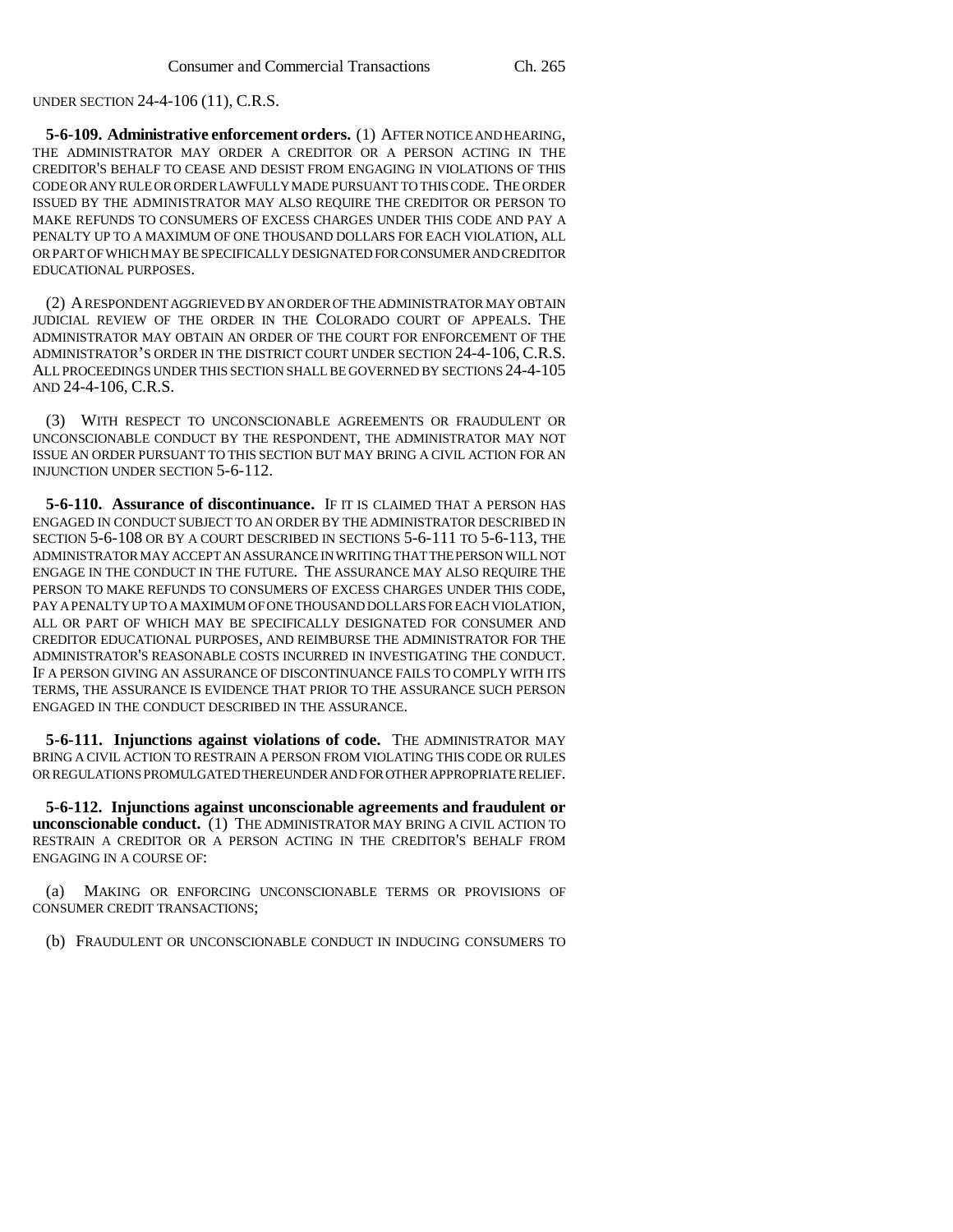ENTER INTO CONSUMER CREDIT TRANSACTIONS;

(c) CONDUCT OF ANY OF THE TYPES SPECIFIED IN PARAGRAPH (a) OR (b) OF THIS SUBSECTION (1) WITH RESPECT TO TRANSACTIONS THAT GIVE RISE TO OR LEAD PERSONS TO BELIEVE THEY WILL GIVE RISE TO CONSUMER CREDIT TRANSACTIONS; OR

(d) FRAUDULENT OR UNCONSCIONABLE CONDUCT IN THE COLLECTION OF DEBTS ARISING FROM CONSUMER CREDIT TRANSACTIONS.

(2) IN AN ACTION BROUGHT PURSUANT TO THIS SECTION, THE COURT MAY GRANT RELIEF ONLY IF IT FINDS:

(a) THAT THE RESPONDENT HAS MADE UNCONSCIONABLE AGREEMENTS OR HAS ENGAGED OR IS LIKELY TO ENGAGE IN A COURSE OF FRAUDULENT OR UNCONSCIONABLE CONDUCT;

(b) THAT THE AGREEMENTS OR CONDUCT OF THE RESPONDENT HAS CAUSED OR IS LIKELY TO CAUSE INJURY TO CONSUMERS; AND

(c) THAT THE RESPONDENT HAS BEEN ABLE TO CAUSE OR WILL BE ABLE TO CAUSE THE INJURY PRIMARILY BECAUSE THE TRANSACTIONS INVOLVED ARE CREDIT TRANSACTIONS.

(3) IN APPLYING THIS SECTION, CONSIDERATION SHALL BE GIVEN TO EACH OF THE FOLLOWING FACTORS, AMONG OTHERS:

(a) WHETHER THE CREDITOR SHOULD HAVE REASONABLY BELIEVED AT THE TIME CONSUMER CREDIT TRANSACTIONS WERE MADE THAT, ACCORDING TO THE CREDIT TERMS OR SCHEDULE OF PAYMENTS, THERE WAS NO REASONABLE PROBABILITY OF PAYMENT IN FULL OF THE OBLIGATION BY THE CONSUMER;

(b) WHETHER THE CREDITOR REASONABLY SHOULD HAVE KNOWN, AT THE TIME OF THE TRANSACTION, OF THE INABILITY OF THE CONSUMER TO RECEIVE SUBSTANTIAL BENEFITS FROM THE TRANSACTION;

(c) GROSS DISPARITY BETWEEN THE PRICE OF THE TRANSACTION AND ITS VALUE MEASURED BY THE PRICE AT WHICH SIMILAR TRANSACTIONS ARE READILY OBTAINABLE BY LIKE CONSUMERS;

(d) THE FACT THAT THE CREDITOR CONTRACTED FOR OR RECEIVED SEPARATE CHARGES FOR INSURANCE WITH RESPECT TO CONSUMER CREDIT TRANSACTIONS WITH THE EFFECT OF MAKING THE TRANSACTIONS, CONSIDERED AS A WHOLE, UNCONSCIONABLE;

(e) THE FACT THAT THE RESPONDENT HAS KNOWINGLY TAKEN ADVANTAGE OF THE INABILITY OF THE CONSUMER REASONABLY TO PROTECT HIS OR HER INTERESTS BY REASON OF PHYSICAL OR MENTAL INFIRMITIES, IGNORANCE, ILLITERACY, OR INABILITY TO UNDERSTAND THE LANGUAGE OF THE AGREEMENT, OR SIMILAR FACTORS; AND

(f) ANY OF THE FACTORS SET FORTH IN SECTION 5-5-109 (4).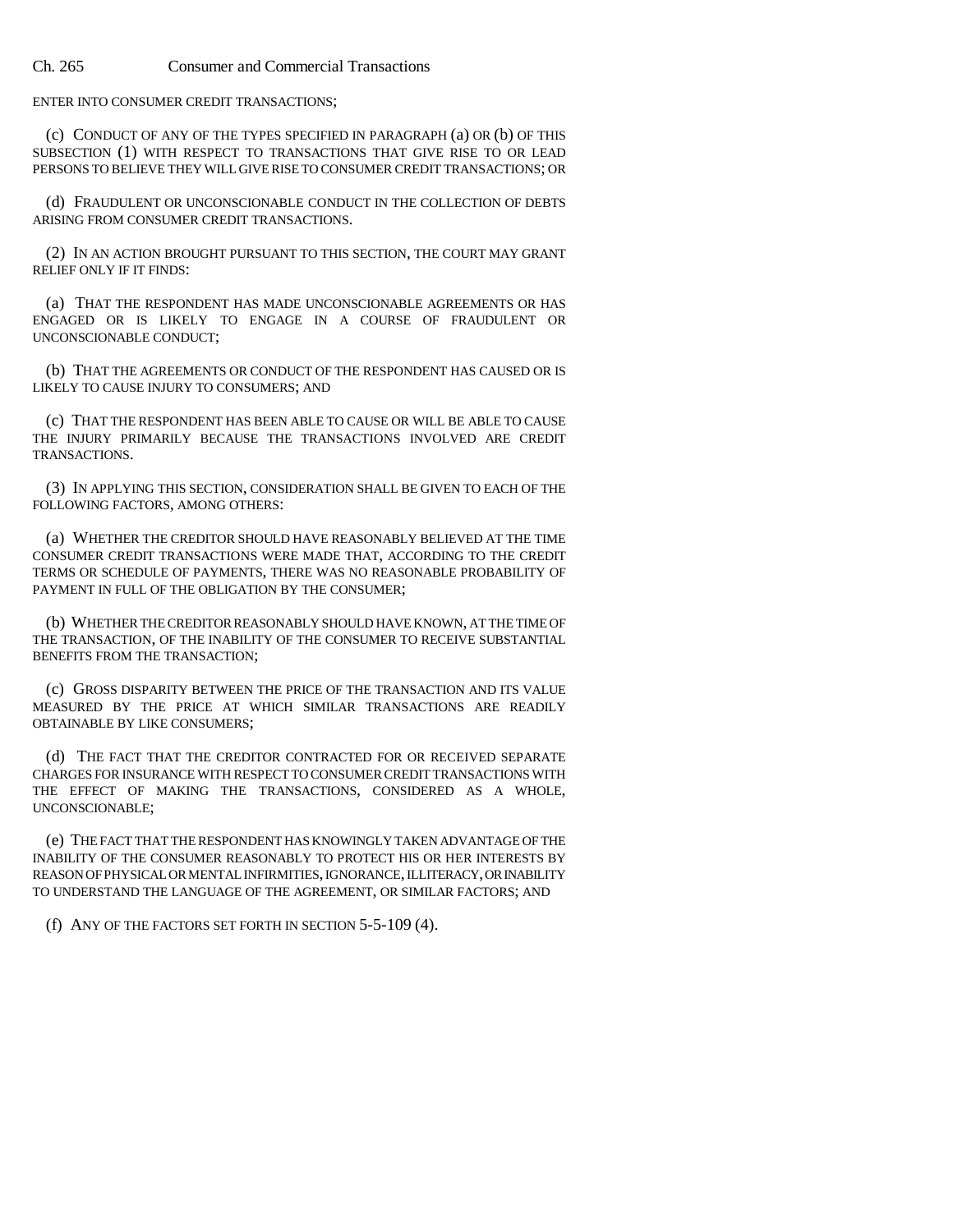(4) THE ADMINISTRATOR MAY BRING A CIVIL ACTION TO RESTRAIN A CREDITOR OR A PERSON ACTING IN THE CREDITOR'S BEHALF FROM ENGAGING IN A COURSE OF MAKING OR ARRANGING CONSUMER LOANS TO ENABLE CONSUMERS TO BUY OR LEASE FROM A PARTICULAR SELLER OR LESSOR GOODS OR SERVICES, A PRINCIPAL PURPOSE OF WHICH COURSE OF ACTION IS TO AVOID GIVING THE CONSUMERS THOSE RIGHTS THAT THEY WOULD HAVE HAD IF THE TRANSACTIONS WERE ENTERED INTO AS A CONSUMER CREDIT SALE IF:

(a) THE LENDER IS A PERSON RELATED TO THE SELLER OR LESSOR UNLESS THE RELATIONSHIP IS REMOTE OR IS NOT A FACTOR IN THE TRANSACTION;

(b) THE SELLER OR LESSOR GUARANTEES THE LOANS OR OTHERWISE ASSUMES THE RISK OF LOSS BY THE LENDER UPON THE LOANS;

(c) THE LOANS ARE CONDITIONED UPON THE CONSUMER'S PURCHASE OR LEASE OF THE GOODS OR SERVICES FROM THE PARTICULAR SELLER OR LESSOR, BUT THE LENDER'S PAYMENT OF PROCEEDS OF THE LOAN TO THE SELLER OR LESSOR DOES NOT IN ITSELF ESTABLISH THAT THE LOAN WAS SO CONDITIONED; OR

(d) THE LENDER, BEFORE THE LENDER MAKES THE CONSUMER LOAN, HAS KNOWLEDGE OR, FROM THE LENDER'S COURSE OF DEALING WITH THE PARTICULAR SELLER OR LESSOR OR FROM THE LENDER'S RECORDS, NOTICE OF SUBSTANTIAL COMPLAINTS BY OTHER CONSUMERS OF THE PARTICULAR SELLER'S OR LESSOR'S FAILURE OR REFUSAL TO PERFORM HIS OR HER CONTRACTS WITH THEM AND OF THE PARTICULAR SELLER'S OR LESSOR'S FAILURE TO REMEDY HIS OR HER DEFAULTS WITHIN A REASONABLE TIME AFTER NOTICE TO HIM OR HER OF THE COMPLAINTS.

(5) IN AN ACTION BROUGHT PURSUANT TO THIS CODE, A CHARGE OR PRACTICE EXPRESSLY PERMITTED BY THIS CODE IS NOT IN ITSELF UNCONSCIONABLE.

**5-6-113. Temporary relief.** WITH RESPECT TO AN ACTION BROUGHT TO ENJOIN VIOLATIONS OF THIS CODE UNDER SECTION 5-6-111 OR UNCONSCIONABLE AGREEMENTS OR FRAUDULENT OR UNCONSCIONABLE CONDUCT UNDER SECTION 5-6-112, THE ADMINISTRATOR MAY APPLY TO THE COURT FOR A TEMPORARY RESTRAINING ORDER OR A PRELIMINARY INJUNCTION AGAINST A RESPONDENT PENDING FINAL DETERMINATION OF PROCEEDINGS. IF THE COURT FINDS AFTER A HEARING THAT THERE IS REASONABLE CAUSE TO BELIEVE THAT THE RESPONDENT IS ENGAGING IN OR IS LIKELY TO ENGAGE IN CONDUCT SOUGHT TO BE RESTRAINED, IT MAY GRANT ANY SUCH TEMPORARY RESTRAINING ORDER OR PRELIMINARY INJUNCTION IT DEEMS APPROPRIATE. THE COURT MAY ALSO ISSUE SUCH ORDERS OR JUDGMENTS AS MAY BE NECESSARY TO COMPLETELY COMPENSATE OR RESTORE TO HIS OR HER ORIGINAL POSITION ANY CONSUMER AFFECTED BY SUCH VIOLATION, AGREEMENT, OR CONDUCT OR IF THERE IS REASONABLE CAUSE TO BELIEVE FUNDS TO MAKE REFUNDS OF EXCESS CHARGES UNDER THIS CODE WILL NOT BE AVAILABLE AT A FUTURE DATE. NO BOND OR OTHER SECURITY IS REQUIRED OF THE ADMINISTRATOR BEFORE RELIEF UNDER THIS SECTION MAY BE GRANTED.

**5-6-114. Civil actions by administrator.** (1) (a) THE ADMINISTRATOR MAY BRING A CIVIL ACTION AGAINST A CREDITOR FOR MAKING OR COLLECTING CHARGES IN EXCESS OF THOSE PERMITTED BY THIS CODE, VIOLATING ANY OF THE PROVISIONS OF THIS CODE APPLYING TO LIMITATIONS ON THE SCHEDULE OF PAYMENTS OR LOAN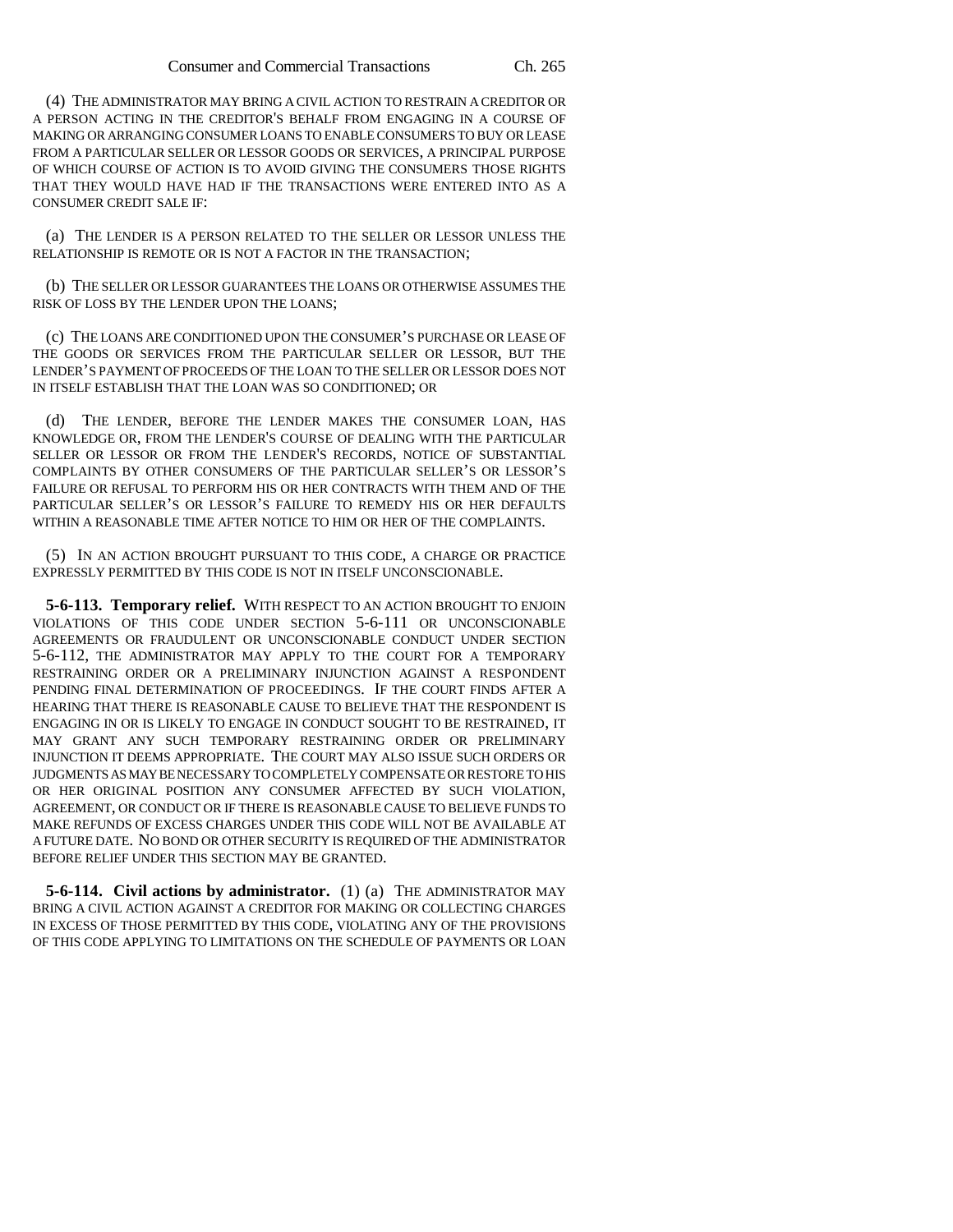TERM FOR SUPERVISED LOANS OR AUTHORITY TO MAKE SUPERVISED LOANS, OR FOR DISCLOSURE VIOLATIONS. AN ACTION MAY RELATE TO TRANSACTIONS WITH MORE THAN ONE CONSUMER. IF IT IS FOUND THAT AN EXCESS CHARGE HAS BEEN MADE, THE COURT SHALL ORDER THE RESPONDENT TO REFUND TO THE CONSUMER THE AMOUNT OF THE EXCESS CHARGE AND TO PAY A PENALTY TO THE CONSUMER AS PROVIDED IN SECTIONS 5-5-201 AND 5-5-202.

(b) IF A CREDITOR HAS MADE AN EXCESS CHARGE IN DELIBERATE VIOLATION OF OR IN RECKLESS DISREGARD FOR THIS CODE OR IF A CREDITOR HAS REFUSED TO REFUND AN EXCESS CHARGE WITHIN A REASONABLE TIME AFTER DEMAND BY THE CONSUMER OR THE ADMINISTRATOR, THE COURT MAY ALSO ORDER THE RESPONDENT TO PAY TO THE CONSUMERS A CIVIL PENALTY IN AN AMOUNT DETERMINED BY THE COURT NOT IN EXCESS OF THE GREATER OF EITHER THE AMOUNT OF THE FINANCE CHARGE OR TEN TIMES THE AMOUNT OF THE EXCESS CHARGE. REFUNDS AND PENALTIES TO WHICH THE CONSUMER IS ENTITLED PURSUANT TO THIS SUBSECTION (1) MAY BE SET OFF AGAINST THE CONSUMER'S OBLIGATION.

(c) IF A CONSUMER BRINGS AN ACTION AGAINST A CREDITOR TO RECOVER AN EXCESS CHARGE OR CIVIL PENALTY, AN ACTION BY THE ADMINISTRATOR TO RECOVER FOR THE SAME EXCESS CHARGE OR CIVIL PENALTY SHALL BE STAYED WHILE THE CONSUMER'S ACTION IS PENDING AND SHALL BE DISMISSED IF THE CONSUMER'S ACTION IS DISMISSED WITH PREJUDICE OR RESULTS IN A FINAL JUDGMENT GRANTING OR DENYING THE CONSUMER'S CLAIM. THERE SHALL BE NO DOUBLE RECOVERY FOR REFUNDS OF EXCESS CHARGES OR A PENALTY PAYABLE TO THE CONSUMER.

(d) WITH RESPECT TO EXCESS CHARGES ARISING FROM REVOLVING ACCOUNTS, NO ACTION PURSUANT TO THIS SUBSECTION (1) MAY BE BROUGHT MORE THAN FOUR YEARS AFTER THE TIME THE EXCESS CHARGE WAS MADE. WITH RESPECT TO EXCESS CHARGES ARISING FROM OTHER CONSUMER CREDIT TRANSACTIONS, NO ACTION PURSUANT TO THIS SUBSECTION (1) MAY BE BROUGHT MORE THAN FOUR YEARS AFTER THE DUE DATE OF THE LAST SCHEDULED PAYMENT OF THE AGREEMENT PURSUANT TO WHICH THE CHARGE WAS MADE.

(e) IF THE CREDITOR ESTABLISHES BY A PREPONDERANCE OF EVIDENCE THAT A VIOLATION IS UNINTENTIONAL OR THE RESULT OF A BONA FIDE ERROR, NO LIABILITY TO PAY A PENALTY SHALL BE IMPOSED UNDER THIS SUBSECTION (1).

(2) THE ADMINISTRATOR MAY BRING A CIVIL ACTION AGAINST A CREDITOR OR A PERSON ACTING IN THE CREDITOR'S BEHALF TO RECOVER A CIVIL PENALTY FOR WILLFULLY VIOLATING THIS CODE, AND, IF THE COURT FINDS THAT THE DEFENDANT HAS ENGAGED IN A COURSE OF REPEATED AND WILLFUL VIOLATIONS OF THIS CODE, IT MAY ASSESS A CIVIL PENALTY OF NO MORE THAN FIVE THOUSAND DOLLARS. ALL OR PART OF THE PENALTY UNDER THIS SUBSECTION (2) MAY BE SPECIFICALLY DESIGNATED FOR CONSUMER AND CREDITOR EDUCATION. NO CIVIL PENALTY PURSUANT TO THIS SUBSECTION (2) MAY BE IMPOSED FOR VIOLATIONS OF THIS CODE OCCURRING MORE THAN FOUR YEARS BEFORE THE ACTION IS BROUGHT OR FOR MAKING UNCONSCIONABLE AGREEMENTS OR ENGAGING IN A COURSE OF FRAUDULENT OR UNCONSCIONABLE CONDUCT.

(3) IF THE ADMINISTRATOR PREVAILS IN AN ACTION BROUGHT UNDER THIS SECTION, THE ADMINISTRATOR MAY RECOVER HIS OR HER REASONABLE COSTS IN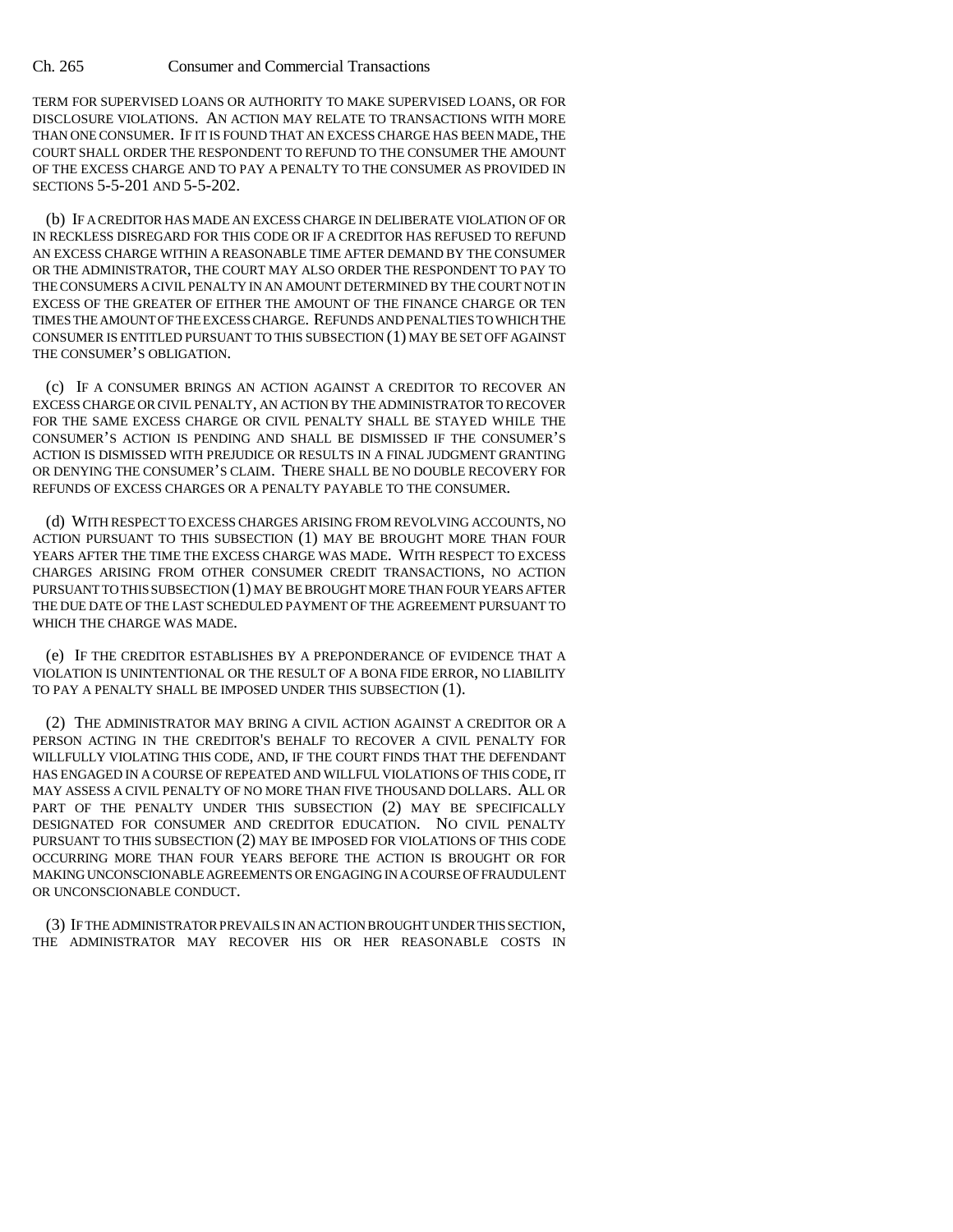INVESTIGATING AND BRINGING THE ACTION AND REQUEST AN ORDER FOR REIMBURSEMENT OF HIS OR HER REASONABLE ATTORNEY FEES.

**5-6-115. Jury trial.** IN AN ACTION BROUGHT BY THE ADMINISTRATOR UNDER THIS CODE, THE ADMINISTRATOR HAS NO RIGHT TO TRIAL BY JURY, BUT THIS WILL NOT PREVENT A DEFENDANT FROM REQUESTING A JURY TRIAL UNDER THE COLORADO RULES OF CIVIL PROCEDURE.

**5-6-116. Consumers' remedies not affected.** THE GRANT OF POWERS TO THE ADMINISTRATOR IN THIS ARTICLE DOES NOT AFFECT REMEDIES AVAILABLE TO CONSUMERS UNDER THIS CODE OR UNDER OTHER PRINCIPLES OF LAW OR EQUITY.

# PART 2 NOTIFICATION AND FEES

**5-6-201. Applicability.** (1) EXCEPT AS PROVIDED IN SUBSECTIONS (2) AND (3) OF THIS SECTION, THIS PART 2 APPLIES IF A PERSON:

(a) MAKES CONSUMER CREDIT SALES AND CHARGES OR COLLECTS A FINANCE CHARGE, OR MAKES CONSUMER LEASES, AND IF THE PERSON COLLECTS PAYMENTS UNDER THE OBLIGATION FOR MORE THAN THIRTY DAYS AFTER INCEPTION OF THE CONSUMER CREDIT SALE OR CONSUMER LEASE; OR

(b) TAKES ASSIGNMENTS OF AND UNDERTAKES DIRECT COLLECTION OF PAYMENTS FROM, OR ENFORCEMENT OF RIGHTS AGAINST, CONSUMERS ARISING FROM CONSUMER CREDIT SALES OR CONSUMER LEASES.

(2) THIS PART 2 DOES NOT APPLY TO SUPERVISED LENDERS DESCRIBED IN SECTION 5-1-301 (46), PERSONS MAKING CONSUMER LOANS DESCRIBED IN SECTION 5-1-301 (15), OR TO PERSONS LICENSED AS COLLECTION AGENCIES PURSUANT TO ARTICLE 14 OF TITLE 12, C.R.S.

(3) SECTIONS 5-6-203 (5) AND 5-6-204 OF THIS PART 2 APPLY TO ALL FEES COLLECTED UNDER THIS CODE.

**5-6-202. Notification.** (1) PERSONS SUBJECT TO THIS PART 2 SHALL FILE NOTIFICATION WITH, AND PAY THE FEE PRESCRIBED IN SECTION 5-6-203 TO, THE ADMINISTRATOR WITHIN THIRTY DAYS AFTER COMMENCING BUSINESS IN THIS STATE AND, THEREAFTER, ON OR BEFORE JANUARY 31 OF EACH YEAR. THE NOTIFICATION SHALL STATE:

(a) NAME OF THE PERSON;

(b) NAME IN WHICH BUSINESS IS TRANSACTED IF DIFFERENT FROM PARAGRAPH (a) OF THIS SUBSECTION (1);

(c) ADDRESS OF PRINCIPAL OFFICE, WHICH MAY BE OUTSIDE THIS STATE;

(d) ADDRESS OF ALL OFFICES OR RETAIL STORES, IF ANY, IN THIS STATE AT WHICH CONSUMER CREDIT SALES OR CONSUMER LEASES ARE MADE OR, IN THE CASE OF A PERSON TAKING ASSIGNMENTS OF OBLIGATIONS, THE OFFICES OR PLACES OF BUSINESS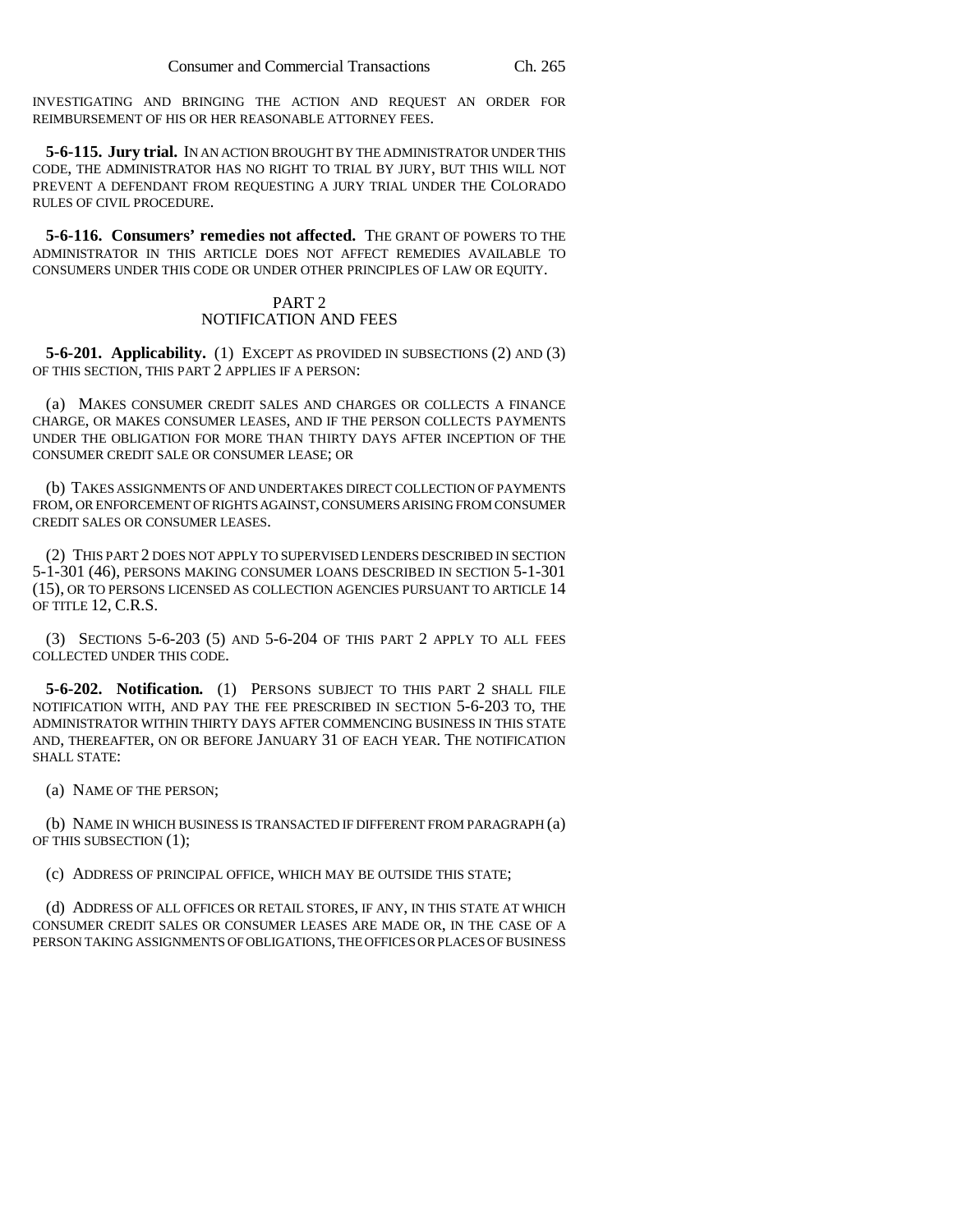#### Ch. 265 Consumer and Commercial Transactions

WITHIN THIS STATE AT WHICH BUSINESS IS TRANSACTED;

(e) IF CONSUMER CREDIT SALES OR CONSUMER LEASES ARE MADE OTHERWISE THAN AT AN OFFICE OR RETAIL STORE IN THIS STATE, A BRIEF DESCRIPTION OF THE MANNER IN WHICH THEY ARE MADE;

(f) ADDRESS OF DESIGNATED AGENT UPON WHOM SERVICE OF PROCESS MAY BE MADE IN THIS STATE DESCRIBED IN SECTION 5-1-203; AND

(g) WHETHER SUPERVISED LOANS ARE MADE.

(2) IF INFORMATION IN A NOTIFICATION BECOMES INACCURATE AFTER FILING, NO FURTHER NOTIFICATION IS REQUIRED UNTIL THE FOLLOWING JANUARY 31.

**5-6-203. Fees.** (1) A PERSON REQUIRED TO FILE NOTIFICATION SHALL, WITH THE FIRST NOTIFICATION AND ON OR BEFORE JANUARY 31 OF EACH YEAR THEREAFTER, PAY TO THE ADMINISTRATOR A NONREFUNDABLE ANNUAL NOTIFICATION FEE OF TWENTY DOLLARS.

(2) PERSONS REQUIRED TO FILE NOTIFICATION WHO ARE SELLERS OR LESSORS SHALL PAY AN ADDITIONAL NONREFUNDABLE ANNUAL VOLUME FEE ON OR BEFORE JANUARY 31 OF EACH YEAR IN THE AMOUNT OF TWELVE DOLLARS FOR EACH ONE HUNDRED THOUSAND DOLLARS, OR PART THEREOF, IN EXCESS OF ONE HUNDRED THOUSAND DOLLARS, OF THE ORIGINAL UNPAID BALANCES ARISING FROM CONSUMER CREDIT SALES OR CONSUMER LEASES MADE IN THIS STATE WITHIN THE PRECEDING CALENDAR YEAR AND HELD EITHER BY THE CREDITOR FOR MORE THAN THIRTY DAYS AFTER THE INCEPTION OF THE SALE OR LEASE GIVING RISE TO THE OBLIGATIONS OR BY AN ASSIGNEE WHO HAS NOT FILED NOTIFICATION. A REFINANCING OF A SALE OR LEASE RESULTING IN AN INCREASE IN THE AMOUNT OF AN OBLIGATION IS CONSIDERED A NEW SALE OR LEASE TO THE EXTENT OF THE AMOUNT OF THE INCREASE.

(3) PERSONS REQUIRED TO FILE NOTIFICATION WHO ARE ASSIGNEES OF CONSUMER CREDIT SALES OR CONSUMER LEASES SHALL PAY AN ADDITIONAL NONREFUNDABLE ANNUAL VOLUME FEE ON OR BEFORE JANUARY 31 OF EACH YEAR IN THE AMOUNT OF TWELVE DOLLARS FOR EACH ONE HUNDRED THOUSAND DOLLARS, OR PART THEREOF, OF THE UNPAID BALANCES AT THE TIME OF THE ASSIGNMENT OF OBLIGATIONS ARISING FROM CONSUMER CREDIT SALES OR CONSUMER LEASES MADE IN THIS STATE AND TAKEN BY ASSIGNMENT DURING THE PRECEDING CALENDAR YEAR, BUT AN ASSIGNEE NEED NOT PAY A VOLUME FEE WITH RESPECT TO AN OBLIGATION ON WHICH THE ASSIGNOR OR OTHER PERSON HAS ALREADY PAID A VOLUME FEE.

(4) A PENALTY OF FIVE DOLLARS PER DAY SHALL BE IMPOSED ON ANY PERSON FAILING TO COMPLY WITH THIS SECTION; EXCEPT THAT, IF THE FEES REQUIRED BY THIS SECTION ARE PAID ON OR BEFORE MARCH 1 OF EACH YEAR, NO PENALTY SHALL BE IMPOSED. IF A PERSON REQUIRED TO FILE NOTIFICATION AND PAY A NOTIFICATION FEE FAILS TO DO SO, THE CONSUMER SHALL HAVE NO OBLIGATION TO PAY THE FINANCE CHARGE DUE UNDER THE CONSUMER CREDIT TRANSACTION AND ANY FINANCE CHARGES PAID SHALL BE REFUNDED TO THE CONSUMER. IN ADDITION, THE ADMINISTRATOR SHALL BE ENTITLED TO EXAMINE THE LOANS, BUSINESS, AND RECORDS OF SUCH PERSON WITHOUT ISSUANCE OF A SUBPOENA AND THE PERSON SHALL PAY THE REASONABLE AND NECESSARY EXAMINATION EXPENSES OF THE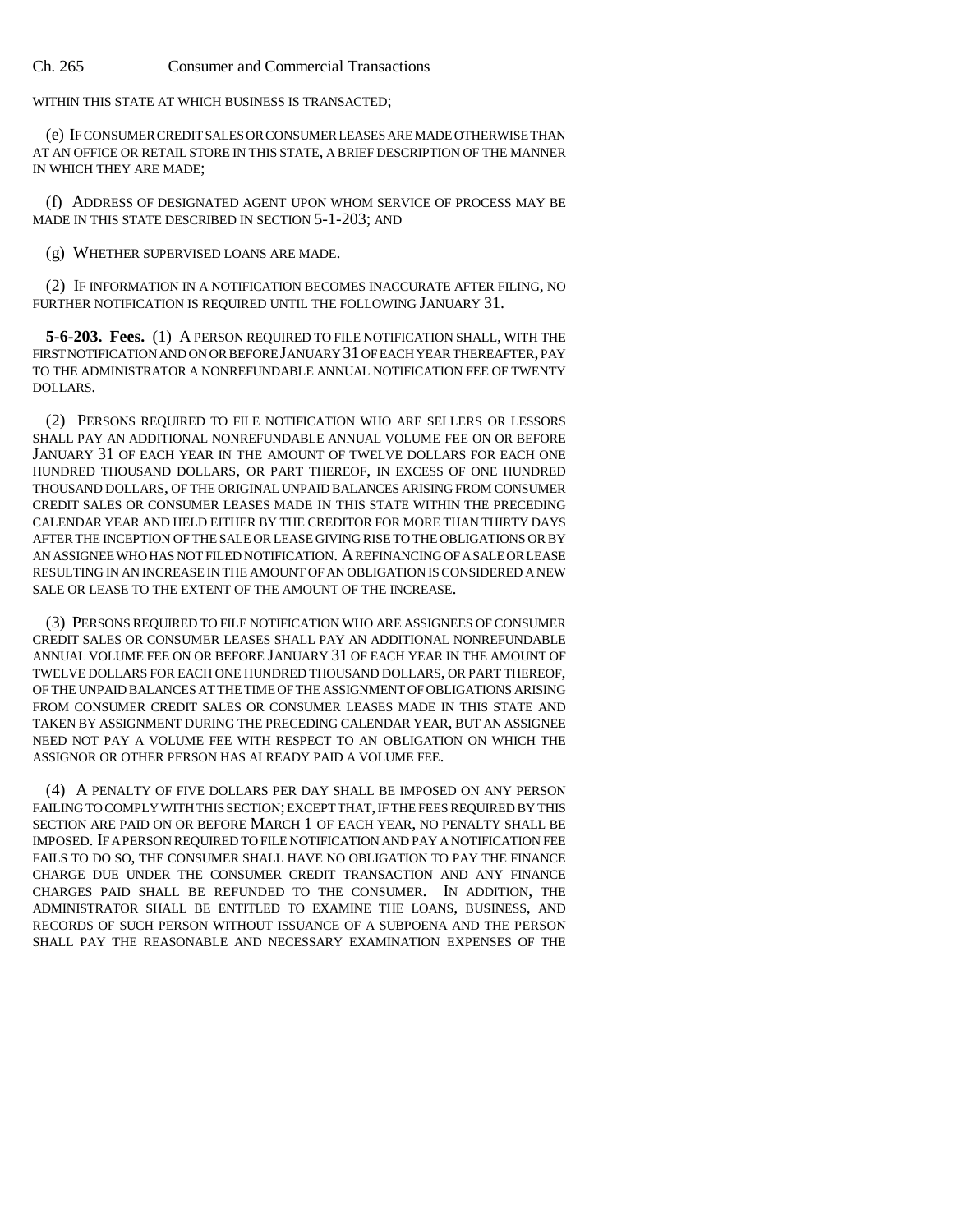### ADMINISTRATOR.

(5) NOTWITHSTANDING THE AMOUNT SPECIFIED FOR ANY FEE IN THIS SECTION OR IN SECTION 5-2-302 (1), THE ADMINISTRATOR BY RULE OR AS OTHERWISE PROVIDED BY LAW MAY REDUCE THE AMOUNT OF ONE OR MORE OF THE FEES IF NECESSARY PURSUANT TO SECTION 24-75-402 (3), C.R.S., TO REDUCE THE UNCOMMITTED RESERVES OF THE FUND TO WHICH ALL OF ANY PORTION OF ONE OR MORE OF THE FEES IS CREDITED. AFTER THE UNCOMMITTED RESERVES OF THE FUND ARE SUFFICIENTLY REDUCED, THE ADMINISTRATOR BY RULE OR AS OTHERWISE PROVIDED BY LAW MAY INCREASE THE AMOUNT OF ONE OR MORE OF THE FEES AS PROVIDED IN SECTION 24-75-402 (4), C.R.S.

**5-6-204. Cash fund created.** ALL FEES COLLECTED UNDER THIS CODE AND UNDER ARTICLE 10 OF THIS TITLE SHALL BE CREDITED TO THE UNIFORM CONSUMER CREDIT CODE CASH FUND, WHICH FUND IS HEREBY CREATED, AND ALL MONEYS CREDITED TO SUCH FUND SHALL BE USED FOR THE ADMINISTRATION AND ENFORCEMENT OF THIS CODE, ARTICLE 10 OF THIS TITLE, AND ARTICLE 14.5 OF TITLE 12, C.R.S. INTEREST EARNED ON THE FUND SHALL BE CREDITED TO THE FUND. THE GENERAL ASSEMBLY SHALL MAKE ANNUAL APPROPRIATIONS OUT OF THE FUND FOR THE ADMINISTRATION AND ENFORCEMENT OF THIS CODE, ARTICLE 10 OF THIS TITLE, AND ARTICLE 14.5 OF TITLE 12, C.R.S.; EXCEPT THAT EXPENDITURES BY THE ADMINISTRATOR FOR CONSUMER AND CREDITOR EDUCATION RESULTING FROM THE PENALTIES PROVIDED IN SECTIONS 5-2-303 (8) (f), 5-6-109 (1), 5-6-110, AND 5-6-114 (2) SHALL NOT REQUIRE APPROPRIATION BY THE GENERAL ASSEMBLY IF SUCH EXPENDITURES DO NOT EXCEED TWENTY-FIVE THOUSAND DOLLARS PER FISCAL YEAR AND DO NOT INCLUDE THE HIRING OF ANY FULL-TIME EQUIVALENTS.

## PART 3

## COUNCIL OF ADVISORS ON CONSUMER CREDIT

**5-6-301. Council of advisors on consumer credit.** (1) THERE IS HEREBY CREATED THE COUNCIL OF ADVISORS ON CONSUMER CREDIT CONSISTING OF NINE MEMBERS WHO SHALL BE APPOINTED BY THE GOVERNOR. ONE OF THE ADVISORS SHALL BE DESIGNATED BY THE GOVERNOR AS CHAIRPERSON. IN APPOINTING MEMBERS OF THE COUNCIL, THE GOVERNOR SHALL SEEK TO ACHIEVE A FAIR REPRESENTATION FROM THE VARIOUS SEGMENTS OF THE CONSUMER CREDIT INDUSTRY AND PUBLIC.

(2) THE TERM OF OFFICE OF EACH MEMBER OF THE COUNCIL IS THREE YEARS. A MEMBER CHOSEN TO FILL A VACANCY ARISING OTHERWISE THAN BY EXPIRATION OF A TERM SHALL BE APPOINTED FOR THE UNEXPIRED TERM OF THE MEMBER WHOM HE OR SHE IS TO SUCCEED. A MEMBER OF THE COUNCIL IS ELIGIBLE FOR REAPPOINTMENT.

(3) MEMBERS OF THE COUNCIL SHALL SERVE WITHOUT COMPENSATION BUT ARE ENTITLED TO REIMBURSEMENT OF ACTUAL AND NECESSARY EXPENSES INCURRED IN THE PERFORMANCE OF THEIR DUTIES.

**5-6-302. Function of council - conflict of interest.** (1) THE COUNCIL SHALL ADVISE AND CONSULT WITH THE ADMINISTRATOR CONCERNING THE EXERCISE OF THE ADMINISTRATOR'S POWERS UNDER THIS CODE AND MAY MAKE RECOMMENDATIONS TO THE ADMINISTRATOR. MEMBERS OF THE COUNCIL MAY ASSIST THE ADMINISTRATOR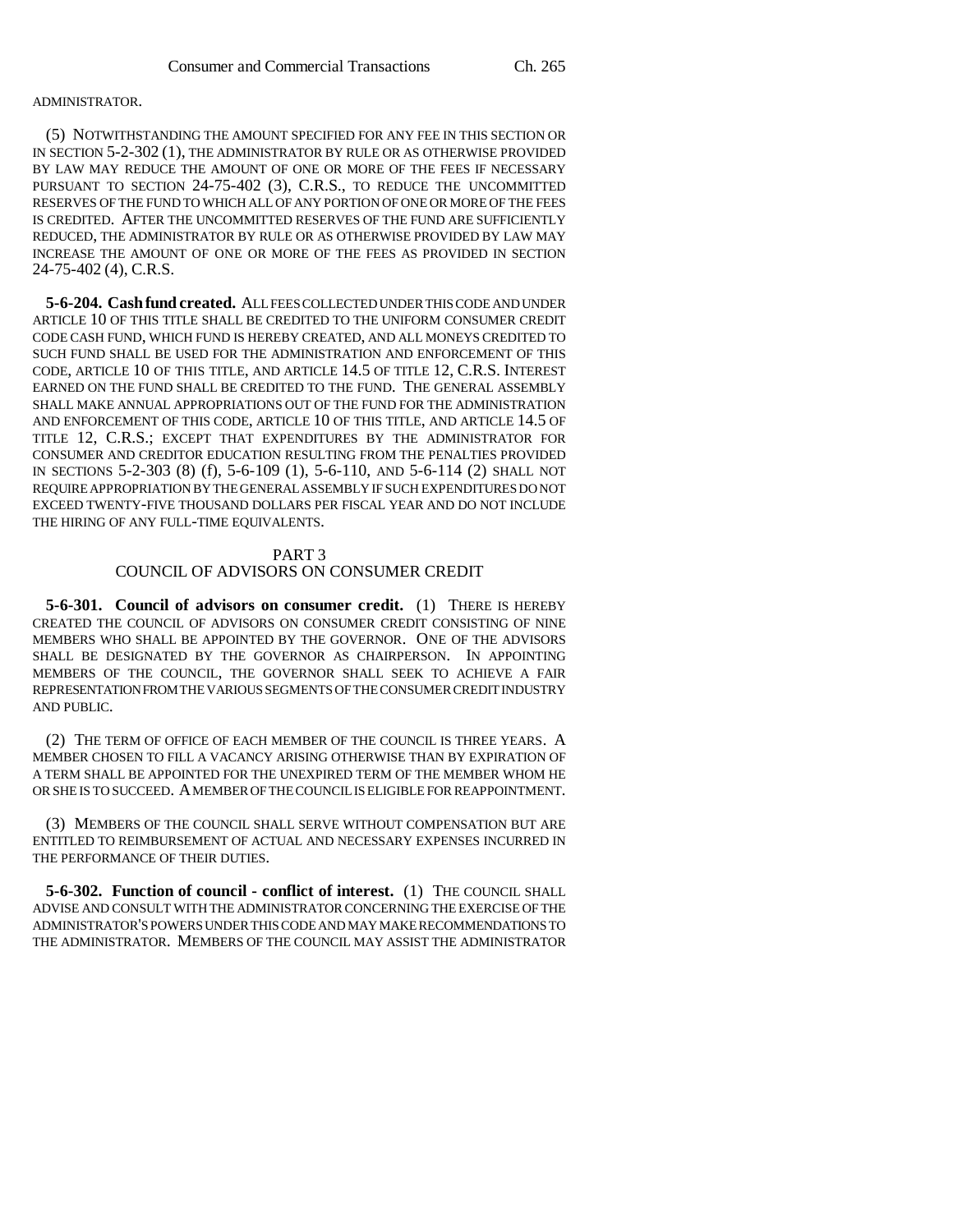Ch. 265 Consumer and Commercial Transactions

IN OBTAINING COMPLIANCE WITH THIS CODE. SINCE IT IS AN OBJECTIVE OF THIS PART 3 TO OBTAIN COMPETENT REPRESENTATIVES OF CREDITORS AND THE PUBLIC TO SERVE ON THE COUNCIL AND TO ASSIST AND COOPERATE WITH THE ADMINISTRATOR IN ACHIEVING THE OBJECTIVES OF THIS CODE, SERVICE ON THE COUNCIL SHALL NOT IN ITSELF CONSTITUTE A CONFLICT OF INTEREST REGARDLESS OF THE OCCUPATIONS OR ASSOCIATIONS OF THE MEMBERS.

(2) (a) THERE IS HEREBY CREATED A SUBCOMMITTEE OF THE COUNCIL OF ADVISORS ON CONSUMER CREDIT FOR THE PURPOSE SPECIFIED IN PARAGRAPH (b) OF THIS SUBSECTION (2). THE SUBCOMMITTEE SHALL CONSIST OF THE ATTORNEY GENERAL, THE CHAIRPERSON OF THE COUNCIL, AND THREE MEMBERS OF THE COUNCIL APPOINTED BY SUCH CHAIRPERSON. OF THE SUBCOMMITTEE MEMBERS WHO ARE ALSO MEMBERS OF THE COUNCIL, TWO SHALL BE REPRESENTATIVES OF THE CONSUMER CREDIT INDUSTRY AND TWO SHALL BE REPRESENTATIVES OF THE PUBLIC. ANY ACTION TAKEN BY A MAJORITY OF THE SUBCOMMITTEE SHALL CONSTITUTE ACTION BY THE COUNCIL.

(b) THE SUBCOMMITTEE MAY REVIEW, REPEAL, AMEND, OR MODIFY ANY RULE PROMULGATED BY THE ADMINISTRATOR PURSUANT TO SECTION 5-6-104 (1) (e).

**SECTION 2.** 5-9-101 (1), (2), (3) (a), and (3) (b), Colorado Revised Statutes, are amended to read:

**5-9-101. Time of taking effect - provisions for transition.** (1) Except as otherwise provided in this section, this code takes AS IT EXISTED PRIOR TO THE ENACTMENT OF HOUSE BILL 00-1185, AS ENACTED AT THE SECOND REGULAR SESSION OF THE SIXTY-SECOND GENERAL ASSEMBLY, TOOK effect at 12:01 a.m. on October 1, 1971 AND WAS IN EFFECT THROUGH JUNE 30, 2000.

(2) To the extent appropriate to permit the administrator to prepare for operation of this code AS IT EXISTED PRIOR TO THE ENACTMENT OF HOUSE BILL 00-1185, AS ENACTED AT THE SECOND REGULAR SESSION OF THE SIXTY-SECOND GENERAL ASSEMBLY, when it takes TOOK effect and to act on applications for licenses to make supervised loans under this code AS IT EXISTED PRIOR TO THE ENACTMENT OF HOUSE BILL 00-1185, AS ENACTED AT THE SECOND REGULAR SESSION OF THE SIXTY-SECOND GENERAL ASSEMBLY, (subsection (1) of section 5-3-503), the provisions on supervised loans (part 5) of the article on loans (article 3 of this title) and of the article on administration (article 6 of this title) take TOOK effect on July 1, 1971, AND WERE IN EFFECT THROUGH JUNE 30, 2000.

(3) Transactions entered into before October 1, 1971, and the rights, duties, and interests flowing from them thereafter, may be terminated, completed, consummated, or enforced as required or permitted by any statute, rule of law, or other law amended, repealed, or modified by this code as though the repeal, amendment, or modification had not occurred, but this code, AS IT EXISTED PRIOR TO THE ENACTMENT OF HOUSE BILL 00-1185, AS ENACTED AT THE SECOND REGULAR SESSION THE SIXTY-SECOND GENERAL ASSEMBLY, applies to:

(a) Refinancings, consolidations, and deferrals made on or after October 1, 1971, AND BEFORE JULY 1, 2000, concerning sales, leases, and loans whenever made;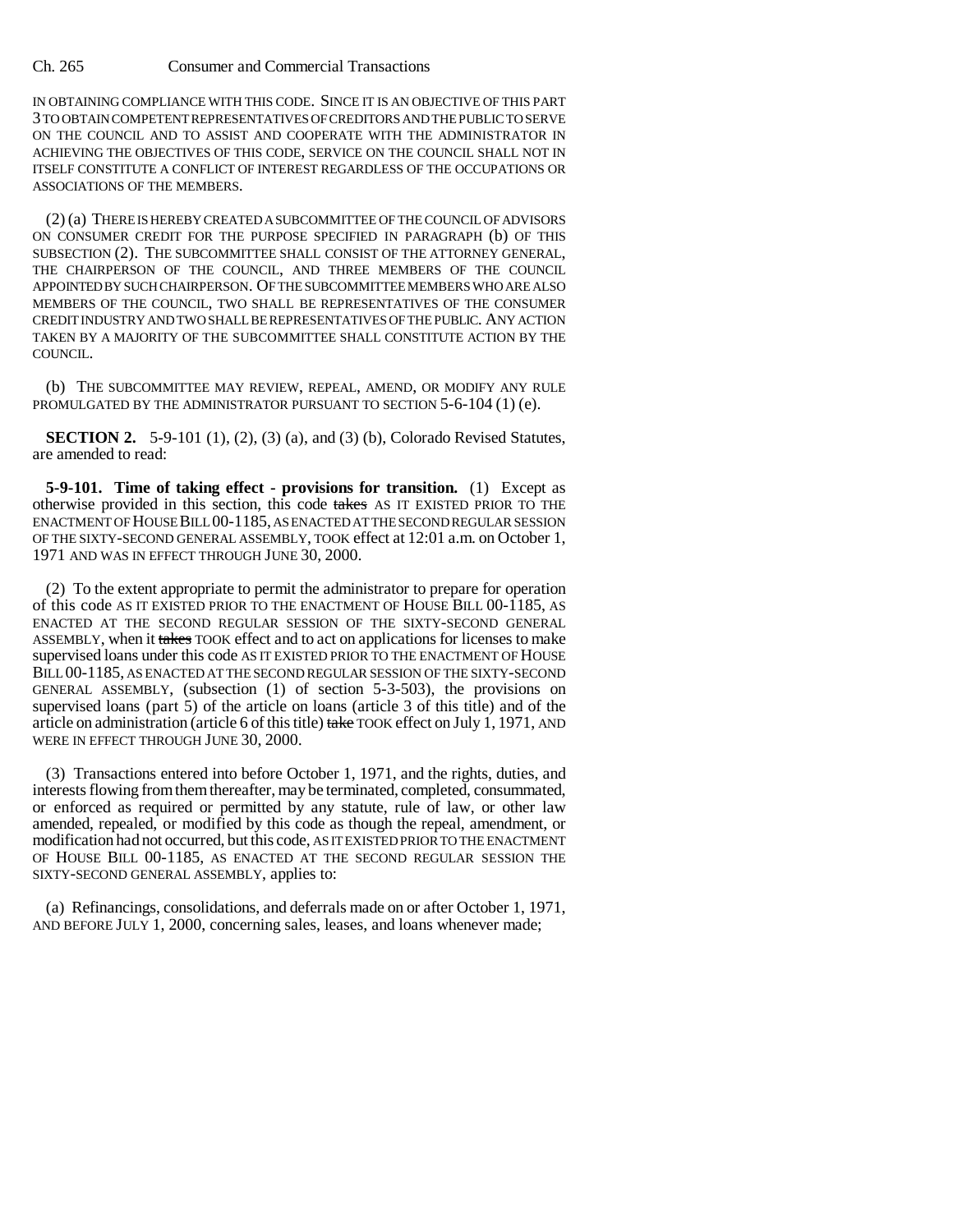(b) Sales or loans made on or after October 1, 1971, AND BEFORE JULY 1, 2000, pursuant to revolving charge accounts (section 5-2-108) and revolving loan accounts (section 5-3-108) entered into, arranged, or contracted for before October 1, 1971; and

**SECTION 3.** 5-9-102, Colorado Revised Statutes, is amended to read:

**5-9-102. Continuation of licensing.** Notwithstanding the repeal and reenactment of articles 2 and 3 of chapter 73, C.R.S. 1963, by this code, all persons licensed or otherwise authorized under the provisions of articles 2 or 3 of chapter 73, C.R.S. 1963, immediately prior to October 1, 1971, are licensed to make supervised loans under this code AS IT EXISTED PRIOR TO THE ENACTMENT OF HOUSE BILL 00-1185, AS ENACTED AT THE SECOND REGULAR SESSION THE SIXTY-SECOND GENERAL ASSEMBLY, pursuant to the provisions on supervised loans of the article on loans (part 5 of article 3 of this title) IN EFFECT ON AND AFTER OCTOBER 1, 1971, BUT BEFORE JULY 1, 2000, and all provisions of said sections apply to the persons so previously licensed or authorized. The administrator may, but is not required to, deliver evidence of licensing to the persons so previously licensed or authorized.

**SECTION 4.** Article 9 of title 5, Colorado Revised Statutes, is amended BY THE ADDITION OF THE FOLLOWING NEW SECTIONS to read:

**5-9-101.5. Time of taking effect - provisions for transition.** (1) EXCEPT AS OTHERWISE PROVIDED IN THIS SECTION, THIS CODE AS IT EXISTS FOLLOWING THE REPEAL AND REENACTMENT CONTAINED IN HOUSE BILL 00-1185, AS ENACTED AT THE SECOND REGULAR SESSION OF THE SIXTY-SECOND GENERAL ASSEMBLY, TAKES EFFECT AT 12:01 A.M. ON JULY 1, 2000.

(2) TRANSACTIONS ENTERED INTO BEFORE JULY 1, 2000, AND THE RIGHTS, DUTIES, AND INTERESTS FLOWING FROM THEM THEREAFTER, MAY BE TERMINATED, COMPLETED, CONSUMMATED, OR ENFORCED AS REQUIRED OR PERMITTED BY ANY STATUTE, RULE OF LAW, OR OTHER LAW AMENDED, REPEALED, OR MODIFIED BY THIS CODE AS THOUGH THE REPEAL, AMENDMENT, OR MODIFICATION HAD NOT OCCURRED, BUT THIS CODE APPLIES TO:

(a) REFINANCINGS, CONSOLIDATIONS, AND DEFERRALS MADE ON OR AFTER JULY 1, 2000, CONCERNING SALES, LEASES, AND LOANS WHENEVER MADE;

(b) SALES OR LOANS MADE ON OR AFTER JULY 1, 2000, PURSUANT TO REVOLVING CREDIT ACCOUNTS ENTERED INTO, ARRANGED, OR CONTRACTED FOR BEFORE JULY 1, 2000; AND

(c) ALL CREDIT TRANSACTIONS MADE BEFORE JULY 1, 2000, INSOFAR AS ARTICLE 5 OF THIS TITLE LIMITS THE REMEDIES OF CREDITORS.NOTWITHSTANDING ANYTHING TO THE CONTRARY, THE DISCLOSURES DESCRIBED IN SECTIONS 5-3-105 (5), 5-3-106, 5-5-110 (4), AND 5-5-111 (3) OF THIS CODE TAKE EFFECT JANUARY 1, 2001.

**5-9-102.5. Continuation of licensing.** NOTWITHSTANDING THE REPEAL AND REENACTMENT OF PART 5 OF ARTICLE 3 OF THIS TITLE BY HOUSE BILL 00-1185, AS ENACTED AT THE SECOND REGULAR SESSION OF THE SIXTY-SECOND GENERAL ASSEMBLY, ALL PERSONS LICENSED OR OTHERWISE AUTHORIZED UNDER THE